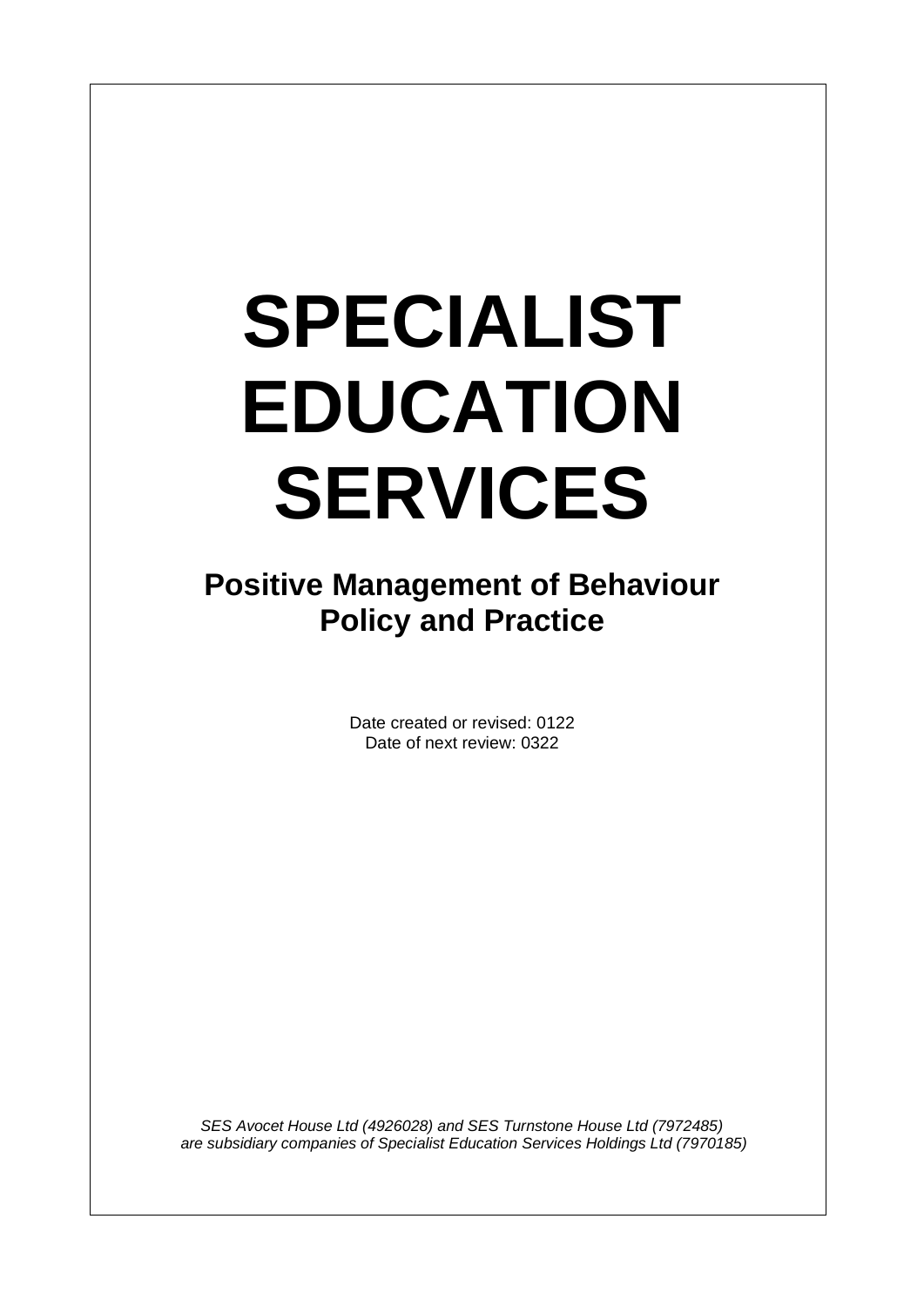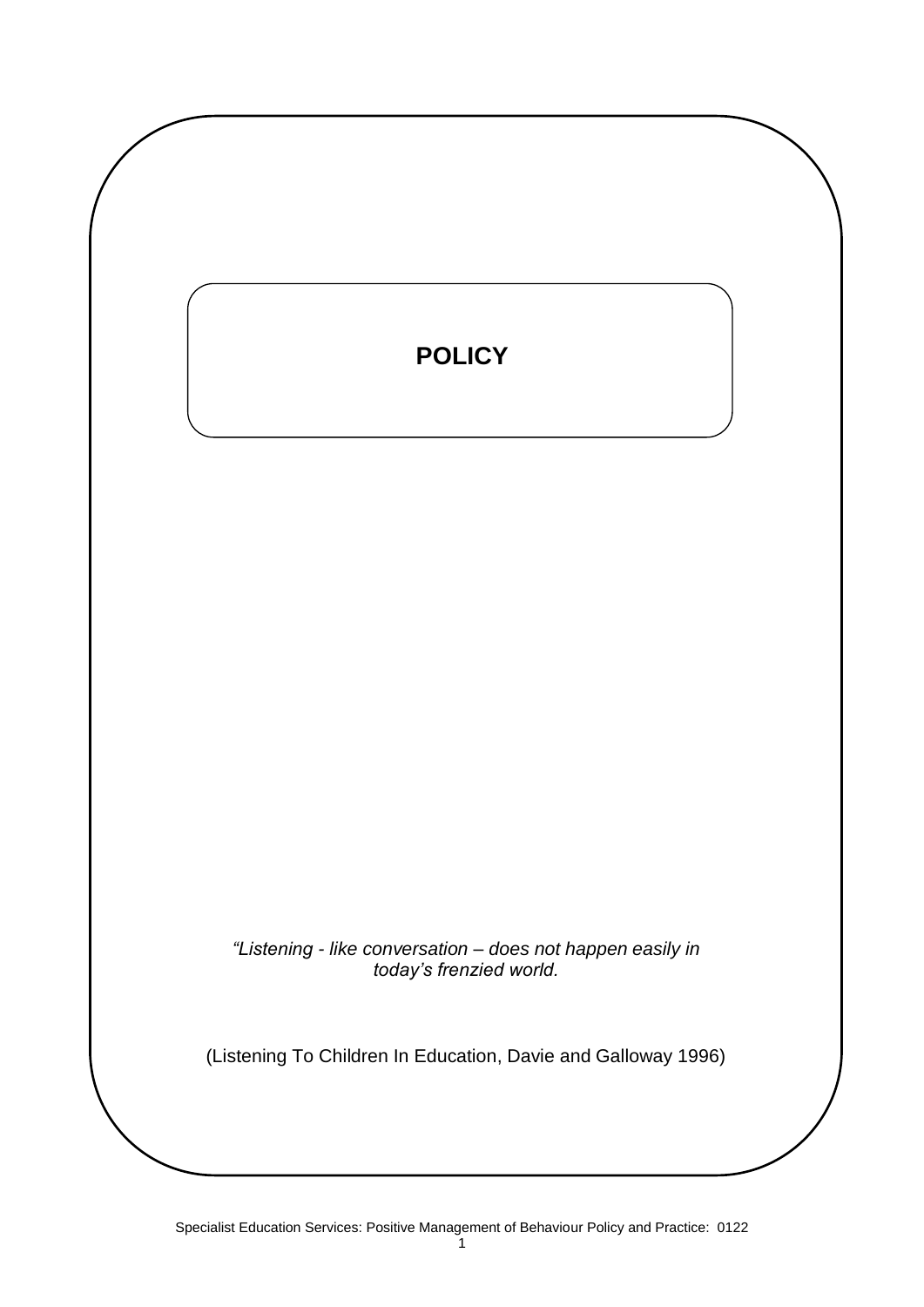# **CONTENTS**

# **POLICY**

| $\mathbf 1$             | <b>Preface</b>      | 5 |
|-------------------------|---------------------|---|
| $\overline{2}$          | <b>Introduction</b> | 6 |
| $\mathbf{3}$            | <b>Rationale</b>    | 6 |
| $\boldsymbol{4}$        | <b>Scope</b>        | 7 |
| $\overline{\mathbf{5}}$ | <b>Principles</b>   | 7 |
| 6                       | <b>Entitlement</b>  |   |

# **CREATING A POSITIVE CLIMATE**

| 7 |                 | <b>A Structured Environment</b>                               |    |  |  |  |  |
|---|-----------------|---------------------------------------------------------------|----|--|--|--|--|
|   | 7.1             |                                                               | 11 |  |  |  |  |
|   | 7.2             |                                                               | 12 |  |  |  |  |
|   | 7.3             |                                                               | 12 |  |  |  |  |
|   |                 | <b>Role Modelling Quality Relationships</b><br>7.3.1          |    |  |  |  |  |
|   |                 | Positive Personal Contact Between Children and Staff<br>7.3.2 |    |  |  |  |  |
|   |                 | 7.3.3<br><b>Personal Care</b>                                 |    |  |  |  |  |
|   |                 | <b>Care and Control</b><br>7.3.4                              |    |  |  |  |  |
| 8 | <b>Routines</b> |                                                               |    |  |  |  |  |
| 9 |                 | <b>Individual Programmes</b>                                  |    |  |  |  |  |
|   | 9.1             | Portfolio of Achievements and Needs (PAN)                     |    |  |  |  |  |
|   | 9.2             |                                                               |    |  |  |  |  |
|   | 9.3             |                                                               |    |  |  |  |  |
|   |                 | Development and Learning Overview<br>9.3.1                    |    |  |  |  |  |
|   |                 | 9.3.2<br>Development and Learning Plan                        |    |  |  |  |  |
|   |                 | 9.3.3<br><b>Development and Learning Focus</b>                |    |  |  |  |  |
|   |                 | 9.3.4<br>Daily Care Plan                                      |    |  |  |  |  |
|   |                 | Additional Support to the PAN Process<br>9.3.5                |    |  |  |  |  |
|   | 9.4             |                                                               | 22 |  |  |  |  |
|   |                 | <b>Child Action Plan</b><br>9.4.1                             |    |  |  |  |  |
|   | 9.5             |                                                               | 22 |  |  |  |  |
|   | 9.6             | 23                                                            |    |  |  |  |  |
|   | 9.7             | Child Specific Medical Risk Assessment                        | 23 |  |  |  |  |
|   | 9.8             | The Risk Assessment Management Plan                           | 23 |  |  |  |  |
|   |                 | 9.8.1<br><b>Proactive Risk Reduction Measures</b>             |    |  |  |  |  |
|   |                 | 9.8.2<br><b>Active Management Strategies</b>                  |    |  |  |  |  |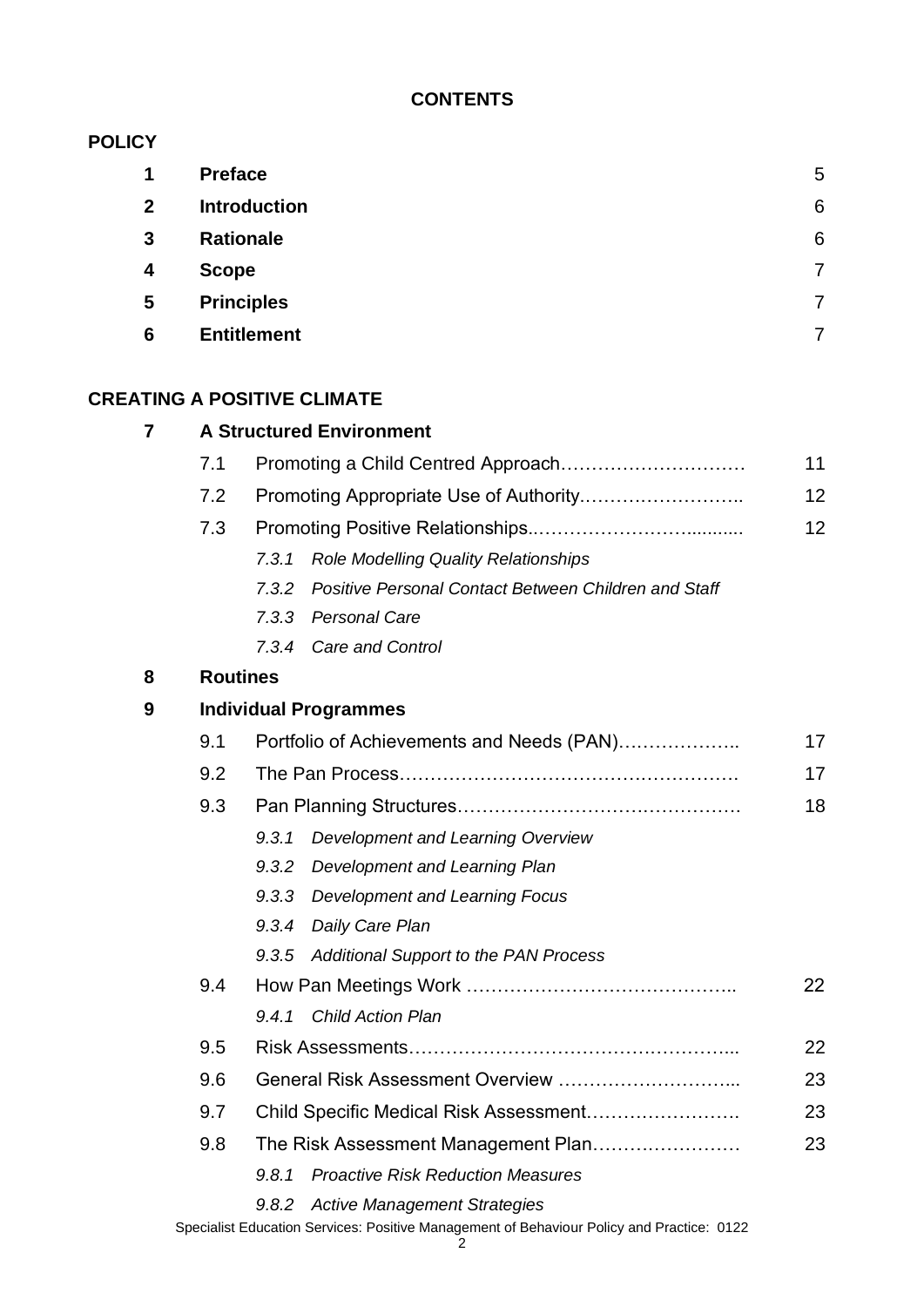| 10 | <b>Social Learning</b>                                   |                                                           |    |  |  |  |  |  |
|----|----------------------------------------------------------|-----------------------------------------------------------|----|--|--|--|--|--|
|    | 10.1                                                     |                                                           | 39 |  |  |  |  |  |
|    | 10.2                                                     |                                                           | 39 |  |  |  |  |  |
|    | 10.3                                                     |                                                           | 39 |  |  |  |  |  |
|    | 10.4                                                     | Gaining and Maintaining Group Membership                  | 39 |  |  |  |  |  |
|    | 10.5                                                     |                                                           | 40 |  |  |  |  |  |
| 11 | <b>Academic Learning</b>                                 |                                                           |    |  |  |  |  |  |
|    | 11.1                                                     |                                                           | 41 |  |  |  |  |  |
| 12 | <b>Positive Verbal Reinforcement: Descriptive Praise</b> |                                                           |    |  |  |  |  |  |
|    | 12.1                                                     | Celebrations, Commendations, Oscars and Directors' Awards | 43 |  |  |  |  |  |
| 13 | <b>Personal and Group Counselling</b>                    |                                                           |    |  |  |  |  |  |
|    | 13.1                                                     |                                                           | 45 |  |  |  |  |  |
|    | 13.2                                                     |                                                           | 45 |  |  |  |  |  |
|    | 13.3                                                     |                                                           | 45 |  |  |  |  |  |
|    | 13.4                                                     |                                                           | 46 |  |  |  |  |  |
|    | 13.5                                                     |                                                           | 46 |  |  |  |  |  |
|    | 13.6                                                     | Evaluation of Personal and Group Counselling              | 46 |  |  |  |  |  |
|    | 13.7                                                     |                                                           | 46 |  |  |  |  |  |
|    | 14.8                                                     |                                                           | 47 |  |  |  |  |  |

# **GRADUAL AND GRADED INTERVENTION**

| 14 |                | <b>De-Escalation Techniques</b>                  |    |
|----|----------------|--------------------------------------------------|----|
|    | 14.1           |                                                  | 51 |
|    | 14.2           | Non-Verbal Intervention and De-Escalation Skills | 52 |
|    | 14.3           | Verbal Intervention and De-Escalation Skills     | 52 |
|    | 14.4           |                                                  | 54 |
|    | 14.5           |                                                  | 56 |
| 15 |                | Why Are Sanctions and Controls Necessary?        |    |
|    | 15.1           |                                                  | 58 |
|    | $15.2^{\circ}$ |                                                  | 59 |
|    | 15.3           |                                                  | 59 |
|    | 15.4           |                                                  | 60 |
|    | 15.5           |                                                  | 60 |
|    | 15.6           |                                                  | 60 |
|    |                |                                                  |    |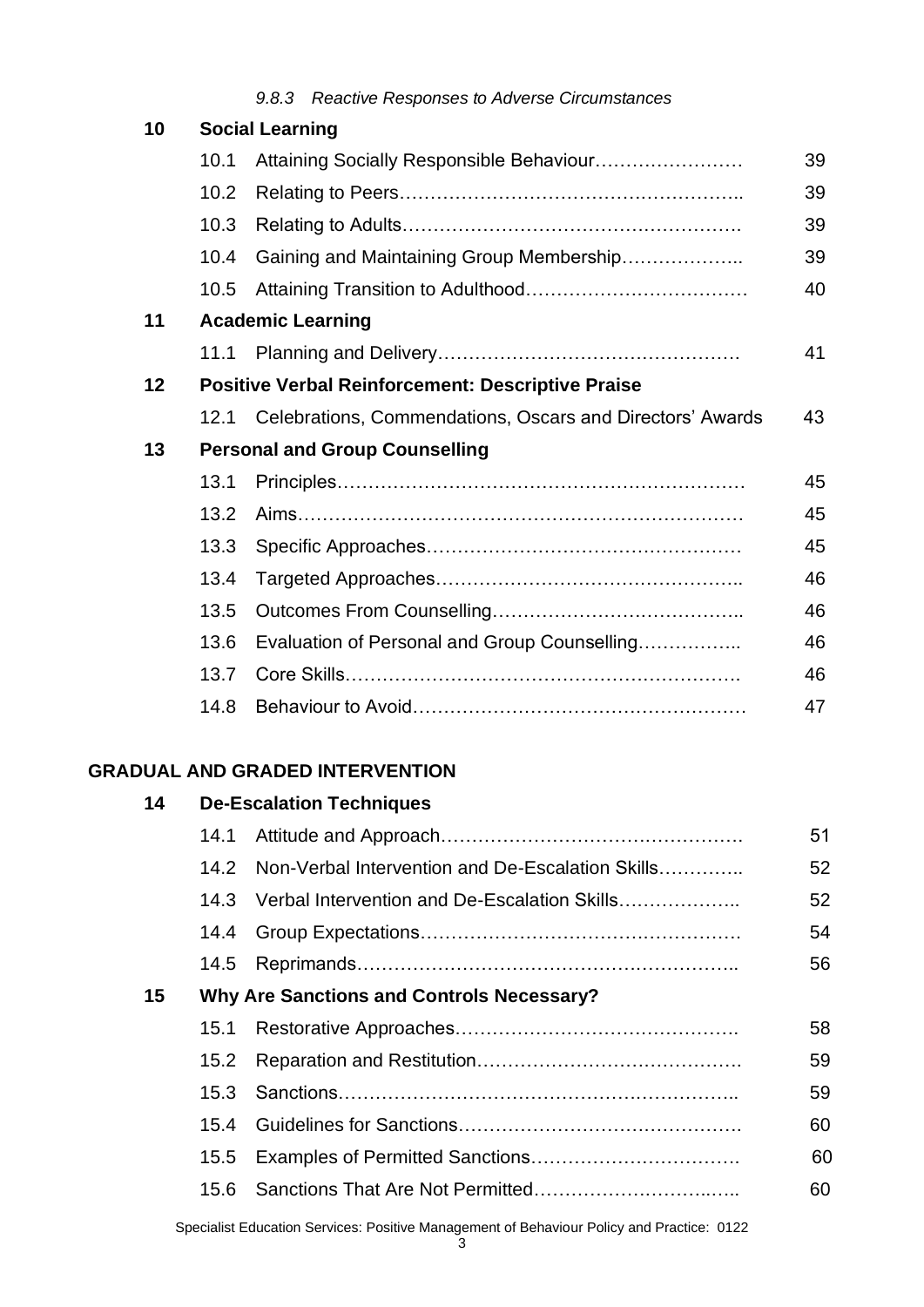|    | 15.7 | Recording of Restorative Approaches, Reparations and                                  |    |
|----|------|---------------------------------------------------------------------------------------|----|
|    |      |                                                                                       | 61 |
|    | 15.8 |                                                                                       | 61 |
| 16 |      | <b>Critical Misbehaviour</b>                                                          |    |
|    | 16.1 | Brief Overview of Responses to Behaviour of a Criminal Nature                         | 62 |
| 17 |      | Positive Handling Strategies Including Those Preceding, Leading Up To                 |    |
|    |      | and Involving Restrictive Physical Intervention (RPI)                                 |    |
|    | 17.1 |                                                                                       | 65 |
|    | 17.2 |                                                                                       | 65 |
|    | 17.3 |                                                                                       | 65 |
|    | 17.4 |                                                                                       | 66 |
|    | 17.5 |                                                                                       | 66 |
|    | 17.6 |                                                                                       | 66 |
|    | 17.7 |                                                                                       | 67 |
|    | 17.8 | Temporary Restriction of Freedom of Movement                                          | 67 |
|    | 17.9 |                                                                                       | 68 |
|    |      | 17.10 Considerations When Using Restrictive Physical Intervention                     | 70 |
|    |      | Changing Staff (Help Protocol)<br>17.10.1                                             |    |
|    |      |                                                                                       | 72 |
|    |      |                                                                                       | 72 |
|    |      | 17.12.1<br><b>Preparing To Release</b>                                                |    |
|    |      | 17.12.2<br><b>Power and Control</b>                                                   |    |
|    |      | 17.13 Preventing Young People from Absenting Themselves Without                       |    |
|    |      |                                                                                       | 75 |
|    |      |                                                                                       | 76 |
|    |      | 17.15 Monitoring the Use of Physical Intervention                                     | 76 |
| 18 |      | <b>Staff Training For Positive Handling Strategies</b>                                |    |
|    |      |                                                                                       |    |
|    |      | Appendix A Record of Restorative Approaches, Reparations and<br><b>Sanctions Form</b> | 79 |
|    |      | <b>Appendix B Young Person's Response Form</b>                                        | 81 |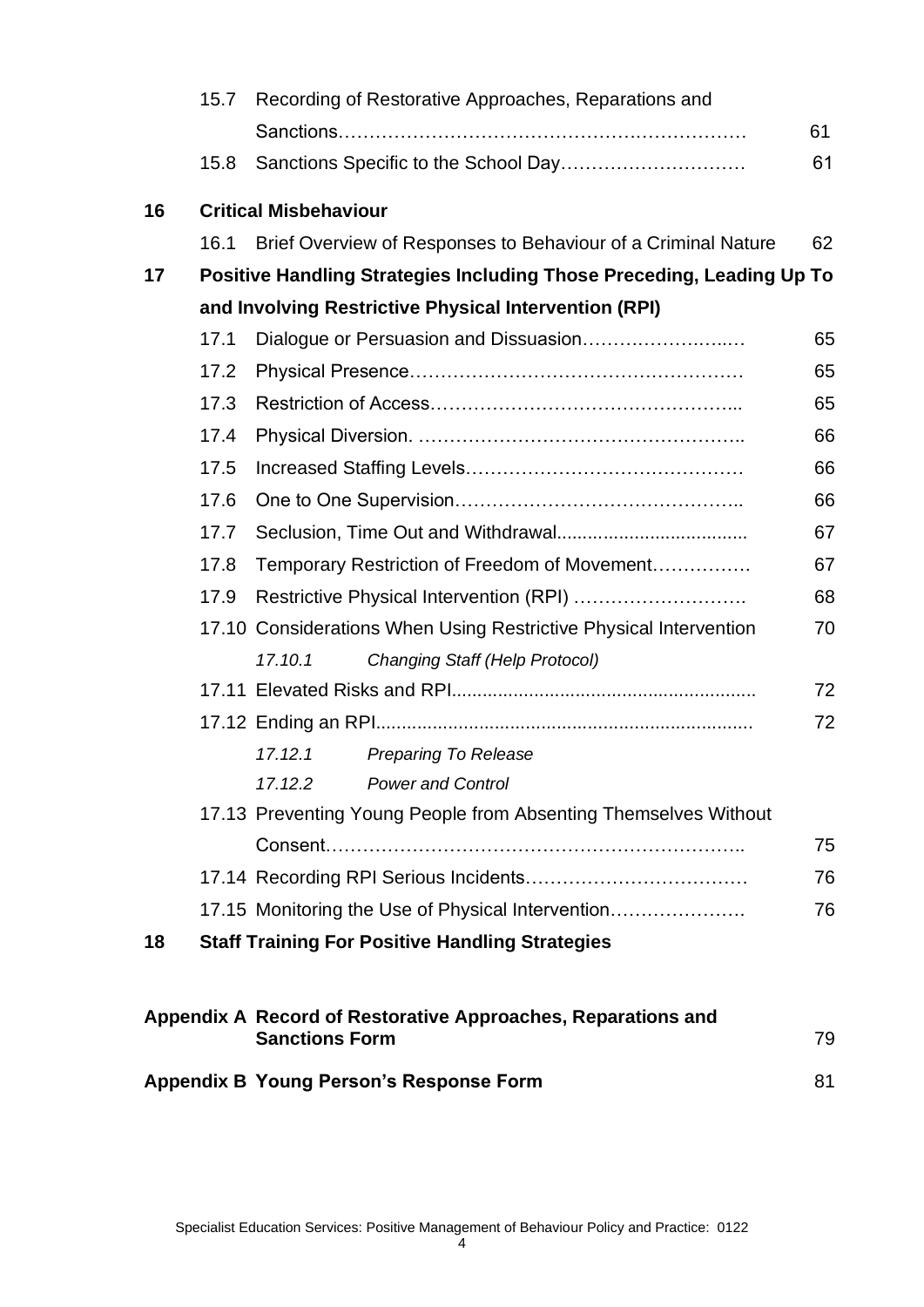# **1 PREFACE**

This policy and its accompanying practice paper reflects a range of national guidance and practical experience in respect of the management of behaviour. Reference points and sources of material include:

- The Children Act 1989 and subsequent Guidance and Statutory Instruments of the Act
- Discipline in Schools (Elton Report) 1989
- Children in the Public Care (Utting Report) 1991
- The Quality of Care (Howe Report) 1992
- Another Kind of Home (Skinner Report) 1992
- Guidance on Permissible Forms of Control in Children's Residential Care (Department of Health) 1993
- "Growing up in Groups", Barbara Kahan, National Institute for Social Work Research Unit, 1994
- DfES Guidance on the Use of Restrictive Physical Interventions for Staff Working with Children and Adults who Display Extreme Behaviour in Association with Learning Disability and/or Autistic Spectrum Disorders (July 2002)
- DfES Guidance on the Use of Restrictive Physical Interventions for Pupils with Severe Behavioural Difficulties (Sept. 2003)
- Every Child Matters (Sept 2003) and Every Child Matters: next steps (2004)
- Guidance on the Education of Children and Young People in Public Care
- Holding Safely: A guide for Residential Child Care Practitioners and Managers about Physically Restraining Children and Young People (Scottish Institute for Residential Child Care, 2005)
- DCSF: The Education of Children and Young People with Behavioural, Emotional and Social Difficulties as a Special Educational Need (May 2008)
- DCSF: Sir Alan Steer's Reports of 2006, 2008 and 2009
- DfE: Use of Reasonable Force: Advice for head teachers, staff and governing bodies (2013)
- Improving Guidance on Reducing Risk, Restraint and Restriction in Children's Services (National SEND Forum 2014)
- Children's Homes Regulations and Quality Standards (2015)
- National Minimum Standards for Residential Special Schools (2015)
- DfE: Behaviour and Discipline in Schools: Advice for Head Teachers and School Staff (2016)
- Positive Environments Where Children Can Flourish: Guide for Inspectors (2021)

Each and any of these documents can be obtained either from the Department for Education website, an internet search or from the Team Teach Positive Handling Strategies Committee or the Team Teach website. *(Positive Handling refers to the full range of Team Teach strategies used to de-escalate, defuse and divert in order to prevent violence and reduce the risk of injury to staff and children).*

Other SES policy and practice documentation should also be read alongside this document, e.g. Anti-Bullying Policy and Practice, Safeguarding and Child Protection, 'SES Way' An Exploration of Our Therapeutic Model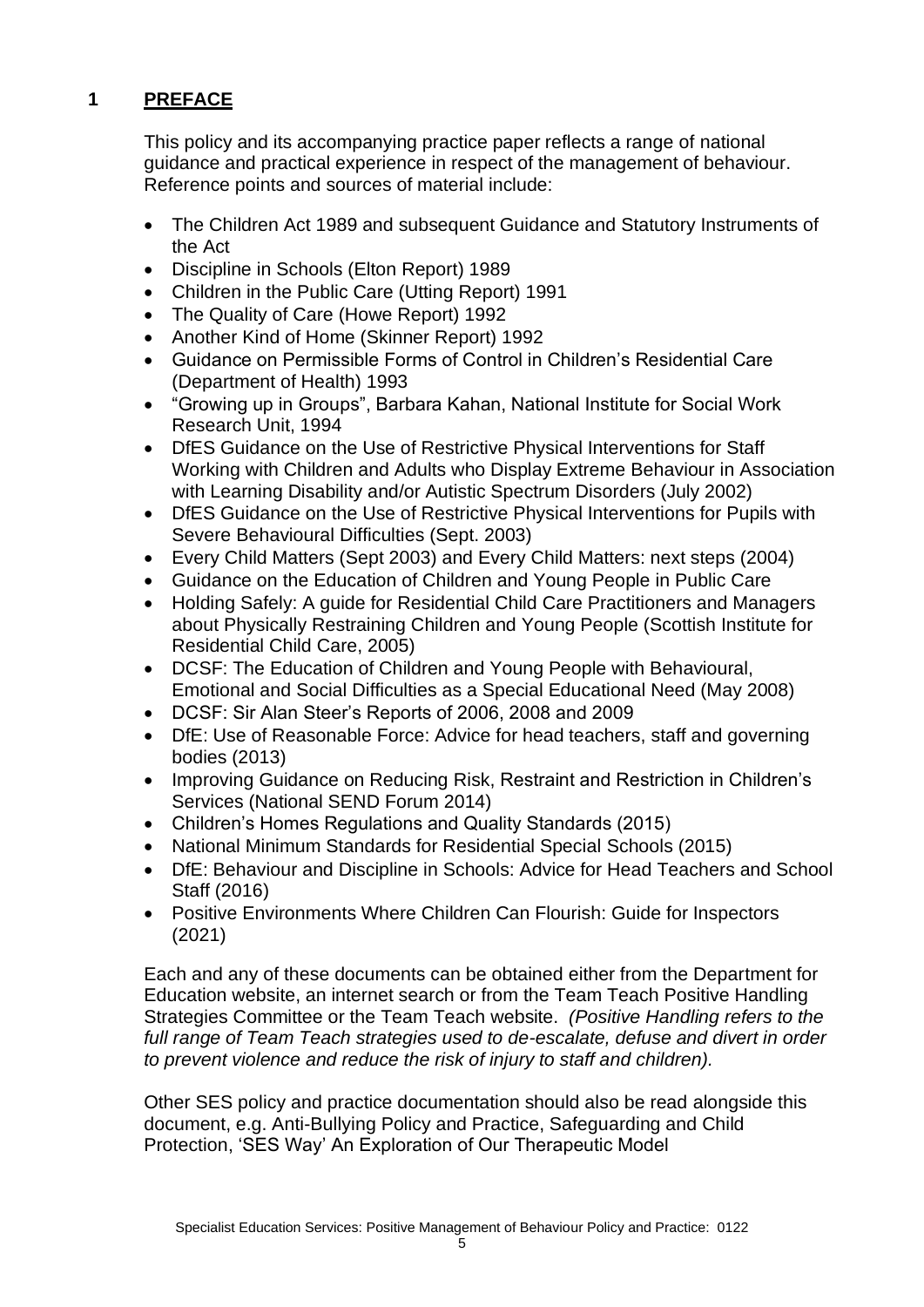# **2 INTRODUCTION**

It is the philosophy of each SES establishment to have as its first priority the needs of the children in its care. Children referred have social, emotional and mental health difficulties of a nature that seriously impedes their progress in ordinary schools and may have damaged their placement in specialist educational provision or care settings. These children also experience adjustment difficulties in their own families and communities.

Both education and care are delivered through personalised learning expressed in a Portfolio of Achievements and Needs or PAN, (see Section 10). This is influenced by students' specific needs, talents, interests and future aspirations. It is similarly held important that children whose behaviour may have been chaotic, experience a calm, caring and consistent environment. However, it is also considered equally important that the establishment's approach is flexible and tolerant enough to be able to manage a range of behaviours whilst enabling individual students to develop internal controls.

The overall aim of SES is to provide a therapeutically managed facility that offers a safe, nurturing, caring, positive and protective homely environment that promotes personal growth, development and learning.

# **3 RATIONALE**

The purpose of this Positive Management of Behaviour Policy and Practice document is to describe the establishment's ethos, culture and values within a framework for relating positively to children and improving their behaviour. This approach requires an environment with clear, predictable and consistent structures that also operates in such a way as to maintain the naturalness and flexibility of domestic living.

Our values as expressed in our Vision Statement are that:

- $\checkmark$  we believe in a 'no limits' approach to helping children
- $\checkmark$  we believe in children's abilities and potential
- $\checkmark$  we believe in unconditional positive regard
- $\checkmark$  we believe our children deserve fun and happiness in childhood
- $\checkmark$  we believe in a 'can do' philosophy
- $\checkmark$  we believe in success and learning from mistakes
- $\checkmark$  we believe intelligence is multifaceted
- $\checkmark$  we believe learning is a lifelong process
- $\checkmark$  we believe creativity and imagination are the keys to developing passions and talents, and preparing for life in a rapidly changing world
- $\checkmark$  we believe assessment of progress is based on improvements on 'previous best'
- $\checkmark$  we are future orientated

This positive view of children and our work underpins and drives our culture and ethos creating a firm foundation for the positive management of behaviour.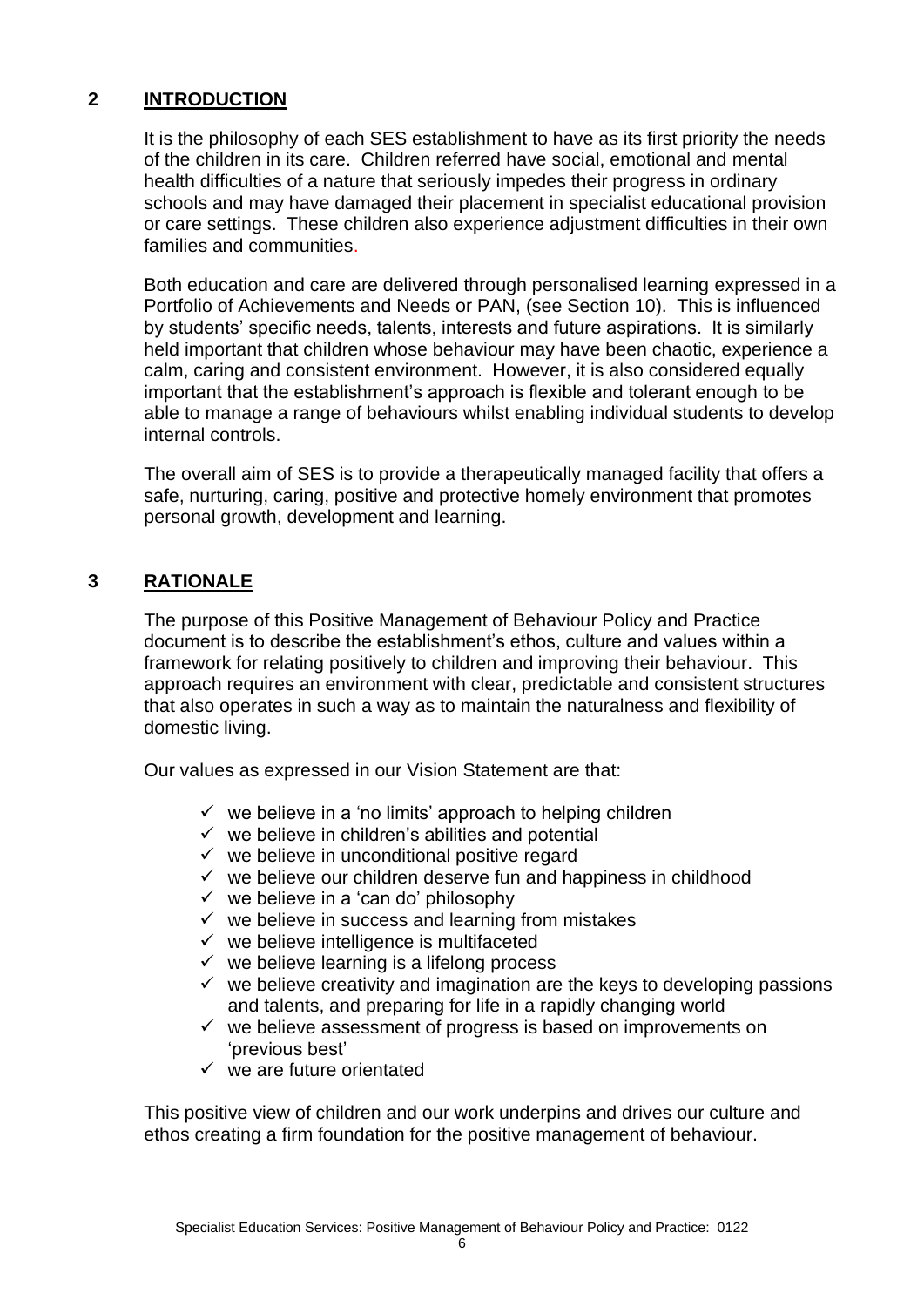# **4 SCOPE**

This statement of policy and practice relates to the operation of each SES community.

# **5 PRINCIPLES**

The policy and practice seeks to demonstrate:

- a whole establishment approach conducive to quality physical and emotional care, and therapeutic intervention which incorporates effective teaching and learning in an innovative and sensitive way,
- arrangements and practices that are known to children, staff, parents/carers and placing authorities that effectively convey the culture of SES.
- a sense of home, community and shared values
- mutual respect
- the promotion of positive relationships
- a commitment to proactivity rather than crisis driven approaches
- the encouragement of self-worth, self-confidence and self-discipline
- an emphasis on preferred futures
- an emphasis on positive effort and achievement
- the encouragement and generalisation of good behaviour to the community
- an appropriateness to off-site experiences and environments as well as on-site
- where possible, an active partnership with parents/carers
- that restorative approaches are embedded as a response to inappropriate behaviour that impacts on others
- that any use of sanction is considered, fair and consistent
- sensitivity to the needs of the local community

# **6 ENTITLEMENT**

SES recognises that children, staff, parents/carers, placing authorities and the community all have rights and responsibilities that should be reflected in its policy and practice for managing children's behaviour.

# 6.1 CHILD'S ENTITLEMENT

All children are entitled to:

- be listened to again and again and again and again…………………
- opportunities to develop self worth through gaining success and accepting responsibility
- opportunities to develop self-discipline
- an orderly, caring and supportive regime in which each individual's growth can be nurtured through personalised learning
- consistency of treatment from staff member to staff member and between staff groups
- know the rules, routines and expectations of the establishment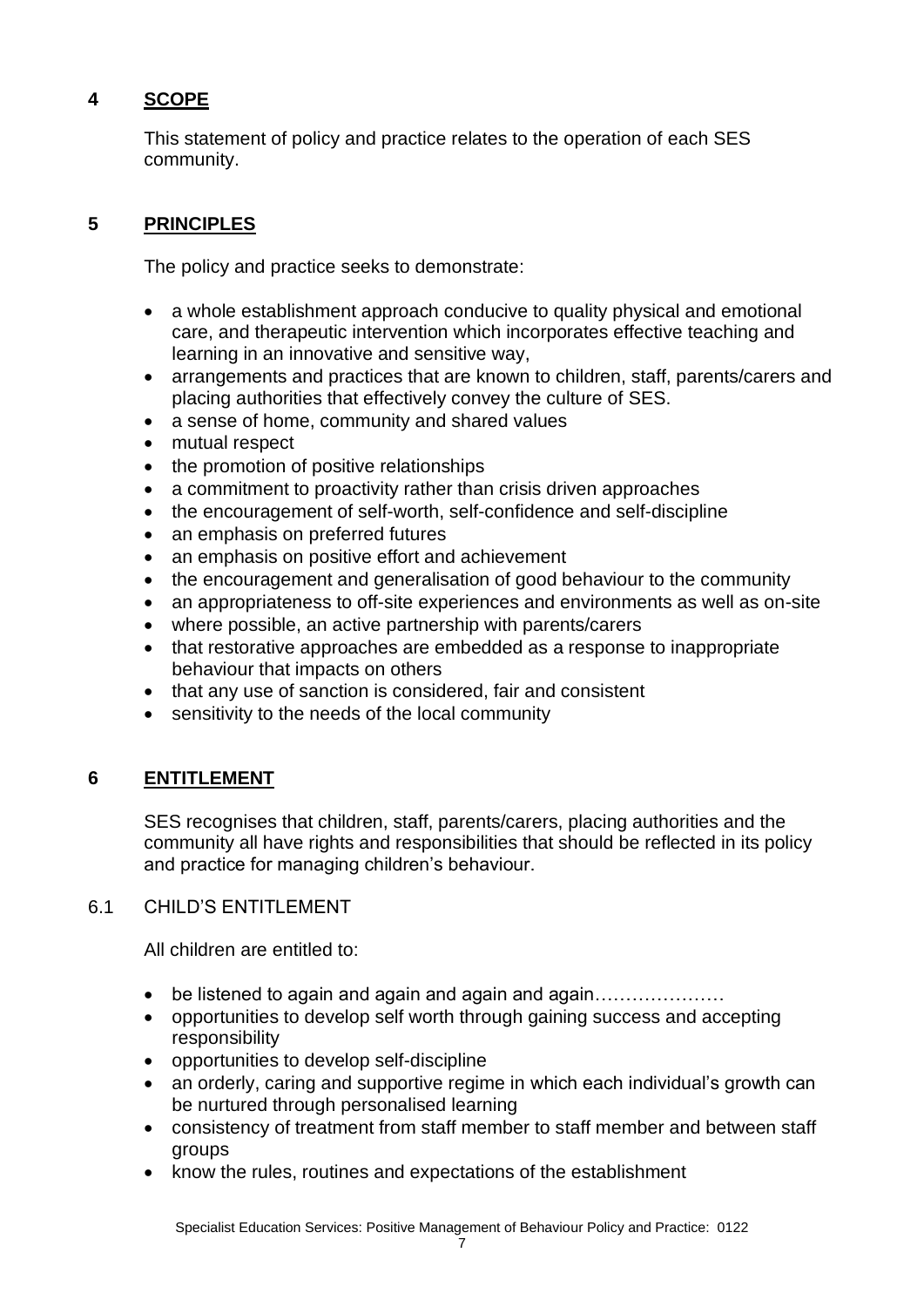- participate as appropriate in the development and continued review of the establishment's policy and practice in respect of behaviour
- praise and reward for positive achievements and endeavour
- open access to support mechanisms within the establishment
- positive role models to emulate
- be treated as an individual
- expect their potential to be fully explored in a range of situations and activities
- have any complaints dealt with effectively and speedily, if necessary through an independent source
- contribute to decisions about the operation and management of each establishment through regular meetings with staff, within the home and learning centre.
- a de-briefing, repair and reflection process following serious incidents

# 6.2 STAFF ENTITLEMENT

All staff are entitled to:

- mutual respect
- an orderly and supportive environment in which effective caring and teaching, can occur
- active participation in the development and review of the behaviour policy and practice
- systems which allow staff to be involved in the personal and social growth of the children
- access to positive handling training
- advice and support from senior colleagues
- regular time allocation for induction, personal and professional development and supervision
- a de-briefing, repair and reflection process following serious incidents

#### 6.3 PARENTS/CARERS ENTITLEMENT

Parents/Carers are entitled to:

- be regularly and actively involved in the academic, social and personal education of their children
- involvement in seeking constructive solutions to problems involving their child
- regular agreed contact with staff
- information about the SES behaviour policy and practice
- a quality of service that meets National Standards

#### 6.4 PLACEMENT AUTHORITIES ENTITLEMENT

The Placing Authority are entitled to:

- partnership working between SES staff and placement agency representatives
- expect each establishment to respond to a range of needs as described in its admission specification
- be kept informed of specific and general developments
- Specialist Education Services: Positive Management of Behaviour Policy and Practice: 0122 information about the SES behaviour policy and practice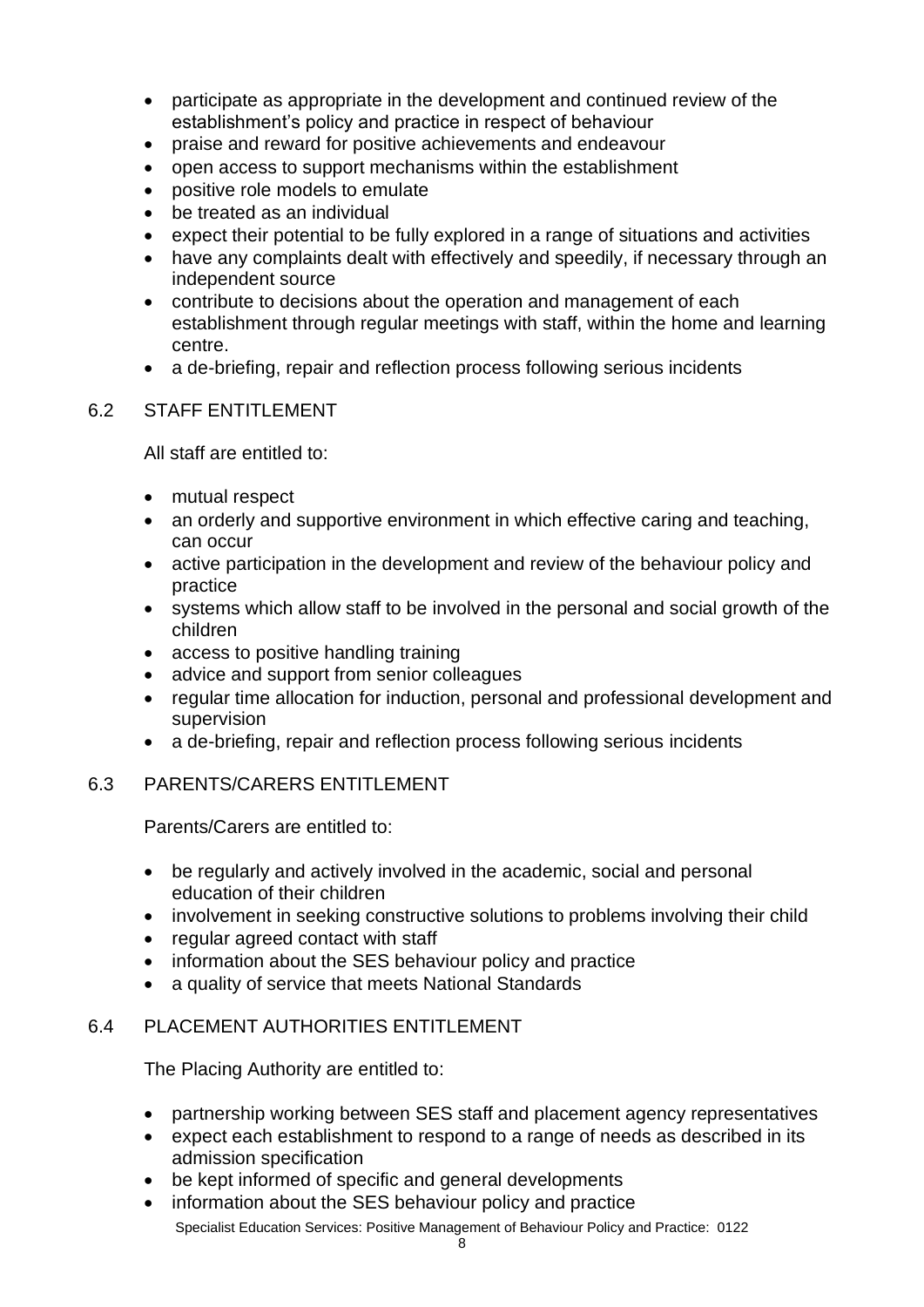• a quality of service that meets National Standards

# 6.5 COMMUNITY ENTITLEMENT

The local and wider community is entitled to:

- consideration and respect
- neighbourliness
- the co-operation of the establishment in matters which effect the community
- make representation to the each establishment and/or its parent company (SES Ltd)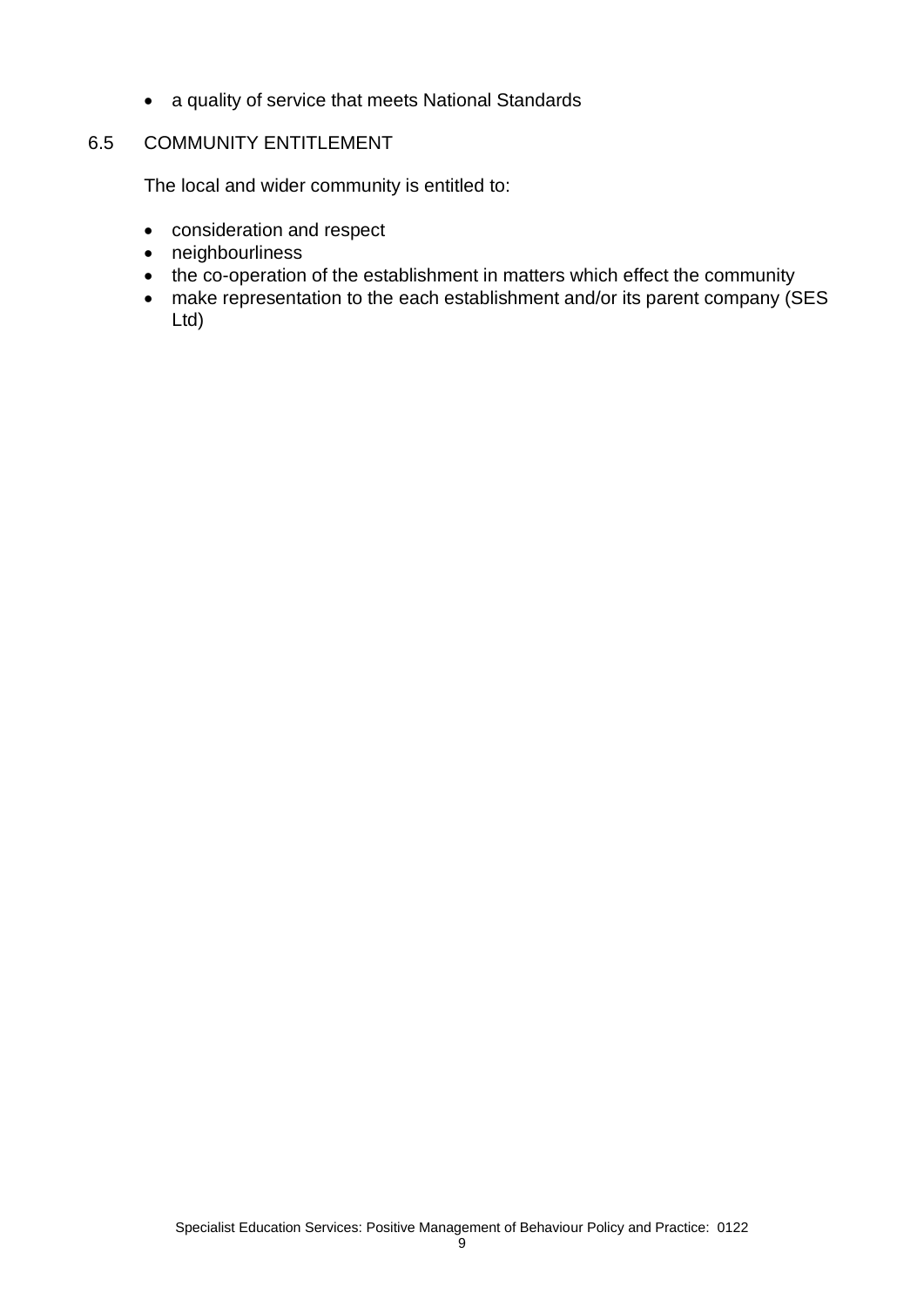# **CREATING A POSITIVE CLIMATE**

*"I have come to the frightening conclusion that I am the decisive element….. It's my personal approach that creates the climate…..I possess tremendous power to make a child's life miserable or joyous. I can be a tool of torture or an instrument of inspiration. I can humiliate, humour, hurt or heal. In all situations, it is my response that decides whether a crisis will be escalated or de-escalated and a child humanised or de-humanised"*

(H. G. Ginott, 1972: Teacher and Child: A Book for Parents and Teachers)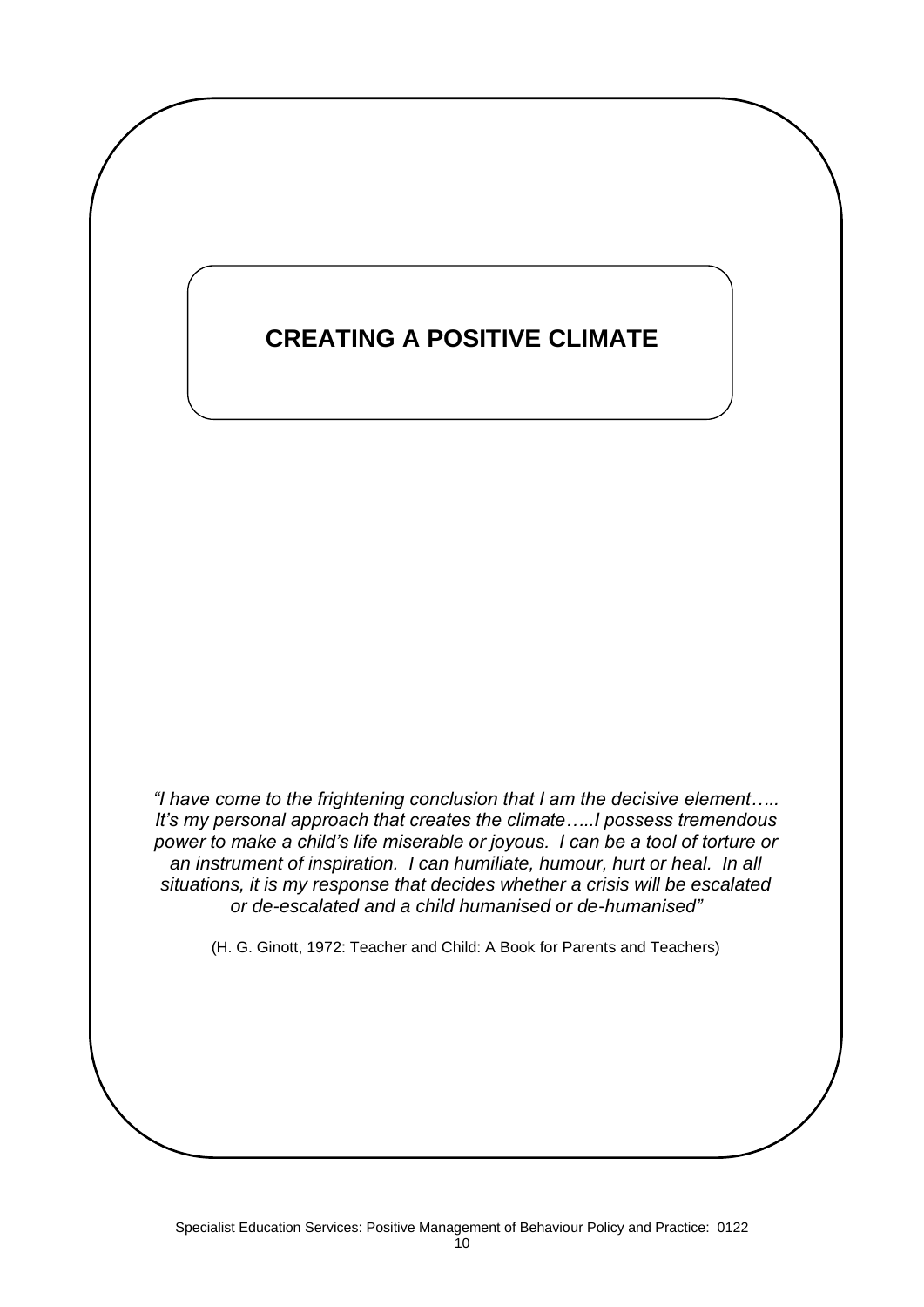# **7 A STRUCTURED ENVIRONMENT**

Positive Management of Behaviour can only be achieved through creating the right culture, ethos and appropriate structures within which potential problems are minimised and dealt with at a low level before they escalate. The best behaviour management is unseen.

Children and young people's basic needs are met within an overall structure that reinforces:

- Individuality and development
- Rights and responsibilities in the form of entitlement
- A high standard of personal care, and attention to health, safety and security
- Encouragement to an educational re-awakening which identifies individual needs
- Partnerships with parents/carers and placing agencies
- Child centred collaboration based upon high quality inter-disciplinary teamwork
- An emphasis on preferred futures and solutions rather than problems
- Listening to the "Voice of the Child"
- A proactive not a reactive environment
- Restorative approaches

# 7.1 PROMOTING A CHILD-CENTRED APPROACH

First and foremost SES seeks to create a safe, warm and caring environment where children can learn to trust adults. This is often described as a Child-Centred Approach. It means consistently putting the needs of children first, and always putting them before the adult's own convenience. It involves recognising the worth of each child no matter what their behaviour. To be child-centred, an adult must do what is in the child's best interests and aim to see things from that child's viewpoint. This can be particularly challenging in the face of violence and aggression. To safeguard and promote the welfare of children, all adults must have a shared understanding about what children need in order to thrive. Children should be:

- **Safe** Children and young people should be protected from abuse, neglect and harm by others at home, at school and in the community.
- **Valued** Children and young people should live within a supportive family setting, with additional assistance if required, or, where this is not possible, within another caring setting, ensuring a positive and rewarding childhood experience.
- **Healthy** Children and young people should enjoy the highest attainable standards of physical and mental health, with access to suitable healthcare and support for safe and healthy lifestyle choices.
- **Achieving** Children and young people should have access to positive learning environments and opportunities to develop their skills, confidence and self-esteem to the fullest potential.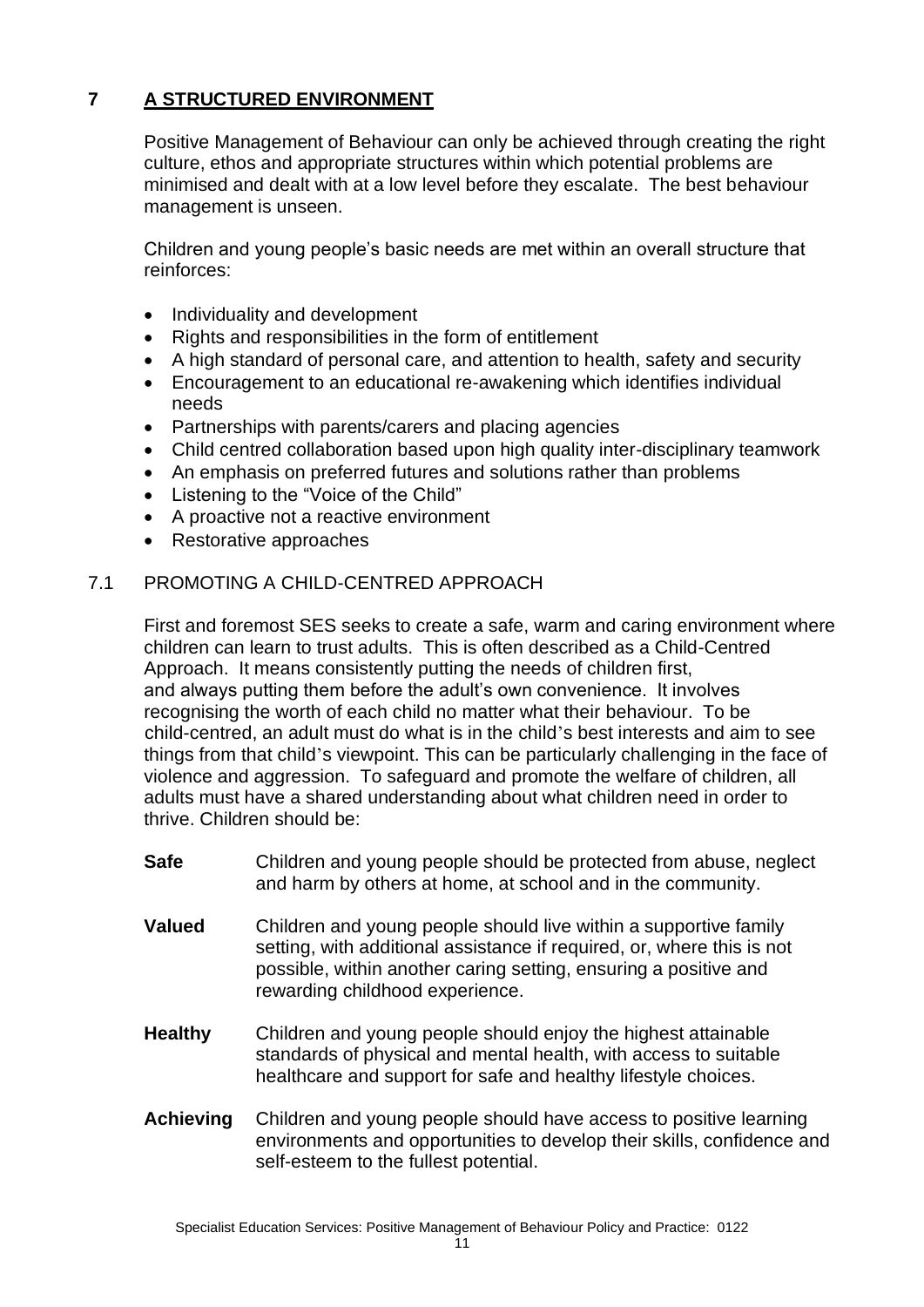**Active** Children and young people should be active with opportunities and encouragement to participate in play and recreation, including sport.

#### **Respected and Responsible**

Children, young people and their carers should be involved in decisions that affect them, should have their voices heard and should be encouraged to play an active and responsible role in their communities.

**Included** Children, young people and their families should have access to high quality services, when required, and should be assisted to overcome the social, educational, physical, environmental and economic barriers that create inequality.

#### 7.2 PROMOTING APPROPRIATE USE OF AUTHORITY

In order to provide security for individuals and the group and to aid personal development young people need to develop an appreciation of the limits on their behaviour set by society and their community. They need to understand the implications of breaching these limits. A clear framework of authority (but not authoritarianism) facilitates the development of inner self-discipline and maturity. As maturity of response develops a greater diversity of trust, independence and autonomy should be possible. Informed choices are more probable. A carefully structured environment, which leads naturally to choice and independence, is fundamental in bringing this about.

Child-centred practice does not mean that adults should be reluctant to take charge when they should be in charge. Adults need to be clear about what the children can decide, what is negotiable and what is non-negotiable, and when a controlled choice should be given. Not intervening with young people in situations where they may need to be guided, advised and physically safeguarded or otherwise stopped can have the unfortunate consequence of confirming for them that their intimidation and violence are acceptable ways to achieve what they want. A strong, confident adult presence, using authority appropriately, will reduce the need for physical intervention. Acting in this way, adults can give the young people and their colleagues a sense of security. However, there must be a sense of fairness and a spirit of unconditional positive regard underlying all interactions and decisionmaking.

#### 7.3 PROMOTING POSITIVE RELATIONSHIPS

The principal reward and encouragement for any child is the positive attention and frequent expression of approval, support and care by the adults around them. This expression of the quality of relationships between children and adults is a critical feature of the ethos and culture of SES. All progress with our children relies on the relationships they form with the adults they encounter. A central feature of the structure of each establishment is the child's network of relationships with adults in general and in particular the triangle of Personal Tutor, Learning Mentor and Case Coordinator as represented overleaf.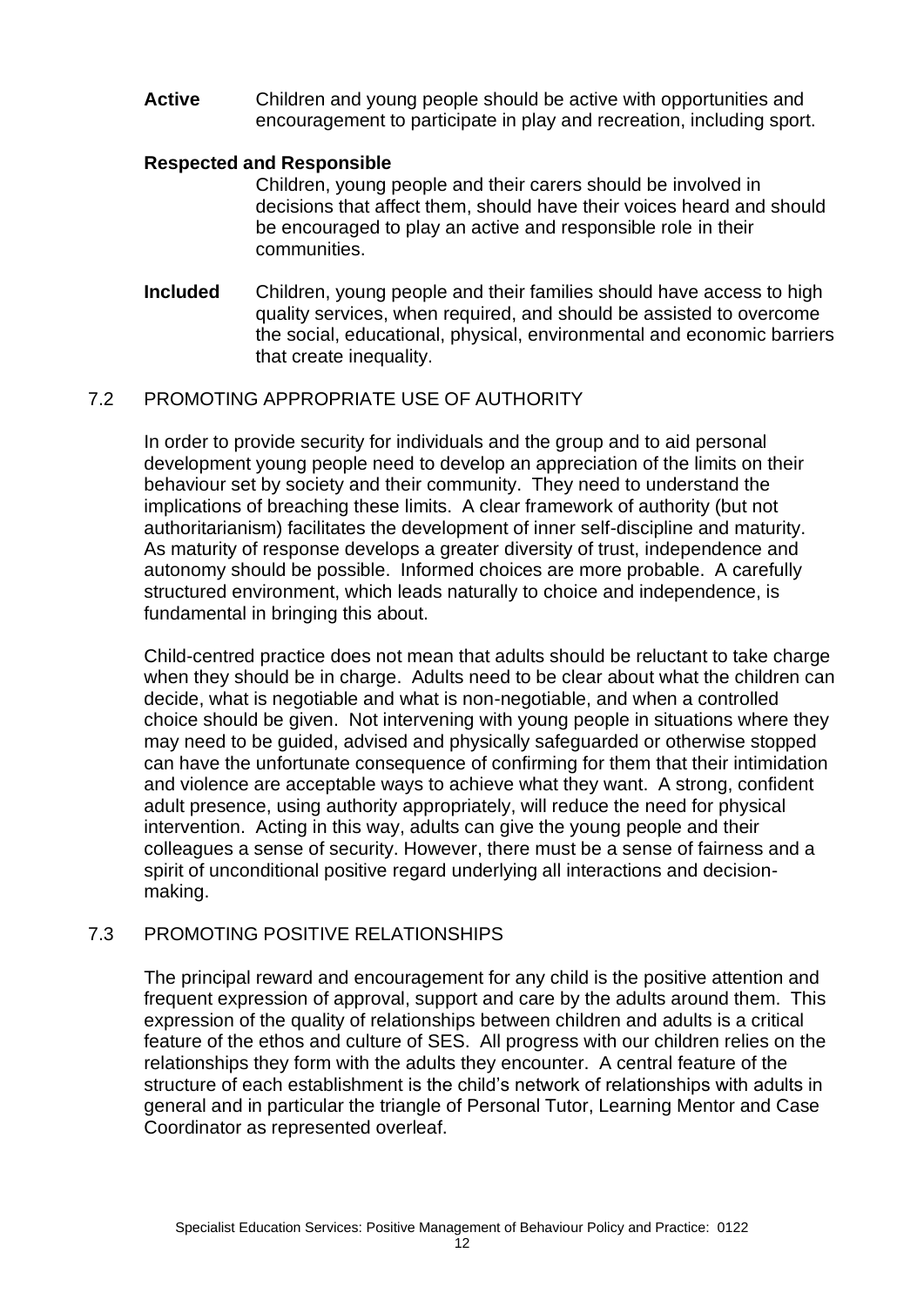

# 7.3.1 Role Modelling Quality Relationships

Everywhere there are rules, structures and codes of conduct that seek to guide formally how people behave, interact and respond. Homes and school settings are not exceptions in this regard. Sometimes these expectations are explicit; sometimes they are part of a hidden culture.

There is an even greater need for children with relationship and adjustment difficulties to have clear and unambiguous expectations explained to them and for them to be appropriately reminded of these. These expectations and aspirations should be conveyed in a way that is clear, unambiguous and readily understood by children of all ages. This should be done within a positive, nurturing environment.

Our aspiration for Quality Relationships must be conveyed at all times by staff in their personal interactions and role modelling. They should pervade the work staff are engaged in at all times and not solely at times of crisis or conflict.

# 7.3.2 Positive Personal Contact Between Children and Staff

At each establishment there is clear and unequivocal expression of normal, positive, physical contact between adults and between adults and children. This is not physical contact that in any way seeks to establish authority over a child, but that which expresses 'parental' affection, to provide comfort, ease distress and signal care as would be expected between good parents and their children.

To deny this would be tantamount to emotional deprivation and we believe that normal adult/child physical contact is a critical therapeutic factor in children's care plans to a greater or lesser degree.

Our policy on positive personal contact has been affirmed by the latest research and knowledge of neurobiology, and as illustrated by the writings of Dr Margot Sunderland. Particularly important is the clear connection between the production of positive neurochemicals of oxytocin and opioids, and warm parental physical contact and affirmation. Many if not all the children will have experienced the opposite of this, where their brain chemistry has been swamped by repeated high levels of cortisol, adrenaline and noradrenaline created by stressful situations.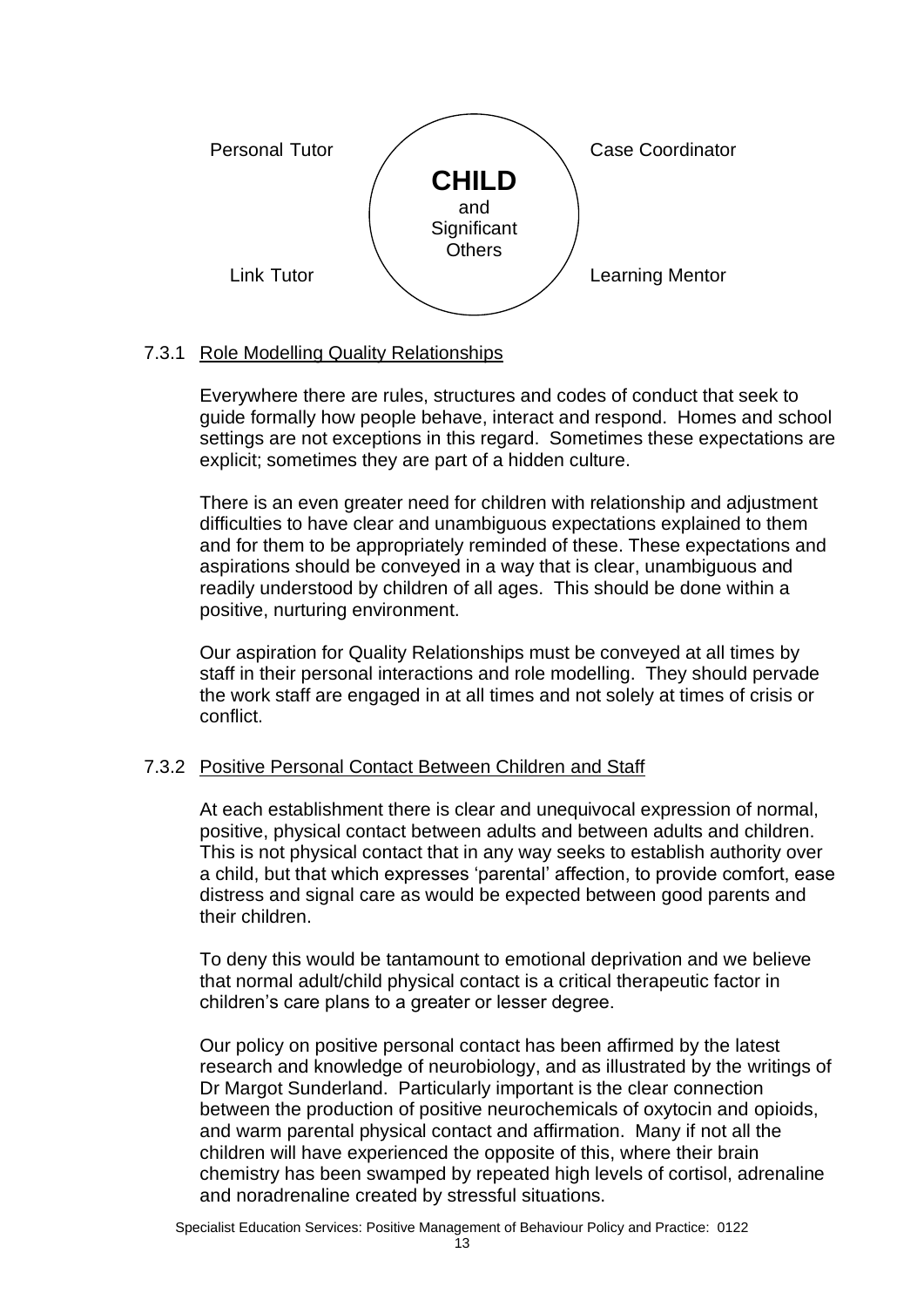Nevertheless, every adult needs to appreciate the difference between appropriate and inappropriate touch, and to be aware of touch which poses as therapeutic, but which is actually being used to satisfy the practitioner's need for contact rather than that of the child's. Naturally adults have to be fully cognisant of touch that is invasive or which could be confusing, retraumatising, or experienced as stimulating in any way whatsoever. Should any such touch be used, it would be deemed as the most serious breach of professional boundaries warranting disciplinary action.

Bearing in mind the specific context, the following guiding principles should apply:

- Specific programmes involving therapeutic physical contact will be considered through the PAN process
- Given that a high proportion of children with emotional and behavioural problems may have experienced sexual and/or physical abuse, staff need to ensure that any physical contact is not misinterpreted.
- If at any time a child demonstrates verbally or otherwise that he is not comfortable with physical contact staff should respond immediately by ceasing that contact.
- There should be no general expectations of privacy for the physical expression of affection or comfort, although this may be appropriate in exceptional circumstances (e.g. bereavement)
- Staff need to be aware that different cultural factors may apply
- Age and maturity are factors to be considered in deciding appropriate physical contact
- Where a member of staff feels that it would be inappropriate to respond to a child seeking physical comfort, the reasons for denying this should be clearly explained to the child. The child should be comforted verbally as necessary.
- Children should be counselled with regard to socially appropriate/inappropriate times/places/situations to seek physical comfort
- Appropriate physical contact should be a focus of discussions with parents/carers and placing authorities through Personal Tutor (and Case Coordinator where necessary).
- The issue of Personal Contact in general should be raised in interviews and induction training for staff and discussed in staff development and supervision.

# 7.3.3 Personal Care

There may be occasions when staff are involved in the intimate care of young people either because of the young person's age or level of functioning. For example, it may be necessary for staff to supervise the running of a bath with particular regard to temperature and safety. If a young person asks for help when bathing this should take the form of verbal instruction, prior to the young person going into the shower or bath.

Some young people may ask for help in washing their hair and this is acceptable providing that it is done over a sink. Any other bodily contact is not appropriate. Staff should never have any contact with a young person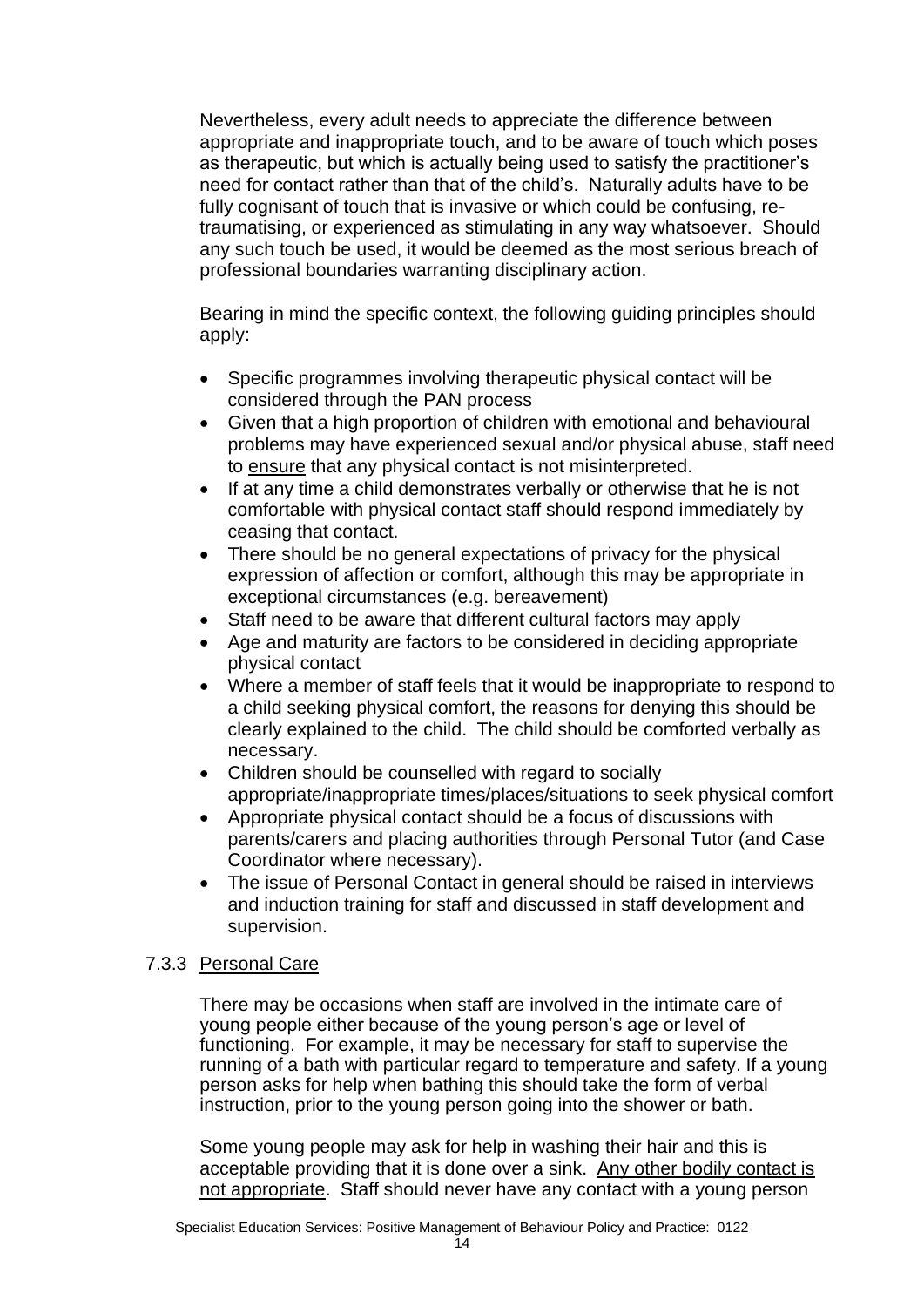that may compromise them and allow misinterpretation of their intentions. If staff are in any doubt about the appropriateness of their actions they should seek advice from a senior colleague.

The following are examples of physical contact, which are unacceptable:

- Play fighting between staff and young persons,
- Over affectionate cuddles,
- Kissing of children initiated by adults (where children attempt to initiate contact of this nature the adult should help the child move to acceptable social conventions with sensitivity and tact, thus managing behaviour without rejecting the child)
- Any contact likely to be interpreted as sexual in nature,

The kind of physical contacts likely to be acceptable include:

- Planned physical contact which is part of a bespoke therapeutic intervention
- Holding a hand in situations which might present fear or anxiety,
- Putting an arm around the shoulder of a young person in distress,
- Patting a young person on the back to display approval, and
- Reinforcing a verbal request to calm down with a physical prompt such as a hand on a shoulder.

The following areas of activity have been identified as situations in which staff and young persons could be vulnerable:

- Being alone with a young person,
- Examining a young person in case of injury or illness,
- Physical contact arising out of social interactions with young people,
- Touching with the intent of providing comfort, and
- Physical contact initiated by a young person.

In order to minimise the risks in this sensitive area, the following procedures should be adopted.

- All reasonable measures should be taken to avoid being alone with a young person. However, there are many circumstances where this will not be possible. In such circumstances, ensure that a colleague knows your whereabouts and the proposed duration of your 1:1 work.
- Physical examinations of young people are a sensitive area. Some young people may understandably not want an 'audience' of more than one adult and would prefer such examinations, (e.g. a rash on the upper part of the thigh), to happen in private with an adult they know and trust. Adults should base their approach on their previous knowledge of the child and safeguard themselves by alerting other adults to when such examinations are taking place. Intimate examinations should, under no circumstances, be carried out by members of staff, but should be done by medical practitioners.
- In the case of a distressed young person seeking physical contact this should be kept to the minimum necessary to fulfil the purpose of the young person regaining composure and calm.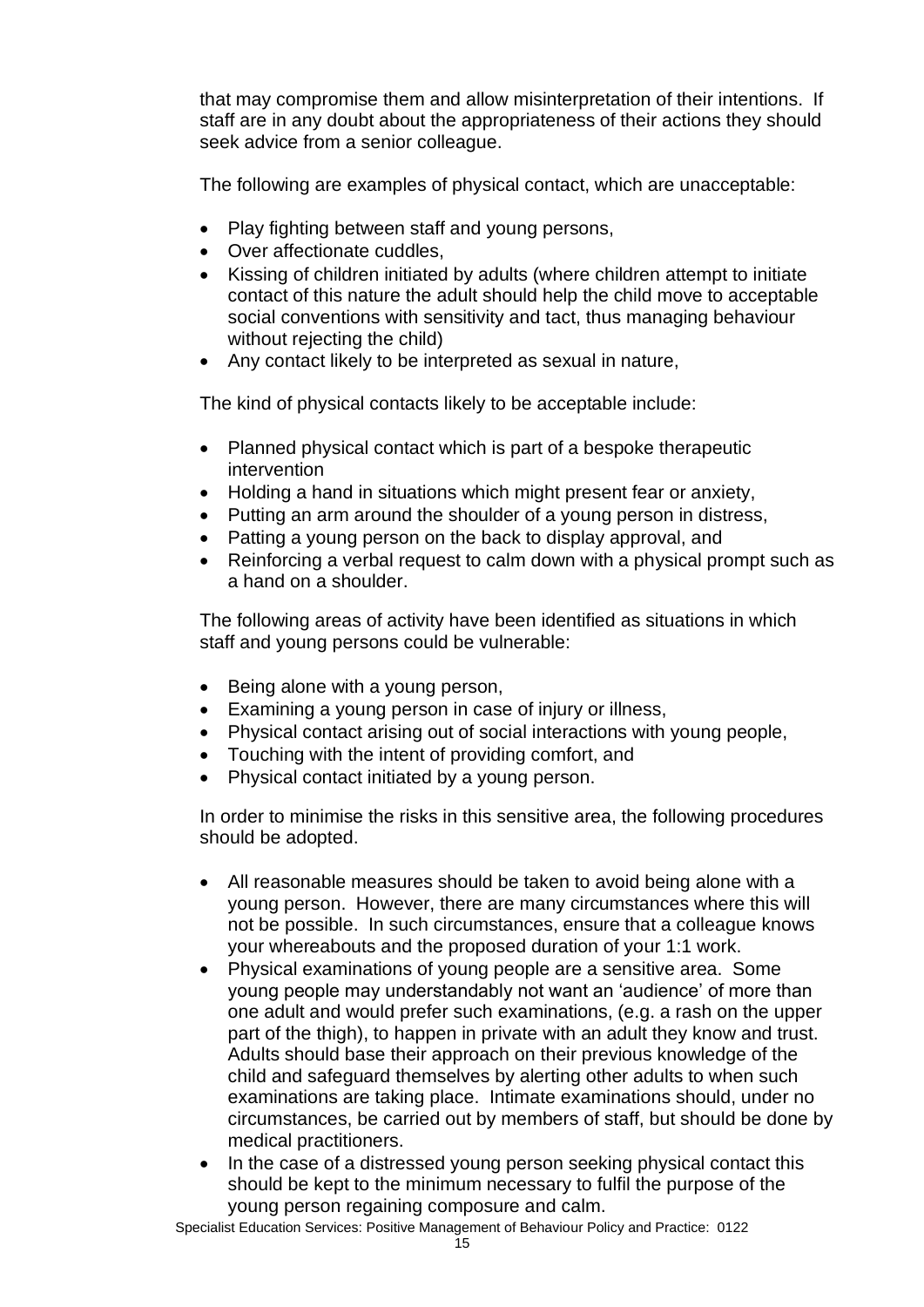• When inappropriate physical contact is initiated by a young person staff should seek to disengage from the situation as soon as is possible. In seeking to disengage, staff may need to signal their disapproval of the inappropriate contact. This should be done consistently, i.e. irrespective of which young person has initiated it and on *all* occasions of inappropriateness. It is possible to disengage from such physical contact without signalling rejection of the young person or their affectionate intentions.

There may be some young people for whom any physical contact is particularly unwelcome. For example, some young people may be particularly sensitive to physical contact because of their cultural background, medical condition or because they have been abused. It is important that all staff have an awareness of these young people. Staff should bear in mind that even innocent and well-intentioned physical contact could be misconstrued. If staff believe their intentions have been misconstrued they should immediately seek to discuss this with a senior colleague.

#### 7.3.4 Care and Control

The aim of staff at each establishment is to develop and maintain a culture and ethos such that the need for physical controls is eliminated completely. Unfortunately staff need to be prepared for those circumstances in which it may be necessary to employ such techniques. To this end the Team Teach Approach is used for staff training purposes. This complies with statutory guidance and has been accredited nationally by the Institute of Conflict Management. SES has its own intermediate and advanced instructors.

Staff training promotes the least intrusive positive handling strategies and a continuum of gradual and graded techniques, with an emphasis and preference for the use of verbal, non-verbal de-escalation strategies being used and exhausted before any physical intervention is utilised.

Hopefully this enables staff to develop acceptable and authorised responses to disruptive, disturbing, angry and aggressive behaviours in a manner that maintains positive relationships and provides safety for all.

The aim is to reduce the occurrence of serious incidents involving physical controls and to emphasise the importance of exhausting behaviour management strategies in the first instance.

Training increases the awareness of staff concerning the importance of recording and reporting, monitoring and evaluating, all incidents involving positive handling.

Detailed advice concerning physical intervention and restrictive physical intervention appears later in this document and is a substantial component of staff induction and training.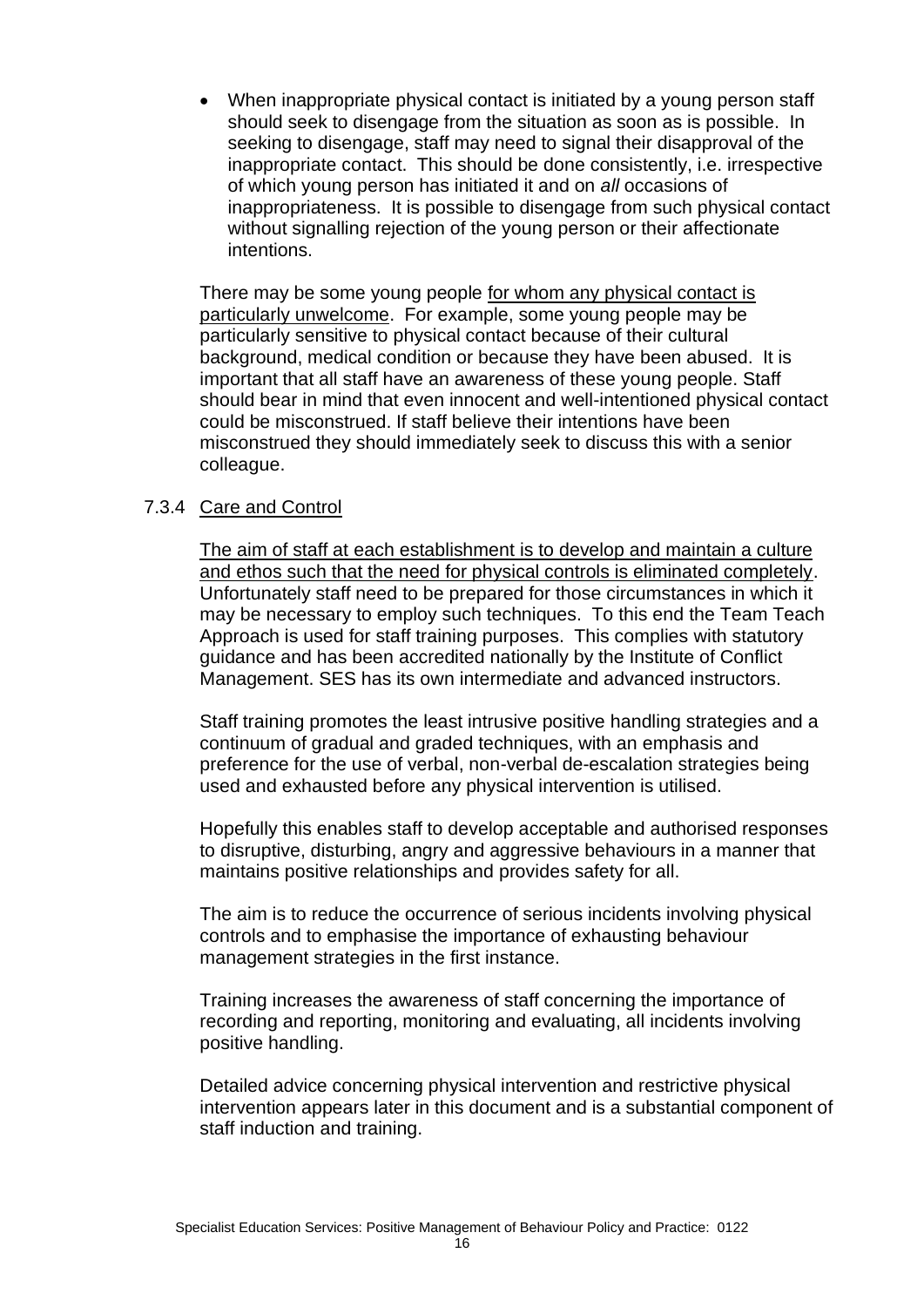# **8 ROUTINES**

One explicit feature of an establishment's structure is its routines. Valid routines contribute greatly to the smooth operation and settlement of the home and learning centre in general, and specific activities in particular. Children thrive emotionally on the security that results from the consistency of predictable routines.

All new children will be given an introductory booklet (A First Look) prior to their admission and a "Welcome Guide" to assist them in preparing for their first day and initial time.

Teaching newcomers the routines of each establishment should be a matter of friendly communication and instruction. Staff should positively reinforce the understanding and following of routines.

Two of the most vital routines for success at school age and later life are those of regular attendance and punctuality. This applies both to larger settings and to the more intimate environments provided by SES at the Avocet House and Turnstone House sites. Despite the built in flexibilities of personalised learning and individual programmes, attendance and punctuality are important factors in establishing continuity of education and investment in the home which are vital to a positive working environment.

# **9 INDIVIDUAL PROGRAMMES**

One of the most obvious indicators to children that adults care is the visible time put in to discussion with them concerning their progress and the purposeful addressing of issues to clarify with them how they can effect change. A child is much more likely to engage in this process if they view it as a joint venture to help with their own progress. The starting point for this process is the Portfolio of Achievements and Needs (PAN).

#### 9.1 PORTFOLIO OF ACHIEVEMENTS AND NEEDS (PAN)

At the centre of our work is a 'no limits' highly personalised recovery package developed from the child's Portfolio of Achievements and Needs (PAN). Our students need an holistic framework of care, support and guidance for them to start to re-engage in the learning process. SES provides such a framework of high quality care and therapeutic intervention embedded in a highly personalised learning experience. **We accept no barriers to innovation, creativity and response in order to reawaken a passion for learning in each student.** 

#### 9.2 THE PAN PROCESS

Portfolio of Achievement and Need (PAN) refers to the process of overall planning that support an individuals learning and development with SES. Care planning is embedded within this process.

Bespoke, school day 'curriculum learning' is catered for in detail within the Learning Centre planning structures. However at SES we also believe that all parts of the waking day and all experiences are potential learning opportunities.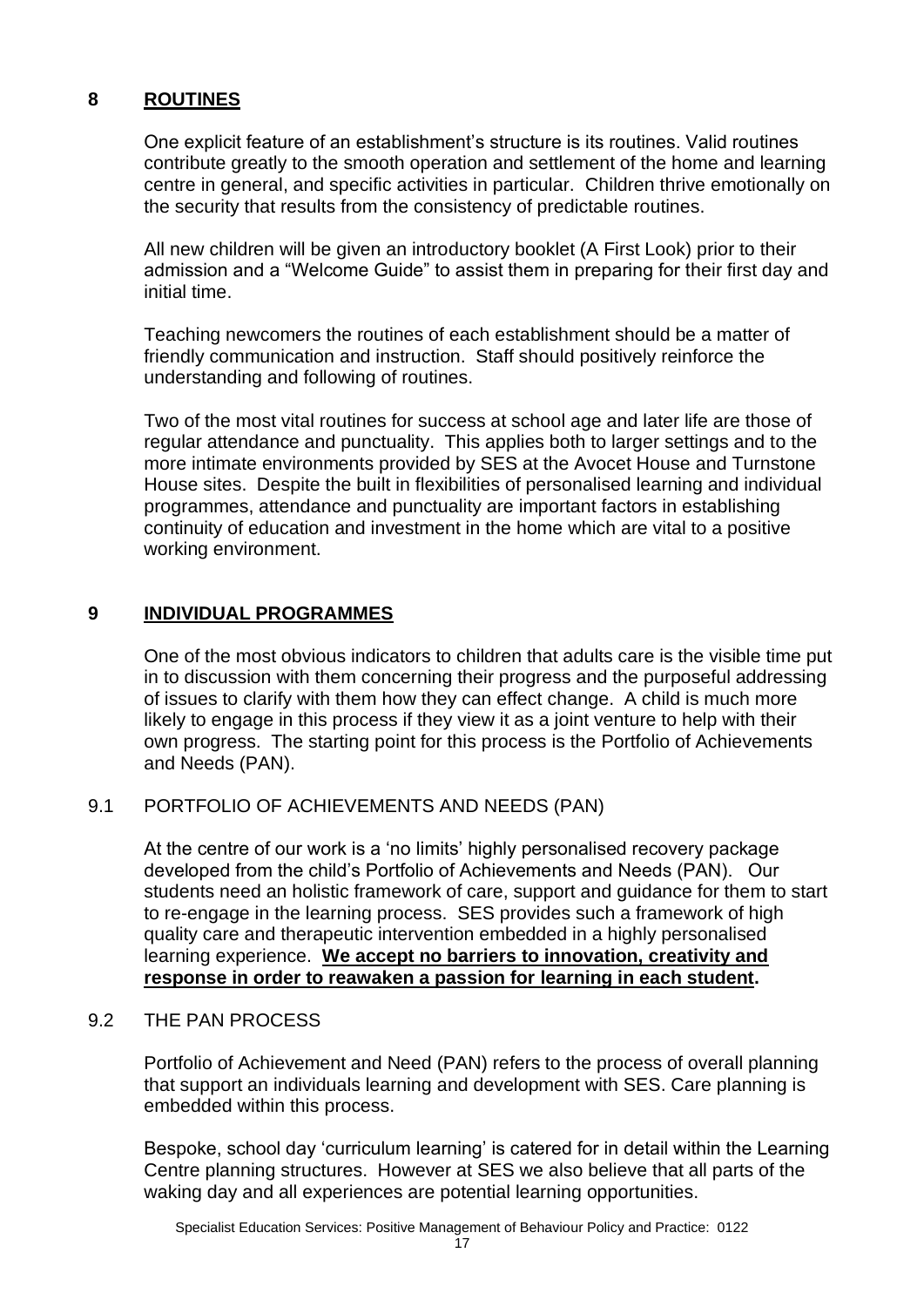The PAN process and planning structures are what we use to draw together social, health and academic learning development. It commences as part of the admissions process, identifying long-term aspirations for young people in partnership with the placing authority, and where appropriate, their family. Key referral and admission documents such as the Lead Consultant Report and Principal's Statement of Intent letter inform the subsequent PAN planning structures.

Learning targets are not deficit based by concentrating solely on perceived 'needs'. We actively seek to start with a child's strengths, passions and talents and expand from there.

# 9.3 PAN PLANNING STRUCTURES

#### 9.3.1 Development and Learning Overview (DLO)

The Development and Learning Overview is a once only document created at the outset of a young person's placement with SES, using information gathered through the referral and admission process. As such it provides a detailed baseline that all future progress can be judged against. The DLO outlines the young person's care history, provides a brief pen picture and summarises their achievements and needs in each of six dimensions.

- Education training and employment
- Social emotional and mental health
- Physical health and medical conditions
- Family relationships and identity
- Practical life skills for independent living
- Living arrangements and support beyond SES

The key adults agree on the desired long-term outcomes in each area for the placement through discussion with the lead consultant, executive team (Principal, Registered Manager and Head of Education), and placing authority with the help of the initial paperwork.

#### 9.3.2 Development and Learning Plan (DLP)

The Development and Learning Plan is where the key team around the child (Case Coordinator, Personal Tutor, Link Tutor and Learning Mentor) discuss their planning for the individual young person under the six dimensions above, (supported by a bank of prompt questions):

Within each of the six dimensions adults identify long, medium and short term desired outcomes. For the first DLP these are established using the Lead Consultant's report/referral papers plus a scrutiny of the relevant DLP prompts. Subsequent DLP's will be completed in line with progress identified within the evaluation phase.

Once the DLP is completed, adults are required to prioritise a maximum of four desired short term outcomes, recording this in the 'Rationale for the Development and Learning Plan'.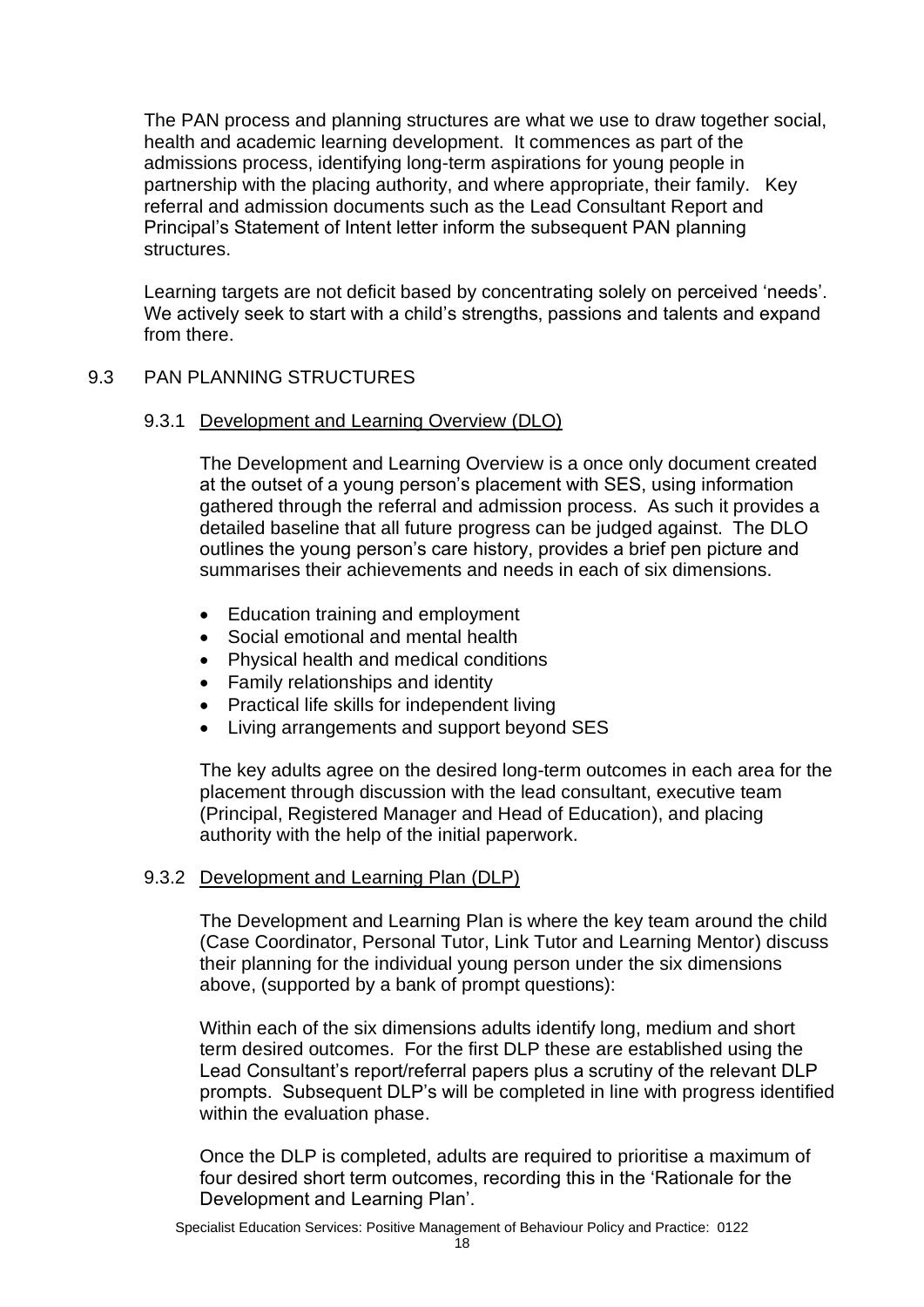The DLP is produced three times in an annual cycle, with a full update completed in line with the evaluation of the Development and Learning Focus.

#### 9.3.3 Development and Learning Focus (DLF)

The Development and Learning Focus provides a simple framework for up to four desired short term outcomes, identified as priority areas in the DLP. The DLF sets out the planned strategies, interventions and activities required in order to meet the overall short-term outcomes. Each short term outcome will have specific measures identified so that the key team recognise whether they have been achieved. This could be through a range of robust internal processes and/or formal assessments. Wherever possible, outcomes should be SMART in nature (Specific, Measurable, Achievable, Relevant, Timebound).

The Development and Learning Focus is evaluated at the end of a set cycle (see below). Within the evaluation, key areas of progress will be evidenced as well as the potential next steps, and the DLP is therefore updated to reflect these changes.

Following adaptations to the DLP, a new Development and Learning Focus is agreed and the cycle begins again. As part of the evaluation the young person's views on their progress are evidenced, along with other incidental outcomes outside of the targeted foci.

The agreed cycle for the DLF is:

- **September**: team evaluate DLF, update DLP, discuss and create new DLF. This runs to the end of December.
- **January:** team evaluate DLF, update DLP, discuss and create new DLF. This runs to the end of April.
- **May**: team evaluate DLF, update DLP, discuss and create new DLF. This runs to the end of August.

New admissions will be incorporated into the cycle in line with the next available phase of the annual cycle. All young people would be expected to have a full Development and Learning Overview and draft Development and Learning Plan within one month of admission.

#### 9.3.4 Daily Care Plan.

The daily care plan is a bullet point summary of each young person's ongoing care that help support familial living and the quality of day to day life. This includes the following:

- Morning Routine
- Bedtime Routine
- Health/Medical Needs and Logistics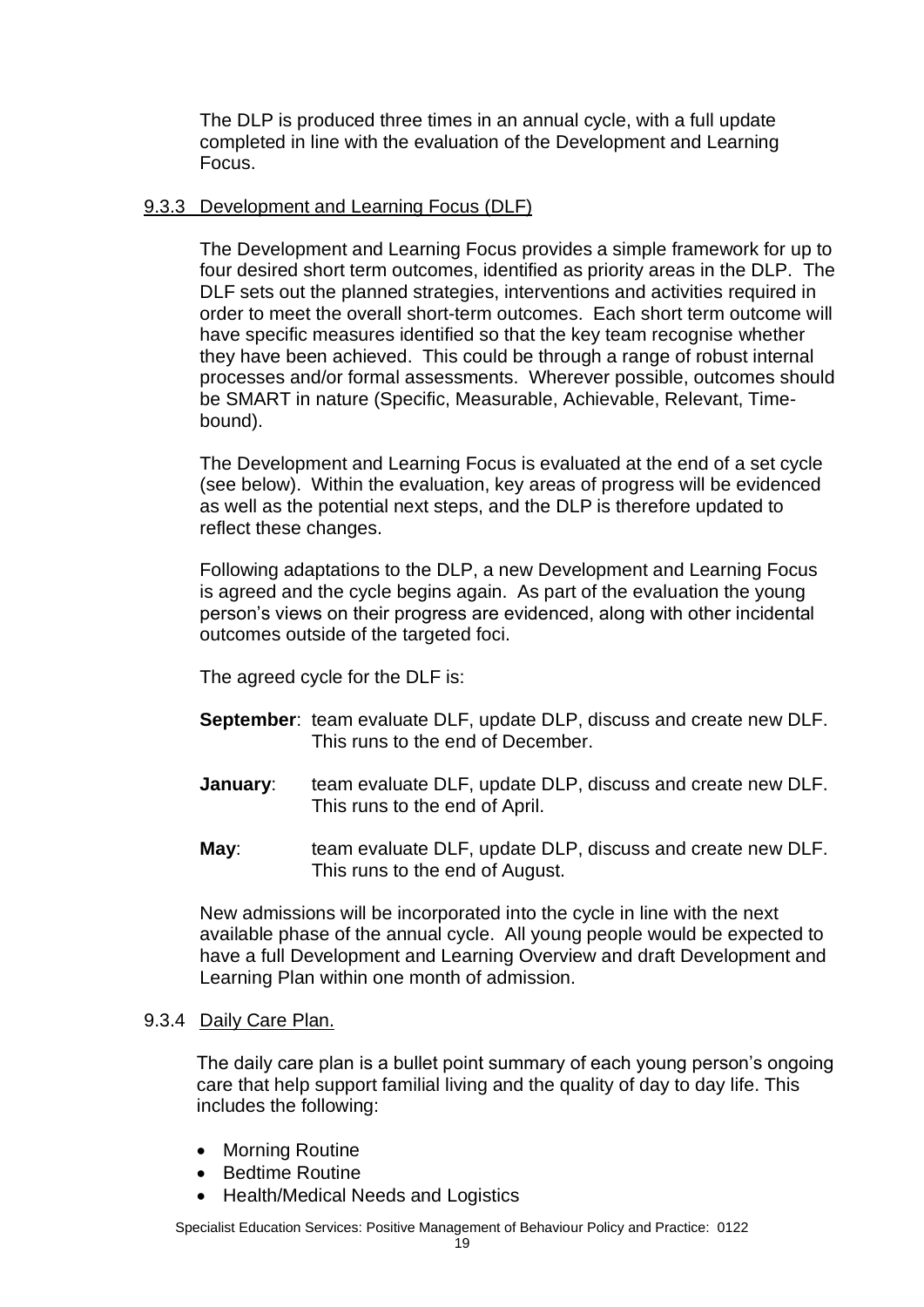- Family Liaison
- Activities
- Information Technology

It will be changed and updated according to need and is reviewed on a monthly basis by the  $5<sup>th</sup>$  of each month as a minimum.

#### 9.3.5 Additional Support to the PAN Process

An extensive range of additional documents and structures support the above key planning process, and these are summarised in the diagram below.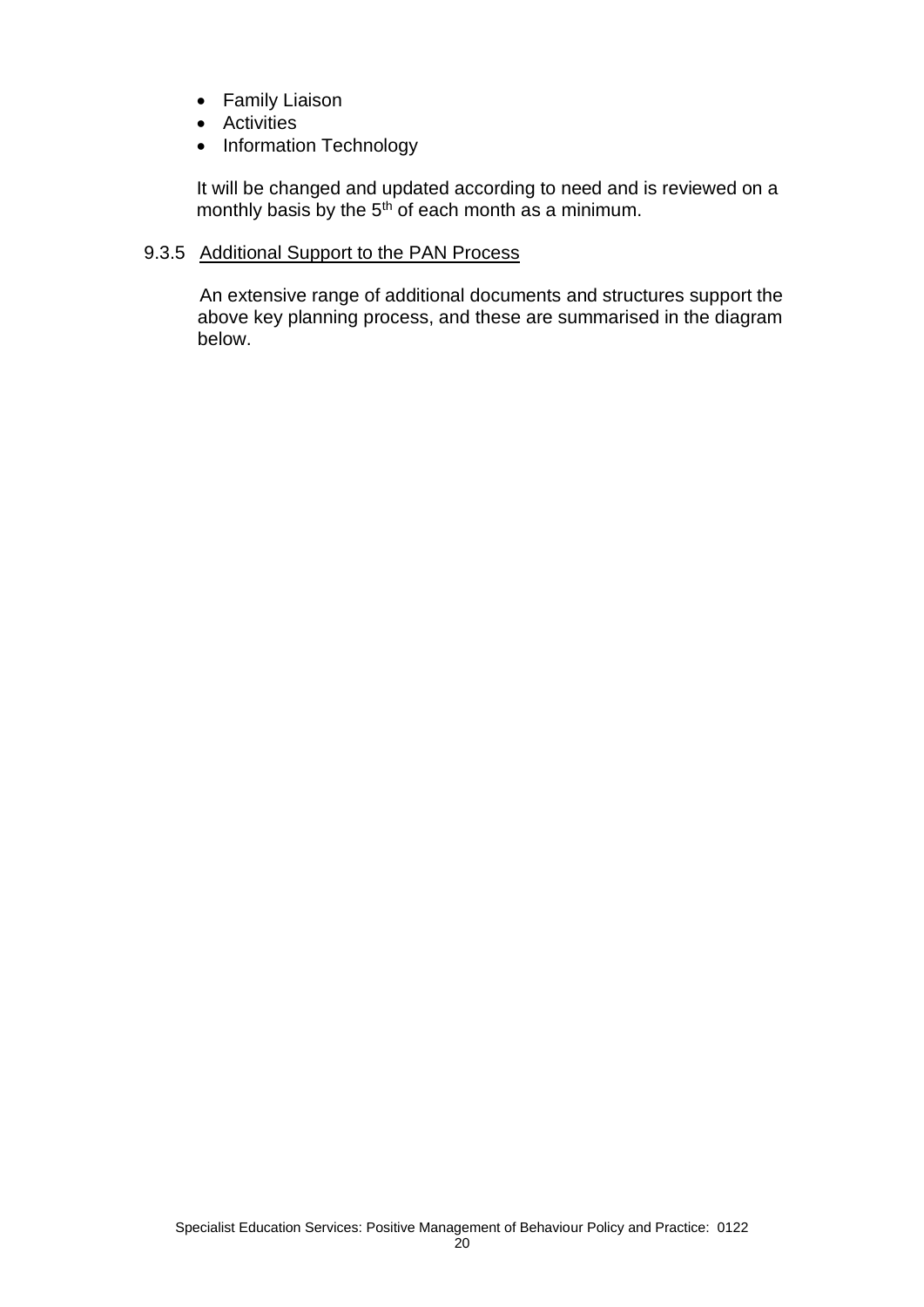# **THE PAN PROCESS: PORTFOLIO OF ACHIEVEMENT AND NEEDS INTEGRATING LEARNING AND CARE**

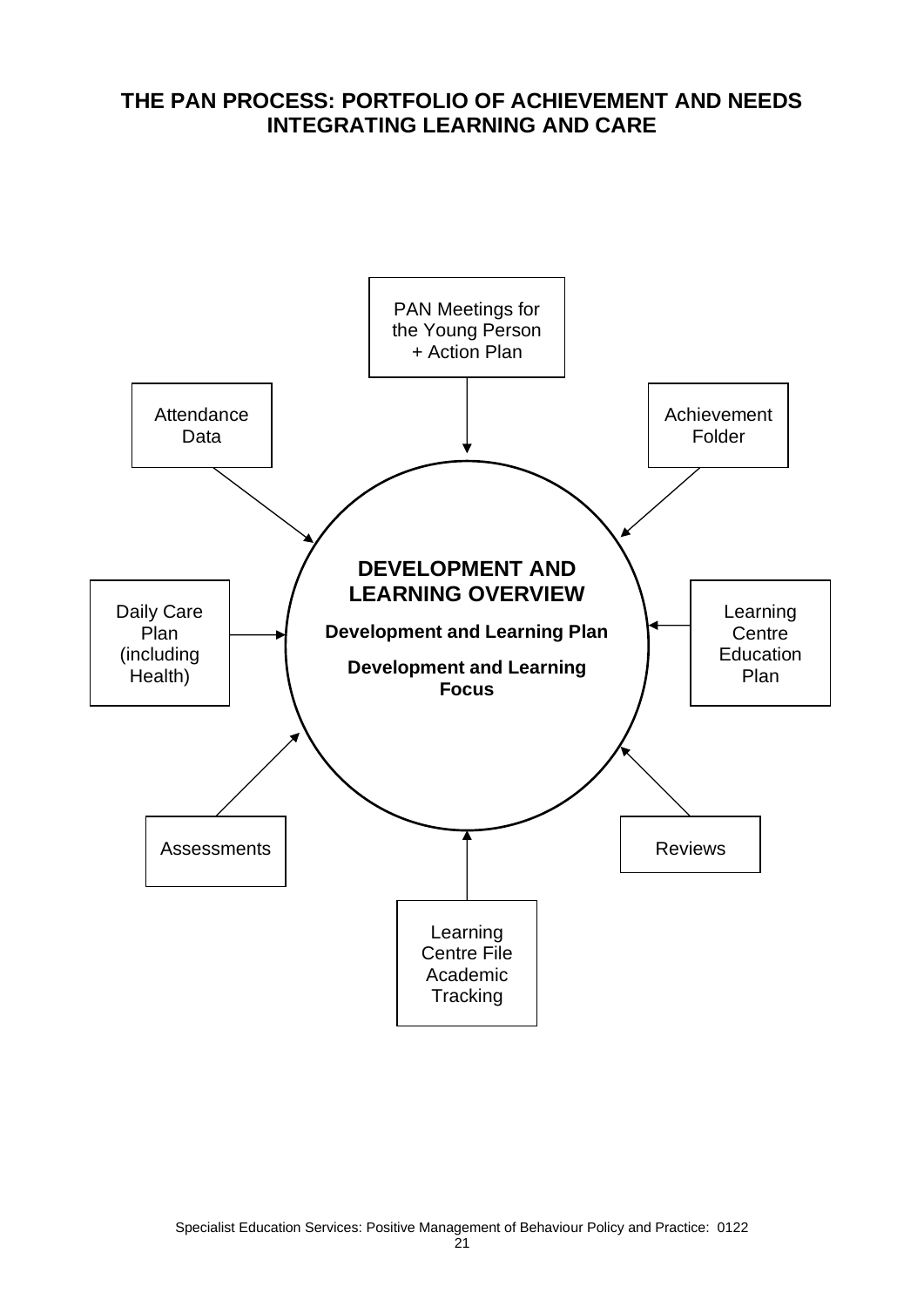# 9.4 HOW PAN MEETINGS WORK

The PAN meeting is purely for the purpose of evaluating the previous PAN targets and agreeing new targets.

Meetings are chaired by the Principal. They are complementary to the core PAN planning processes of the Development and Learning Plan and Focus, and are likely to involve the child as well as the Case Co-ordinator, Personal Tutor, Link Tutors and Learning Mentor. There may also be representation from SES Consultants.

PAN meetings run on a frequency according to the timescale agreed within the PAN Targets. Typically this will be six to ten weeks but may differ. PAN meeting outcomes are recorded on a Child Action Plan Format. It is the responsibility of the Personal Tutor to drive this process and update the necessary written records.

**The PAN meeting is deliberately structured to place the child in the driving seat and the adults in supporting roles.** Personal Tutors need to help in this regard by carefully explaining the process and preparing/supporting the young person.

Adult support is really important, particularly in the first meetings where there is a risk that children may feel overwhelmed. In some cases, younger or less emotionally mature children may represent their views through consultation and discussion with their Personal Tutor, attending meetings when at a stage of development that allows them to better understand the process and take part.

There is a clear focus on looking to the future and agreeing targets to support that personal journey. Much of this is about improving the 'here and now'. Targets within action plans are framed in specific and measurable terms. They may be planned in conjunction with the young person's Development and Learning Plan or Focus, or could be aspirational to promote no-limits thinking.

# 9.4.1 The Child Action Plan

The Child Action Plan reflects the current targets for a child. They are specific in nature, with clear timescales for review. The targets may be health, social or learning oriented. There are never more than 3 targets and more often it may be one or two key targets. The Plan will also outline the actions agreed to meet the targets identified.

#### 9.5 RISK ASSESSMENTS

Risk Assessments support staff understanding of young people's complex needs and potential management issues. Each young person has a completed "General Risk Assessment Overview (Fig 1) and a subsequent "Risk Assessment Management Plan" (Fig 2) where this is triggered by a numerical score of 10 and above using the SES Risk Quantification Table.

Although 10 is the trigger for requiring a Risk Assessment Management Plan staff may choose to write a full plan for higher range medium risk scores (e.g. 9) if they feel it is appropriate.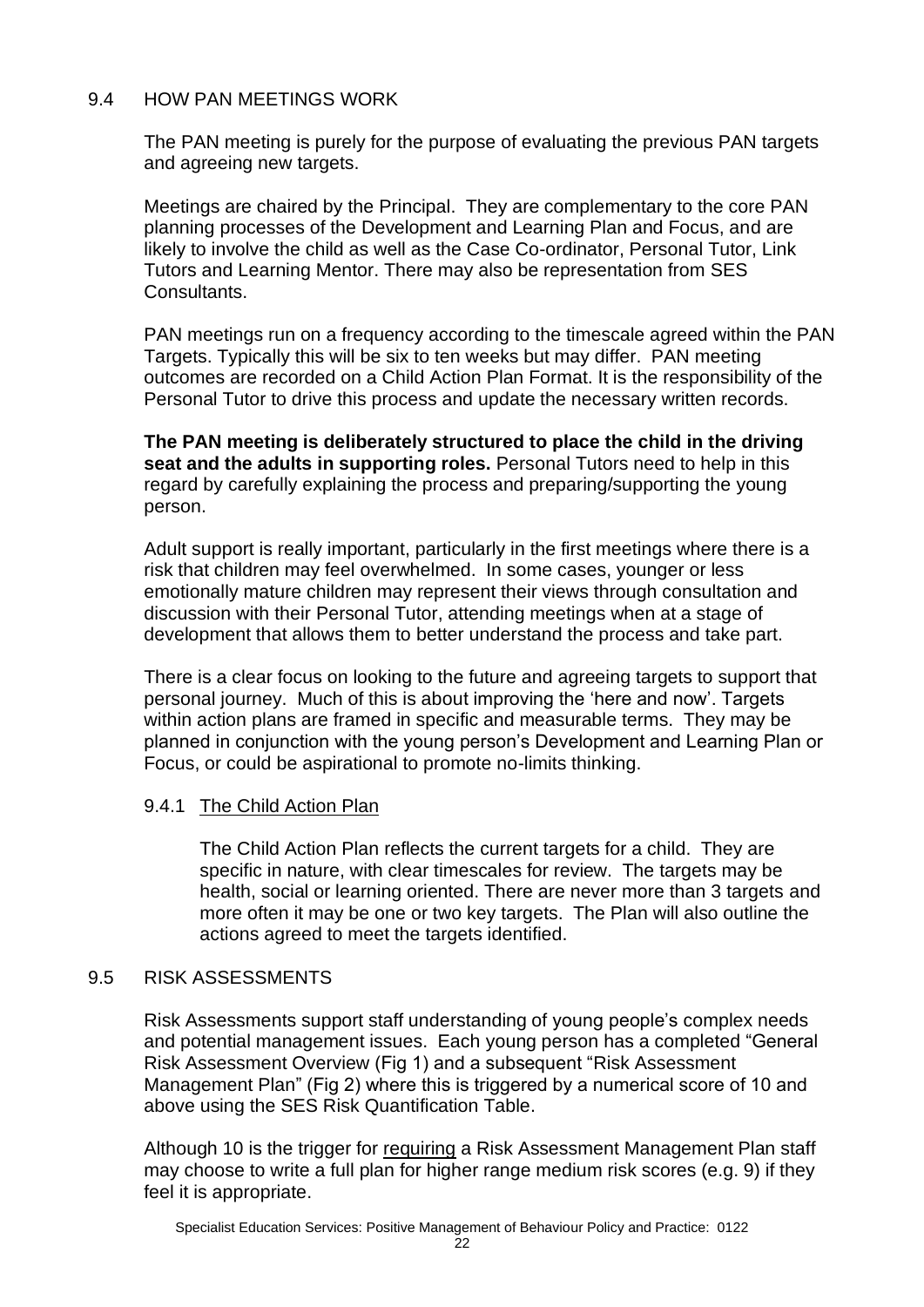# 9.6 THE GENERAL RISK ASSESSMENT OVERVIEW

This defines the level of risk presented for a range of aspects (Fig 1); these are consistent for all young people and staff should not make any amendments to the template. Both the General Risk Assessment Overview and Risk Assessment Management Plan should always be read in conjunction with the Activities Risk Assessment Overview for each young person, their Child Specific Medical Risk Assessment (if required) and any additional Child Specific Risk Assessments.

Risk assessments are completed prior to admission in good time for a full staff briefing, led by Personal Tutor at least a week before admission. They are based on documentary information in the admission paperwork and any other information gleaned from discussions during the referral and admission process. They are published in the Individual Children folder on the staff area of the Network and a printed copy can be found in the young person's individual casework folder in the house office. All Risk Assessments are reviewed by the 5<sup>th</sup> of each month, or as a response to significant events. Staff are expected to read and be familiar with young people's risk assessments and updated ones where changes have been notified through team meetings.

# 9.7 CHILD SPECIFIC MEDICAL RISK ASSESSMENT

Individual medical needs for young people are identified as part of their Development and Learning Overview (Physical Health and Medical), with subsequent associated risks identified in the General Risk Assessment Overview. Where the Medical Issues aspect has a score of 3 or more for impact, a Child Specific Medical Risk Assessment is required irrespective of the total level of risk.

This risk assessment ensures key medical diagnoses are considered for the young person, with guidance for adults on the potential impact on everyday care as well as their social, emotional and mental health needs. Examples of potential conditions are diabetes, epilepsy, physical impairments or asthma (although this is not an exhaustive list). It is to be read in conjunction with all other individual risk assessments and provides clear information on how their medical condition is to be supported to ensure they can participate fully in daily routines, care, learning and activities. Further information on how this links with activities risk assessments can be found in the Educational, Social and Leisure Visits and Activities Policy and Risk Assessment policy.

# 9.8 THE RISK ASSESSMENT MANAGEMENT PLAN

This allows staff to effectively identify high level risk areas, and consider the risks and triggers that may lead to these. Areas are scored prior to controls being implemented, to assess the level of risk. In some instances specific strategies may also be considered for medium areas of risk. Through carefully planned strategies and measures, risk levels should be significantly reduced, although it may be unrealistic to eliminate risk entirely. Part of young people's learning and development is to understand their own personal responsibility and ability to make safer choices and thus manage their levels of risk in the longer term.

Risk management is regarded as an integral part of behaviour management planning. Where young people require a positive handling plan, this is included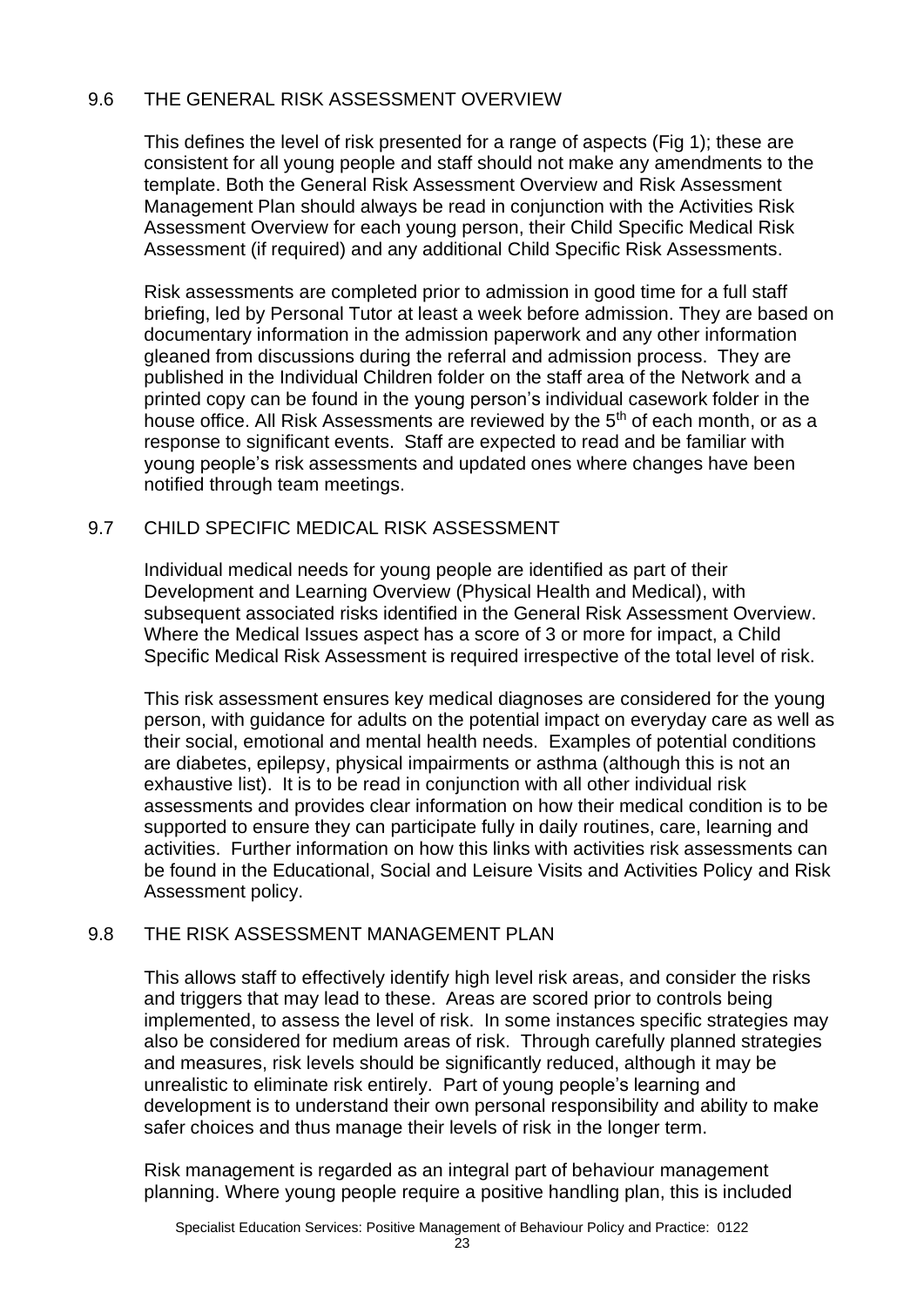throughout the young person's Risk Assessment Management Plan. This details any intervention strategies, which have been found to be effective for that individual, along with any particular responses that are not recommended. Any particular physical techniques that have been found to be successful should be named, along with any alerts to those that have proved to be ineffective or which have caused problems in the past. If there are specific patterns that can be linked to the escalation of behaviour this needs to be included within plans providing guidance on effective techniques, both verbal and non-verbal.

#### Within a management plan, staff must consider how risk is controlled through **Proactive Risk Reducing Measures, Active Management Measures and a 'Reactive Response to Adverse Outcomes'**.

There is no strict demarcation between what is a proactive 'Risk Reducing Measure' and an 'Active Management Measure' and 'Reactive Response to Adverse Outcomes'. What is predictable and absolutely necessary to plan for with one young person may be more indiscriminate and intermittent for another. In short, which column a particular intervention and response occurs in will be relative to the needs, presenting behaviours and stage of development of the young person.

For example, the need to physically restrain a young person should always be regarded as a 'last resort' approach. Therefore in most instances it would be logical to see reference to, and explanations of, which Team Teach techniques to use within the final 'Reactive Response to Adverse Outcomes' column on the management plan.

Let's take a new admission with severe attachment and regulation issues, who is clearly going to be actively seeking 'containment' to feel safe. It might be more appropriate and constructive to state within the plan that, despite all our best efforts with forward planning and engagement, restrictive physical intervention is going to be a positive and appropriate active management measure.

As the young person forms relationships, more secure attachments and develops better ways of regulating themselves, then having to intervene physically should be seen as a response to some dynamic change in circumstance or unforeseen event. Over time as we help them learn alternative ways of behaving, physical intervention shouldn't be seen as an expectation or as an active management measure.

Conversely, new young people joining us may not have experienced positive physical touch and have developed negative ways of seeking feelings of security, leading to physical intervention, which when conducted in a high quality way by the adults, can in itself be rewarding.

Therefore it should not be unusual to see a, 'Proactive Risk Reducing Measure' within behaviour plans of 'intervening quickly' and offering a young person a cuddle. Equally, as the young person progresses and matures we would hope that they are confident enough to seek positive physical contact and reassurance appropriately. Adults recognise that this is more naturalised and not necessarily planned thus moving the very same action of 'giving a cuddle' from the 'Proactive Risk Reducing' column to the 'Active Management' column.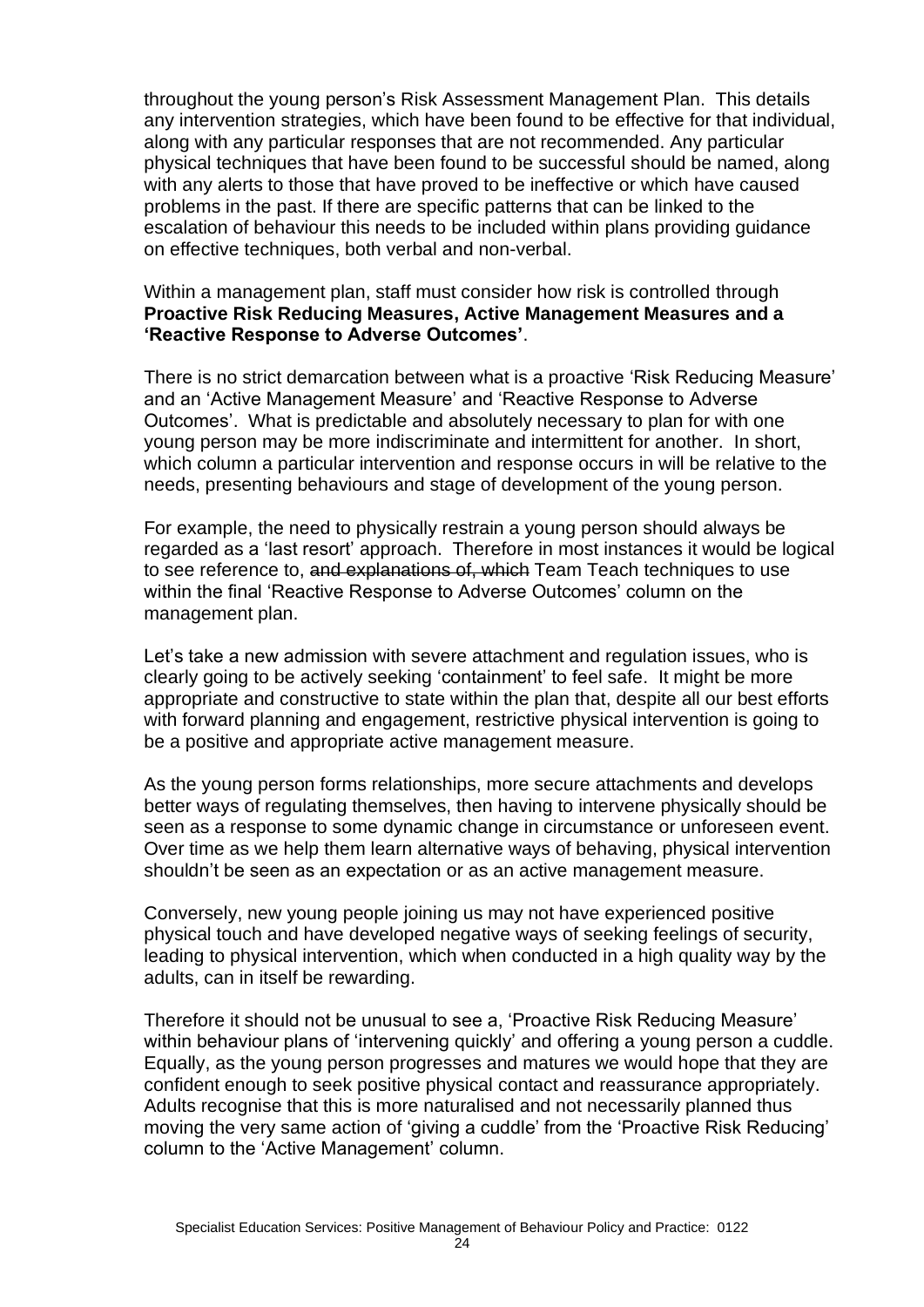Thus certain adult interventions and actions might and indeed should, as children progress, travel from left to right across the columns identified on the risk assessment management plan format as they are reviewed over time.

At any one point in time Proactive Management Measures should be overtly evident, not just within individual behaviour management plans but also within lesson and activity planning, behavioural programmes, H24's, L24's, P 24's, and the daily planning meetings. It follows therefore that if a particular approach is labelled as a proactive measure it should at the very least be evident as a regular feature of daily team planning discussion.

Nevertheless there are some general principles staff can follow about what 'more typically' would, be a Proactive, Active or Reactive measure. The following examples are illustrative and not exhaustive.

#### 9.8.1 Proactive Risk Reducing Measures

Evident in Lesson and/or activity planning, Development and Learning Planning structures, L24s, H24's, P24s and team planning meetings.

- Routines identified within planning structures such as daily care, critical elements of which may be made overt within the risk assessment management plan.
- High quality planned activities for the individual and groups within which the individual will take part.
- Structured plans communicated in advance through visual timetables and other means.
- Planned deployment of adults re activity engagement and supervision of less structured time.
- Attachment issues such as adverse reactions to competition for adult time between young people, thought through and planned for in advance of starting 'shifts' and activities.
- Specific behaviour programmes.
- Reference to Therapeutic interventions and other identified aspects of a young persons programme that they might be engaged in at any one time.

#### 9.8.2 Active Management Strategies

• Examples of active management strategies may typically, but not exclusively, be best represented in sections 14 and 15 of this policy and practice document. What aspects work best for particular individuals should be reflected within the Risk Assessment Management Plan. For example, one particular young person may respond well to humour, whilst another responds best to forms of distraction. Also as explained above, some 'last resort' interventions may form part of an active management plan for young people where the intervention is predictably necessary and frequent whilst they form attachments and become secure in their new environment. Inclusion of the young person's own wishes and ideas of practical steps that may help when they start to become heightened should be referenced in this section.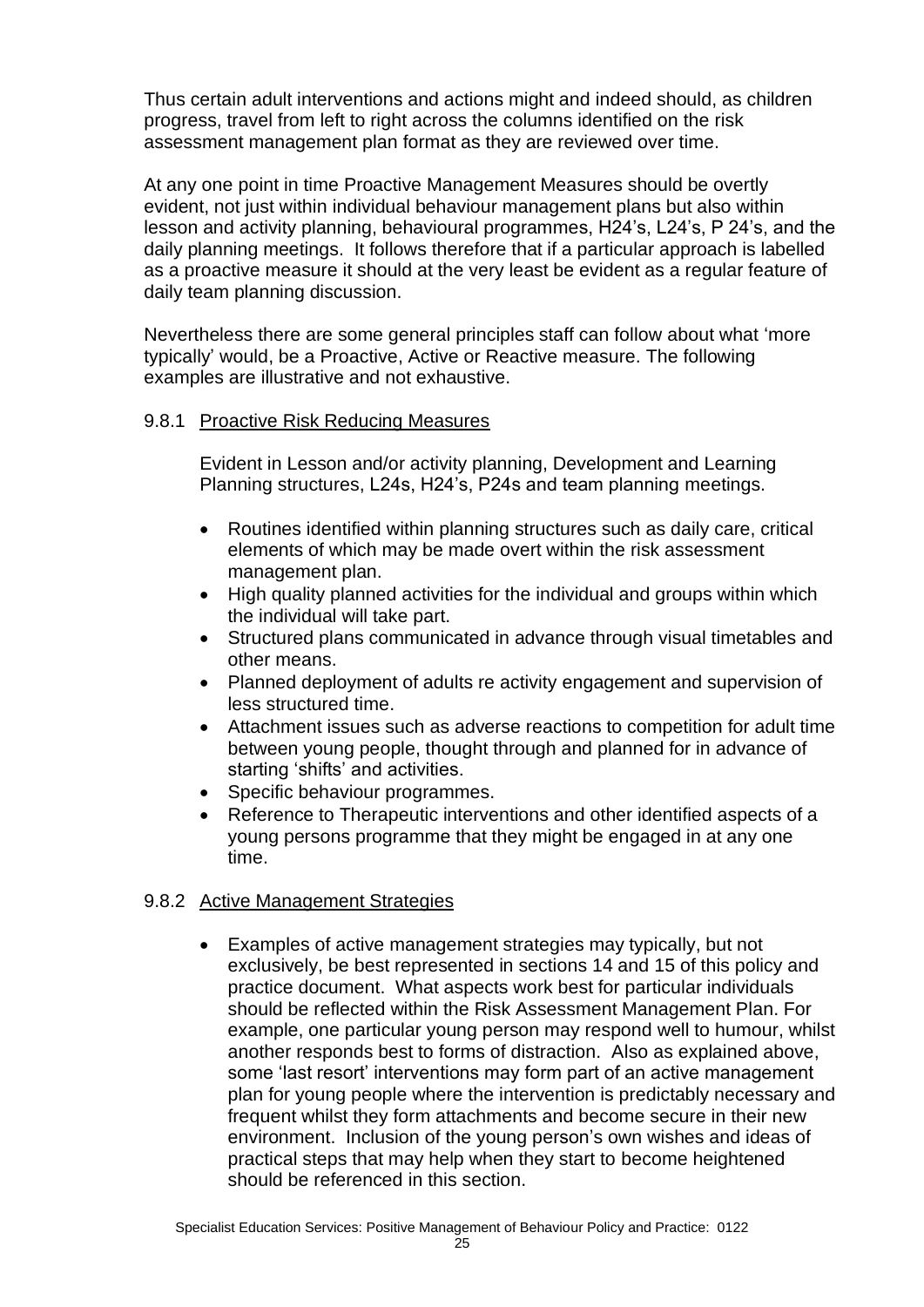#### 9.8.3 Reactive Responses to Adverse Circumstances

This section for established young people may be a description of 'Restrictive Physical Intervention Approaches'. Irrespective, for all young people all adverse circumstances should be responded to through 'Restorative Approaches'. Section 16.1 of this document outlines our policy and practice in respect of restorative approaches.

Each young person's individual management plan will elaborate on how best to approach and navigate that young person through the restorative process in the most effective way that is personalised to them. It may be that in some cases the support of outside agencies such as the police and mental health services are identified within this part of the management plan.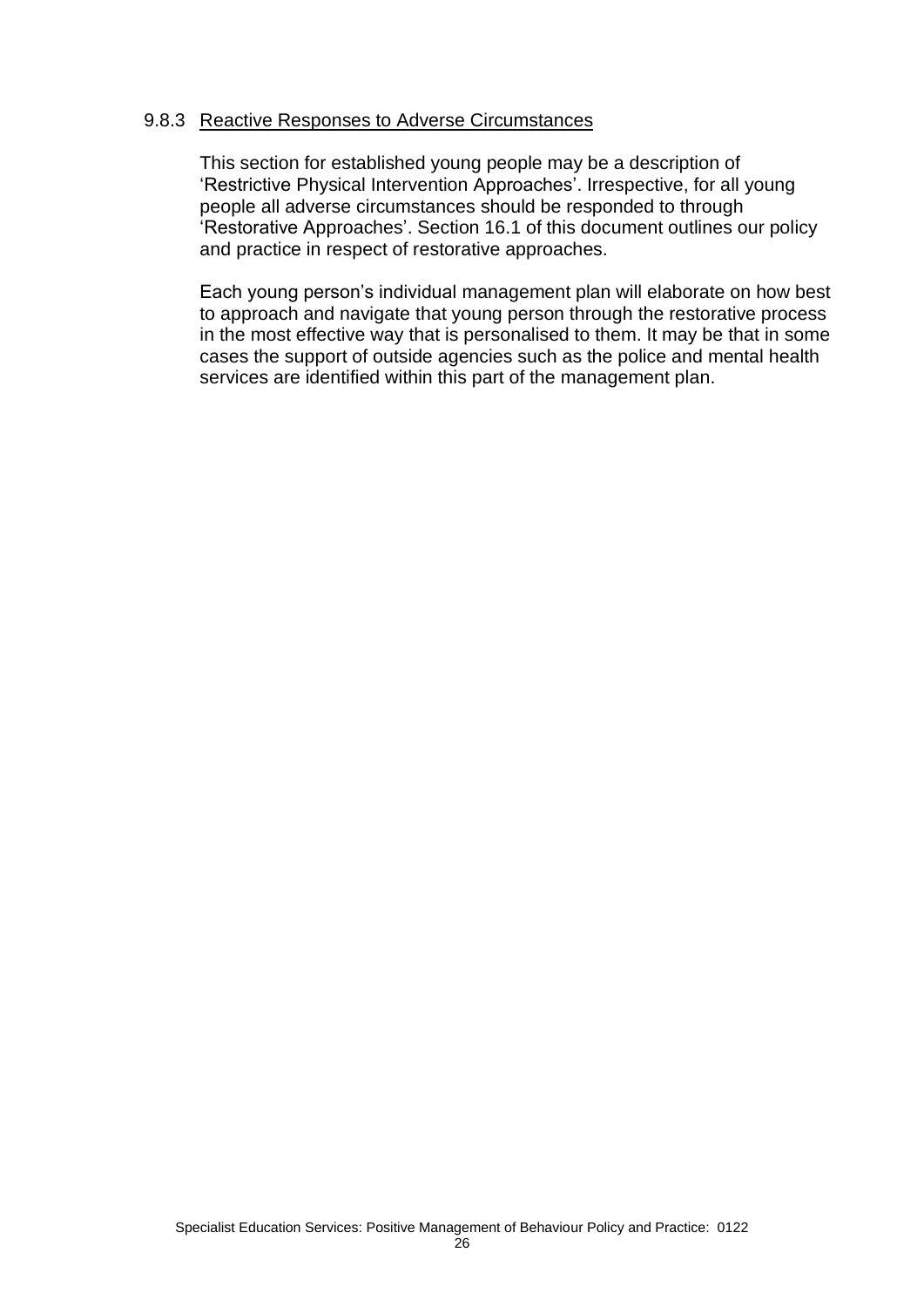# Fig 1 **Specialist Education Services**

# **GENERAL RISK ASSESSMENT OVERVIEW**

|         | This form has been completed in line with the Health and Safety Policy |             |          |                  |             |               |          |  |
|---------|------------------------------------------------------------------------|-------------|----------|------------------|-------------|---------------|----------|--|
| Young   |                                                                        | <b>Date</b> |          | <b>Completed</b> |             | <b>Review</b> |          |  |
| Person: | Fred Bloggs                                                            | Completed:  | 05.01.20 | by:              | A. N. Other | Date:         | 05.02.20 |  |
|         |                                                                        |             |          |                  |             |               |          |  |
|         |                                                                        |             |          |                  |             |               |          |  |

| <b>Score</b>  | <b>Action</b>                                                 |
|---------------|---------------------------------------------------------------|
| Low           | Deal with as per general Behaviour Management Policy          |
| $5-9$<br>Med  | Record on file. Monitor closely. Consider specific strategies |
| 10-15 High    | Full Risk Management Plan Required                            |
| 16-25 Extreme | Extreme Risk: Defer to Directors                              |

| <b>BEHAVIOURS</b>          |                                                                                                                                                                                                                                                                                                                                                                                                                                                     |        |            |                                  |  |
|----------------------------|-----------------------------------------------------------------------------------------------------------------------------------------------------------------------------------------------------------------------------------------------------------------------------------------------------------------------------------------------------------------------------------------------------------------------------------------------------|--------|------------|----------------------------------|--|
| <b>Aspects</b>             | <b>Specific Details/Potential Risks</b>                                                                                                                                                                                                                                                                                                                                                                                                             | Impact | Likelihood | Level of<br><b>Risk</b><br>(lxL) |  |
| <b>Physical Aggression</b> | Fred can be physically aggressive, specifically toward staff and his peers. Known to kick,<br>bite and scratch. Fred has, on occasions, been aggressive towards adults with kitchen<br>knives. Fred has only been in two RPI over the last 6 month period and has grown to<br>have more control over his anger. See Risk Assessment Management Plan.                                                                                                | 3      | 3          | 9                                |  |
| Inappropriate Sexual       | Alleged incident with male child at previous school and is known to display sexualised<br>behaviour towards female staff. (November 19) child protection referral following a<br>disclosure made by Fred regarding another boy at Avocet House. Fred will allow other<br>boys in his bedroom unsupervised if he thinks an opportunity arises, so adults must be<br>aware of where all boys are, when upstairs. See Risk Assessment Management Plan. | 3      | 4          | 12                               |  |
| Verbal Aggression          | Can be noisy and confrontational shouting over others, this can escalate to him<br>becoming violent. See Risk Assessment Management Plan.                                                                                                                                                                                                                                                                                                           | 3      |            | 9                                |  |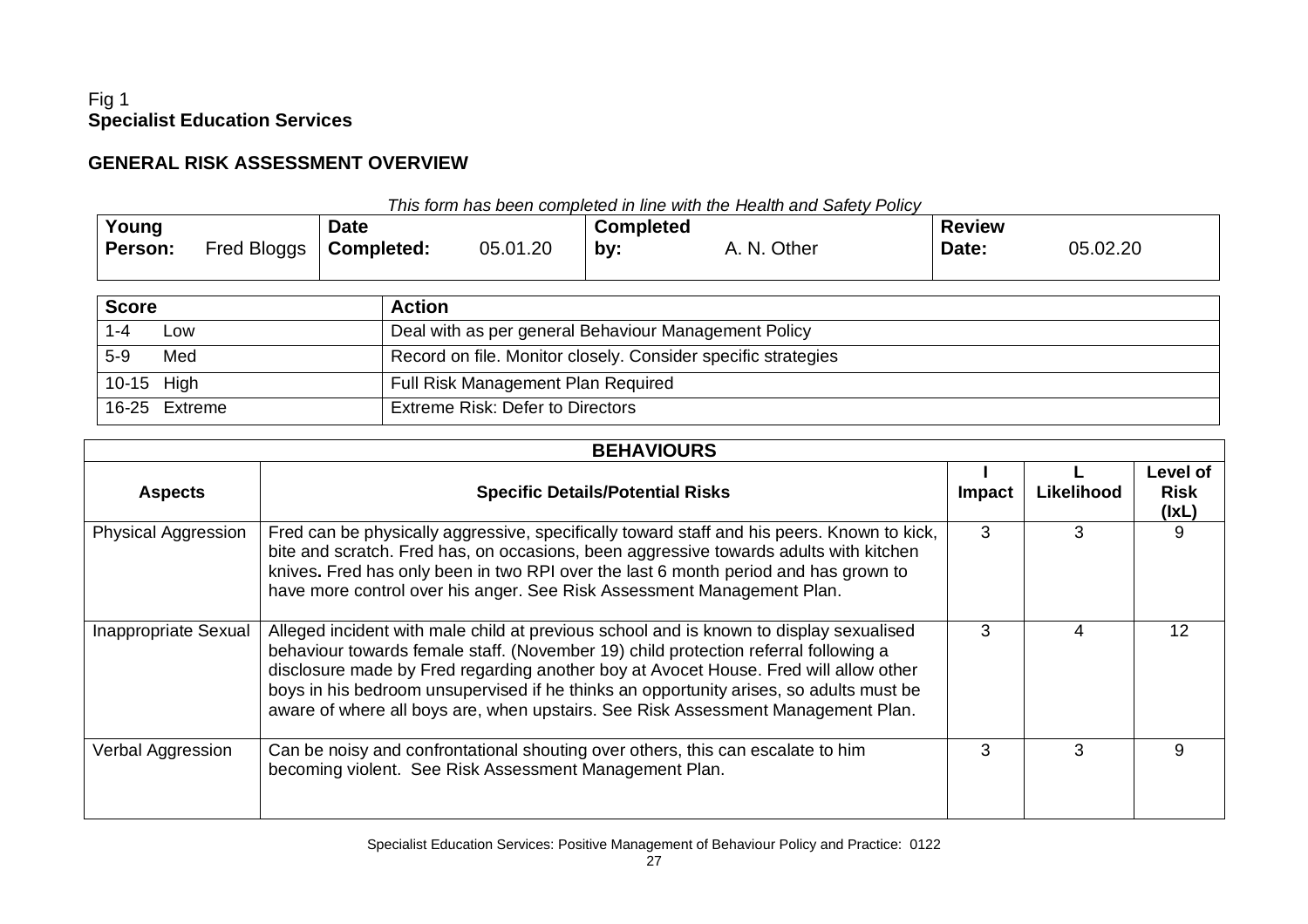| <b>Bullying</b>                              | Can be the victim of teasing and will react with verbal aggression possibly leading to a<br>more serious incident. See Risk Assessment Management Plan.                                                                                                                                                                                                       | 3              | 3              | 9            |
|----------------------------------------------|---------------------------------------------------------------------------------------------------------------------------------------------------------------------------------------------------------------------------------------------------------------------------------------------------------------------------------------------------------------|----------------|----------------|--------------|
| <b>Provocative Victim</b>                    | Can manipulate situations and demand material possessions in return for positive<br>actions.                                                                                                                                                                                                                                                                  | $\overline{2}$ | 4              | 8            |
| Damage (all kinds)                           | Fred used to cause damage when he was angry, this doesn't occur anymore, Fred can<br>cause damage through his lack of care and attention. Fred can cause damage around<br>the house due to his lack of care, he does not do this deliberately.                                                                                                                | $\overline{2}$ | 2              | 4            |
| Absenting<br>Missing from Care<br>Absconding | Fred has been known to take himself off site without permission or supervision, he can<br>do this if he is angry. Fred will often stay near the house and will usually come back<br>soon after. Fred will usually respond to adults input if the person supporting him is not<br>the person his aggression was aimed at. See Risk Assessment Management Plan. | 3              | 3              | 9            |
| <b>Substance Misuse</b><br>Drugs<br>Alcohol  | There are no identified issues with substance misuse, drugs or alcohol.                                                                                                                                                                                                                                                                                       | 1              | 1              |              |
| Smoking                                      | Fred does not smoke tobacco.                                                                                                                                                                                                                                                                                                                                  | 1              | $\mathbf{1}$   | $\mathbf{1}$ |
| Self Harm                                    | Fred seems to only refer to wishing he were dead at times of emotional turmoil. He has<br>threatened staff that he might self harm with a glass but this was managed appropriately<br>and no reoccurrence has occurred since.                                                                                                                                 | 3              | 2              | 6            |
| Lack of Self Care                            | Fred has a good personal hygiene routine and since he has turned 15 has taken more<br>interest of his personal image.                                                                                                                                                                                                                                         | $\overline{2}$ | 1              | 3            |
| Regulation and<br>Control                    | Fred can react violently to stress situations trigger - when feeling unfairly treated.<br>See management plan.                                                                                                                                                                                                                                                | 3              | 4              | 12           |
| Awareness of<br>Danger                       | Fred is trusted to go out by himself to the garage.                                                                                                                                                                                                                                                                                                           | 2              | $\overline{2}$ | 4            |
| Vulnerability                                | Fred can construct a seemingly real fantasy world around himself.                                                                                                                                                                                                                                                                                             | 2              | 3              | 6            |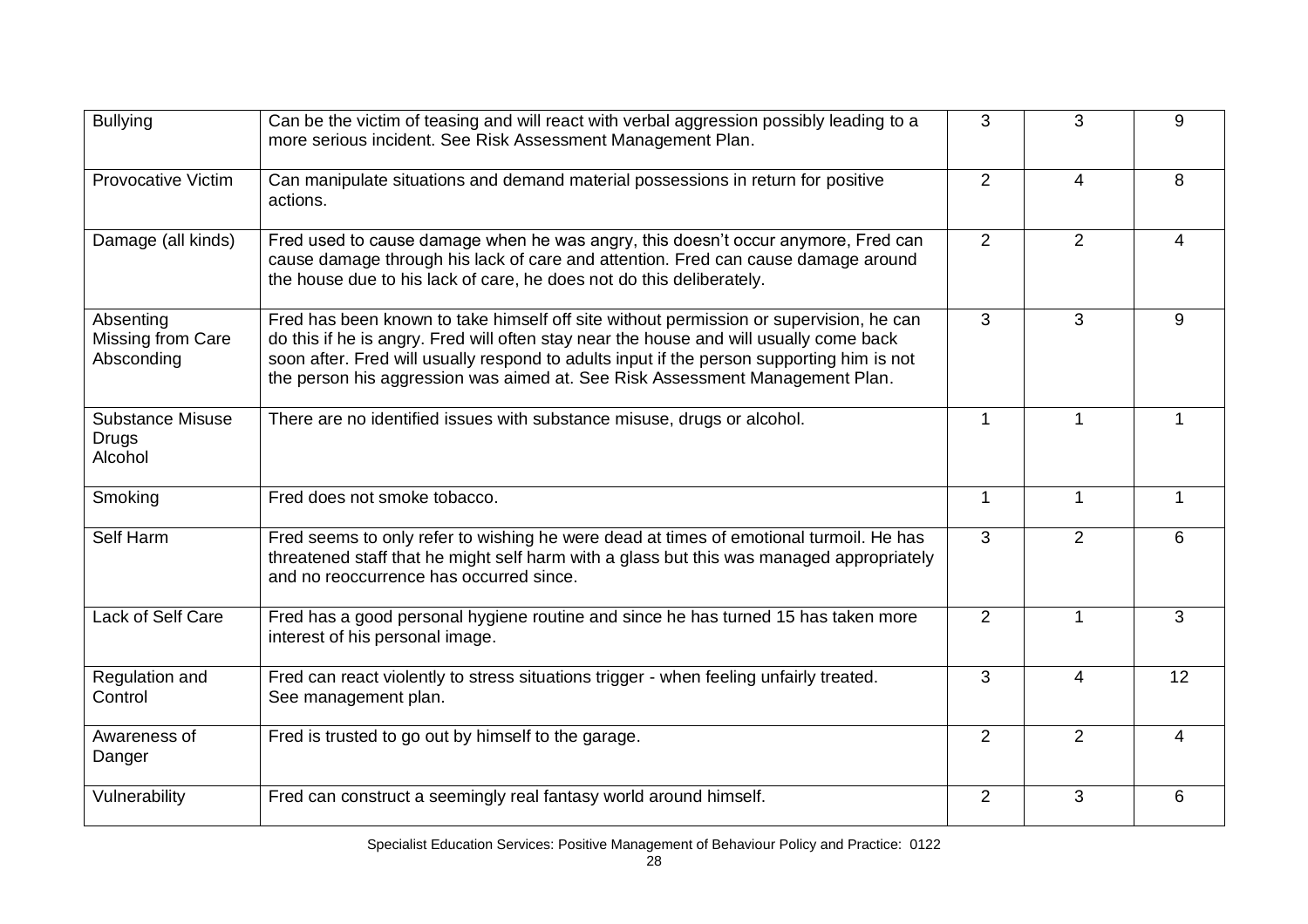| <b>Criminality Offences</b>   | Is known to steal/use other people's things within the home - but has never been<br>charged or cautioned. This is happening less regularly with no incidences in the past six<br>months.                                                                                                                 | 3              | 2              | 6              |
|-------------------------------|----------------------------------------------------------------------------------------------------------------------------------------------------------------------------------------------------------------------------------------------------------------------------------------------------------|----------------|----------------|----------------|
| <b>Medical Issues</b>         | Fred has been prescribed glasses to correct minor long sightedness. Fred is in the<br>process of receiving dental treatment to straighten his teeth. Fred has had some<br>reoccurring problems with his ears that have needed medical treatment.                                                         | 1              | 3              | 3              |
| Classroom<br><b>Behaviour</b> | Difficulties staying on task, concentrating for long periods of time and maintaining<br>motivation. Fred enjoys the learning centre and is progressing well. Frustration with<br>tasks or negative peer interactions can lead to physical and verbal aggression. See<br>Risk Assessment Management Plan. | 3              | 3              | 9              |
| OAA / Visits                  | Fred is easily disappointed whilst out shopping if he does not get something he wants<br>this is a trigger to possibly violent behaviour. See Risk Assessment Management Plan.                                                                                                                           | 3              | 3              | 9              |
| Phobias                       | Does not like Marmite and eggs.                                                                                                                                                                                                                                                                          | $\mathbf{1}$   | $\mathbf 1$    | $\overline{1}$ |
| Keys                          | Fred is known to block doors and lock people in rooms if he can. He has also taken keys<br>if they are left lying about and will hide them in his room. See Risk Assessment<br>Management Plan.                                                                                                          | 3              | 4              | 12             |
| Stealing                      | Fred is capable of taking possessions from other children and staff that he wants. See<br>Risk Assessment Management Plan                                                                                                                                                                                | 3              | 3              | 9              |
| e-safety                      | Fred has no known issues with technology and has taken part in tutorials on e safety<br>within the Learning Centre.                                                                                                                                                                                      | $\overline{2}$ |                | $\overline{2}$ |
| <b>Travel and Transport</b>   | Fred travels without any difficulties when transported on a one to one basis. He does<br>occasionally lose his temper with peers on journeys if he has had previous negative<br>interactions with them prior to travelling.                                                                              | 3              | $\overline{2}$ | 6              |
| Fire Setting/Arson            | Fred has no known history of fire setting.                                                                                                                                                                                                                                                               | 4              | 1              | 4              |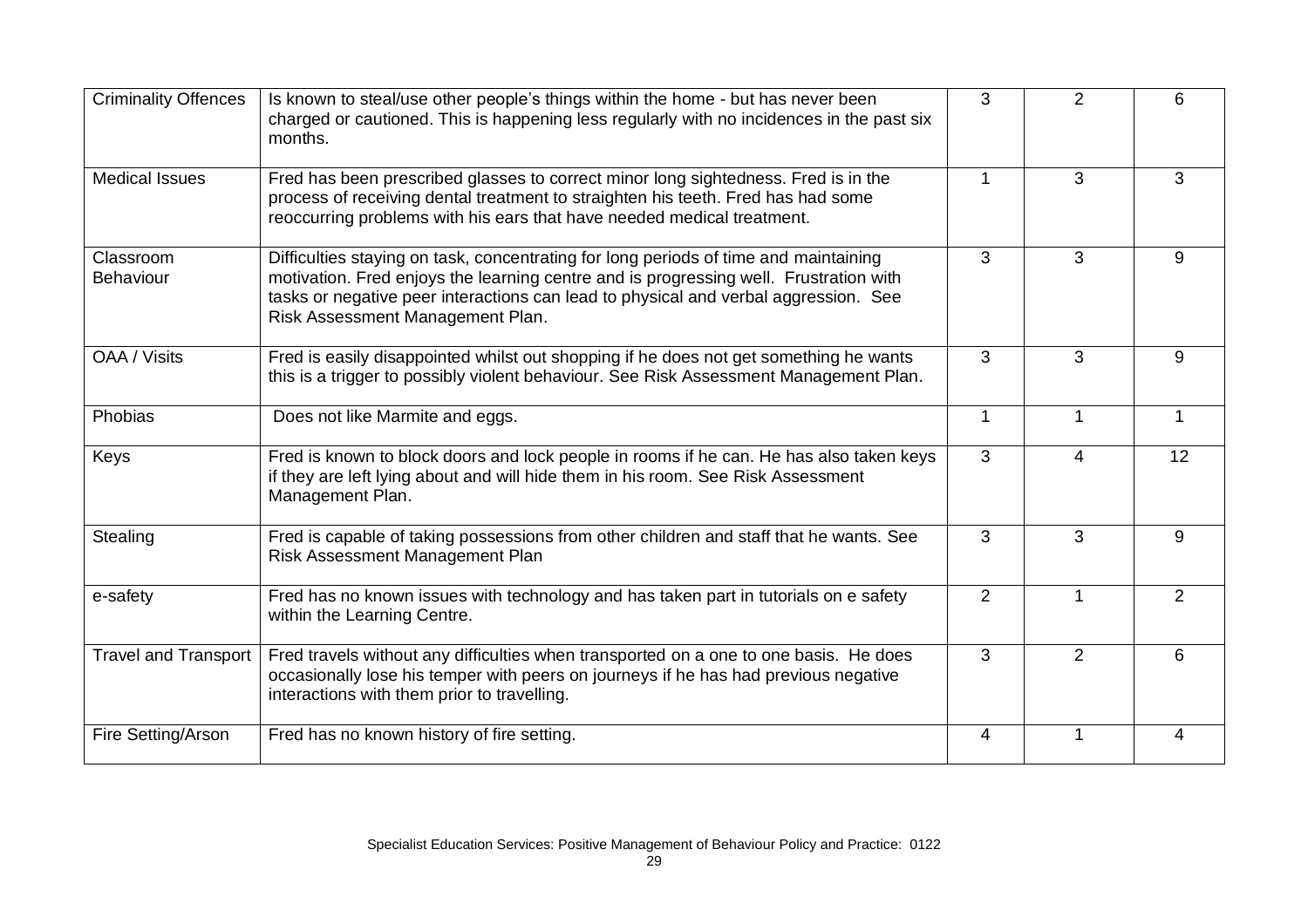# Fig 2

**Specialist Education Services**

# **RISK ASSESSMENT MANAGEMENT PLAN**

| Name:                                                       | <b>Fred Bloggs</b>                                                                                                                                                                                                                                                                                                                                                                                 |                                            | <b>Date Completed:</b><br>05.01.20                                                                                                                                                                                                                                                                                                                                                                                                                                                                                                              |                                                                                                                                                                                                                                                                                                                                                                           | <b>Review Date: 05.02.20</b>                                  |                                                                                                                                                                                                                                                                                                                                                                                                             |
|-------------------------------------------------------------|----------------------------------------------------------------------------------------------------------------------------------------------------------------------------------------------------------------------------------------------------------------------------------------------------------------------------------------------------------------------------------------------------|--------------------------------------------|-------------------------------------------------------------------------------------------------------------------------------------------------------------------------------------------------------------------------------------------------------------------------------------------------------------------------------------------------------------------------------------------------------------------------------------------------------------------------------------------------------------------------------------------------|---------------------------------------------------------------------------------------------------------------------------------------------------------------------------------------------------------------------------------------------------------------------------------------------------------------------------------------------------------------------------|---------------------------------------------------------------|-------------------------------------------------------------------------------------------------------------------------------------------------------------------------------------------------------------------------------------------------------------------------------------------------------------------------------------------------------------------------------------------------------------|
| <b>Identified</b><br><b>High Level</b><br><b>Risk Areas</b> | <b>Risks and Triggers</b>                                                                                                                                                                                                                                                                                                                                                                          | <b>Score</b><br><b>Without</b><br>Controls | <b>Proactive Risk Reducing</b><br><b>Measures</b>                                                                                                                                                                                                                                                                                                                                                                                                                                                                                               | <b>Active Management</b><br><b>Measures</b>                                                                                                                                                                                                                                                                                                                               | <b>Risk</b><br><b>Score</b><br><b>With</b><br><b>Controls</b> | <b>Reactive</b><br><b>Response to</b><br><b>Adverse</b><br><b>Outcomes</b>                                                                                                                                                                                                                                                                                                                                  |
| Physical<br>Aggression                                      | • Prone to lash out kick<br>bite scratch when not<br>feeling in control of<br>events.<br>• Critical Feedback.<br>• Poor peer interactions.<br>• Feelings of being<br>unfairly treated.<br>• Disappointment whilst<br>out shopping.<br>• Discussion by others<br>around families<br>particularly Mums.<br>• Fred has, on occasion,<br>been aggressive<br>towards himself and<br>adults with kitchen | 9                                          | Well thought through<br>activities and engagement.<br>High quality planning and a<br>good menu of activities to<br>keep Fred stimulated and<br>engaged.<br>When thinking through<br>planning, take into account<br>relationships and nature of<br>activity. Ask yourself the<br>question: how many anxiety<br>variables are there? The<br>activity and the interface with<br>peers. Are we choosing an<br>activity he feels confident and<br>safe with if also involving<br>peers?<br>Actively seek opportunities to<br>give positive feedback. | To be given time alone to<br>calm himself.<br>Diverting attention to<br>alternative positive<br>activity<br><b>Bathing</b><br>Watching TV / DVD's<br>Rearrange furniture in<br>his bedroom.<br>Humour can be used to<br>de-escalate situations<br>but only by those staff<br>with good relationship<br>and knowledge of Fred.<br>To be sensitively<br>supported by adults | 6                                                             | Full implementation<br>of restorative<br>approaches as part<br>of repair process.<br>Use of Team Teach<br>de-escalation skills<br>and ultimately<br>physical<br>intervention.<br>Where physical<br>intervention is<br>unavoidable, then<br>the full suite of<br><b>Team Teach Holds</b><br>are available and<br>adults should<br>dynamically risk<br>assess what is the<br>most appropriate at<br>the time. |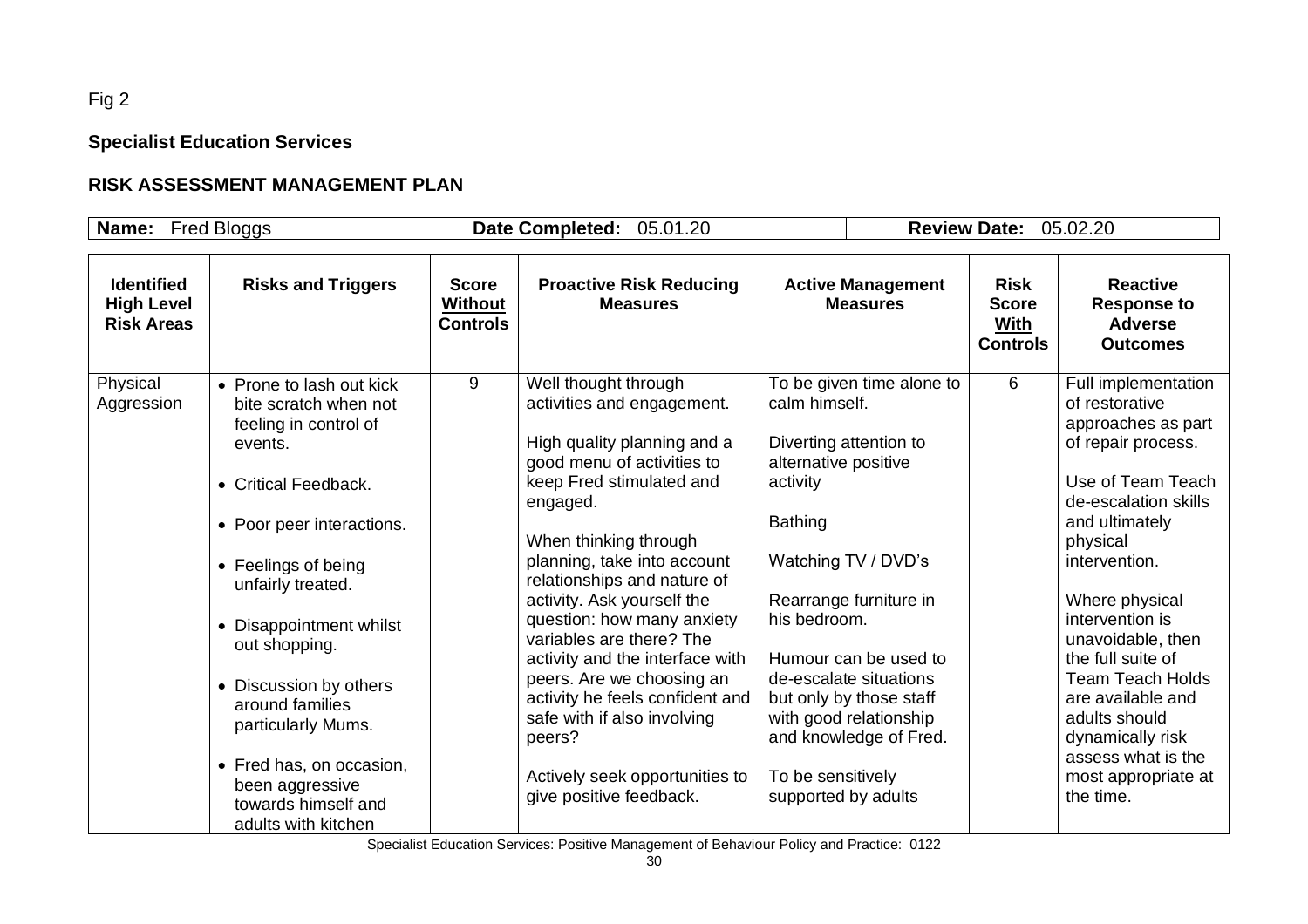| knives. This is becoming | Staff to support all peer       | Communicating               | Experience has         |
|--------------------------|---------------------------------|-----------------------------|------------------------|
| more regular.            | interactions.                   | fortnightly with Freds'     | shown that Fred will   |
|                          |                                 | grandparents.               | writhe and wriggle     |
|                          | To be given regular             |                             | and will sometimes     |
|                          | opportunities to talk through   | It is difficult to reason   | attempt to kick. As    |
|                          | concerns of being unfairly      | with Fred once he has       | he gets distressed     |
|                          | treated.                        | become angry and he         | he sweats which        |
|                          |                                 | will argue his case.        | makes him more         |
|                          | Preparation regarding           |                             | slippery to hold.      |
|                          | expenditure limits prior to     | Talk in a quiet, calm       | This combined with     |
|                          | outings.                        | voice then he will have to  | his strength has       |
|                          |                                 | listen more carefully.      | often resulted in      |
|                          | To work closely with social     | If appropriate, give Fred   | Fred only being        |
|                          | worker to maximise positive     | space to calm down and      | effectively held       |
|                          | family contact with birth       | give clear instruction of   | once in a              |
|                          | mother.                         | what you expect of him.     | Front ground           |
|                          |                                 |                             | recovery position.     |
|                          | To support Fred with the        | When he is calm,            |                        |
|                          | reduced contact with his        | acknowledge how he is       | Gradual and graded     |
|                          | adoptive parents.               | feeling and explaining      | principles still apply |
|                          |                                 | reasons why a course of     | but where possible     |
|                          | To support Fred with positive   | action has been taken.      | a single person        |
|                          | contact with his adoptive       |                             | shield intervention    |
|                          | grandparents.                   | If Fred is being            | has proved more        |
|                          |                                 | oppositional, explain that  | effective than two     |
|                          | Fred to have direct and         | there will be               | person single elbow    |
|                          | indirect access to SES          | consequences if he          | because it can more    |
|                          | consultants through his key     | carries on. He will not get | easily progress to a   |
|                          | team, who have regular          | what he wants by            | sitting cradle hold    |
|                          | consultations with Dr Kate      | continuing his behaviour.   | and Front Ground       |
|                          | Sillifant (Ind. Child and       |                             | Recovery if            |
|                          | <b>Adolescent Psychiatrist)</b> | Occasionally, reminding     | necessary, which in    |
|                          |                                 | Fred of what he has to      | Fred's case may        |
|                          | Fred to be fully immersed in    | lose, especially if it is   | ultimately be the      |
|                          | the holistic therapeutic        | money for damages, will     | only option to keep    |
|                          | planned environment at SES.     | get him to consider his     | everyone safe until    |
|                          |                                 | actions.                    |                        |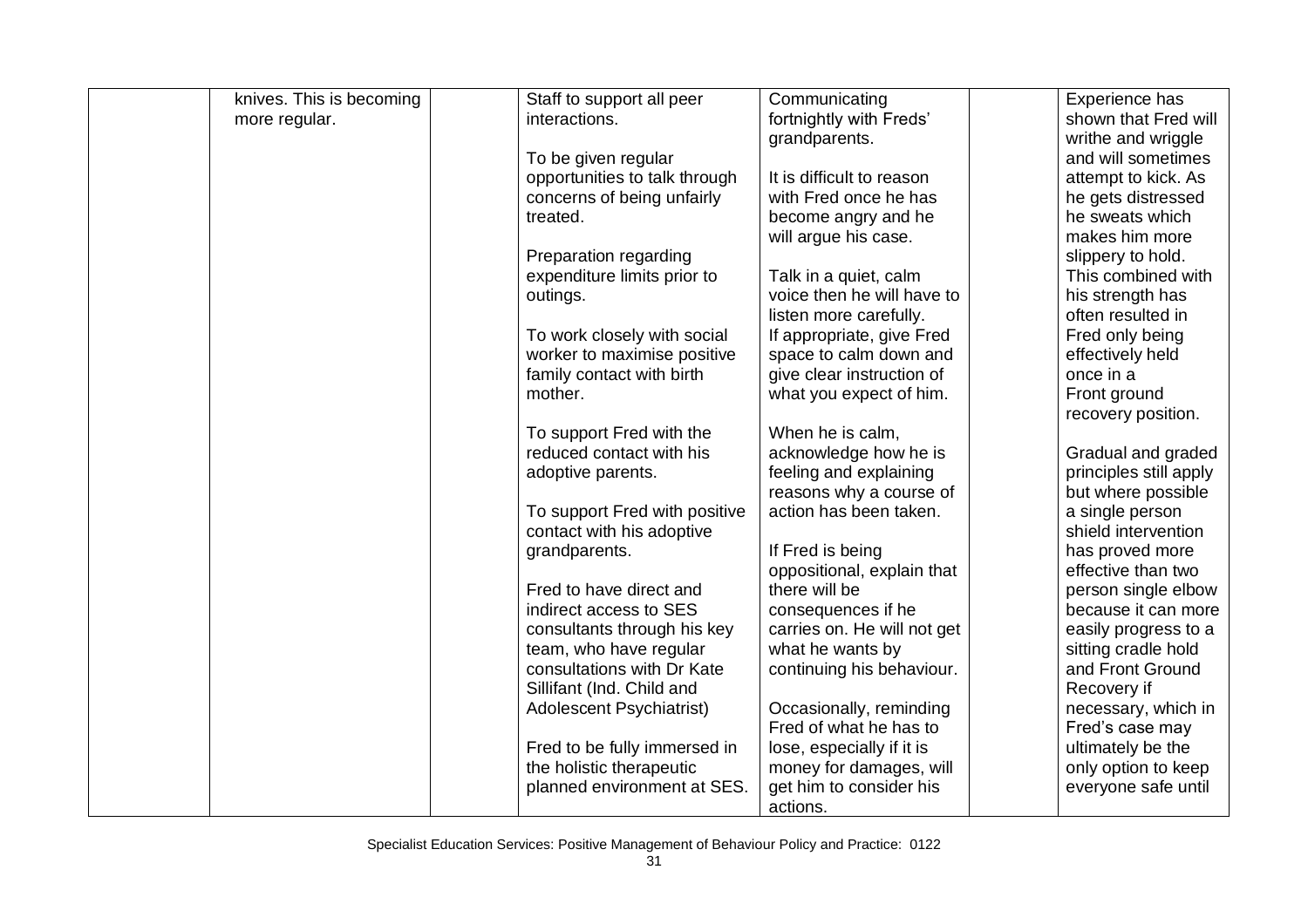|                         |                                                                                                                                                                                                                                                                                                               |    |                                                                                                                                                                                                                                                                  | Fred needs clear<br>instruction in a quiet<br>voice that he needs to<br>stand back and not make<br>threats. If he continues<br>with the behaviour he will<br>not get what he wants.<br>Give him time to<br>process.                                                                      |   | he calms down<br>enough to talk.<br>Police involvement<br>may be considered<br>following full<br>consultation with<br>the first port of call.<br>Previous patterns of<br>behaviour and<br>discussion with<br>other external<br>professionals will be<br>taken into<br>consideration.<br>Use of the<br>management<br>strategy to prevent<br>threatening<br>behaviour with<br>knives drawn up by<br>PT and CC |
|-------------------------|---------------------------------------------------------------------------------------------------------------------------------------------------------------------------------------------------------------------------------------------------------------------------------------------------------------|----|------------------------------------------------------------------------------------------------------------------------------------------------------------------------------------------------------------------------------------------------------------------|------------------------------------------------------------------------------------------------------------------------------------------------------------------------------------------------------------------------------------------------------------------------------------------|---|-------------------------------------------------------------------------------------------------------------------------------------------------------------------------------------------------------------------------------------------------------------------------------------------------------------------------------------------------------------------------------------------------------------|
| Inappropriate<br>Sexual | • Fred has disclosed in<br>the past that another<br>boy has entered his<br>bedroom on more than<br>one occasion and<br>allegedly 'forcing<br>himself' upon Fred in a<br>sexually inappropriate<br>way, resulting in a child<br>protection investigation.<br>• Fred will allow other<br>boys in his bedroom if | 12 | Hold bedroom door open if<br>concerned whilst with Fred.<br>Staff to make colleagues<br>aware when working with<br>Fred.<br>Development of critical<br>feedback as part of positive<br>staff relationship.<br>Child Protection investigation<br>led to immediate | Increased staffing levels.<br>Staff interactions to be of<br>a high quality relaxed<br>and domestic feel even<br>though risk assessment<br>demands a more overt<br>physical presence.<br>Full and rigorous<br>application of house<br>policies in respect of<br>children in each other's | 6 | Any further<br>concerns of any<br>kind to be reported<br>to a DPCP who has<br>responsibility for<br>safeguarding and<br>Child Protection.                                                                                                                                                                                                                                                                   |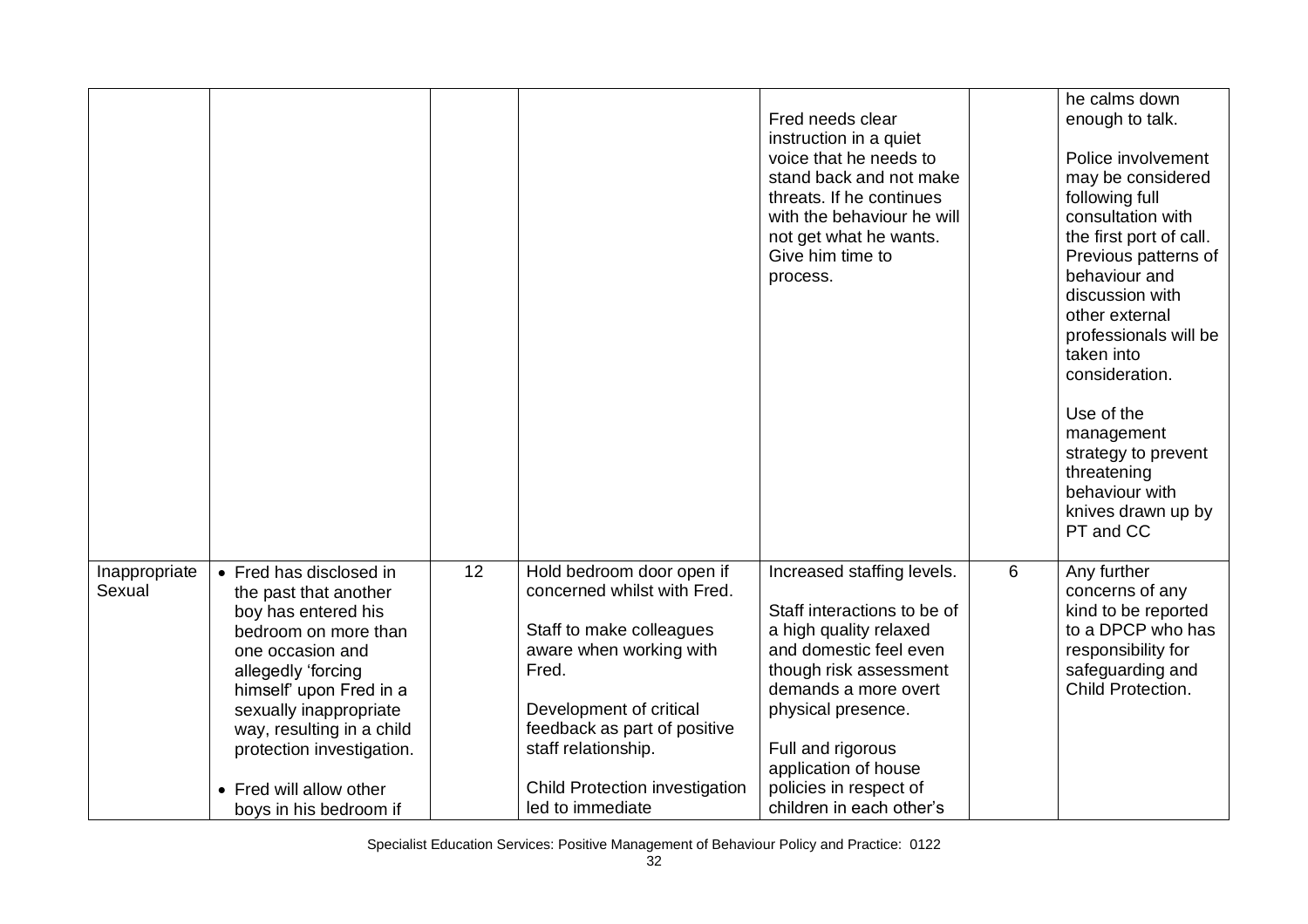|                      | he thinks an opportunity<br>arises where it may go<br>unnoticed.                              |   | implementation of a night<br>nurse alarm system.<br>Fred was moved to upstairs<br>bedroom on another floor,<br>which has an en suite<br>bathroom.<br>Increasing overt supervision<br>of Fred and other boys<br>upstairs. Criteria when any 2<br>boys are upstairs in their<br>bedrooms or otherwise a<br>member of staff will supervise<br>but keep the feel as domestic<br>as possible. Supervision to<br>take place by being 'busy' on<br>landing or chatting to boys<br>eg, or relaxed positioning on<br>staircase landing area.<br>Fred to have direct and<br>indirect access to SES<br>consultants through his key<br>team, who have regular<br>consultations with Dr Kate<br>Sillifant (Ind. Child and<br><b>Adolescent Psychiatrist)</b> | bedroom. Fred not to be<br>left in any closed room<br>alone with other children.                                                                    |   |                                                                                                                                                   |
|----------------------|-----------------------------------------------------------------------------------------------|---|-------------------------------------------------------------------------------------------------------------------------------------------------------------------------------------------------------------------------------------------------------------------------------------------------------------------------------------------------------------------------------------------------------------------------------------------------------------------------------------------------------------------------------------------------------------------------------------------------------------------------------------------------------------------------------------------------------------------------------------------------|-----------------------------------------------------------------------------------------------------------------------------------------------------|---|---------------------------------------------------------------------------------------------------------------------------------------------------|
| Verbal<br>Aggression | Pre cursor to physical<br>aggression. Refer to risk<br>assessment re: Physical<br>Aggression. | 9 | Staff to support Fred in all<br>initial interactions with staff<br>and peers.<br>Adults to engage in pro-social<br>modelling of appropriate<br>language, conversations,<br>comments and remarks.                                                                                                                                                                                                                                                                                                                                                                                                                                                                                                                                                | Divert Fred away from<br>peers to avoid escalation<br>to physical aggression;<br>this could be through<br>verbal distraction or<br>physical guides. | 6 | Verbal aggression<br>may escalate to<br>physical. If possible<br>use caring c's to<br>divert Fred to<br>alternative location<br>to offer support. |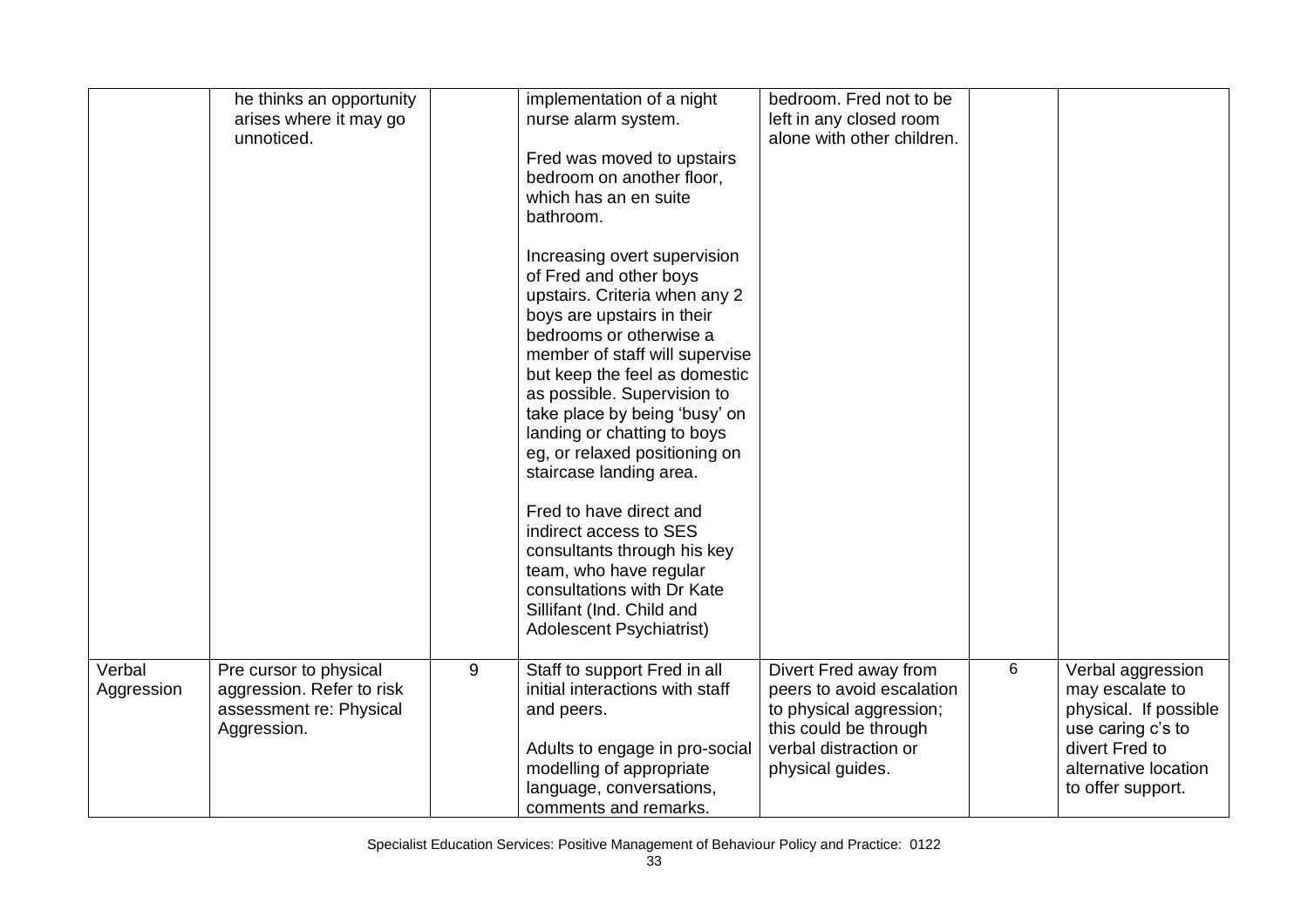|                                                 |                                                                                                                                                                             |   | Refer to risk assessment re:<br>Physical Aggression.                                                                                                                                                                                                                                                                                                                                                      | Be specific and clear in<br>verbal feedback,<br>carefully considering<br>language used to avoid<br>perception of criticism.<br>Refer to risk assessment<br>re: Physical Aggression. |   | Refer to risk<br>assessment re:<br>Physical<br>Aggression.                                                                                               |
|-------------------------------------------------|-----------------------------------------------------------------------------------------------------------------------------------------------------------------------------|---|-----------------------------------------------------------------------------------------------------------------------------------------------------------------------------------------------------------------------------------------------------------------------------------------------------------------------------------------------------------------------------------------------------------|-------------------------------------------------------------------------------------------------------------------------------------------------------------------------------------|---|----------------------------------------------------------------------------------------------------------------------------------------------------------|
| <b>Bullying</b>                                 | Pre cursor to verbal<br>physical aggression. Refer<br>to risk assessment re:<br>Physical Aggression.<br>• Being alone with peers<br>without adult<br>immediately present.   | 9 | Staff to support Fred in all<br>initial interactions with staff<br>and peers.<br>Fred to be taught a variety of<br>strategies for responding to<br>bullying from peers.<br>Positive feedback and<br>reinforcement of application<br>of strategies taught.<br>Staff to support all peer<br>interactions.<br>To be given regular<br>opportunities to talk through<br>concerns of being unfairly<br>treated. | Refer to risk assessment<br>re: Physical Aggression.                                                                                                                                | 6 | Refer to risk<br>assessment re:<br>Physical<br>Aggression.<br>Instigation of<br>bullying concern<br>form to alert wider<br>team of continued<br>problem. |
| Absenting<br>Missing from<br>Care<br>Absconding | • If Fred's wish is to be<br>alone he may put<br>himself at risk.<br>• Heightened anxiety,<br>likely to be linked to<br>risks and triggers above<br>for physical and verbal | 9 | Creating balance between<br>supervised and independent<br>time.<br>Adults should be proactive in<br>their management of Fred's<br>spare time keeping him<br>engaged and invested in the                                                                                                                                                                                                                   | Maintaining staff support<br>and contact suggesting<br>suitable areas within the<br>grounds.<br>Engage Fred in positive<br>interaction to distract him<br>from leaving site.        | 6 | Use of Team Teach<br>de-escalation skills.<br>In certain<br>circumstances<br>physical<br>intervention may be<br>necessary to                             |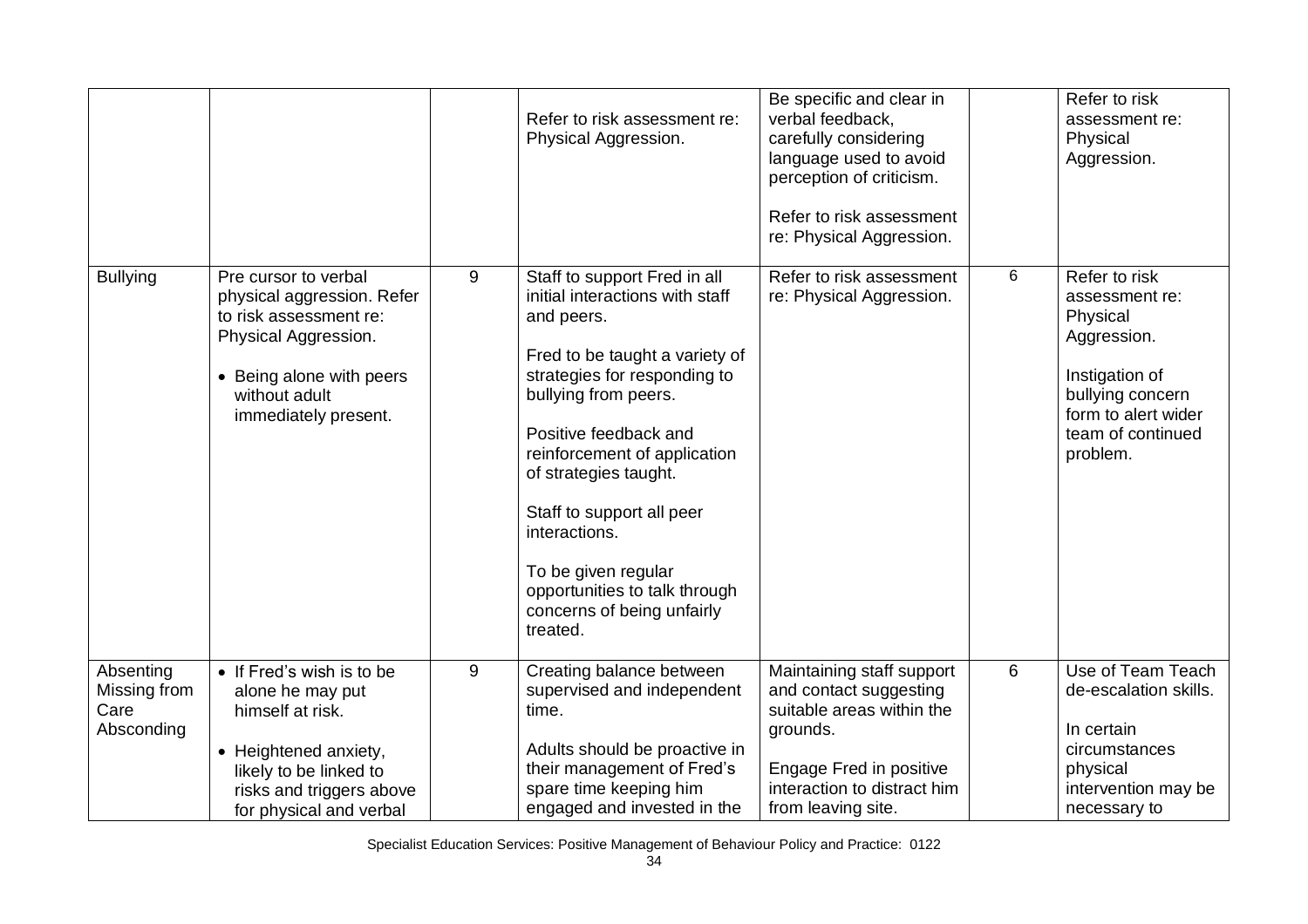|                           | aggression, or related to<br>bullying incidents.                                                   |    | placement by providing a<br>wide range of activities.<br>Further education around 'III<br>intention strangers"<br>Planned meetings with police<br>liaison officer to understand<br>the impact a missing episode<br>has on the local community<br>and resources. |                                                                                                                                                                                                                                                            |   | temporarily restrict<br>his freedom of<br>movement if staff<br>believe that due to<br>heightened<br>emotional state<br>Fred would be at a<br>considerable<br>safeguarding risk.<br>Police involvement<br>if Fred is missing for<br>more than thirty<br>minutes; this would<br>need to be agreed<br>with the first port of<br>call. |
|---------------------------|----------------------------------------------------------------------------------------------------|----|-----------------------------------------------------------------------------------------------------------------------------------------------------------------------------------------------------------------------------------------------------------------|------------------------------------------------------------------------------------------------------------------------------------------------------------------------------------------------------------------------------------------------------------|---|------------------------------------------------------------------------------------------------------------------------------------------------------------------------------------------------------------------------------------------------------------------------------------------------------------------------------------|
| Regulation<br>and Control | Linked directly to physical<br>aggression. Refer to risk<br>assessment re: Physical<br>Aggression. | 12 | Positive reinforcement of<br>appropriate behaviour.<br>Gauged responsibility of<br>areas of his own care and<br>well being.<br>Relaxation strategies.<br>Structured activities.<br>Role model calm responses<br>to stressful situations.                        | Diverting attention to<br>alternative positive<br>activity.<br>If Fred needs to be told<br>'no', think in advance<br>about clear direct<br>explanations of<br>reasoning behind these<br>decisions.<br>Refer to risk assessment<br>re: Physical Aggression. | 6 | Refer to risk<br>assessment re:<br>Physical<br>Aggression.                                                                                                                                                                                                                                                                         |
| Stealing                  | • Seeking comfort from<br>material possession.                                                     | 9  | Promote value and care of<br>his possessions.<br>Supported use of pocket<br>money.                                                                                                                                                                              | Maintain close<br>supervision and support.<br>Support in returning<br>possessions to owner                                                                                                                                                                 | 6 | Full implementation<br>of restorative<br>approaches as part<br>of repair process.                                                                                                                                                                                                                                                  |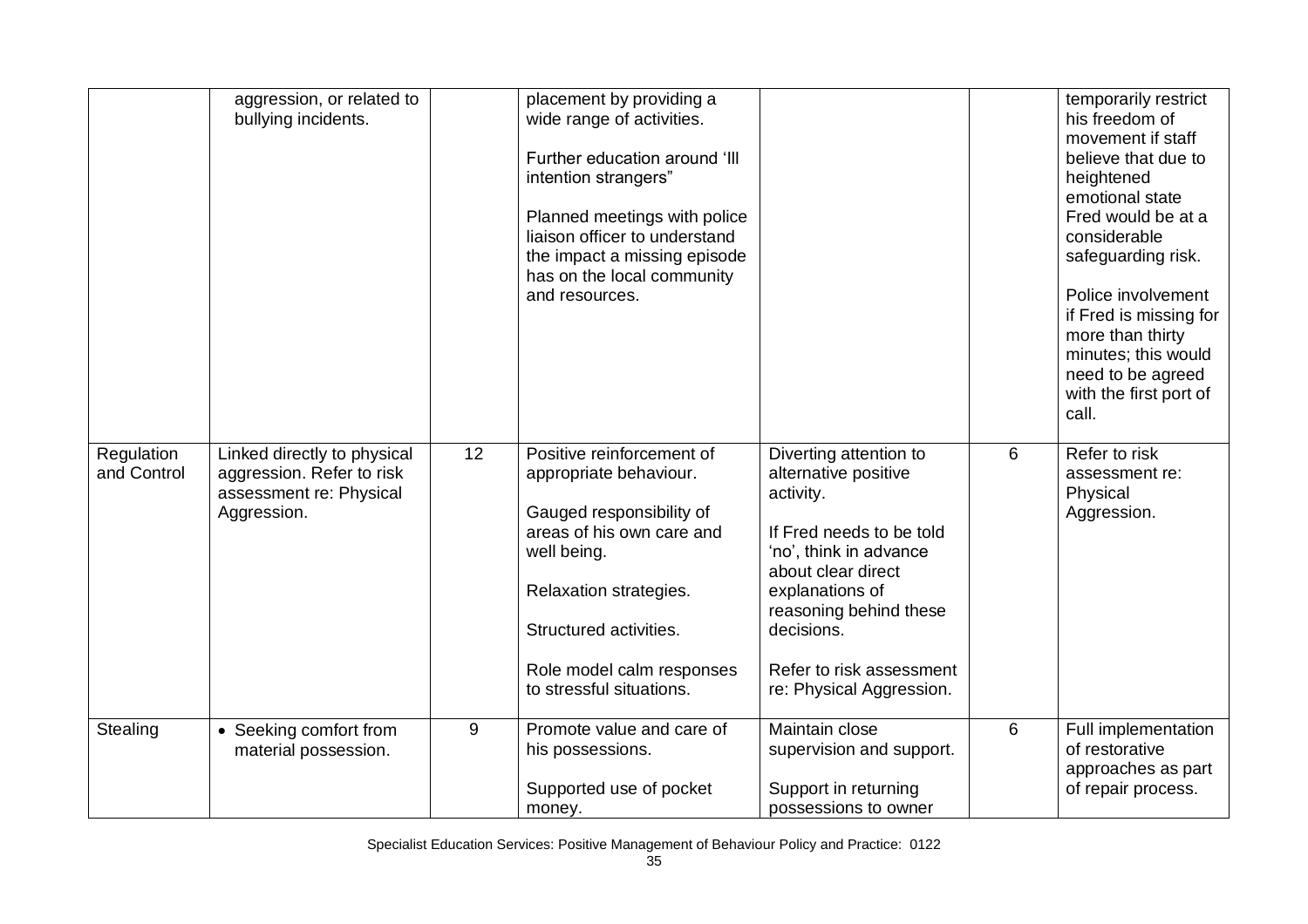|                               | • Genuine interest in<br>things that he has not<br>got.<br>• Confrontation with other<br>young people whose<br>possessions have been<br>taken.                                                                    |   | Careful supervision when<br>shopping with clear guidance<br>prior to visit.<br>Adults to engage local<br>garage in relation to concerns<br>regarding Fred to avoid<br>unnecessary prosecution.                                                                                                              | making appropriate<br>apologies and<br>reparation.<br>Fred to agree to bag<br>inspections on return<br>from any independent<br>trips to local shops.                                                                                                                                                                                                                                                                                                                                                                                                                   |   | Police involvement<br>may be required if<br>regular incidents<br>occur or owner<br>pursues this.                        |
|-------------------------------|-------------------------------------------------------------------------------------------------------------------------------------------------------------------------------------------------------------------|---|-------------------------------------------------------------------------------------------------------------------------------------------------------------------------------------------------------------------------------------------------------------------------------------------------------------|------------------------------------------------------------------------------------------------------------------------------------------------------------------------------------------------------------------------------------------------------------------------------------------------------------------------------------------------------------------------------------------------------------------------------------------------------------------------------------------------------------------------------------------------------------------------|---|-------------------------------------------------------------------------------------------------------------------------|
| Classroom<br><b>Behaviour</b> | • Short concentration<br>span<br>• Apparent restlessness<br>Moves around<br>classroom<br>• Disruption to lessons his<br>own and others' learning<br>• Becoming frustrated or<br>overwhelmed by<br>learning tasks. | 9 | Fred requires a highly<br>personalised program<br>incorporating aspects of<br>experiential learning, based<br>on quality relationships with<br>the Learning Centre adults.<br>Seek a change of face to<br>allow an escalated situation<br>to calm.<br>Refer to Learning Centre staff<br>planning documents. | To be given time alone to<br>calm himself.<br>Diverting attention to<br>alternative positive<br>activity<br>Humour can be used to<br>de-escalate situations<br>but only by those staff<br>with good relationship<br>and knowledge of Fred.<br>Talk in a quiet, calm<br>voice then he will have to<br>listen more carefully.<br>If appropriate, give Fred<br>space to calm down and<br>give clear instruction of<br>what you expect of him.<br>When he is calm,<br>acknowledge how he is<br>feeling and explaining<br>reasons why a course of<br>action has been taken. | 6 | In the case of<br>physical and verbal<br>aggression refer to<br>risk assessment re:<br>Physical / Verbal<br>Aggression. |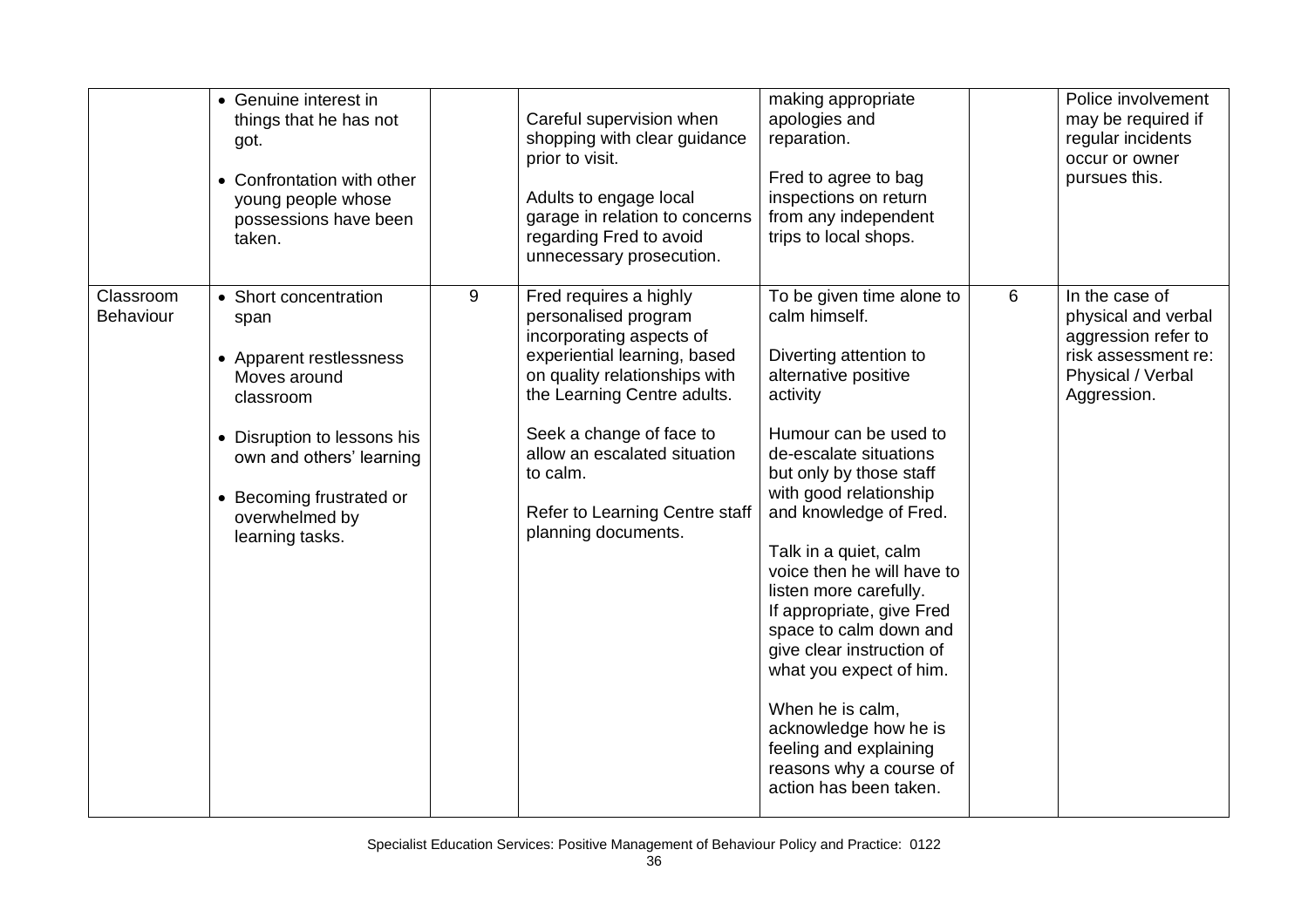|                   |                                                                                                                                                                                                                                                                                  |    |                                                                                                                                                                                                                                                   | <b>Refer to Learning Centre</b><br>staff planning<br>documents.                                                                                                                                                                                             |   |                                                                                                         |
|-------------------|----------------------------------------------------------------------------------------------------------------------------------------------------------------------------------------------------------------------------------------------------------------------------------|----|---------------------------------------------------------------------------------------------------------------------------------------------------------------------------------------------------------------------------------------------------|-------------------------------------------------------------------------------------------------------------------------------------------------------------------------------------------------------------------------------------------------------------|---|---------------------------------------------------------------------------------------------------------|
| <b>OAA/Visits</b> | • Disappointment due to<br>not fulfilling his material<br>wants.<br>• Absconding<br>• Verbal and physical<br>Aggression                                                                                                                                                          | 9  | Staff to communicate clear<br>boundaries and expectations<br>in contentious situations.<br>Refer to risk assessment re:<br>Physical / Verbal Aggression,<br>Absenting / Missing from<br>Care                                                      | Refer to risk assessment<br>re: Physical / Verbal<br>Aggression, Absenting /<br>Missing from Care                                                                                                                                                           | 6 | Refer to risk<br>assessment re:<br>Physical / Verbal<br>Aggression,<br>Absenting / Missing<br>from Care |
| Keys              | • Desiring control over<br>staff or peers.<br>• Heightened state of<br>emotional arousal.<br>• Being locked or trapped<br>in room being barred<br>entry or exit to rooms.<br>• Fred has a tendency to<br>take keys that don't<br>belong to him if they are<br>left lying around. | 12 | Positive staff positioning,<br>given associated risks.<br>Promote positive use of keys<br>to his personal space.<br>Staff to be vigilant with keys<br>when Fred is around.<br>Educate all young people on<br>importance of looking after<br>keys. | Support peers affected<br>by Fred's behaviour by<br>reassurance and clear<br>boundaries being applied<br>and understood by all.<br>Room searches<br>implemented if keys are<br>known to be missing.<br>Refer to risk assessment<br>re: Physical Aggression. | 6 | Refer to risk<br>assessment re:<br>Physical<br>Aggression.                                              |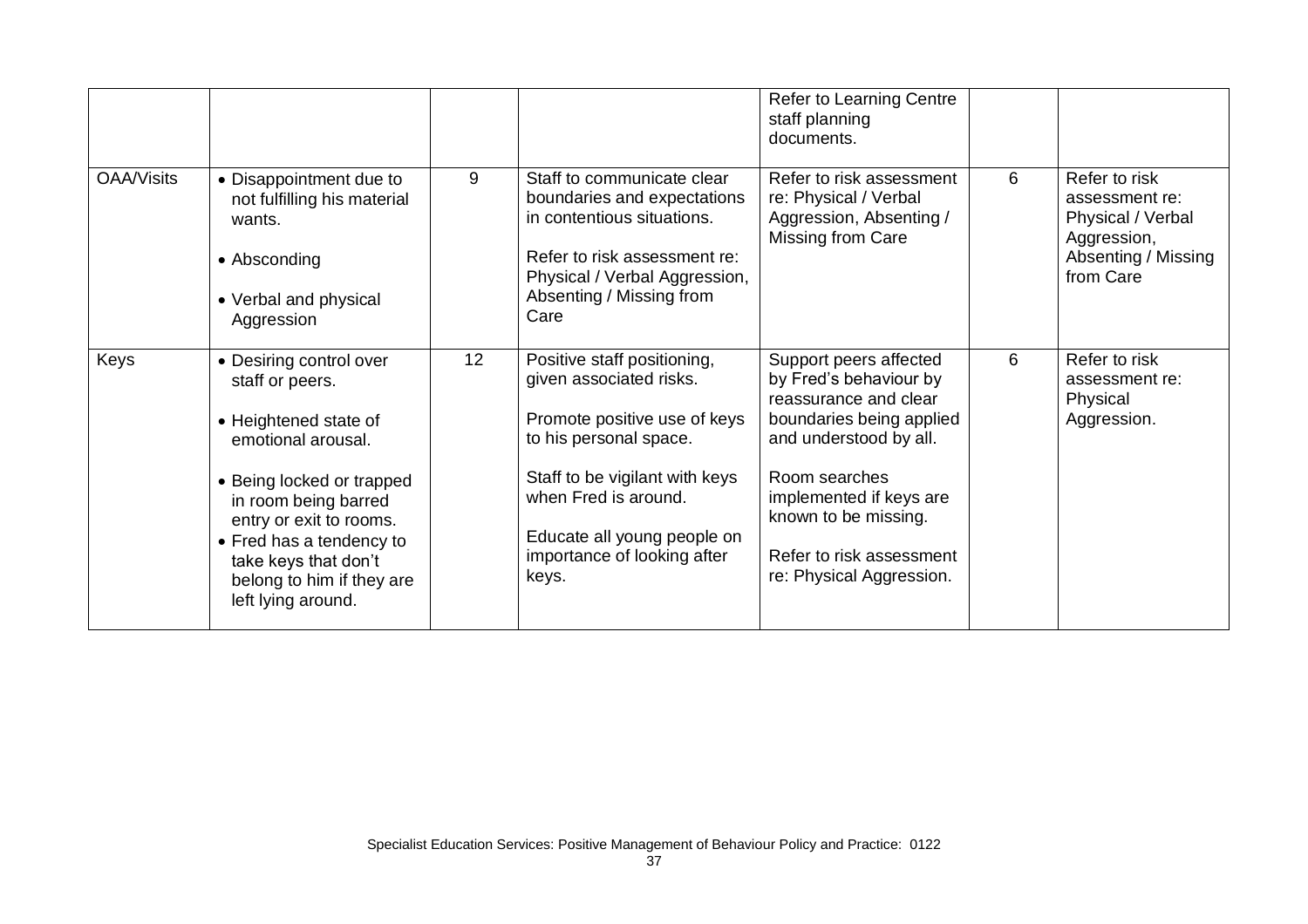# **10 SOCIAL LEARNING**

Social learning is that which supports the social development of children. As such we refer to 24 hour learning in recognition that we endeavour to make use of all aspects of the waking day. However each establishment is 'home' to each of the children living there. Like all good homes many of the most powerful learning opportunities are incidental and are unplanned.

At SES our challenge is that typically our children's social and relationship skills are likely to be less well developed than normal. Therefore there is a need for positive and planned social learning experiences. Skilled staff will ensure that this is done in such a way as to preserve the feeling of domesticity.

Many of the children referred to SES have difficulties because they have not learned, or have wrongly learned, those essential skills necessary for good social interactions. Our children's social difficulties are also compounded by other emotional or cognitive problems. Normally children learn social behaviour by imitating that which appears effective for others around them. If inappropriate behaviour is repeated and in some way reinforced then the child is encouraged to maintain the behaviour. For many, if not all, of our children this process has indeed gone badly wrong. Therefore a casual or un-focussed approach to social learning is unsatisfactory.

Those children who do not acquire appropriate skills are, on leaving our protective community, at risk of social isolation, social neglect, social derision and a loss of self-esteem. A socially skilled child is likely to be a personally well-adjusted one, but a socially de-skilled child is rarely likely to show sound personal adjustment.

The approach to improving individual children's social relationship skill recognises that social development cannot be divorced from other learning experiences whether they be academic, cultural, aesthetic, creative, moral, physical, spiritual, recreational, etc. Moreover, "classroom" learning, social and leisure clubs, learning activities, group work, home life and indeed all situations and environments within and without each establishment are appropriate to enabling children to improve their social skills.

In planning their activities with groups and individuals staff should include in their aims aspects of social learning. They should be continually aware of the dynamic role that they play in shaping, modelling, counter-conditioning, and reinforcing behaviour, which supports children on their pathway to preferred futures.

The goals of social learning are concerned with:

- the attainment of socially responsible behaviour
- relationships with adults and peers
- gaining and maintaining group and family membership
- transition to adulthood

Personal, Emotional and Social Development is at the heart of the curriculum intent for all young people, ensuring that they are equipped with the knowledge and skills required to become successful adults. The SES PESD Policy and Practice Document should be read and understood by all staff.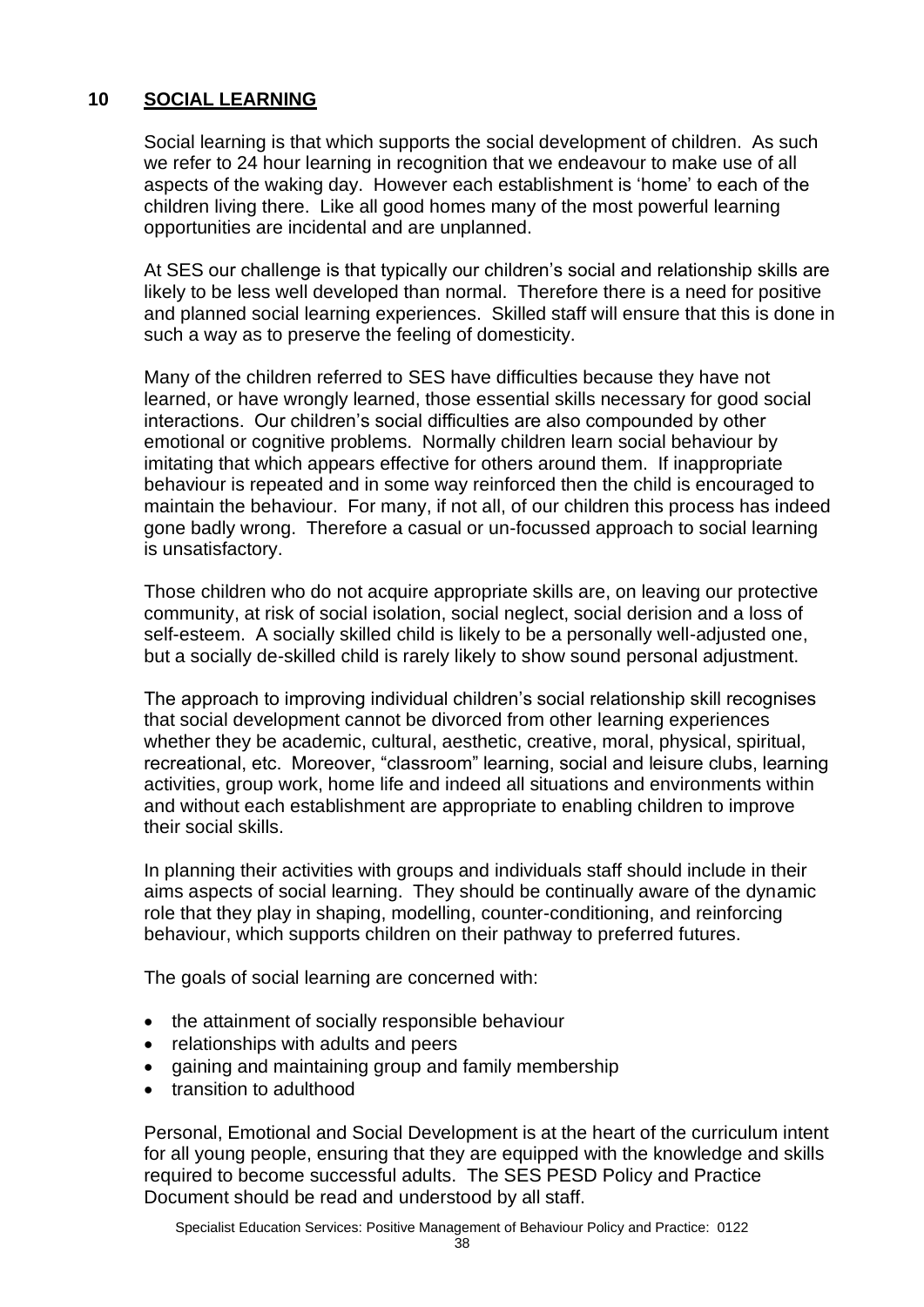# 10.1 ATTAINING SOCIALLY RESPONSIBLE BEHAVIOUR

Socially skilled children will have learned to:

- identify personal characteristics needed for acceptance
- behave appropriately in public
- respect the rights and property of others and the community
- acknowledge and follow instructions and rules
- understand the impact of their behaviour on others
- accept the consequences of that behaviour
- understand social rules that fall within and outside the law and custom
- understand differing cultural values
- understand the effect of racial, religious, gender and sexual discrimination
- respect the needs of others whatever their age or disability

## 10.2 RELATING TO PEERS

Socially skilled children will have learned to:

- initiate interactions by listening and speaking properly
- give and receive positive non-verbal feedback
- join and interrupt conversations appropriately
- share
- compromise
- handle name calling and teasing
- say 'no' to help them stay out of trouble
- send an appropriate ignoring message
- establish enduring relationships
- appreciate, tolerate and accept differences and different points of view between individuals

## 10.3 RELATING TO ADULTS

Socially skilled children will have learned to:

- value the experience of adults
- listen to adult's advice
- act upon adult's quidance
- trust adults
- accept the differing boundaries that apply to adults compared to children
- adjust to a range of situations, with a variety of adults with different interests
- accept appropriate positive feedback and critical advice
- greet and deal with visitors to the home and learning centre politely
- have confidence enough to be assertive with adults when this is appropriate

## 10.4 GAINING AND MAINTAINING GROUP MEMBERSHIP

Socially skilled children will have learned to:

• accept the need for conformity to group norms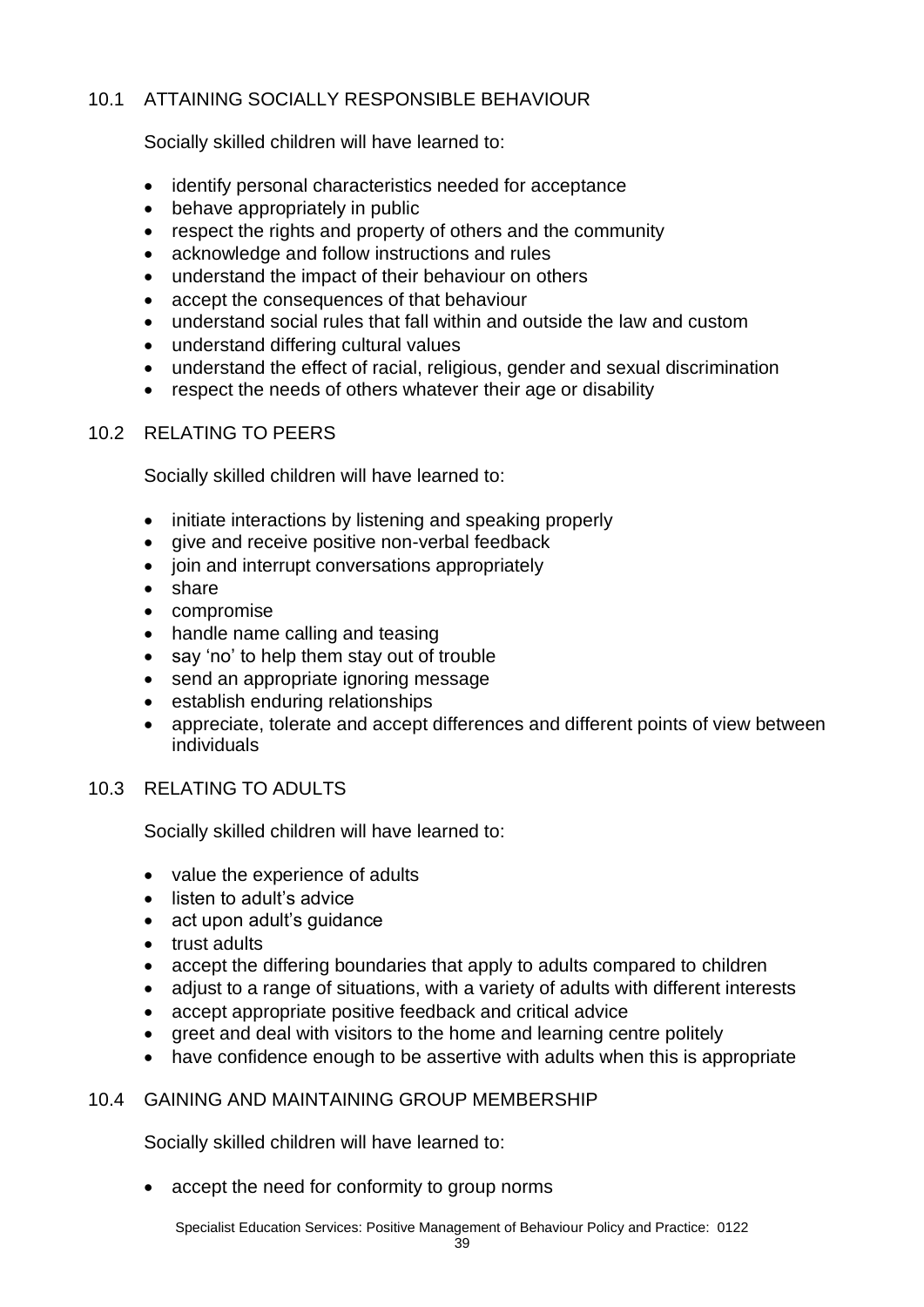- participate in group discussion and debate
- defend themselves and their rights when appropriate and appropriately
- be aware that membership of some groups is exclusive and consequently accept the appropriateness of rejection from them
- accept a fair share of group tasks
- understand the need for a loss of a degree of personal autonomy to gain access to groups
- value their role in group activities
- discriminate between social and anti-social group behaviours

# 10.5 ATTAINING TRANSITION TO ADULTHOOD

All our children are on 'long term' placements therefore ambitious but realistic transition planning is essential to ensure that as socially skilled young people they will have learned to:

- sustain their positive developments and build upon them into adulthood.
- see themselves as role models for the younger children and demonstrate by working through their transition a sense of security regarding SES's commitment to them when they physically leave.

# **11 ACADEMIC LEARNING**

We believe that academic learning not only enhances the educational development of the child but also plays a key role in the child's social skill development. Reawakening or reinforcing interest and success in learning will, we believe, generalise to success in other areas of the child's life. Nearly all of our children have already experienced academic failure and with this the accompanying loss of self-esteem and confidence. The research evidence available points very clearly to the interconnection between behaviour problems and learning disorder.

Through experiencing academic success, however small, the overall self-esteem of the child can be built upon. As a child gains positive experiences through the learning centre programme then the child's view of learning itself will become increasingly more positive. Academic and social learning are therefore very heavily interdependent.

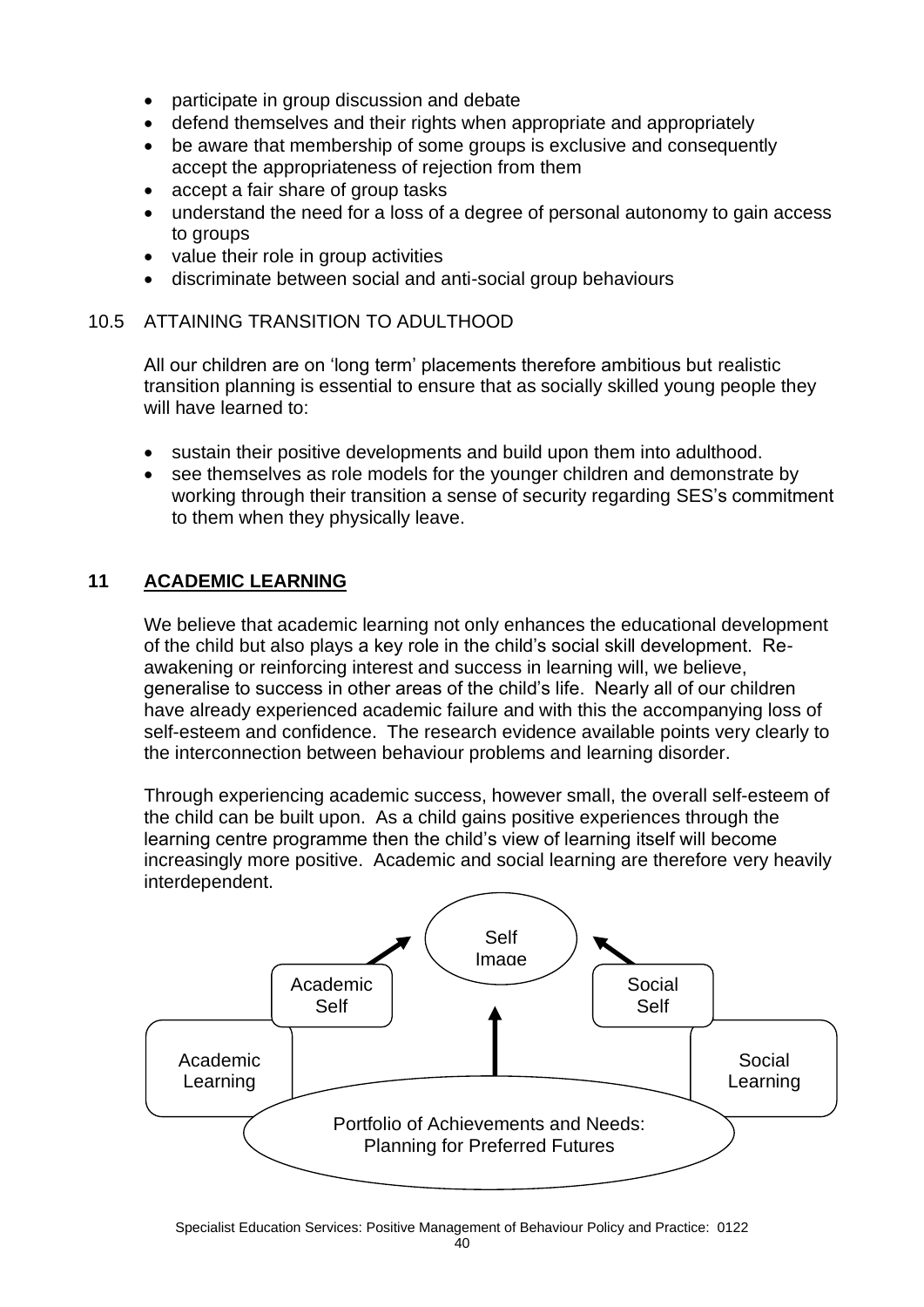We aim for the children to derive satisfaction and pleasure from completing their work and making progress in line with their potential. This involves ensuring that they value learning for its own sake. If this is achieved then children will be less likely to disrupt the learning situation because it is of value to them. Academically skilled children will demonstrate:

- a willingness to come to the learning task
- evidence of motivation
- sustained on task behaviour
- independence as a learner
- the ability to make informed choices and set their own goals
- the ability to find and organise their own equipment
- a willingness to evaluate, self analyse and assess
- clear pride in work production and quality
- the ability to give and receive praise and reinforcement
- the development of an inquiring mind
- the ability to listen and question
- confidence in requesting assistance where necessary
- that they can contribute ideas
- creativity and innovation
- measured progress through a range of assessment procedures
- appreciation of, and respect for, classroom equipment
- respect for self, other learners, teachers and teaching assistants

However, staff will reinforce the important notion that:

- a) learning is for life
- b) learning happens all the time (24 hours)
- c) every adult can contribute to learning irrespective of their role or job title
- d) you can learn from peers
- e) others can learn from you

#### 11.1 PLANNING AND DELIVERY

Learning Mentors employing good practice continually reward successes and appropriate behaviour. This feedback confirms the positive cycle to the child and encourages increased success/motivation. Ultimately children will become more aware of appropriate learning behaviour and its outcomes.

This accepted, it is expected that the planning for, and delivery of learning reflect a recognition of the principle that all children possess 'intrinsic' motives for learning. Reward is inherent to the successful completion of that activity or even in the activity itself. Here in essence is the power of learning in terms of behaviour management and personal growth of the child.

Such ideals are more likely to be met if the child's learning experiences are as follows:

- Activities reflects careful planning
- Work tasks and activities are at a challenging but achievable level
- Children experience more success than failure
- 'Mistakes' are capitalised upon as powerful learning experiences
- Specialist Education Services: Positive Management of Behaviour Policy and Practice: 0122 • Children are rewarded for their efforts and small achievements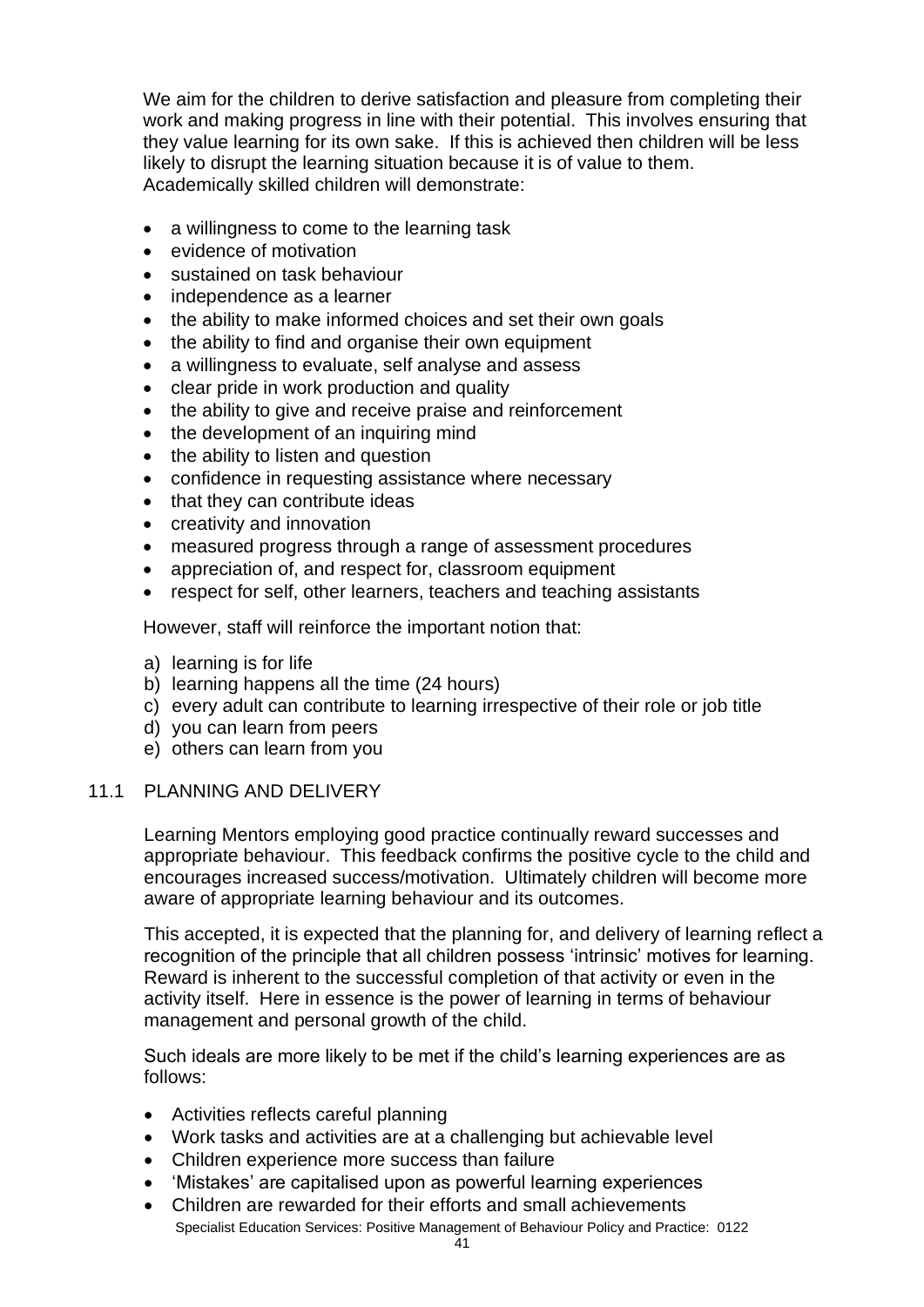- Children work in a warm, welcoming and comfortable environment
- Children and their contributions are valued
- Equipment and materials are at hand
- Expectations are appropriately high.

A child's experience of learning is not just limited to its content. Their experience, views and opinions will take account of other factors such as their relationship with learning mentors, and the method and richness of the learning programme.

*"Learning itself is therapeutic and contributes to positive relationships and adaptive behaviour"*

(Brennan, 1985)

# **12 POSITIVE VERBAL REINFORCEMENT: DESCRIPTIVE PRAISE**

Personal positive verbal reinforcement, especially in terms of adult recognition, is the single most potent reward for displaying required behaviour. All children need to have their successful learning (academic or social) recognised and it is our task to create frequent and repeated opportunities for this recognition to take place.

The most powerful reward is adult attention to detail in responding to and engaging with children. However our praise and attention needs to be describing rather than judging. Our descriptive praise must not evaluate them as people.

*"Children require feedback on their competence rather than another check-off on adults' list of approved conduct"*

(Henry W Maier, 'The Core of Care: Essential Ingredient for the Development of Children Away from Home'

Descriptive praise is better because:

- it allows children to credit themselves
- it does not ignore errors
- it helps both adult and child register the positive features of what has happened
- it makes both giver and receiver feel more positive
- it is honest

Some illustrations of this type of positive verbal reinforcement are:

- $\circ$  The extra time you put into making this cake has really paid off it tastes really soft and fluffy.
- o You've thought about safety and used plastic goggles and gloves when carving that stone and I didn't need to remind you at all.
- $\circ$  You concentrated so hard on getting that drawing just as you wanted it that you didn't stop for one second until it was finished.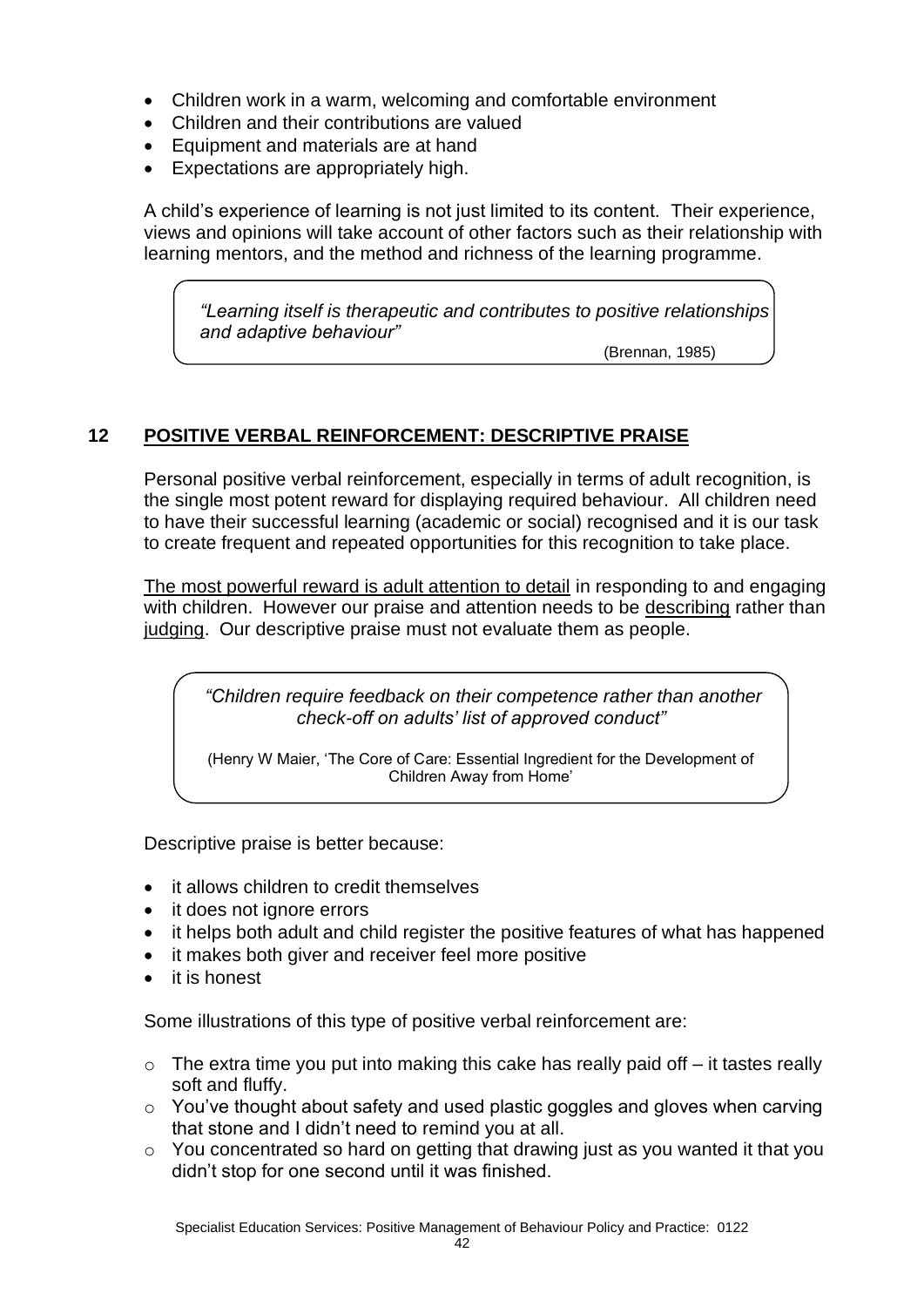$\circ$  I like the way you co-operated with Jimmy when you were working together. It means you achieved a lot more and the result was better than if you hadn't.

Descriptive praise has the following characteristics:

- it avoids one-word global judgements, such as 'brilliant'.
- it describes appreciatively what can be seen or experienced
- it frequently includes or implies the word 'because'
- it avoids the word 'but' this cancels all that was said before it
- it avoids unnecessary negative focus on weaknesses

In correcting errors the following advice is useful:

- a. give a long enough positive description first to reassure, then....
- b. describe errors in terms of future corrective action not just as mistakes made *"By the way next time I'd try......* or *You might like to think about….."*

#### 12.1 CELEBRATIONS, COMMENDATIONS, OSCARS and DIRECTORS' AWARD

Celebrations, Commendations and Oscars are a physical embodiment of motivational and positive reinforcement and emphasise social and academic success and endeavour.

#### 12.1.1 Celebrations

Celebrations are a way of marking key points or behaviours for children and are dated as a specific memento. It is intended that celebrations should mark individual significant occurrences as they happen or perhaps a repeated behaviour evident over a small number of occasions. They are presented at a group meeting but are intended as a keepsake of the event and therefore are not publicly displayed. A copy of a Celebration would be sent to the child's family and placing authority. Celebrations can be entered by any single member of staff. Children should not be told about celebrations prior to their presentation.

The following are illustrative examples.

- Ongoing standard of personal organisation
- Endeavour and achievements in club/activity
- Swimming certificates
- ICT Competence Award
- Birthdays (when appropriate)
- Academic Celebrations: *This type of celebration covers any achievement, effort or endeavour in the Learning Centre*
- Quality Relationship Celebrations: *This type of celebration covers any achievements effort or endeavour in terms of relationships with others*
- Commitment to a planned learning activity outside the direct Learning Centre timetable
- Learning Activities with outside providers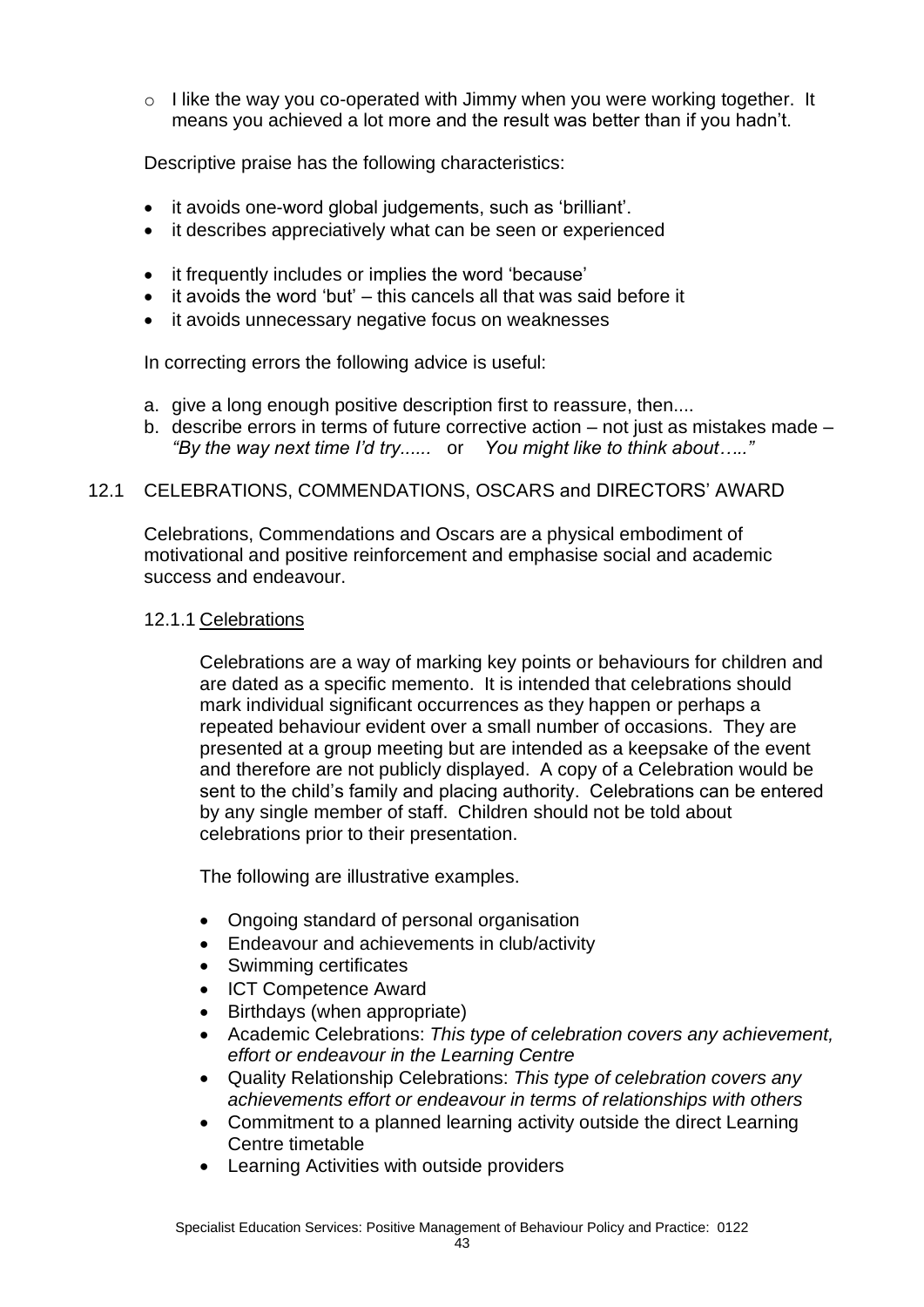# 12.1.2 Commendations

Commendations are presented in a group meeting at the end of each term and are decided upon at a staff meeting where general consent is sought for the award. They reflect continued effort, endeavour and achievement over a sustained period across a term.

These certificates are more prestigious in appearance with only two copies being made, one of which goes home and one of which is prominently displayed. It is intended to give substance and recognition both personally and publicly to children's hard work in a number of key areas:

- Academic progress, improvement, attitude and achievement
- Progress in interpersonal and relationship skills Quality Relationships
- Contribution to community living
- Socially responsible behaviour
- Extending learning activities into the evenings or at weekends

Their value is sustained by:

- careful consideration of their issue
- displaying copies of the Commendations in a prominent public location
- sending a copy of a Commendation to the child's parent/carer
- retaining a copy so that the achievement can be included within the summative Record of Achievement / Progress file.
- the allocation of Commendations is a decision discussed and verified by the staff teams and cannot be given by any one person

## 12.1.3 Oscars

Oscars are presented for specific and outstanding continuous contributions to community life, service to the community or achievement and endeavour of particular note. The awarding of Oscars will be discussed at Management Group meetings.

## 12.1.4 Directors Award

As with Oscars this award is for continuous contributions to community life, service to the outside community or achievement and endeavour of particular note. It is not necessarily an annual award and is only given when deemed to have been achieved. Directors will however discuss potential criteria and possibilities at least on an annual basis with the staff team.

# **13 PERSONAL AND GROUP COUNSELLING**

At SES we take the view that all staff are 'counsellors' at any time of the night or day in many situations both formal and informal. Indeed any conversation with a child or young person may well be a 'counselling' conversation. Personal and group counselling therefore falls into three main areas.

a) The broad conversations referred to above.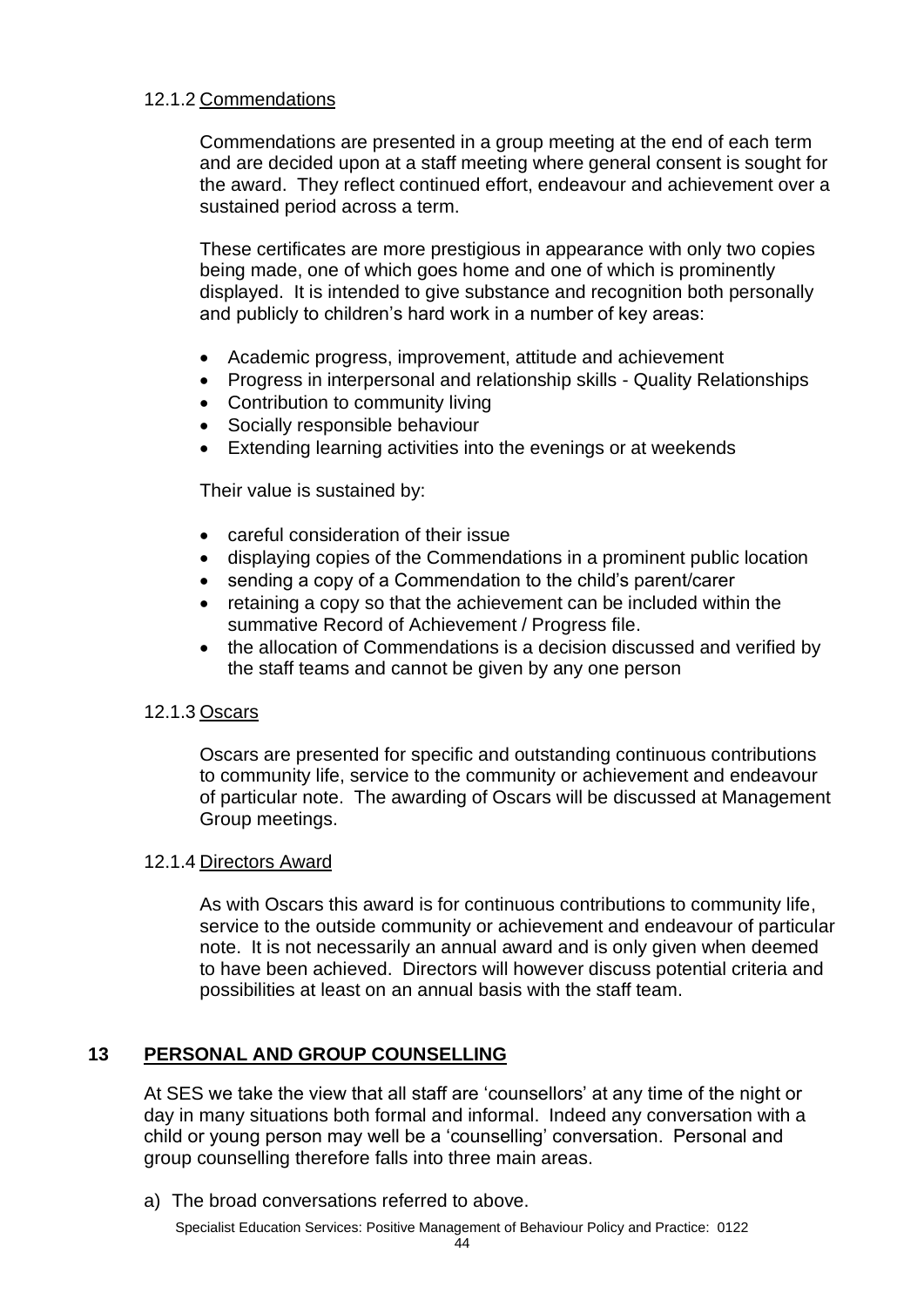- b) Specifically designed conversations
- c) Targeted conversations.

Personal and group counselling aims at self-understanding, which in turn may lead to self control. As such it stresses children's responsibility for their own behaviour and their ability to exercise self control. Personal and group counselling should be viewed as a proactive attempt to prevent problems as well as an effective response to situations.

#### 13.1 PRINCIPLES

Personal and group counselling in its broadest sense owes no specific allegiance to any theoretical perspective on human behaviour, or supports any exclusive or particular school of thought. Adults bring to such discussion a range of personal skills and varying experience in working with children. Activities employed in personal counselling achieve validity if they make sense to those using them; they work, are humanistic in nature, and stress the worthiness of individuals.

Personal and group counselling is focused towards learning. It is important that any knowledge, skill or idea can subsequently be applied to a variety of personal problems/difficulties.

The focus of personal and group counselling is a self-defined issue disclosed by the individual or group. It is acknowledged that some children will need to be encouraged into openness. When children discuss issues they tend to do so in terms of real situations such as school or family life. They will not necessarily talk in abstract terms. Personal counselling's enabling approach begins from the moment a child decides by disclosure to do something about an issue. (*Disclosure in this regard is not to be confused with a disclosure of a child protection issue* – see Safeguarding and Child Protection Policy and Practice document).

#### 13.2 AIMS

- to allow children access to individual staff time
- to enable children to be as open in discussion as they wish
- to help children address issues with adult support and guidance
- to improve children's ability to cope with issues that might occur in the future
- to develop new and increasingly better ways of solving and coping with issues

#### 13.3 SPECIFIC APPROACHES

Where the counselling process becomes more specific staff are expected to utilise skills related to the Solution Focused Brief Therapy approach. The essence of these is:

- To work with the person rather than the problem
- To look at resources rather than deficits
- To explore possible and preferred futures
- To explore what is already contributing to those possible futures
- To treat clients as the experts in all aspects of their lives

Specialist Education Services: Positive Management of Behaviour Policy and Practice: 0122 These counselling principles relate easily to the 'No Limits' philosophy of SES.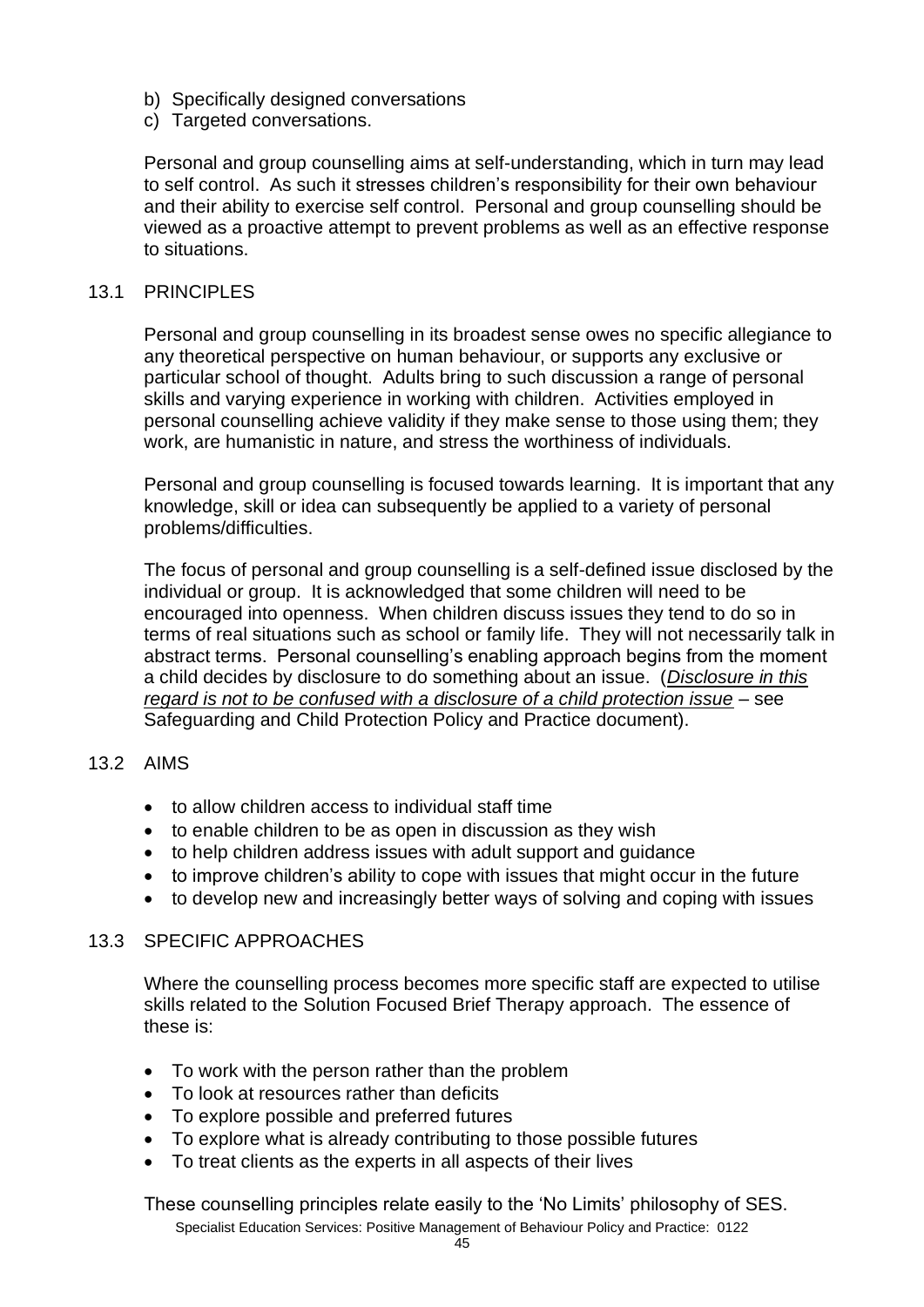# 13.4 TARGETED APPROACHES

A more targeted approach may be taken in relation to individual needs and this will usually involve an additional contribution from particular external professionals and/or consultants e.g. psychologist, psychiatrist, specific therapy, etc.

## 13.5 OUTCOMES FROM COUNSELLING

Learning takes place during all stages of personal and group counselling. Indeed the processes of discussion may result in actions outside the discussion taking place. Learning involves:

- Finding new information
- Thinking in new ways
- Changes in attitude or emotion
- Skill(s) development
- A sense of self-empowerment

This can be achieved in many ways such as; direct learning, role-play, modelling, positive reinforcements, problem solving, social skill training, shaping, and modelling

# 13.6 EVALUATION OF PERSONAL AND GROUP COUNSELLING

Evaluation should not be seen as a final stage of the counselling process but as an ongoing feature. The main purposes of evaluation are:

- To enable children to check their progress towards finding pathways to their preferred futures
- To enable children to evaluate the effectiveness of newly learned strategies, skills and knowledge
- To provide feedback to staff on the content and efficiency of programmes

# 13.7 CORE SKILLS

There are a number of core skills that are crucial to personal and group counselling that all staff members must seek to acquire. These core skills relate to staff being able to convey empathy, respect and acceptance. There is a range of complimentary skills that will assist staff in encouraging children into dialogue. These latter skills concern staff posture, the ability to listen, encouragement of children into dialogue and conveyance of understanding.

## 13.7.1 Posture

Body posture plays a significant part in interpersonal communication. It can either support or deny that which is communicated by words.

To enable children to know that they are being actively attended to:

- adopt an open non-defensive position and stay relaxed
- use judicious eye contact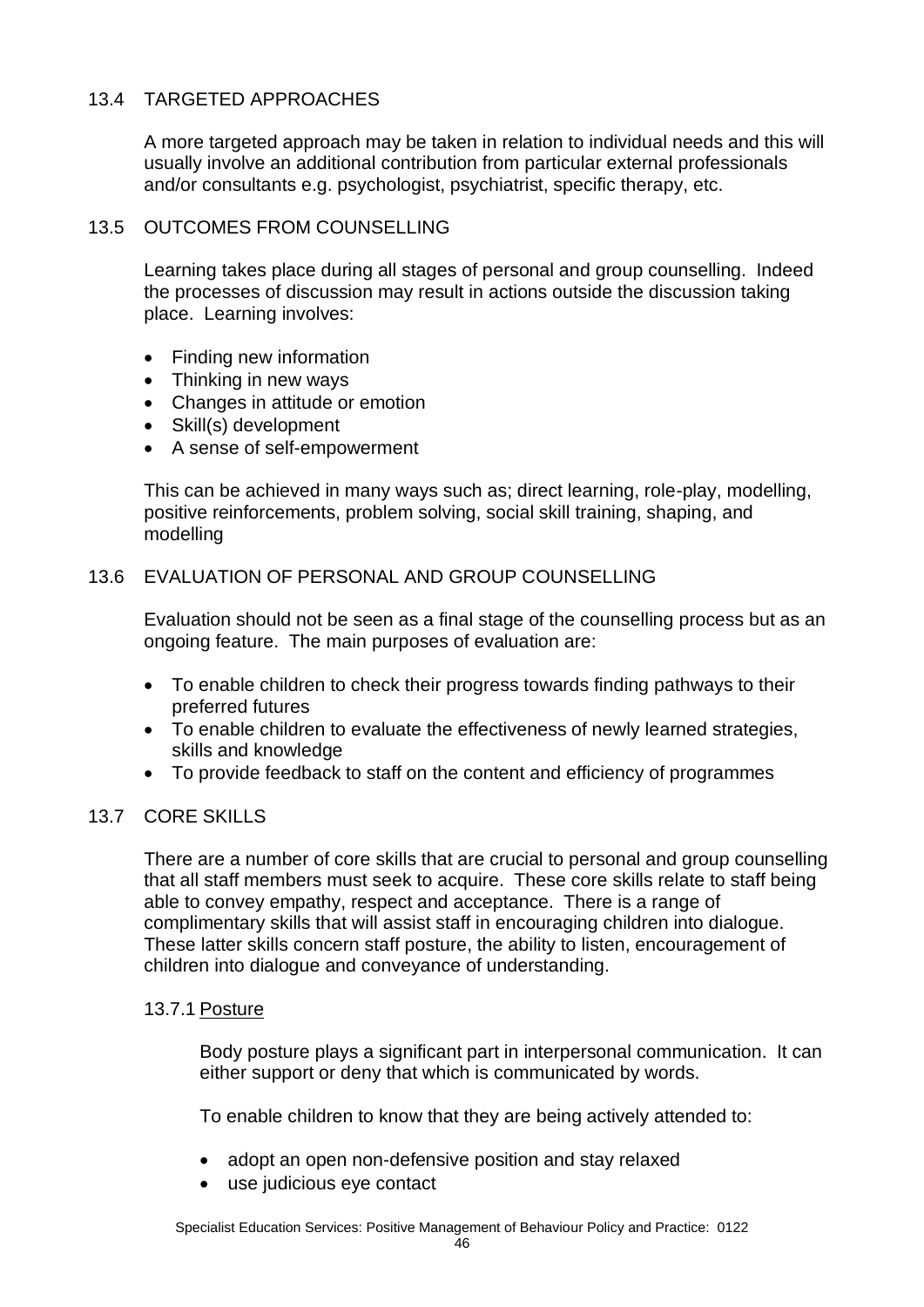- arrange seating so that facial and eye contact can be maintained but bodies are at an angle to each other
- lean slightly towards the child

# 13.7.2 Listening

**The skill of listening is a critical one.** Listening involves more than just hearing what others say. It includes responding in such a way that understanding is evident. Listening is active and includes:

- paying attention to the child
- interpreting the children's posture, gesture, facial and voice cues
- understanding what children are thinking and feeling
- use responsive nods and short verbal assurances

## 13.7.3 Encouragement of Children to Dialogue

It is critical that staff do not dominate conversations. Indeed it is important that the child is engaged in dialogue. It helps to encourage dialogue if:

- sentences are kept short
- the child is expected to reply
- the child is given a chance to reply
- frequent non-verbal feedback is given
- periods of silence are not broken too prematurely
- open questions are used

## 13.7.4 Conveyance of Understanding

Conveying understanding is the means by which a climate of support is engendered and trust between child and adult gained. It is the most crucial of skills, and central to the process of all interpersonal communication. It helps to communicate understanding if:

- plain and easily understood language is used
- voice tone and manner of responses is congruent to the child's
- time is taken to reflect
- clarification is sought when issues are unclear, affirmation is sought to confirm understanding - (How and What not Why)
- check out by paraphrasing or replaying what has been said, e.g. "So what I understand you to be saying is……?"

## 13.8 BEHAVIOUR TO AVOID

The following behaviours overleaf do not contribute towards a climate of mutual trust and respect within personal and group counselling. They should be avoided. (See over)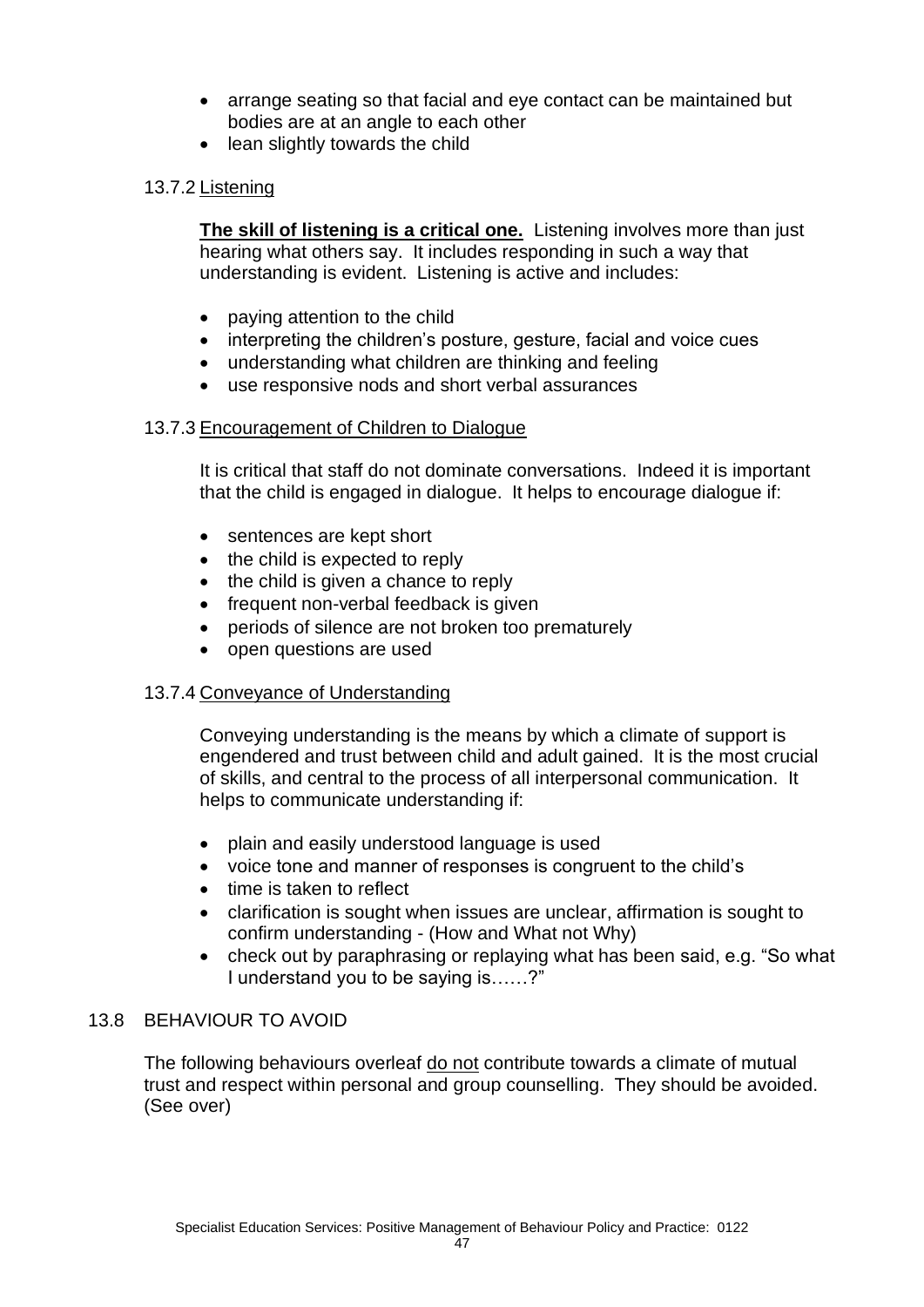- o Pretending to understand
- o Using clichés
- o Parroting
- o Giving an inappropriate minimal response
- o Ignoring what is said
- o Being long-winded
- o Being judgmental
- o Misinterpreting advice given as understanding
- o Making patronising or condescending
	- responses
- o Becoming defensive
- o Interpreting (playing the psychologist/therapist)
- o Interrupting and overriding
- o Giving false promises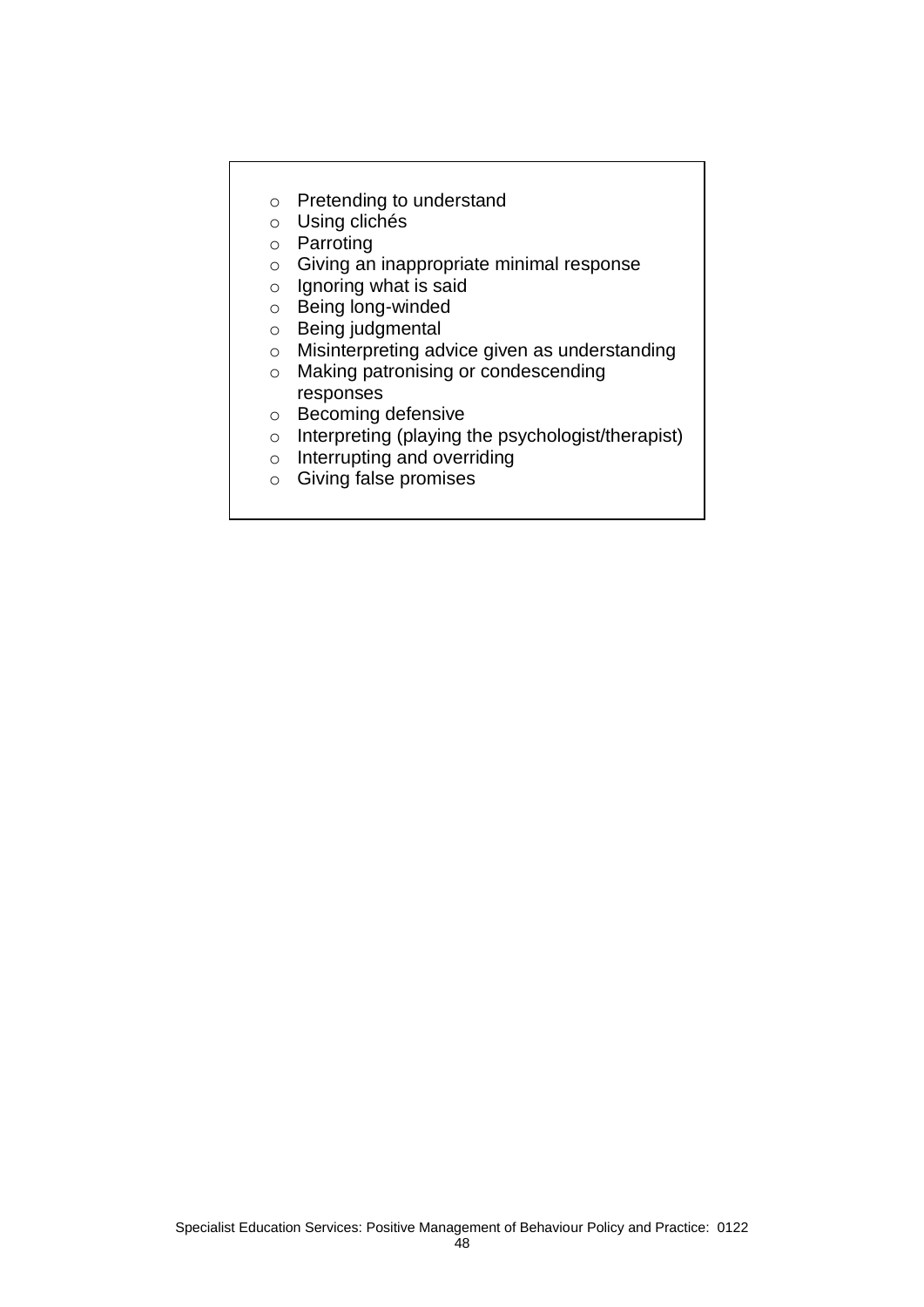# **GRADUAL AND GRADED INTERVENTION**

*"It is not possible nor is it appropriate to ignore behaviour that involves breaking things, destroying furniture, or hurting others. Children need to understand and learn where the limit is for their behaviour"*

(Douglas, 1989)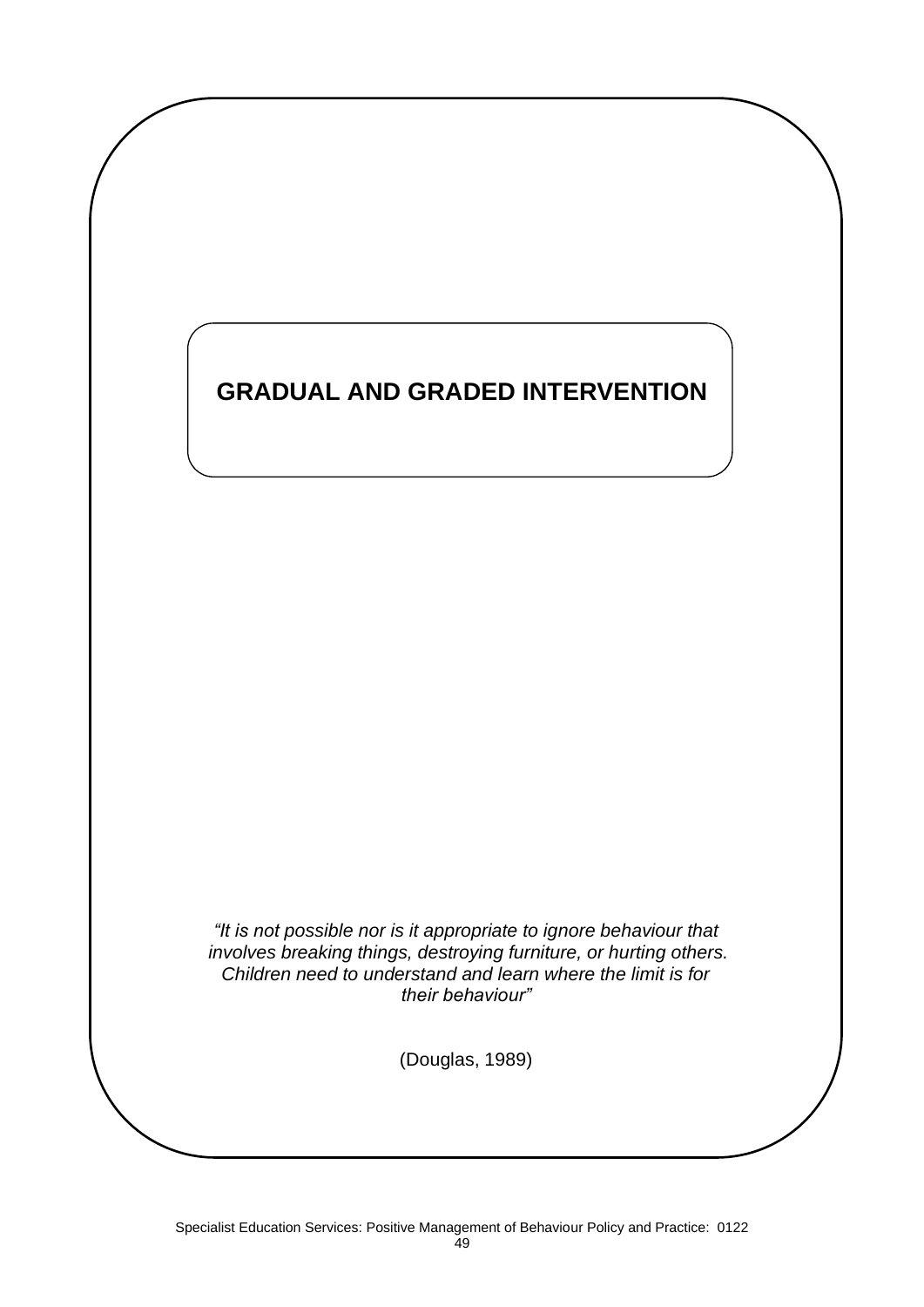# **14 DE-ESCALATION TECHNIQUES**

Despite attempts to create and sustain a positive environment that encourages appropriate behaviours our children may at times cope poorly with frustrations, conflict and anxiety, resulting in poor judgement, a failure to anticipate the effect or consequences of their behaviour, and on occasions a temporary loss of control.

Most experienced staff know in what situations and under what circumstances a child is likely to lose self control. Staff induction and training seeks to minimise variations in individual thresholds and tolerances to such behaviour, and reduce personal differences or idiosyncrasies. Management of children should not be dependent upon personal or spontaneous whims.

To achieve consistency it is important that all staff seek a team approach to managing the following:

| dangerous behaviour    | scapegoating                      | gender abuse            |  |
|------------------------|-----------------------------------|-------------------------|--|
| racial comments        | religious intolerance<br>bullying | loss of self-control    |  |
| damage to property     | causing tension                   | spreading gossip        |  |
| physical aggression    | debilitating anxiety              | negativism towards self |  |
| inappropriate language | chronic disobedience              | intimidating behaviour  |  |
|                        |                                   |                         |  |

The type of staff interaction with children is crucial to limiting the frequency, duration and intensity of disruptive behaviours and to promoting behavioural growth in children. It is self-evident that if some staff responses promote positive and appropriate behaviours in children then others inadvertently increase the likelihood of acting out behaviour.

Responses likely to promote positive behaviour and de-escalate inappropriate behaviour can be grouped as follows:

- attitude and approach
- non-verbal behaviour
- verbal behaviour
- group expectations

For each area of technique the following pages outline de-escalating behaviours and inflammatory behaviours. The lists are neither exclusive nor prescriptive. They are however, an indicator of the dynamic influence staff behaviour has upon child behaviour.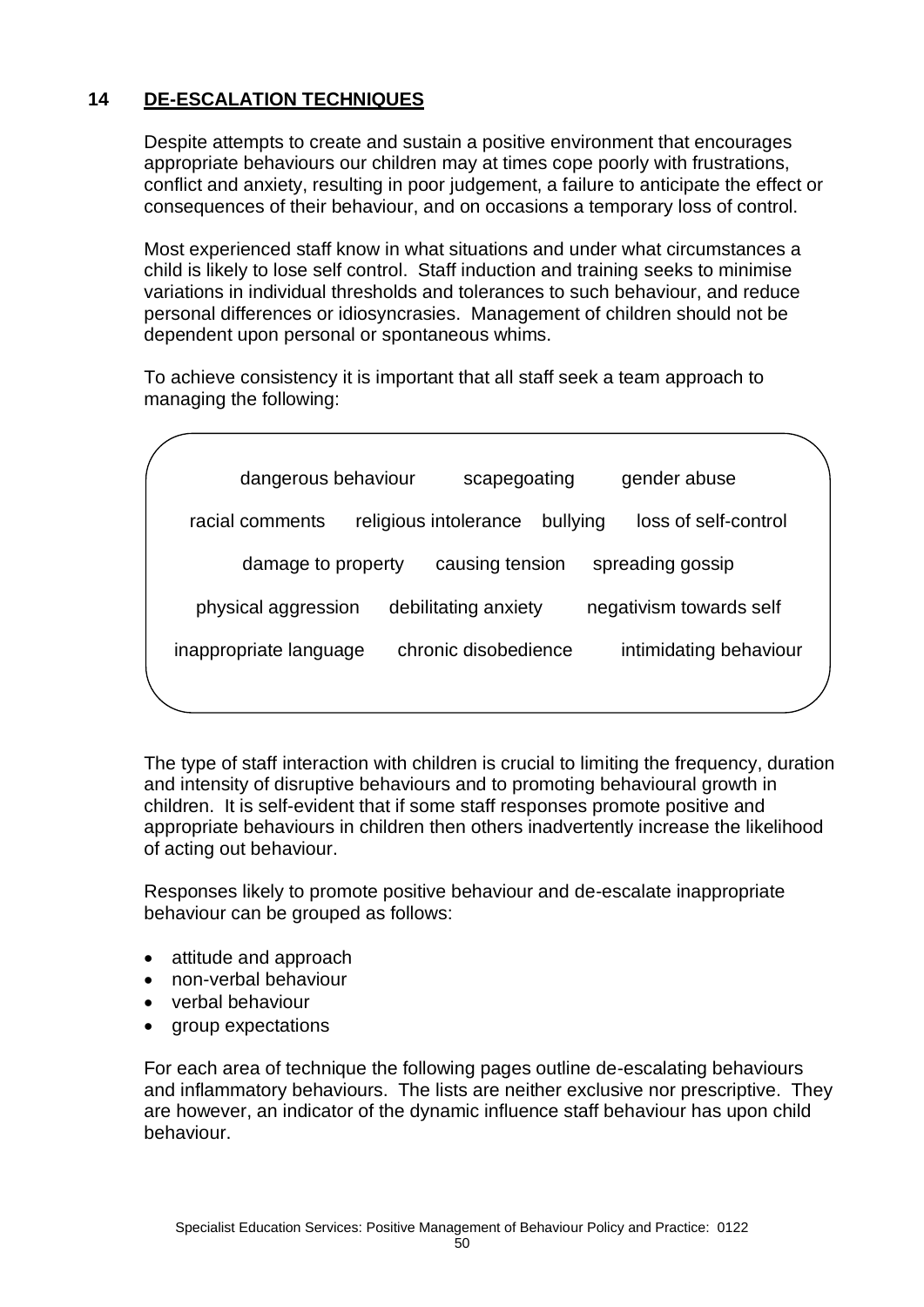# 14.1 ATTITUDE AND APPROACH

Staff members' attitude and approach in all situations affects the quality of relationships with children. In situations of rising tension staff attitude and approach is crucial. It can either improve or reduce the chance of success.

# **DO**

- $\checkmark$  Appear calm and collected if at all possible
- $\checkmark$  Be clear and firm about boundaries of acceptability
- $\checkmark$  Show a non-biased nature
- $\checkmark$  Be prepared to listen
- $\checkmark$  Know when the situation is in stalemate and don't create a win/lose situation if it can be avoided
- $\checkmark$  Be flexible in thought and response
- $\checkmark$  Spontaneously provide a range of roles from assertiveness to reflective support
- $\checkmark$  Value people as individuals
- $\checkmark$  Be a sensitive, objective observer who can make valid diagnoses
- $\checkmark$  Trust others and perceive them as being capable of solving their own problems
- $\checkmark$  Seek to understand situations from the point of view of others and base your own behaviour on this perception
- $\checkmark$  Try to understand the behaviour of others in terms of how they think, feel, behave and understand now; don't let past influences hinder you
- $\checkmark$  Perceive other as being friendly and enhancing rather than as hostile and threatening
- $\checkmark$  Perceive others as being in control of their own development rather than shaped by external events
- $\checkmark$  Understand the mechanics of adult influence so that you are able to diagnose the present situation and determine the range of possible reactions to it.
- $\checkmark$  Develop a confident and positive regard for yourself this should give you reassurance and be transmitted to others in terms of your outward confidence about being able to deal with things.

# **DON'T**

- X Be fooled into thinking you should always be able to deal with any situation, and don't automatically assume/expect colleagues to do so without your support
- X Be insensitive<br>X Be unfair or ho
- Be unfair or hostile
- X Use high key intervention where low key will suffice<br>X Emphasise situation out of all proportion
- X Emphasise situation out of all proportion<br>X Allow vourself to be wound up
- Allow yourself to be wound up
- X Carry on even when you know you are wrong<br>X Restart the argument or incident once calm ha
- Restart the argument or incident once calm has been achieved
- X Use unnecessary peer group pressure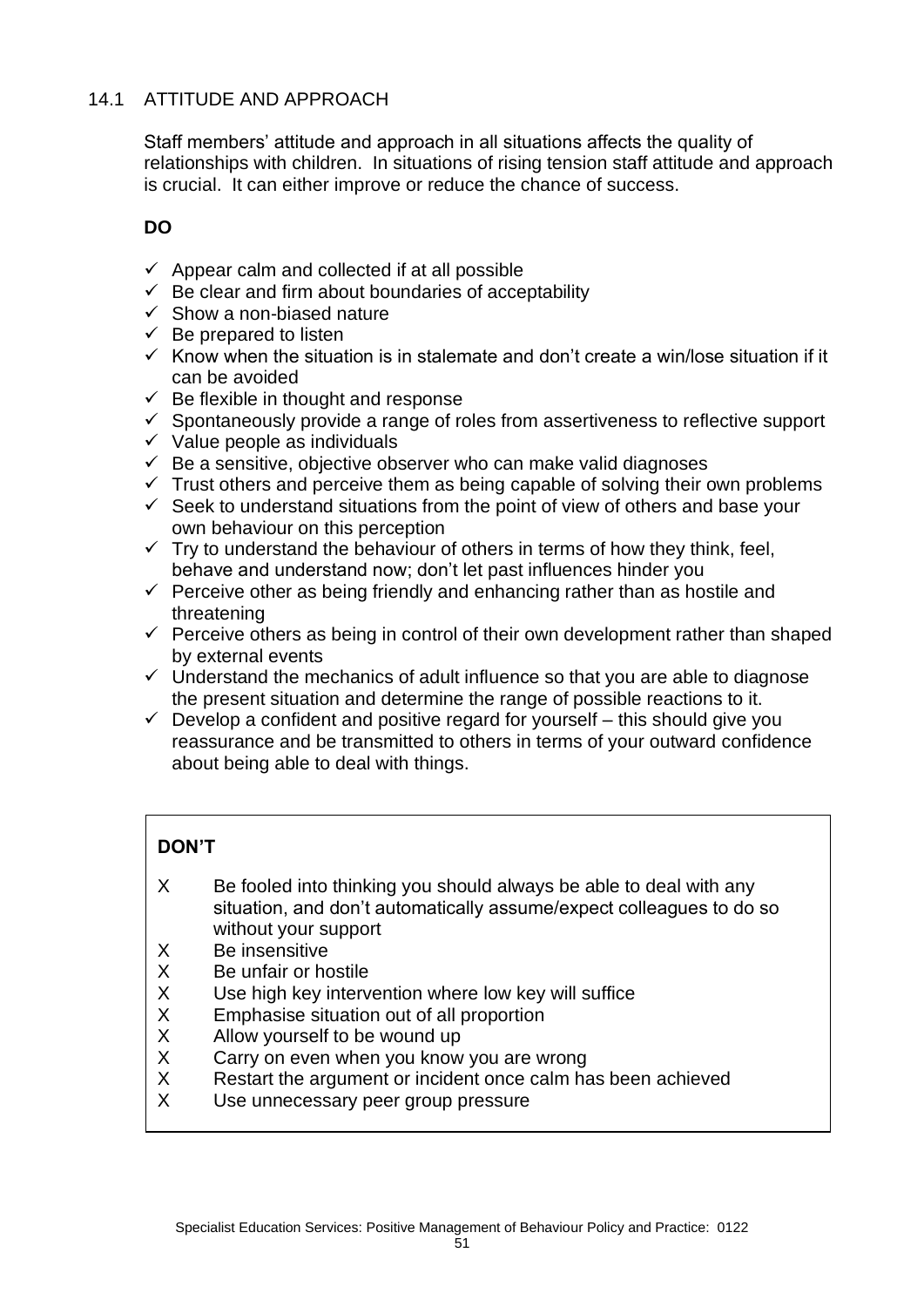# 14.2 NON-VERBAL INTERVENTION AND DE-ESCALATION SKILLS

The primary reason for using and understanding non-verbal signals is to deescalate at a very early stage. There will usually be a response to this if signals are sent clearly. Being in control of your own non-verbal behaviour and clearly recognising others is a critical pre-requisite to de-escalation.

# **DO**

- $\checkmark$  Seek clear eve contact or other sign of recognition when you are making an important point
- $\checkmark$  Be aware of the signals which you give out by your body position and posture
- $\checkmark$  Be aware of the physical distance between yourself and others, particularly the personal space 'danger zone'
- $\checkmark$  Nod your head to indicate attentiveness
- $\checkmark$  Smile to show agreement
- $\checkmark$  Use raised eyebrows to question
- $\checkmark$  Use hand, shoulder and whole body gestures to support discussion
- ✓ Use judicial physical contact as reassurance
- $\checkmark$  Seek signals that your message has been correctly received
- $\checkmark$  Use proximity as early intervention
- $\checkmark$  Use your observation of others non-verbal actions or reactions in order to judge your own level of intervention

# **DON'T**

- X Invade personal space
- X Stand over children in a threatening manner
- X Use staring threatening eye contact<br>
X Be oblivious to signals within the env
- X Be oblivious to signals within the environment<br>X Appear to lack confidence
- X Appear to lack confidence<br>X Appear tense
- X Appear tense<br>X Appear intimic
- X Appear intimidated
- X Retaliate with physical gestures
- X Use inappropriate physical contact with particular children

# 14.3 VERBAL INTERVENTION AND DE-ESCALATION SKILLS

Verbal communication operates at many levels within the learning, caring and therapeutic processes of the establishment. It is the single most important skill staff have in helping children towards personal growth, and when employed correctly it is the most powerful de-escalation skill staff possess.

Verbal intervention skills range from the simplest level (e.g. use of someone's name) to the most complex (conflict resolution and problem-solving). These skills become most critical when dealing with early stages of a rising crisis.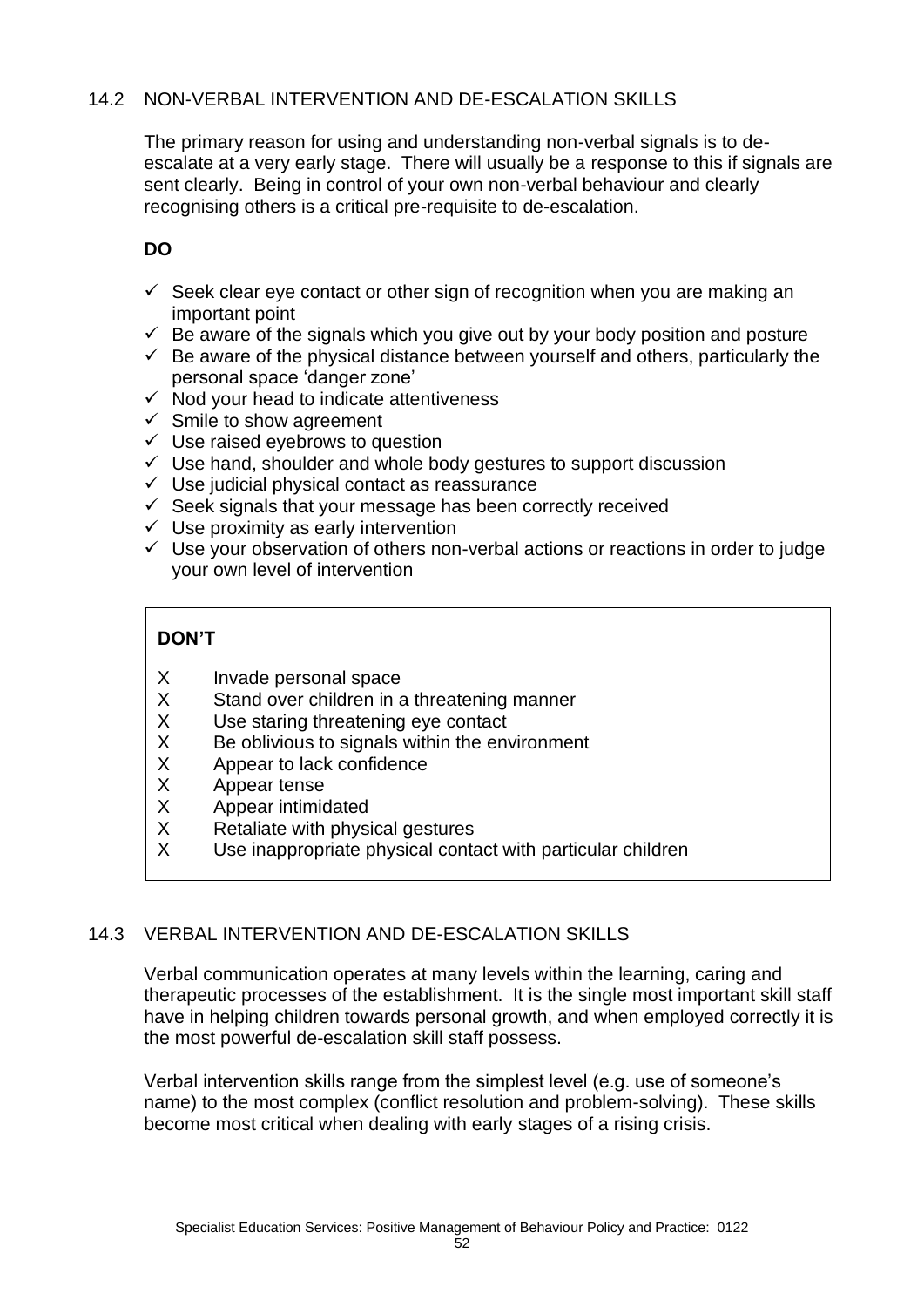The following format of four stages is a very useful way of conceptualising what you are trying to do and hence help you guide the interaction through to a positive solution.

## 14.3.1 Calm the Situation

It is important to calm a situation where the temperature is rising, as nothing will be listened to if the other individual(s) is too agitated.

- $\checkmark$  Choose appropriate timing of initial verbal intervention
- $\checkmark$  Acknowledge the existence of a problem
- $\checkmark$  Use reflective listening
- $\checkmark$  Show genuine concern and understanding
- $\checkmark$  Show empathy and allow the individual to express their feelings
- $\checkmark$  Give reassurance and offer support.
- $\checkmark$  Careful use of humour may be employed
- $\checkmark$  Silence is useful it is choosing not to speak and can also be thinking time
- $\checkmark$  You may ask directly for a particular response

In effect what you are trying to do is bring some calm, order and clarity to the situation. Make sure the child is 'with you' before going on to the next stages as too early an attempt to move on will only escalate things.

# 14.3.2 Analyse the Problem

This phase is about helping the child recognise and understand what is happening.

- $\checkmark$  Use non-threatening dialogue appropriate to the child and situation as well as corresponding body language
- $\checkmark$  Be aware of voice quality, tone, volume, cadence, timing and making good use of pauses and appropriate replies
- $\checkmark$  Paraphrase what is being said and check back with the child that it is accurate
- $\checkmark$  If necessary offer some structure to explain things
- $\checkmark$  Put relevant information together
- $\checkmark$  Put things in some order
- $\checkmark$  Repeat and stress important points
- $\checkmark$  Take the most important messages first
- $\checkmark$  Be consistent and avoid confusing or conflicting messages
- $\checkmark$  Present facts/issues which may not be known to the child
- ✓ Use personalisation and former relationship factors

## 14.3.3 Problem Solve

This phase is about helping the child to look for possible solutions.

- $\checkmark$  Make your language clear and understandable so that messages are not misinterpreted
- $\checkmark$  Use the word "we" when in discussion and explain that you can work things out together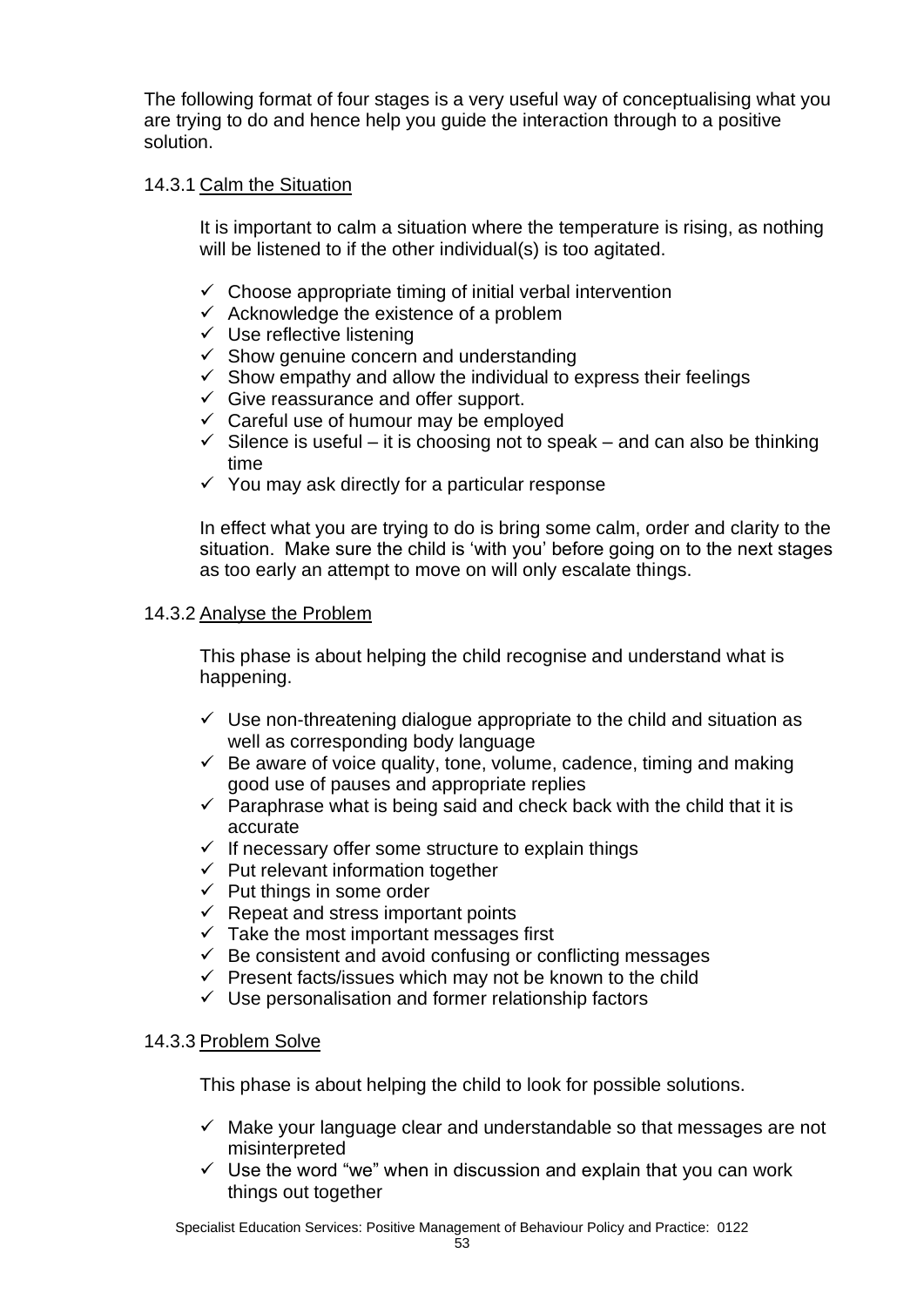- $\checkmark$  Point out that they are in control of the situation element of choice in escalation or de-escalation is theirs – this is a choice point
- $\checkmark$  Try to get them to go through their options
- $\checkmark$  Look for win-win scenarios
- $\checkmark$  If the child appears stuck, possibly offer, "Would you like to know what I think your options are?" or "If I were you………..but its up to you, it's your decision"
- $\checkmark$  Put the onus on the child to resolve the situation, repeating choices, alternatives and potential consequences

# 14.3.4 Resolve the Situation

This is the point at which some restoration of "normality" occurs.

- $\checkmark$  You may need to use input from others, fresh faces and new ideas to the situation
- $\checkmark$  Keep the focus of control with the child
- $\checkmark$  Check with the child that they understand what they have decided to do
- $\checkmark$  If necessary set appropriate, clear boundaries but be prepared to be flexible according to the situation at the time
- $\checkmark$  Retrack to help the young person see a choice point where an alternative route could have been followed
- $\checkmark$  Give positive feedback for having resolved the situation so that this might be more of a preferred option next time

# **DON'T**

- X Put the child in position of no escape
- X Use destructive criticism
- X Use reminders of previous situations the child might prefer to forget
- X Use personal details of a child in front of a group
- X Make unrealistic threats or use provocative tone of voice<br>X Lose vour temper
- Lose your temper
- X Make insensitive remarks
- X Use "you will" statements<br>X Get involved in "Yes you d
- Get involved in "Yes you did No I didn't" arguments with the child
- X Argue with adults present<br>X Use inappropriate languag
- Use inappropriate language

# 14.4 GROUP EXPECTATIONS

Much of the work with children takes place on an individual level. However understanding how to set group expectations is an integral aspect of effective work with children as a group can be two children or more. If there is no order to group functioning neither individual nor group objectives can be met. Research has shown that experienced staff make use of a number of factors which effect how well a group will react. The following points hold true across a range of activities and situations.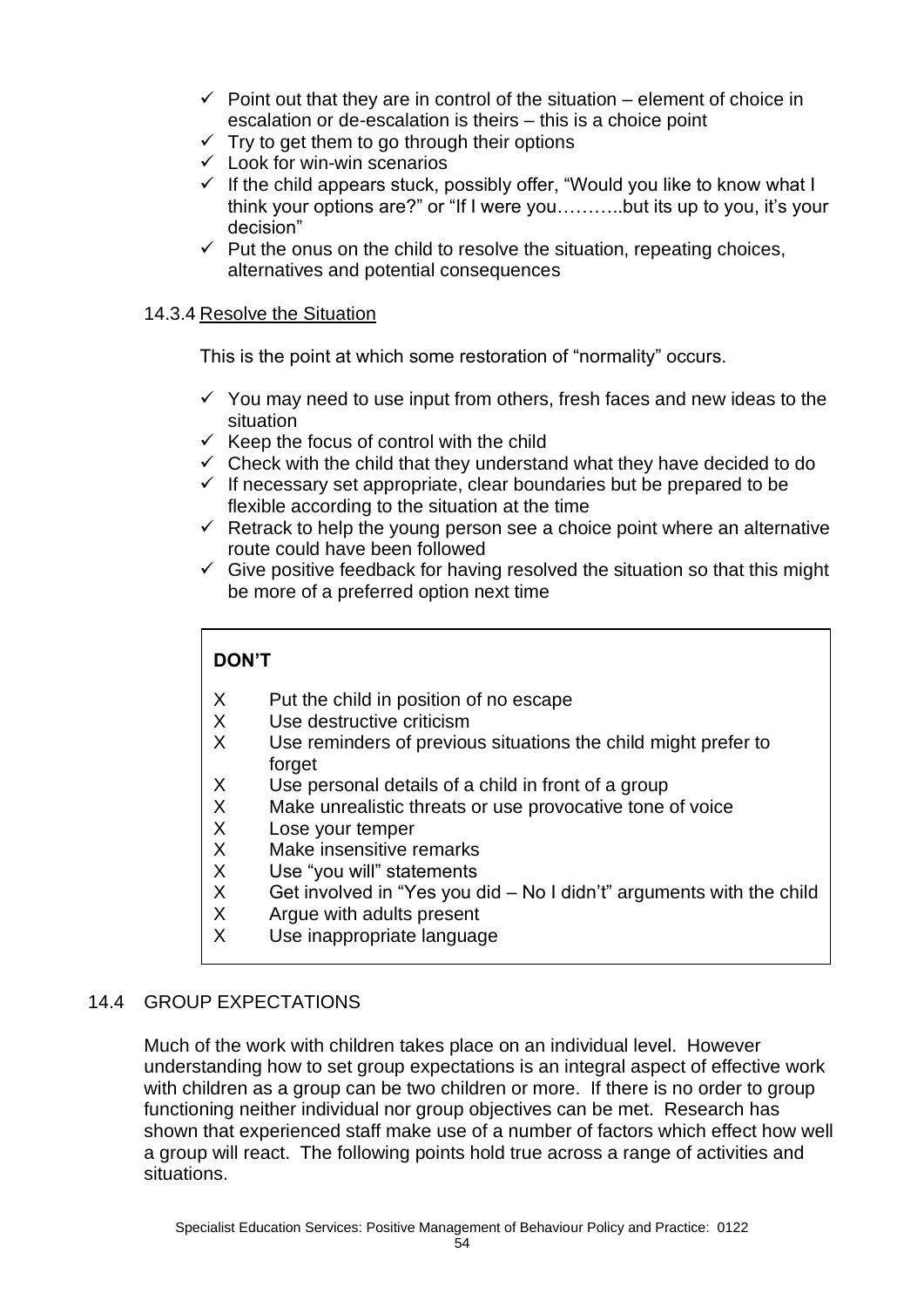# **DO** Be Punctual and Prepare Well

- $\checkmark$  Be there on time. Starting and finishing on time are very important. This sends signals to children about the importance and value that the adult places on the activity and makes colleagues' tasks easier
- $\checkmark$  Settle the group to its task with as little delay as possible.
- ✓ Whatever activity you are going to engage in good preparation and planning are essential. The more prepared you are, the better you feel, the higher your level of confidence, the better things are likely to go.
- $\checkmark$  Possess a firm grasp of whatever activity/skill you want the group to experience.
- $\checkmark$  In team situations communication with colleagues as part of preparation, including alternative activities/strategies just in case is essential

# Display Confidence

 $\checkmark$  Maintain relaxed and non-threatening eye contact with the group and individuals; be sure to avoid nervous mannerisms and gestures

# Give Careful Instructions and Guidance

- $\checkmark$  Use appropriate, simple and clear language
- $\checkmark$  Give clear statements of expected tasks which must be relevant to the ability levels of the children
- $\checkmark$  Make instructions brief and to the point
- $\checkmark$  Ask for questions
- $\checkmark$  Check if everything is clear
- $\checkmark$  Always make it clear that if they have any problems or difficulties all the have to do is ask you

## Be Consistent and Fair

- $\checkmark$  Children need to know that the standards you lay down are not going to be subject to arbitrary and unexpected change and that you are not going to treat individuals differently from each other for no apparent reason.
- $\checkmark$  Give clearly explained expectations of behaviour

## Firmness in the face of Problems

- $\checkmark$  Trv and be clear and decisive
- $\checkmark$  Address and resolve situations don't let them drag on or escalate unattended
- ✓ Use appropriate body language and non-verbal communication
- $\checkmark$  Keep your word
- $\checkmark$  Always point out the consequences of a particular piece of behaviour
- $\checkmark$  Know how do be assertive without appearing angry or annoyed

## Awareness of What is Happening

- $\checkmark$  Be alert to what is going on around you and ensure your attention is distributed across the group
- $\checkmark$  Keep as physically mobile as possible within the area you are using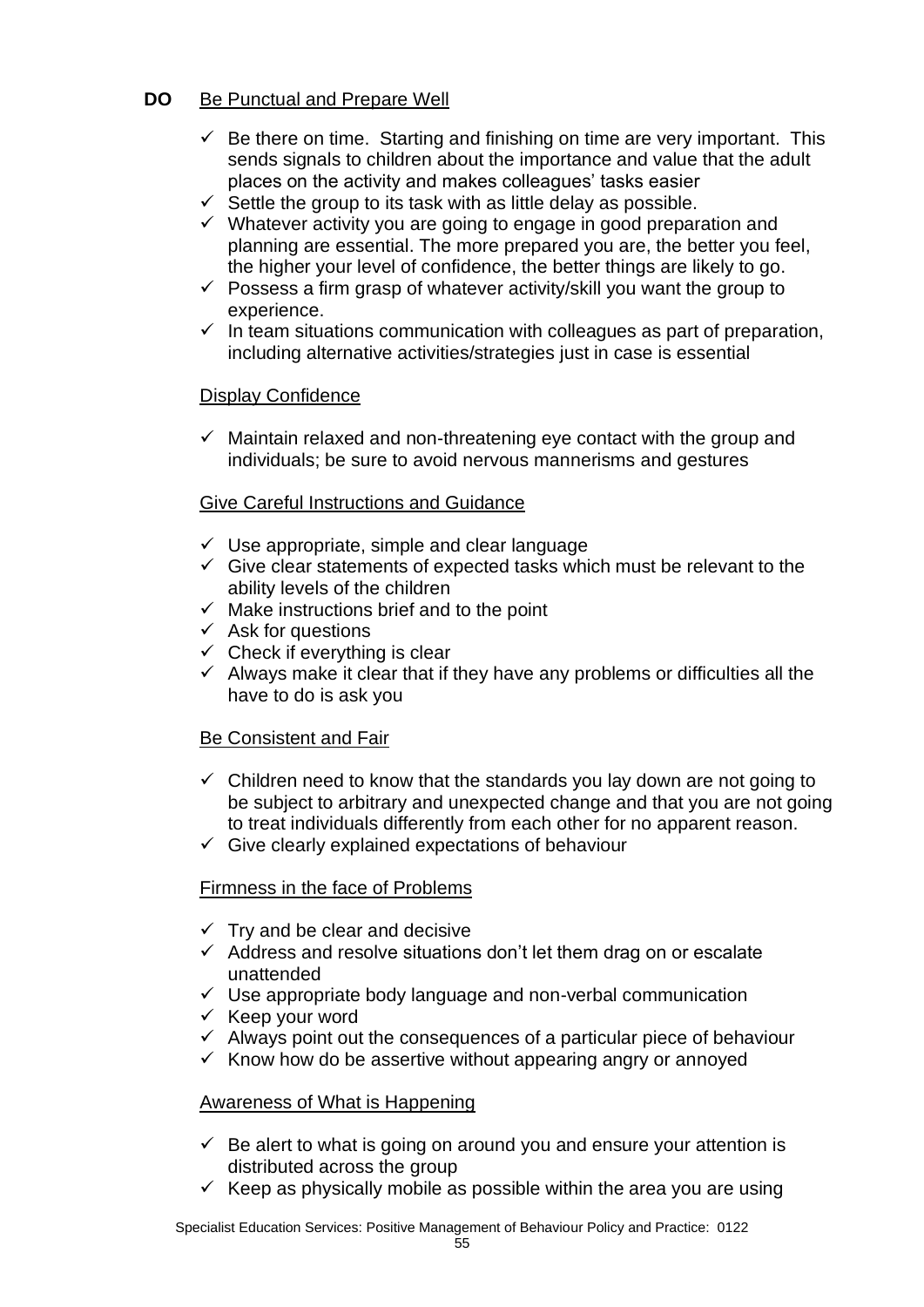- $\checkmark$  Trv not to leave yourself vulnerable by becoming too engrossed with one particular individual or sub-group
- $\checkmark$  Relate to all the children in the group by verbal exchange, eye contact, etc.
- $\checkmark$  Be aware of the importance of role modelling; the part played by the adult is instrumental in setting a good example
- $\checkmark$  Keep giving positive feedback for effort and endeavour

## Realistic Standards

- $\checkmark$  Your expectations must be at an appropriate level and consistent with your colleagues
- $\checkmark$  Demonstrate your belief in the children' abilities
- $\checkmark$  Verbalise your confidence in their success
- $\checkmark$  Remind them of past successes

# Enjoyment and Enthusiasm

- $\checkmark$  Don't be afraid to show it; it shows the work and the children have worth and importance
- $\checkmark$  It is more likely to stimulate interest and reduce boredom and apathy
- $\checkmark$  Allow yourself and them to have fun children learn better if they do

# **DON'T**

- X Make wild threats that you find hard to enforce or get support for
- X Be unclear and hurried in speech and actions<br>X Overreact to behaviours
- Overreact to behaviours
- X Issue long or complicated instructions
- X Show favouritism<br>X Be inconsistent
- Be inconsistent
- X Collude<br>X Provoke
- Provoke by ridicule or sarcasm
- X Have inappropriate expectations
- X Belittle effort of endeavour<br>X Confuse firmness and host
- Confuse firmness and hostility

## 14.5 REPRIMANDS

Most child misbehaviour is either pre-empted or dealt with so quickly that a casual or unenlightened observer might easily fail to notice any action taken by staff. However, in any establishment seeking to create and maintain a secure, stable and caring environment for children, and particularly one where children's self controls are often only emerging, clear limits need to be set.

Even in the most considered environments sometimes the behaviour of children is unacceptable. On such occasions it is vital that staff feel comfortable and confident in coping with challenging and difficult behaviour. Often a reprimand suffices, but sometimes staff will need to exert sanctions and occasionally controls. Whatever the situation, it is fundamental that the intervention is accomplished in a manner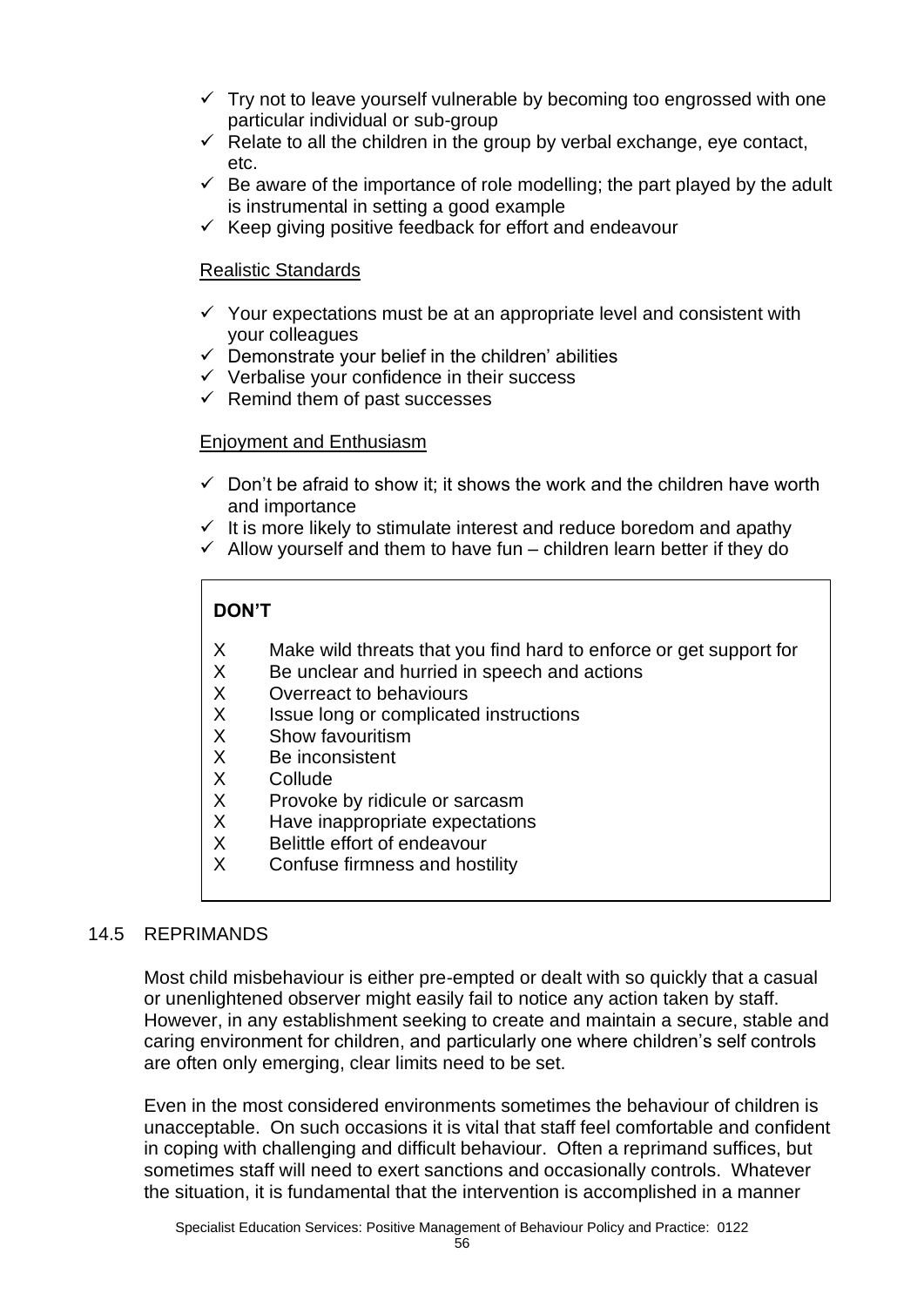that retains respect for the individual child. It is the behaviour which is not acceptable not the child.

A reprimand embodies a warning aimed at stopping misbehaviour, preventing its recurrence and avoiding the need for further staff intervention. Reprimands are only effective in establishing a sound working and/or caring climate if they are used sparingly. Frequent use of verbal reprimand is likely to be regarded by children as nagging. Repeated use of reprimands for recurring behaviour without moving to sanctioning is ineffective. The effectiveness of reprimand used will depend on the context, but the following qualities increase the likelihood that a reprimand will be effective:

- Correct targeting the child reprimanded should be the one who instigated or engaged in the misbehaviour
- Criticism of the misbehaviour not the child the reprimand should emphasise disapproval of the act, not the child. "Don't call names because it is unpleasant and hurtful." not, "You are stupid if you call people names."
- Assertiveness a reprimand should be clear, firm and assertive avoiding any suggestion of pleading for co-operation
- Mutual respect the member of staff must treat the child with respect in order for a reprimand to be effective
- Consistency reprimands should be applied consistently
- Additional cues accompany the reprimand with appropriate non-verbal cues, such as eye contact, to increase the emphasis of the exchange
- Avoidance of idle threats if a reprimand embodies an implied threat it must be carried out. If it cannot be carried out it should not be made
- A quiet word quiet and private reprimands can often be more effective than loud, public interventions
- Do not collude with a child in order to overcome a situation in the short term, e.g. "I know that was a bit unfair but do it for me…….you and I don't have a problem do we?"

# **15 WHY ARE SANCTIONS AND CONTROLS NECESSARY?**

The importance of feeling safe is a fundamental principle. If young people and children do not feel safe and secure then the task of meeting their emotional, developmental and social needs can hardly be begun. All societies, groups and institutions require controls to regulate and order their activities for the benefit of the majority. Sanctions are found in every group, including families. All young people and children need to have limits set for what is acceptable behaviour and what is not. Without these they do not feel safe.

The principle reasons for Sanctions and Controls are therefore:

- To provide security for the group and to aid personal development
- To protect the health and safety of others
- To maintain a positive homely environment
- To maintain an emotionally positive and supportive atmosphere

All responses to unacceptable behaviour must be appropriate to the age, understanding and individual needs of the child.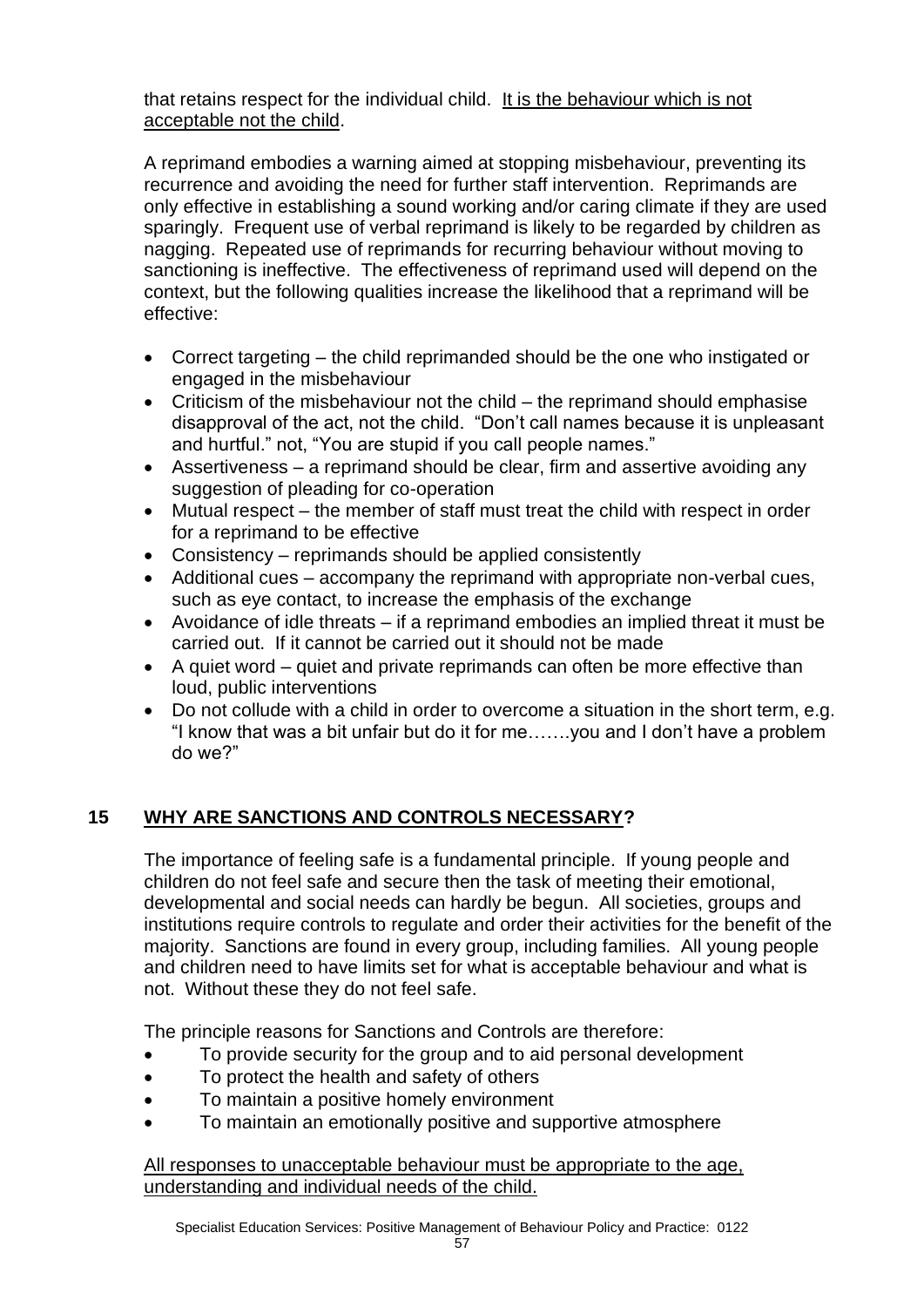# 15.1 RESTORATIVE APPROACHES

At SES we are committed to building a community ethos and spirit, one where there is an understanding that behaviours, both positive and negative, have a consequential impact upon the community. All misbehaviour therefore should be viewed as a learning opportunity, particularly in respect of building understanding and empathy. A restorative approach is essential in building this understanding and empathy for others and achieving sustained, positive change in behaviour.

Although acts of reparation (see below), and in some instances sanctions, may form part of the repair and rebuild process they should conform to restorative principles which are:

- A process where children face and listen to the impact on, and feelings of, others who have been affected directly by their behaviour and indirectly in the wake of their behaviour.
- That due reference is given to its impact on the community.
- As part of the process alternative choices and actions are reflected upon or reflected back, and explored.
- That acts of reparation relate as far as possible to atonement to the individuals affected or are for the benefit of the community.

There is an ongoing commitment and investment to embedding and further developing restorative approaches within SES practice which has involved training for the whole community of adults and young people. A key focus of all staff training is understanding restorative approaches are a philosophy that should guide all of our dealings with young people and adults. The importance of informal ways of working with young people is emphasised, such as affective statements and questions, in order to build young people's understanding of emotional language; this is fundamental to developing empathy.

Restorative practices embedded in staff induction relate to a number of key elements and restorative "scripts" used with children. These are based on five core restorative principles or themes (Unique perspectives; Linking thoughts, feelings and behaviour; Harm, effect, affect, repair; Needs; Accountability):

- Restorative Questions to respond to challenging behaviour:
	- 1. What's happened?
	- 2. What were you thinking?
	- 3. And so how were you feeling?
	- 4. Who has been affected by what has happened?
	- 5. What do you need for the harm to be repaired so you can move forward?
	- 6. So what needs to happen now?

The questions are neutral and non-judgemental, focusing on the child's behaviour and its effect upon others. As open questions they require an answer, taking everyone from the past to the future (repairing harm). They require people to reflect on who has been affected and are likely to help the whole community develop some empathy for those affected.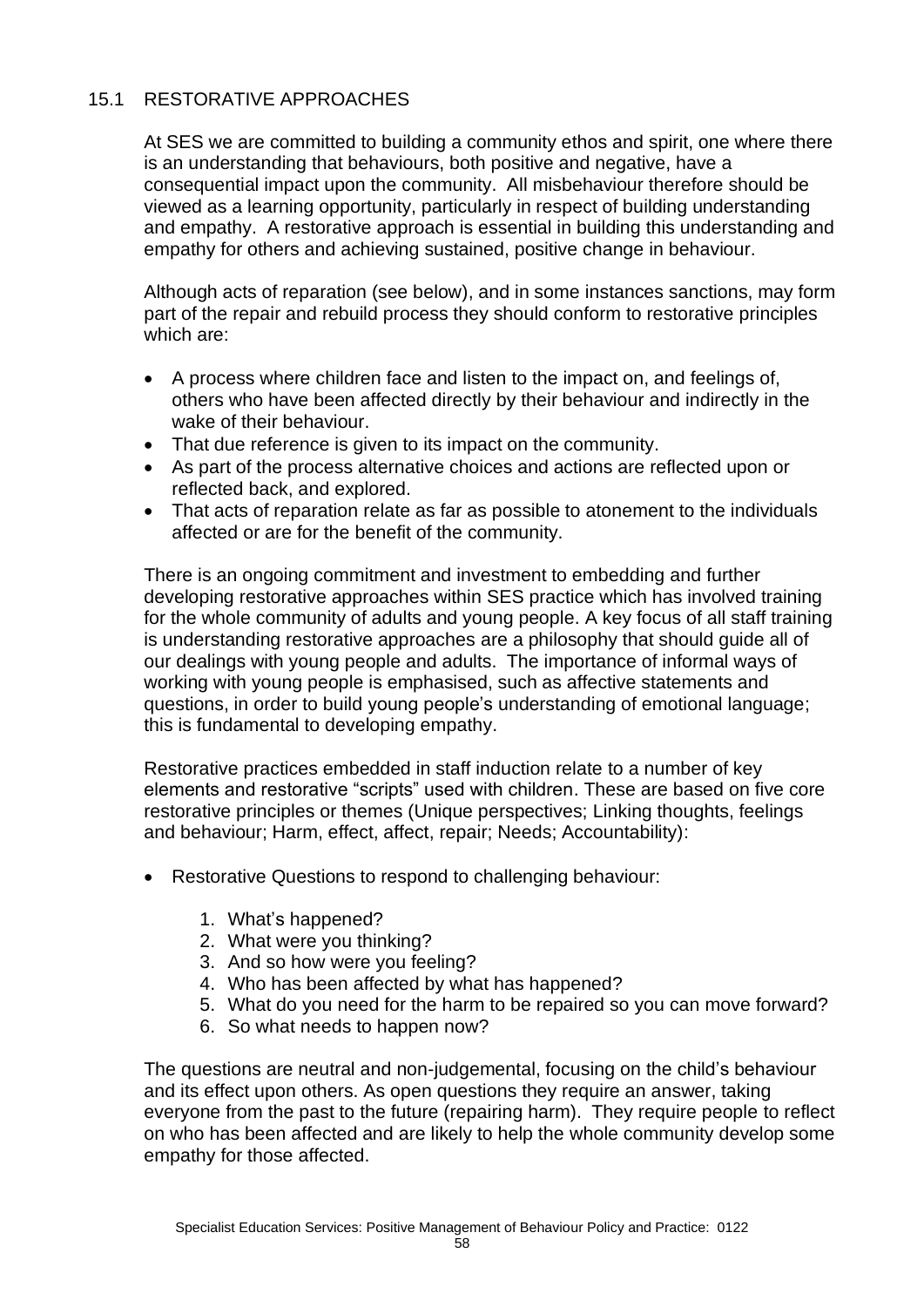Restorative approaches may take many forms and those dealing with situations, as well as those involved, are encouraged to think creatively about how matters might effectively be addressed encompassing a restorative approach. This can, and sometimes will, involve a full restorative conferencing meeting where all affected meet with the perpetrator(s), using one of the restorative scripts above.

# 15.2 REPARATION AND RESTITUTION

For many minor infringements of conduct it is important that staff should carefully consider what type of reparation is appropriate. It is critical that the child feels accountable to the member of staff with whom he has transgressed. Staff have a range of options they can consider, some examples of which may be:

| Completion of task/work     |          | responsible children may not need direct<br>supervision to do this but may be monitored from<br>a distance. Equally the adult may set a time<br>scale and leave responsibility for completion with<br>the young person. |
|-----------------------------|----------|-------------------------------------------------------------------------------------------------------------------------------------------------------------------------------------------------------------------------|
| A reparation community task | e.g.     | household jobs<br>washing paint pallets (Art)<br>clearing leaves from the drive<br>tidying up in the learning centre, etc.                                                                                              |
| A time repayment            | location | 10 minutes in adult presence or alternative                                                                                                                                                                             |

Although staff need to consult and involve a more senior colleague when making decisions, the more accountable the child is to the person concerned the more powerful the reparation.

Any reparation should be recorded as part of the normal process of recording on individual children. As such it forms a whole picture of the child and can be evaluated and form a basis for discussion and reflection on the value/effectiveness of the range of reparations being used for individual children.

## 15.3 SANCTIONS

When a reprimand or reparation becomes ineffective or the misbehaviour is of a more serious nature the use of sanctions may be both necessary and desirable. The appropriate use of sanctions can have an inhibiting effect on disrupting behaviour, provide children with clear parameters regarding that which is acceptable behaviour, enable children to acquire their own value boundaries and form a basis for relationships based upon the reciprocity of responsibility rather than power. The inappropriate use of sanctions will, however, either have no effect or may actually encourage the child into misbehaviour. The use of sanctions needs to be a considered act and should not disturb the positive ethos of each establishment.

A sanction is defined by the need for it to be imposed by an adult. We regard the use of sanctions as something that is only used when all dialogue and negotiation has failed to be successful in resolving issues, or when dialogue and negotiation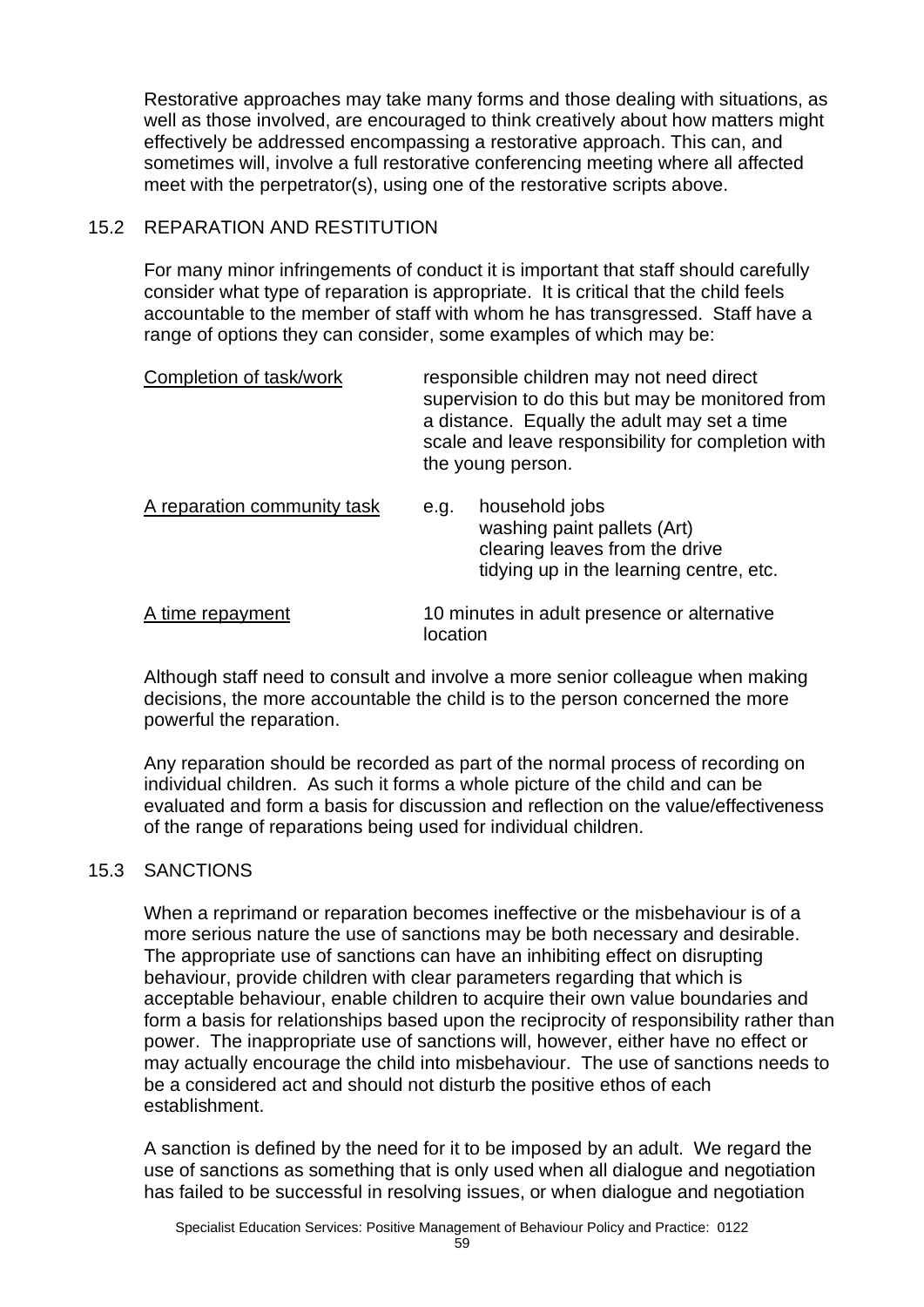are inappropriate. Any sanction imposed must be related to the behaviour displayed.

Essentially a consequence or reparation may be the same physical act or undertaking as a particular sanction, but the difference relates to the offer from, or willingness of, the young person to perform that act. Hence a young person who breaks something in anger and who later reflects and offers to pay for the damage cannot be described as having been sanctioned.

A sanction should never be imposed in isolation. Any decisions regarding sanctions must be part of a holistic restorative approach.

# 15.4 GUIDELINES FOR SANCTIONS

Staff should adhere to the following guidelines:

- All sanctions should be planned and their possible consequences thought through. They should always be discussed with a colleague.
- Any sanctions should never be delivered in anger but rather in a calm manner.
- Sanctions should always be used in a consistent and predictable manner.
- The sanction should if appropriate 'fit the misdemeanour' it should be designed to allow the child to make reparation for the harm they may have done. A child damaging a display, for example, should help repair it.
- Where sanctions are used it should come as soon as possible after the behaviour it is intended to discourage.

# 15.5 EXAMPLES OF PERMITTED SANCTIONS

Examples of permitted sanctions are:

- completion of task
- withdrawal from a particular activity
- requirement to stay in room for a short period of time
- extra service within the home community
- temporary withdrawal of autonomy or trust e.g. not being allowed to play out unsupervised or join off site activities
- retention or withdrawal of pocket money (up to two thirds of the available amount)
- withdrawal of access to or use of a particular/specific item of equipment
- detention (school day)

# 15.6 SANCTIONS THAT ARE NOT PERMITTED

Children must never be:

- Physically punished or threatened with physical punishment
- Deprived of food or drink
- Deprived of normal physical, postal or telephone contact with parents/caregivers, siblings or any other adult with whom they have a significant relationship
- Denied the normal patterns of returning home if applicable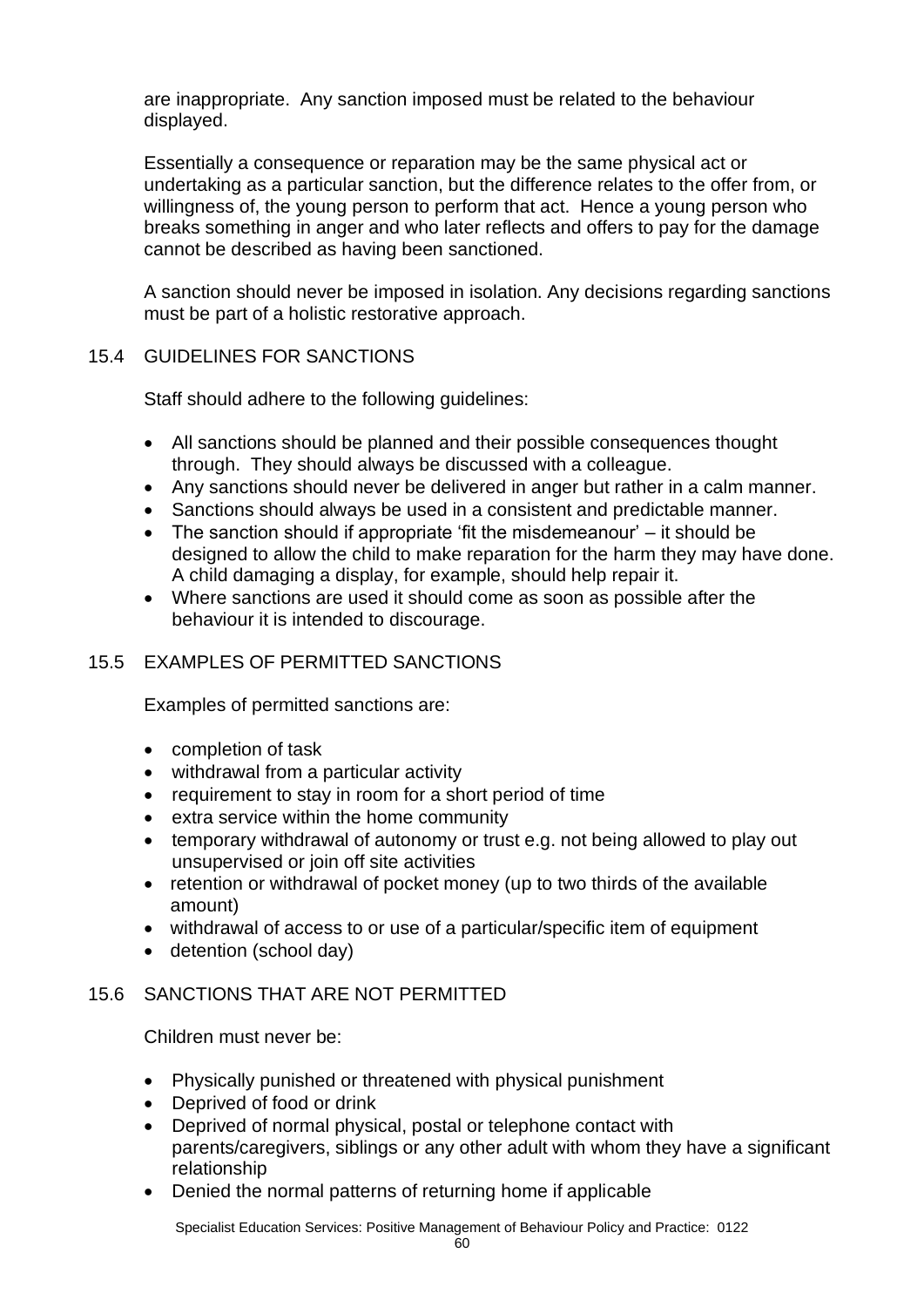- Denied access to any telephone helpline providing counselling for children
- Deprived of meetings with other professionals
- Intentionally deprived of sleep
- Required to wear distinctive clothing
- Denied medication or access to medical or dental treatment
- Secured within any part of the accommodation with the intention to restrict liberty
- Isolated from positive engagement or communication, i.e. 'sent to Coventry'
- Fined, other than a requirement for the payment of a reasonable sum (which may be in instalments) by way of reparation
- subjected to intimate physical examination
- punished as a group for the behaviour of an individual

## 15.7 RECORDING OF RESTORATIVE APPROACHES, REPARATION & SANCTIONS

The "Record of Restorative Approaches, Reparation and Sanctions" Log is where significant misbehaviours which warrant a formal response are recorded. It is not intended for low-level behaviours where things are dealt with instantly as part of day to day living.

The "Record of Restorative Approaches, Reparation and Sanctions" Log is in the form of a bound book and has single line entry in relation to particular acts or misbehaviours. The log book is accompanied by a "Record of Restorative Approaches, Reparation and Sanctions" Form, (see Appendix A), which is designed to reflect the full nature of response and outcome in respect of each record. Although the response to a misbehaviour may involve some form of reparation or sanction or both, it is absolutely compulsory for staff overseeing the response to particular behaviours to complete the restorative approaches section of the form. In some instances this may be the only response box completed.

A new online recording system (Clearcare) is being implemented on 22 February 2022. On 22 March 2022 a one month review will be conducted of the system before all policies are fully updated to reflect the new processes. All electronic forms are based on existing versions, therefore there will be no change to procedures for the staff team.

## 15.8 SANCTIONS SPECIFIC TO THE SCHOOL DAY (LEARNING CENTRE)

#### **Detention**

Even though detention is an available option for use, it is highly unlikely that it would be appropriate in the vast majority of circumstances, as the philosophy and ethos created is one of motivating children through an excitement in learning, and wanting to be in the Learning Centre.

Nevertheless it is retained as a sanction for the rare occasion it may be deemed useful.

Detention is only available for students at the discretion of the Head of Education in discussion with Learning Centre staff, and approval for detention is with the Head of Education who will deploy staff to supervise. The Head of Education is responsible for monitoring the use and frequency of detentions. Any decision to use detentions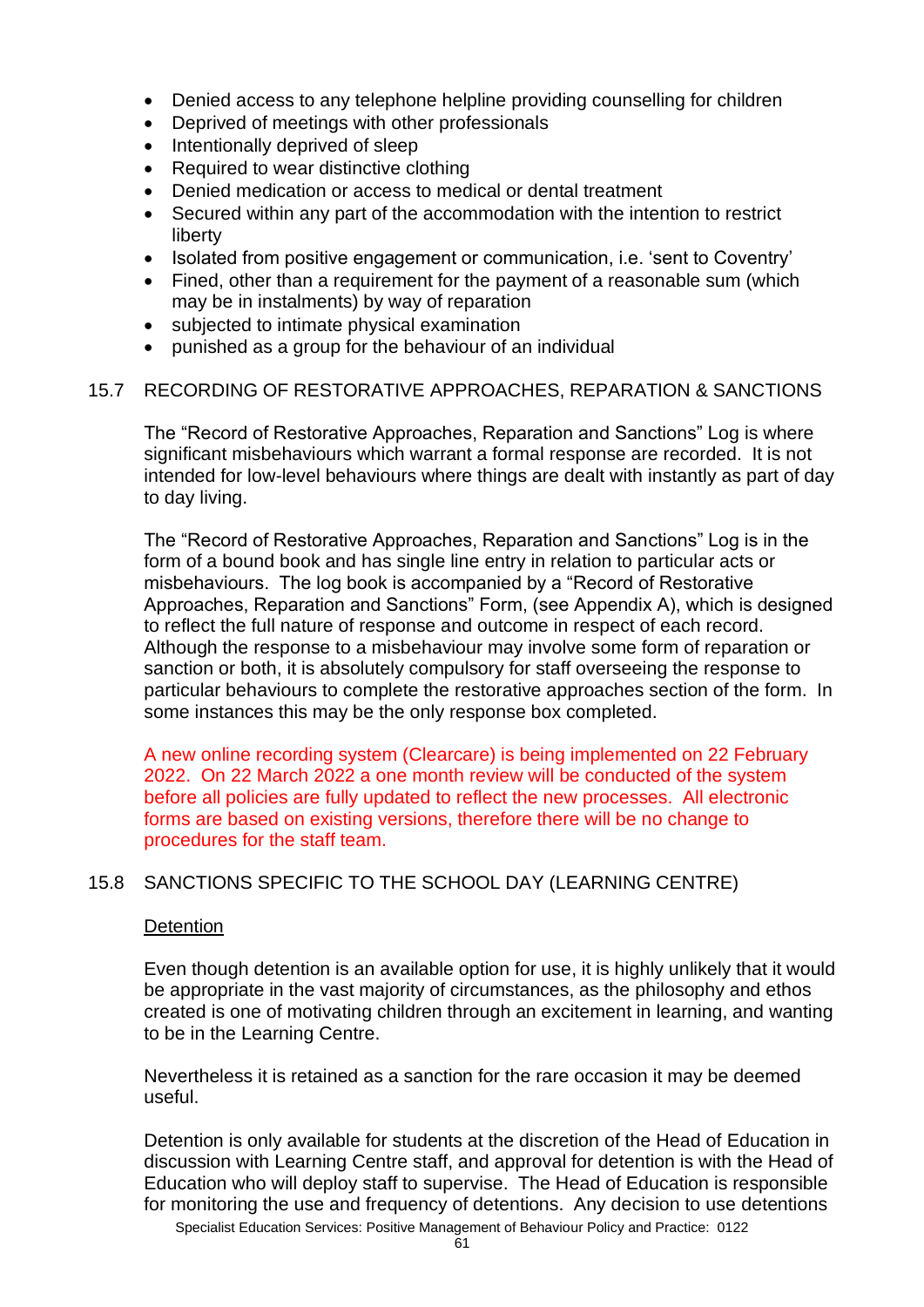would involve a formal request to the Head of Care (or Deputy Care Manager) in the same way that a mainstream school would involve parents in decisions about detention.

# **16 CRITICAL MISBEHAVIOUR**

Despite the extensive range of support available to the children there may be times when their behaviours so severely inhibit the establishment's positive ethos, and totally disrupt the educational, caring and therapeutic process that consistent and clear sanction is required as a signal of community disapproval. These behaviours are:

- controlled violence to another child or adult
- deliberate damage to the building, its equipment or others possessions
- unprovoked or premeditated bullying
- absenting themselves from the premises without consent
- repeated limit/rule breaking

SES defines violence as:

*"Behaviour that produces damaging or hurtful effects physically or emotionally on other people"*

These behaviours may warrant a suspension of all normal privileges. Senior staff should automatically be involved.

Staff should resist the temptation to threaten children with a significant higher order sanctions, but seek to discuss the behaviour witnessed with another member of staff, ideally the Deputy Care Manager/Team Leader, Head of Care, Head of Education, and/or Registered Manager, thus allowing for a measured decision to be made by more than one member of staff. Staff witnessing or on the receiving end of critical misbehaviour will, be involved in determining the appropriate sanction response.

Every attempt will be made to deal with critical misbehaviour within the range of strategies and approaches available to the Principal and staff. Whilst not wishing to criminalise children unnecessarily, there may be exceptional circumstances where police involvement is unavoidable. This can only be instigated after consultation with the Registered Manager and/or Principal.

## **Reference should also be made to the local Police Reporting Procedures which are available as a separate appendix to this document.**

16.1 BRIEF OVERVIEW OF SES RESPONSES TO BEHAVIOUR OF A CRIMINAL NATURE.

Step 1

Proactive application of best practice throughout: engagement through high quality, personalised learning programmes, care planning, PAN structures, positive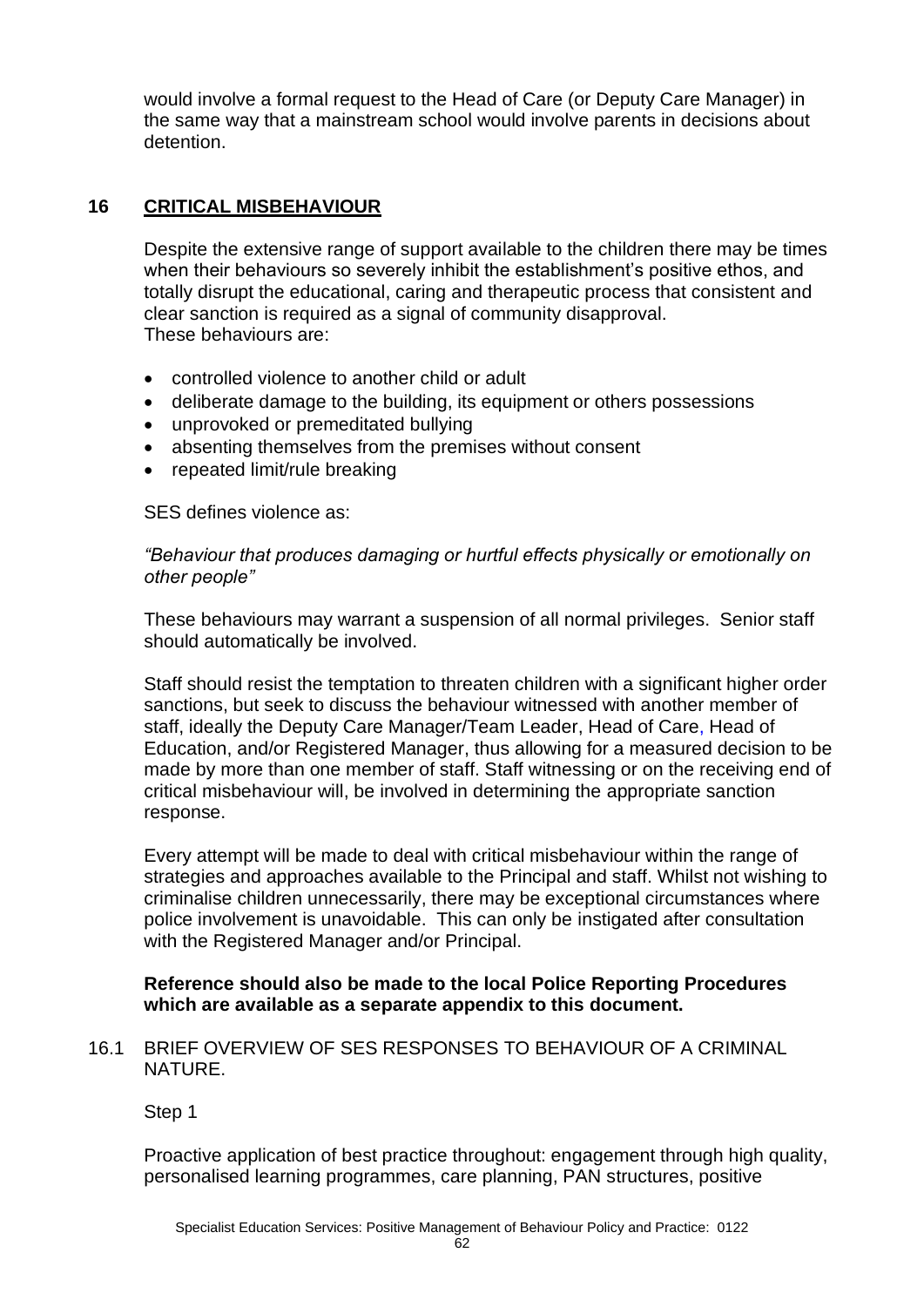engagement with family, bespoke individual work through staff team and where appropriate therapists, unconditional positive regard underpins practice.

# Step 2

Application of best practice at every level as reflected in this Positive Management of Behaviour Document and established structures. This should include an embedded restorative approach. An embedded restorative approach does not mean that there are not consequences for actions, but applied well the consequences are arrived at through a process of accountability, discussion, listening and reflection, that helps build empathy and understanding and thus decrease the chances of future occurrences. This should happen at 'ground' level delivered and owned by the staff involved at the time, drawing upon and utilising broader support if necessary, e.g. Personal Tutor and/or Case Co-ordinator.

## Step 3

Involvement of Senior Managers to add weight or signal the seriousness of the situation. This is more likely to be as a result of repeated occurrences although inevitably some individual acts may draw in/require the involvement of senior staff.

#### Step 4

Crisis meeting involving representatives from placing authority, usually social worker and possibly where appropriate, parents. This is to signal significant concerns regarding an unfolding situation despite internal input from all establishment resources including senior management team. Although even at this stage creative solutions may be sought warnings may be issued that the next steps may well be police involvement.

## Step 5

Local Police supporting at an informal level, which may be an informal verbal warning and making the young person aware of the consequences of continued misbehaviour. The current situation is that we can liaise directly with a named police liaison officer. Decisions about whether situations go down a formal reporting route (within which there may be scope for restorative conferencing in the first instance) can be made as a product of these discussions. This should only be done through the Principal and/or Registered Manager.

## Step 6

Formal reporting to the police of a crime. This CANNOT take place unless the informal discussion at step 5 has happened. First offences will usually be dealt with through a Police led Restorative Conference approach.

## Step 7

Formal reporting, arrest and judicial follow up.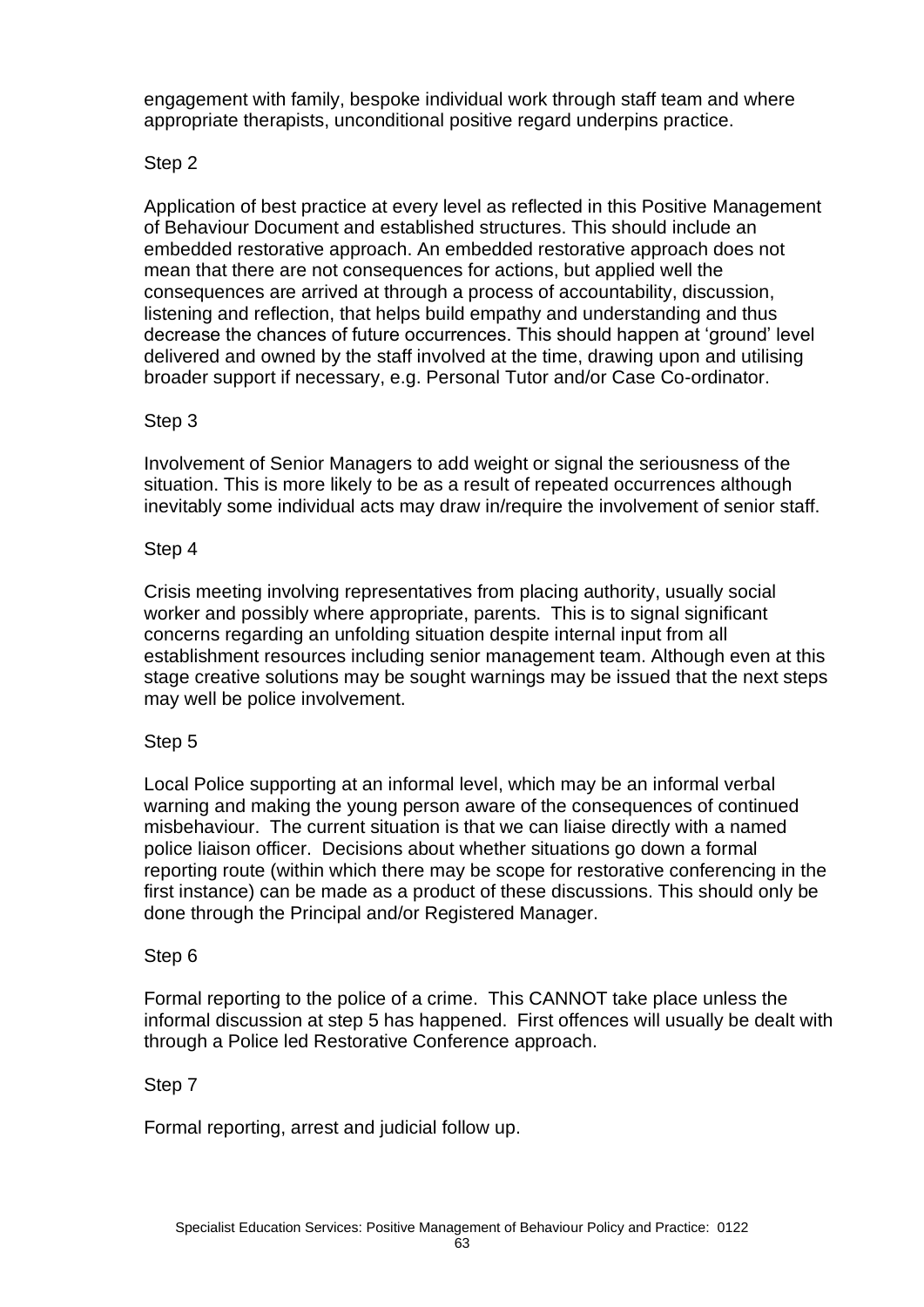# **17 POSITIVE HANDLING STRATEGIES INCLUDING THOSE PRECEDING, LEADING UP TO AND INVOLVING RESTRICTIVE PHYSICAL INTERVENTION (RPI)**

On occasions physical controls over children may have to be exercised. The concept of this type of control involves ensuring that children with a high level of personal stress, a dangerous lack of self control, and a furious desire to challenge and threaten, are diverted from harming themselves, others and seriously damaging property or are protected from the likelihood or them doing so.

Such control is the positive use of Persuasion and Dissuasion, Physical Presence, Restriction of Access, Physical Diversion, Increased Staffing, One to One Supervision and Restrictive Physical Intervention and the necessary Prevention from Absenting Themselves Without Authority so that powerful and or violent behaviour is controlled and prevented from spreading to others. Harm should not just be considered as physical harm. Where behaviour is clearly creating significant emotional harm to themselves or other children, then adults have a duty of care to intervene which may involve positive handling strategies and ultimately restrictive physical intervention.

It is each member of staff's responsibility to make an assessment of the particular circumstances. Staff will need to decide if physical intervention is appropriate, and if it is, at what level. It is not considered appropriate at SES to adopt a blanket approach to the use of physical intervention exercised by staff simply because the children have severe emotional and behavioural difficulties. Staff will need to take the following factors in to consideration:

- the behaviour of the child
- the known intention of the child
- their known wishes, feelings and emotional state
- the child's personal history
- the influence of other children, family and friends
- any future events that may be causing the child anxiety
- knowledge of the child
- how long the child has been attending Avocet House or Turnstone House
- the time of day
- the antecedents to the situation
- the reality of success in improving the situation of which there may be a number of factors; relative size and stature of child and adult, immediacy of help available.

In considering these factors particular attention needs to be given to the age, understanding, maturity and individual needs of the child. As a child gradually matures he becomes more able to make considered decisions. However, competency is not only determined by age and maturity. The possible consequences of behaviour should be a significant factor in decision making.

A decision which involves an assessment of the risk of potential harm must not be left to a child to make alone and will either be a matter for negotiation, or solely the responsibility of the member of staff. The more danger that can be foreseen in a particular situation, the less likely it will be that the child is competent to make a decision.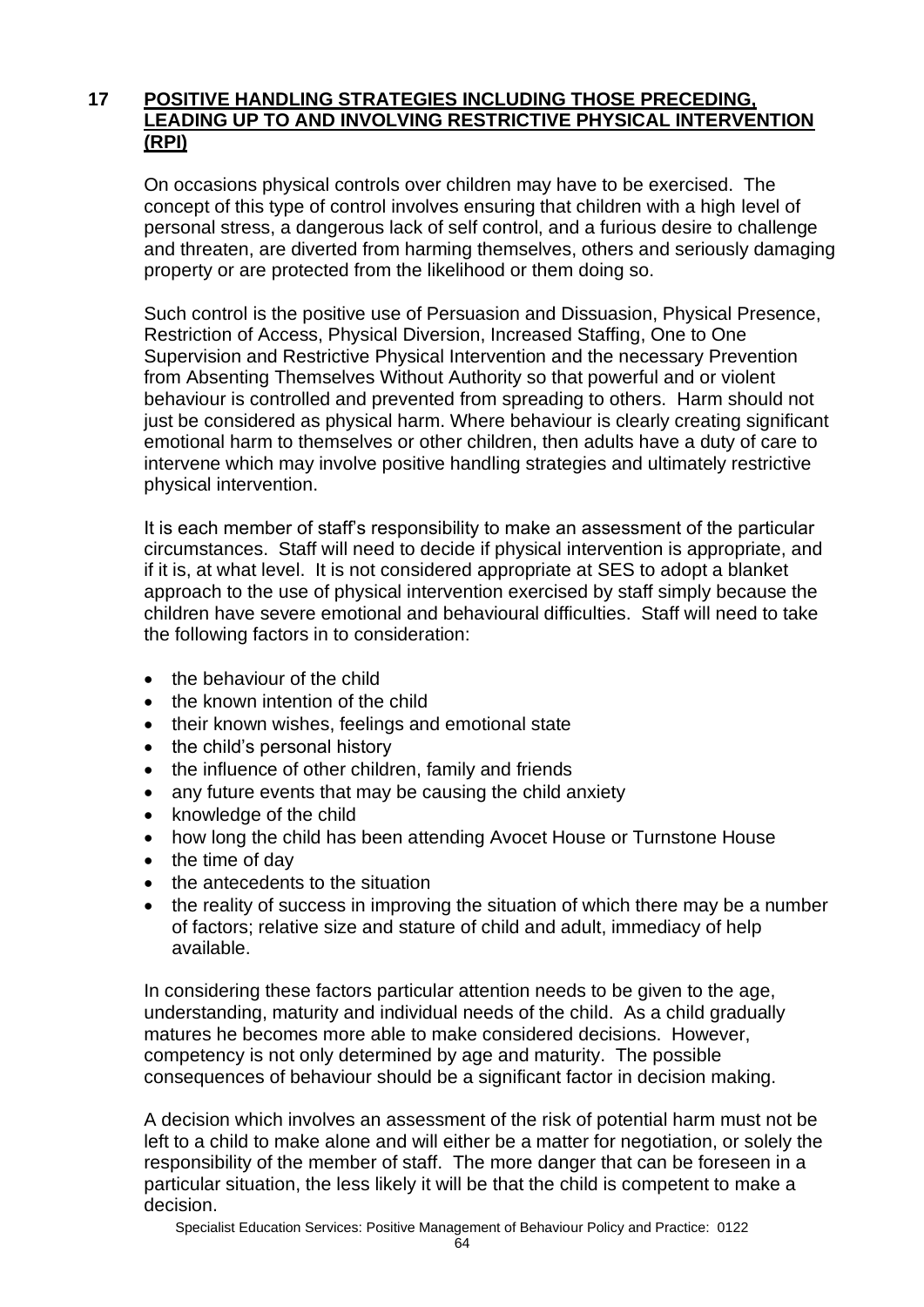# 17.1 DIALOGUE OR PERSUASION AND DISSUASION

In any situation where a young person's behaviour provokes intervention, dialogue is an essential response. It is only when this needs to be reinforced that other actions should be considered.

Persuasion or Dissuasion is where staff focus the discussions with children with the aim of persuading them towards or dissuading them from an intended course of action. It is in effect focussed guidance.

#### 17.2 PHYSICAL PRESENCE

Staff member's physical presence is often all that is necessary to communicate authority and to re-establish safety and security. Presence by implication of authority, may restrict children's movement for a brief period but is limited to:

- standing close by the child but outside the personal space danger zone
- standing momentarily or temporarily in the way of a child

Physical Presence should become neither oppressive nor of excessive duration. Physical Presence is likely to be most effective if complemented by a range of nonverbal communication signals and Persuasion or Dissuasion. Physical Presence may also be accompanied by 'Help Script'. Physical Presence must be:

- likely to be effective by virtue of the overall authority carried by the staff member and not simply his/her physical presence
- considered appropriate in the context of a particular situation or incident
- used only in the context of engaging the child in discussion about the significance, relevance and consequences of their behaviour
- ended if it is met with resistance, when a decision will need to be made whether or not another form of intervention is appropriate

## 17.3 RESTRICTION OF ACCESS

In the ordinary course of maintaining a supportive and stable learning and group living experience adults may make reasonable requests of children to remain where they are or to go to a different place. On many of these occasions options and choices will be outlined, as would the reasons for the request.

If the child complies with the reasonable request or offers an acceptable alternative, then restriction of liberty is not an issue.

There may be occasions however when a youngster has lost self control, and is intent on serious self damage, inflicting injury upon others, or damage to property, or is considered potentially likely to do so, and it would be appropriate to prevent access to dangerous environments by locking doors to them. At each establishment there are specialist rooms and facilities that fall into this category, e.g. the kitchen, SES Office.

Similarly a child does not have right of access to another child's room or office area where information and sensitive or medical materials may be stored.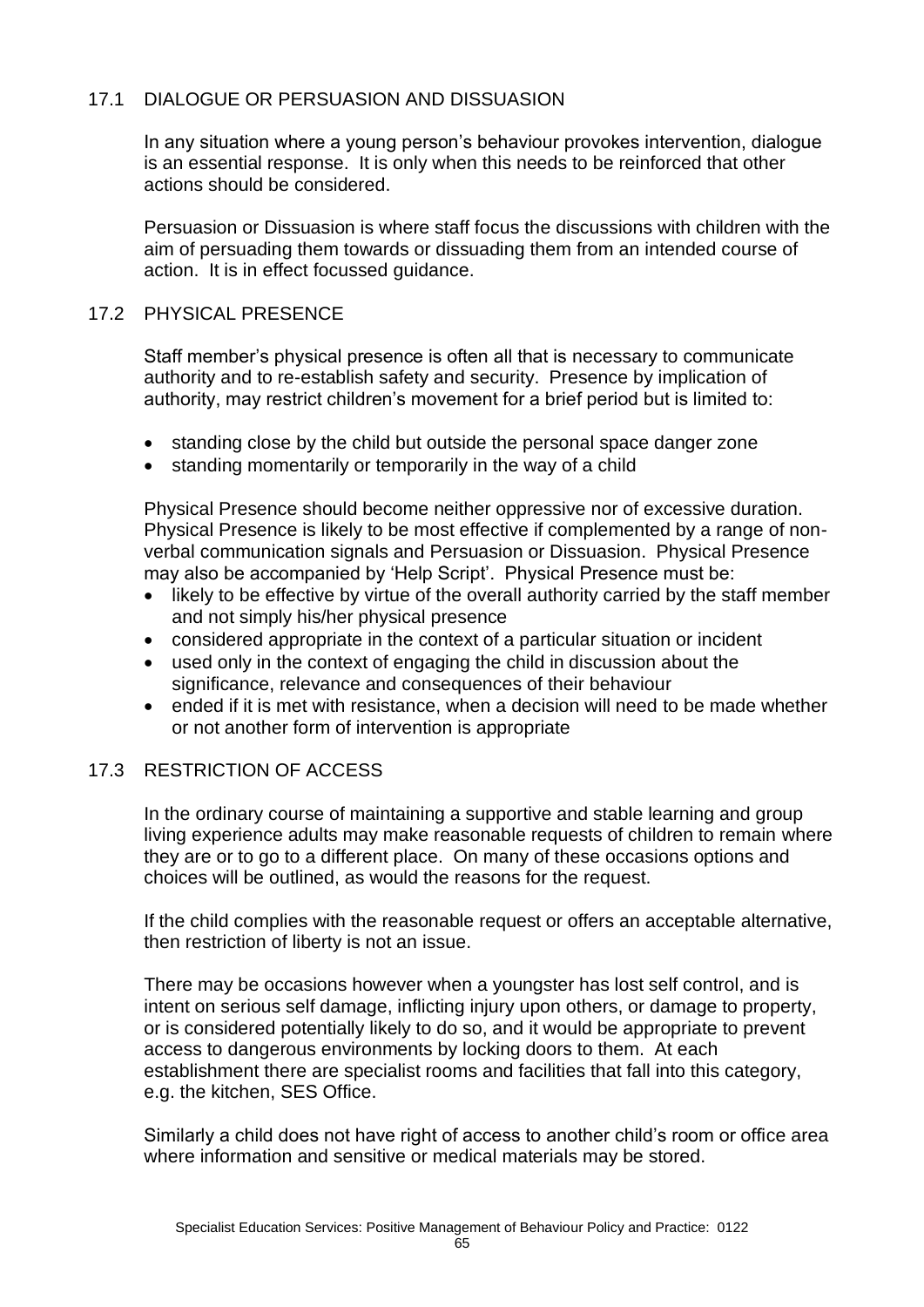Restricting access under such circumstances is considered appropriate staff action. At night time all external doors will be secured as a safety measure to prevent access by unauthorised outsiders.

Occasionally in respect of the types of behaviour described previously, it may be necessary to pre-empt a distressed child from leaving a room by using Physical Presence. This type of temporary delay is appropriate and permissible provided that:

- the duration of the intervention is only brief and the child is engaged in conversation aimed at de-escalating the crisis
- the action is a response to a particular situation and not regular practice
- ended if it is met with resistance, when a decision will need to be made whether or not another form of intervention is appropriate or justified.

# 17.4 PHYSICAL DIVERSION

Physical Diversion differs from Holding and Restrictive Physical Intervention in the degree of force used. Physical Diversion may be, for example, holding a hand, placing a hand on the forearm, or putting an arm round a shoulder. Physical Diversion is a means of deflecting a child from destructive and/or disruptive behaviour. It serves to reinforce staff attempts to reason and is persuasive rather than coercive. It is important that:

- it should guide, comfort and reassure
- if possible the intervening member of staff should already have an established relationship with the child
- Physical Diversion should not arouse sexual expectations or feelings
- it should be ended if it is met with resistance, when a decision will need to be made whether or not another form of intervention is appropriate

# 17.5 INCREASED STAFFING LEVELS

When there is a problem in a particular location because of the behaviour of a particular child or number of children a temporary increase in staffing is a means of managing the problem. A temporary increase of staffing is particularly useful because it does not label individual children.

The deployment of staff to provide increased Staffing Levels is requested by the Head of Education during the school day and by the Duty Senior at other times.

## 17.6 ONE TO ONE SUPERVISION

One to One Supervision is where a member of staff is allocated to a particular child with the purpose of providing him continuous supervision and support.

One to One Supervision must only take place within the context of the usual school/home environment and where increased staffing has proved unsuccessful.

One to One Supervision must be used positively and constructively. It should be aimed at actively engaging the child, promoting their safety, welfare and emotional stability, and returning the child to a less extraordinary means of management.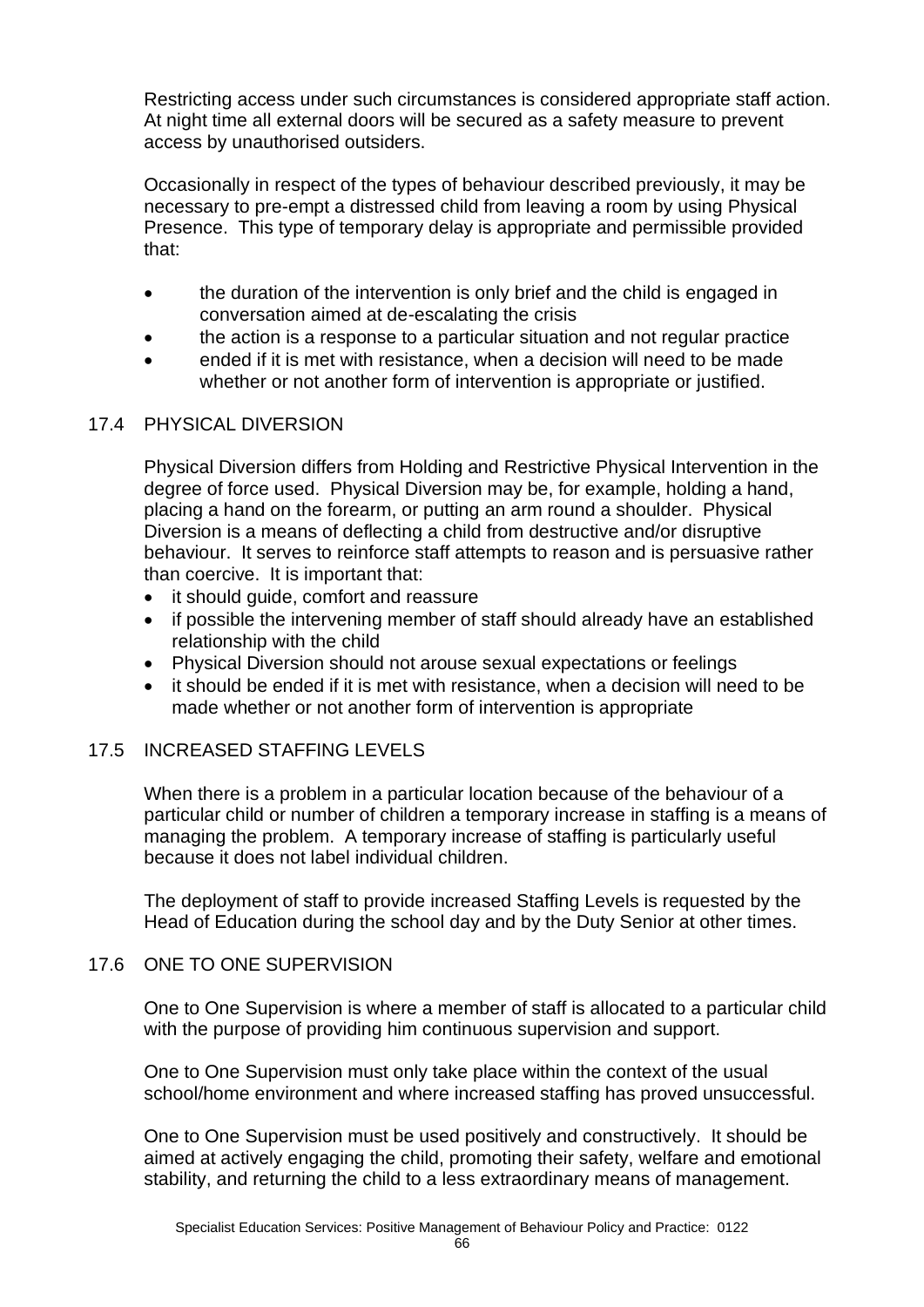One to One Supervision should not exceed in duration a morning or afternoon session, or an evening social session.

The Head of Education during the school day and the Duty DCM during the social day are responsible for the determining the need for One to One Supervision, and deploying staff for its purpose.

17.7 SECLUSION, TIMEOUT AND WITHDRAWAL

In the 2002 DfES "Guidance on the Use of Restrictive Physical Interventions for Staff Working with Children and Adults who Display Extreme Behaviour in Association with Learning Disability and/or Autistic Spectrum Disorders", the following definitions appear:

- Seclusion: where a child is forced to spend time alone against their will *(within this is implied restriction of liberty by locking behind doors, alone) At SES we do not use this strategy*
- Time Out: which involves restricting the service user's access to all positive reinforcements as part of a behaviour programme *(within this is implied a total absence of positive response and relationship) At SES we do not use this strategy*
- Withdrawal: which involves removing the person from a situation that causes anxiety or distress to a location where they can be continuously observed and supported until they are ready to resume their usual activities. *This strategy may be part of a chosen course of action in responding to children.*
- 17.8 TEMPORARY RESTRICTION OF FREEDOM OF MOVEMENT

We are a specialist facility for some of the most complex children and young people in the country.

These children have pronounced, profound and extreme issues of attachment and will inevitably and compulsively, particularly in the weeks and months following admission, need to test boundaries in order to test stability, continuity and felt security. *(See "ICHA Research Review: Stability Continuity and Felt Security September 2011").*

Testing these boundaries and finding them is an essential component of beginning to trust and build meaningful attachments and relationships. We have a duty of care to keep children safe from themselves, sometimes from each other and sometimes from the dangers beyond the site of the home.

Being in loco parentis we also have a duty to act in the best interests of the child. Therefore there will inevitably be occasions when it is necessary to restrict the freedom of movement of a child/young person as an urgent and temporary measure. This will be overtly clear in individual risk assessments.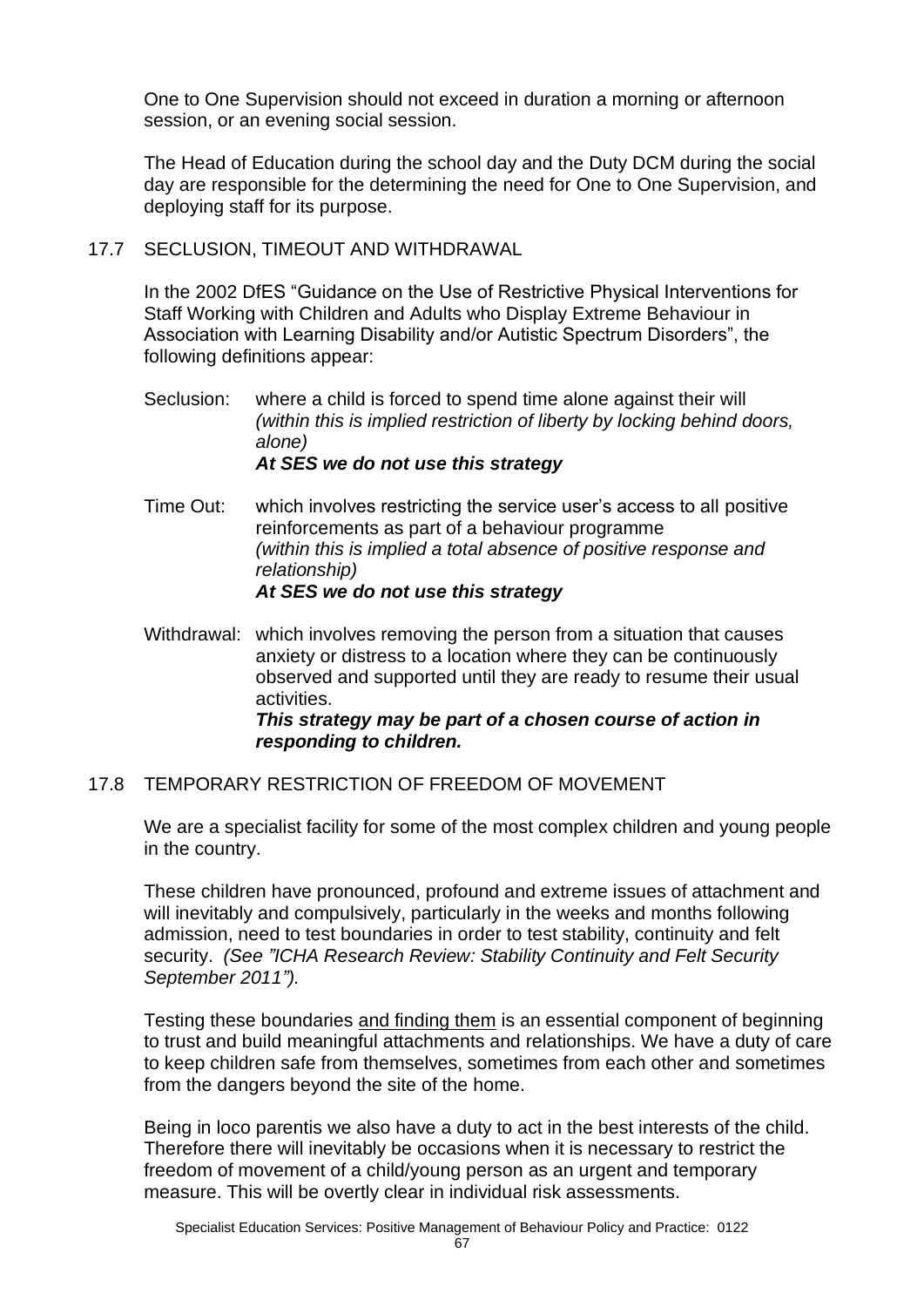Even intense periods where staff have had to frequently intervene to temporarily restrict a child's freedom of movement to keep themselves and/or others safe is a component of high quality practice so long as it does not become the regular default practice or a poor substitute for good practice.

All SES policies, practice and procedures reflect a high quality holistic environment, where love, care, quality of engagement, personalised education, nurture, the child's voice, a beautiful environment, systemic approaches, restorative approaches, underpin the building of a community within which everybody is accountable to each other, and help form the milieu of Planned Environment Therapy. The child's need to feel safe and contained is an essential ingredient of building such a community.

A child does not have the right to create fear and anxiety in others, emotionally damage others, or threaten and intimidate others. In such circumstances where this risk is clearly evident despite every attempt to divert and de-escalate behaviour with support and alternative choices, change of personnel, etc a temporary restriction of freedom of movement may be considered as a last resort and occurs as part of the dynamic risk assessment made at the time about what is in the best interests of the child and those around them.

Evidence to support such a decision would be, for example, a pattern or patterns of previous behaviour which clearly show that there is a high level of risk to others and/or the physical environment.

The above policy section relates to the "Guidance for the inspections of children's homes from April 2014" issued for Ofsted Inspectors; specifically Annex E. Restriction of Liberty, p53 para 1,

*"Restriction of liberty in other circumstances can only be used as an urgent and temporary measure, justified by a risk assessment concluding that there would be an even greater risk of harm to the child without its use."*

and para 5,

*"Any decision to restrict a child's liberty as an urgent and temporary measure must give due consideration to their rights, the degree of risk present and the implications for other children living in the home."*

## 17.9 RESTRICTIVE PHYSICAL INTERVENTION (RPI)

RPI is the positive use of force to divert a child from harming himself, others or seriously damaging property, or to protect a child from the likelihood of him doing so.

Training, teamwork, policy and practice documentation and discussion of practice all help a member of staff to make the decision about whether and when to use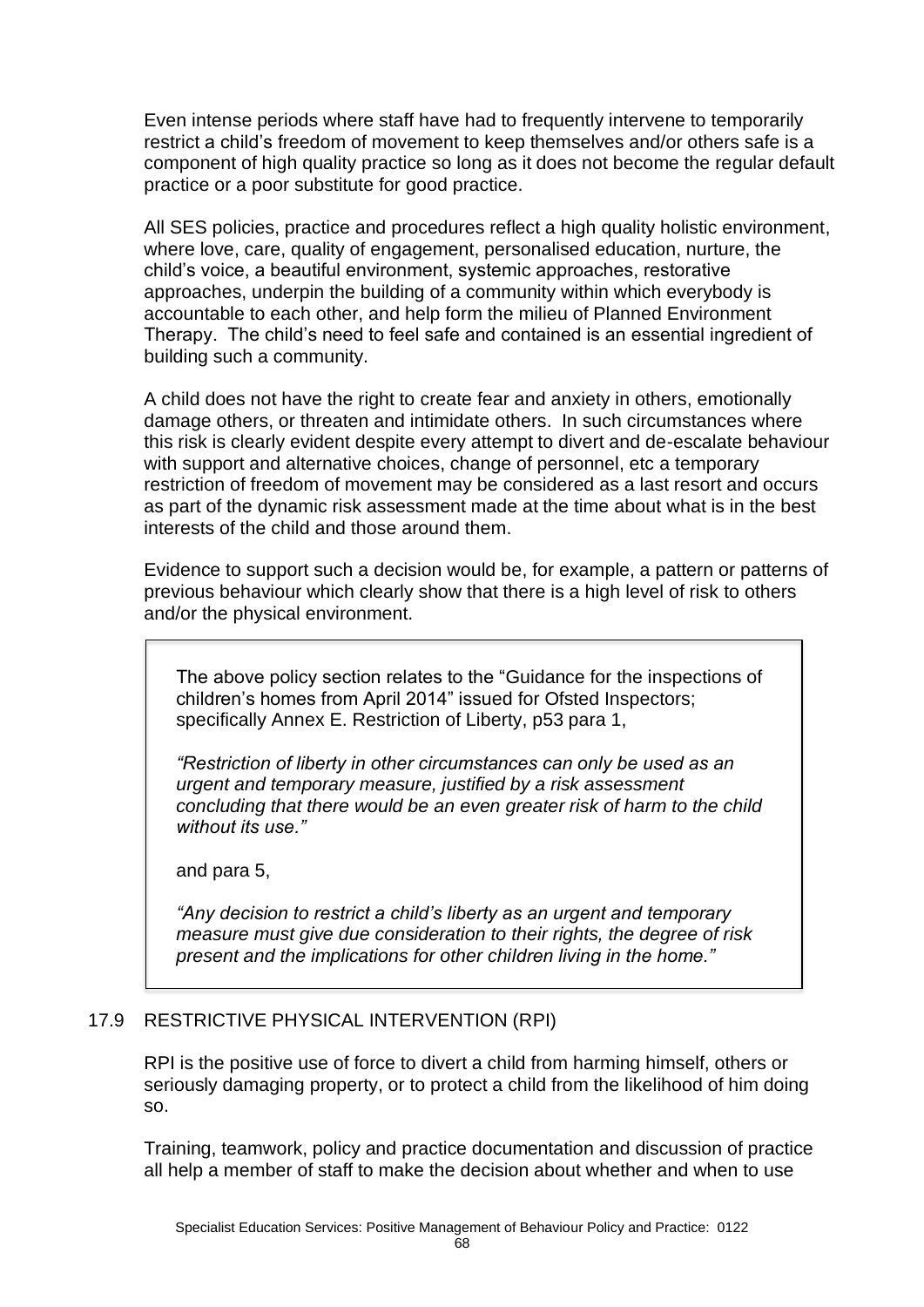restrictive physical intervention. However the onus can still be upon the individual member of staff to decide when this position has been reached.

RPI should not be used when:

- you can restore safety in another practicable way;
- you are not in control of yourself;
- you consider it clearly unsafe to do so;
- you consider there are not enough adults to restrain the child safely;
- even with enough adults you are not confident you can manage to restrain the child
- safely;

In any event, it is SES policy that RPI is used only:

- as a last resort wherever possible
- where any other course of action would be likely to fail
- when staff have good grounds for believing that immediate action is necessary
- when all other courses of action with regard to control have been tried or the situation has developed so rapidly and to a degree that RPI has to be employed as the only justifiable response

and specifically falls into the following justifiable criteria:

- where a child is injuring themselves, others or damaging property
- where a child is in potential danger of injuring themselves, others or damaging property
- where a child is committing a criminal offence

RPI must not be used to:

- punish
- simply gain child compliance with staff instructions
- cause or threaten hurt
- oppress, threaten, intimidate and bully

Staff using RPI must always adhere to the following principles:

- be aware of the age and size of the child and use restraint in relation to these factors
- if possible, always warn the child quietly but clearly and firmly that you are likely to take physical action BEFORE taking action
- NEVER act out of temper. If you have lost your control, the professional approach is to call another member of staff
- Whenever possible more than one member of staff should be involved. This engenders teamwork, is safer and is therefore likely to minimise the risk. It also prevents particular staff becoming associated with physical methods of control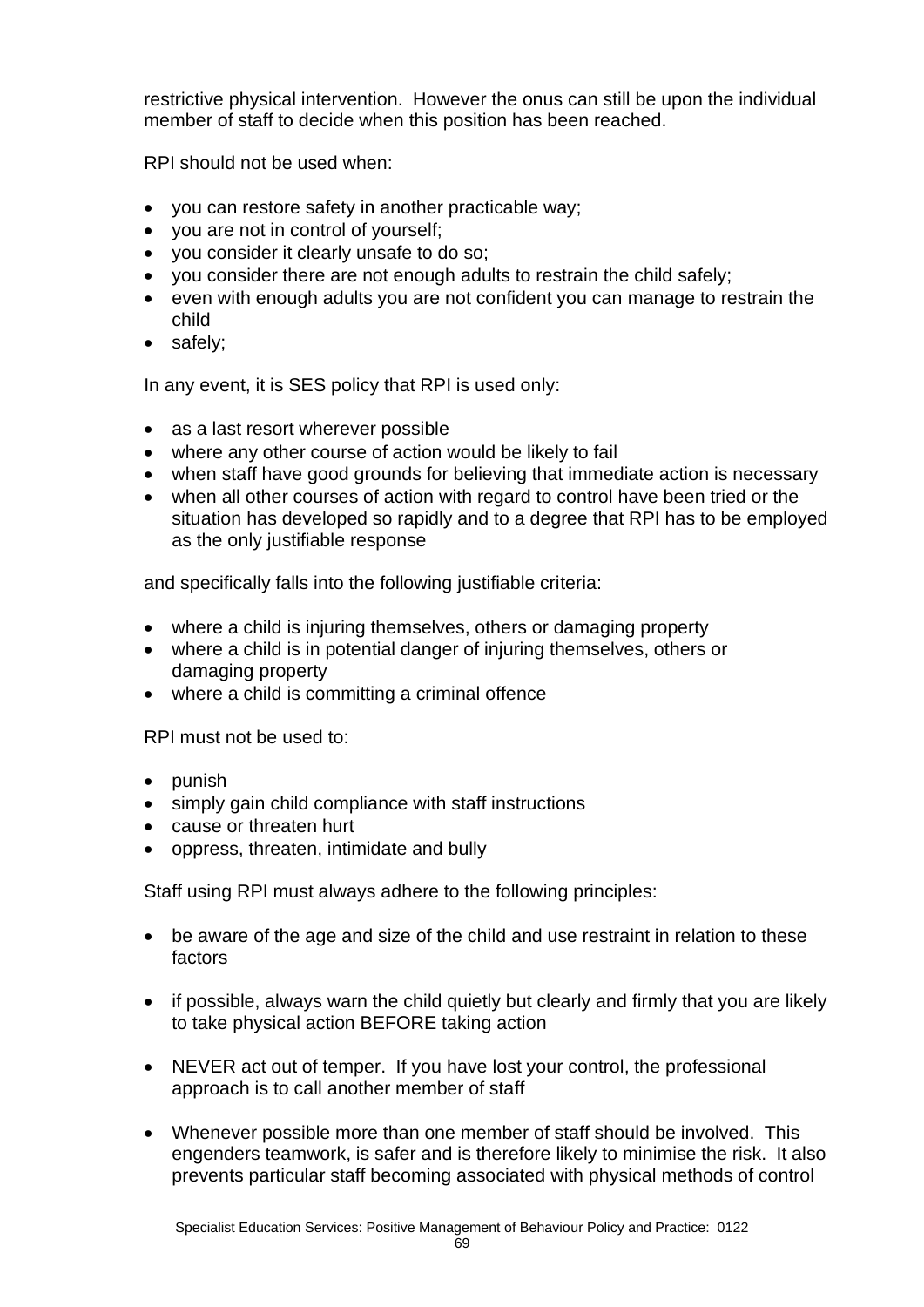- in every case no more force should be used, nor more time taken up, than is necessary to effectively resolve the situation
- the child should be repeatedly offered the opportunity of exercising their own self control and the restraint should cease AS SOON AS POSSIBLE
- whilst it may be necessary for staff to be given support in restraining children, staff should be aware that creating an audience often escalates the situation
- in the 'follow up' phase of the incident a child should be given the opportunity to talk through the incident and fill in the Young Person's Response Form (See Appendix A)
- all RPI incidents must be recorded in the RPI Serious Incident books.
- involved staff should be afforded supportive discussion as soon as possible after any such incident
- the DCM should be informed immediately unless they have been involved

# 17.10 CONSIDERATIONS WHEN USING RESTRICTIVE PHYSICAL INTERVENTION

- Give a clear verbal warning. Try to maintain the offer of an alternative by them regaining composure, calming down and regaining self-control- in fact this offer must stand all the way through the incident.
- Once physical intervention is necessary then it is important that it happens quickly, smoothly, confidently and successfully. Make sure someone takes the lead.
- The child should be offered a contract through Dialogue which reinforces their safety, that they will not be hurt and they will be helped to make the right choices
- The specific physical techniques and choices available to staff are covered and explained thoroughly within the Team Teach documentation and Team Teach Positive Handling Strategies training available to all staff and regularly refreshed.
- The situation should now be made safe concentrate on this first and dialogue second.
- The emphasis should be on the choices the child has and that the focus of control will be returned to them as soon as possible.
- It is not unusual to be faced with a continuous stream of abuse, obscenities, etc. Ignore these and let them run their course. Each time you try and talk be calm, deliberate and conciliatory in tone. Choose vocabulary carefully. Be very aware of your tone of voice. Keep both neutral. Offer positive feedback as soon as possible. Remember your Team Teach Help Script and keep the emphasis on making safe.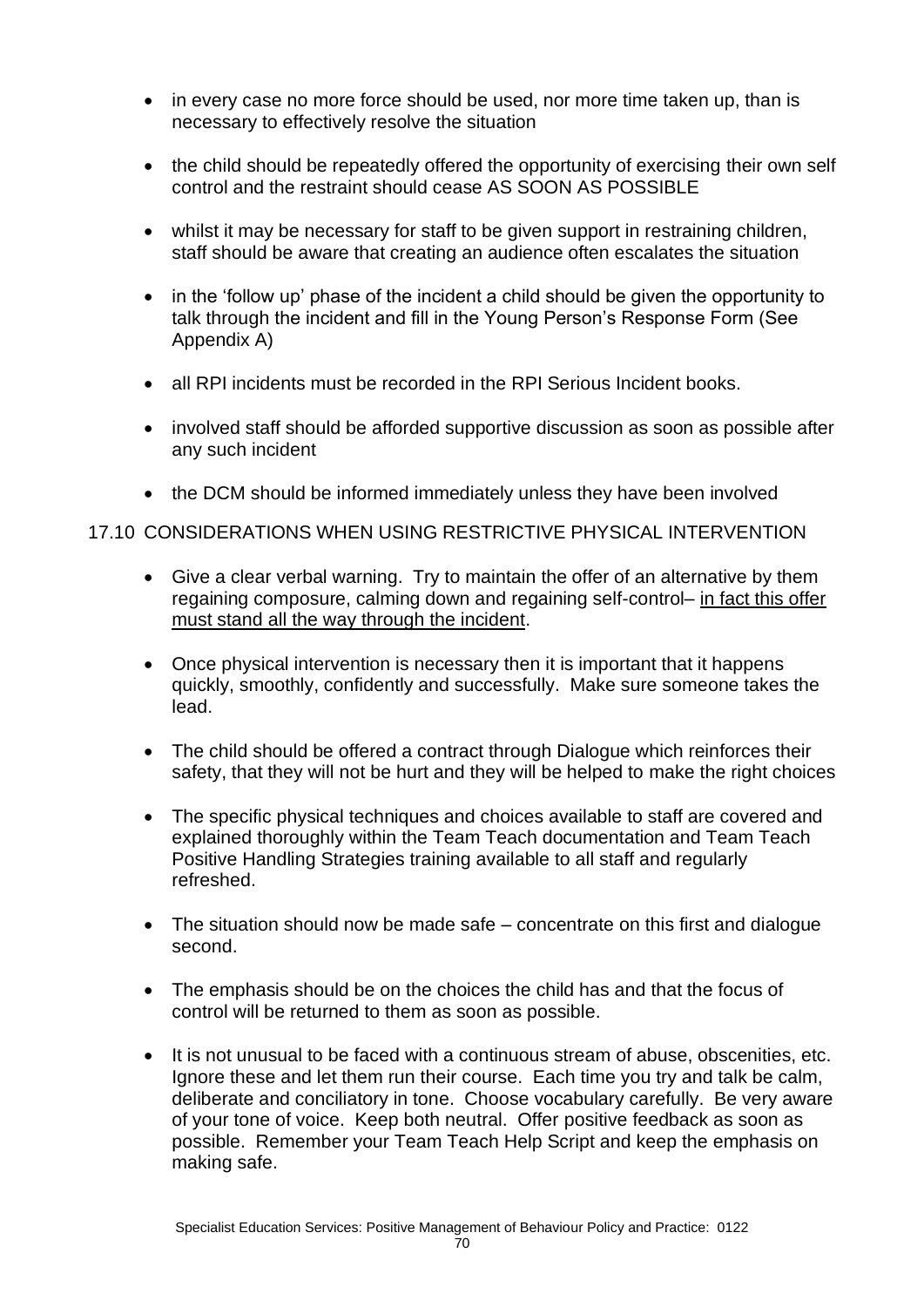- Once things begin to calm it can be coupled with significant changes in restraint, but this must be carefully judged and timed. What is counterproductive is for the change in restraint to result in another explosion of temper/aggression/violence from the child. This is a matter of experience with other restraint situations and your knowledge of the child.
- The overall aim is to enable the child to regain composure. Ultimately it is important at the follow up stage to discuss what provoked the whole episode and problem-solve more acceptable alternatives, however, staff should be mindful of the need to allow time for a complete calming of the situation, followed by the recovery phase, before dialogue becomes possible.
- In the end the staff member should work with the child to enable them to restore things with others and return things to normal where possible.
- The extent of force used should be no more than is necessary to control the situation.
- The event should be discussed with other involved staff so that provision of feedback is achieved and the potential for improved approach, teamwork and skills gained.
- The RPI Serious Incident book entries MUST be completed in liaison with the DCM and involved colleagues.
- At the appropriate time the child should be given the opportunity to discuss and record their own reflections and wishes and this will be done on the **Young Person's Response Form.**
- The **Young Person Response Form** should be completed before the next phase of a young person's time. For example if an incident happened during a lesson before breaktime, unless there is a good common sense reason to do otherwise, the form should be completed before the after break session. For an incident in the evening, ideally the form should be completed before bedtime and if it is too late at night then it should be completed in the morning before engaging in the days proceedings.
- Staff having any concerns whatsoever about the use of Restrictive Physical Intervention, or indeed any other form of external control\* should discuss the situation with the Registered Manager, Head of Education or The Principal.  *(\* Refer also to SES Complaints Procedure).*

# 17.10.1 Changing Staff (Help Protocol)

It is appropriate for you to change the staff involved in restraining a young person when:

- it is unlikely that the young person will calm down without changing staff
- you are no longer in enough control of your own feelings
- you are injured in a way which makes continuing the restraint impractical
- you are so tired you cannot continue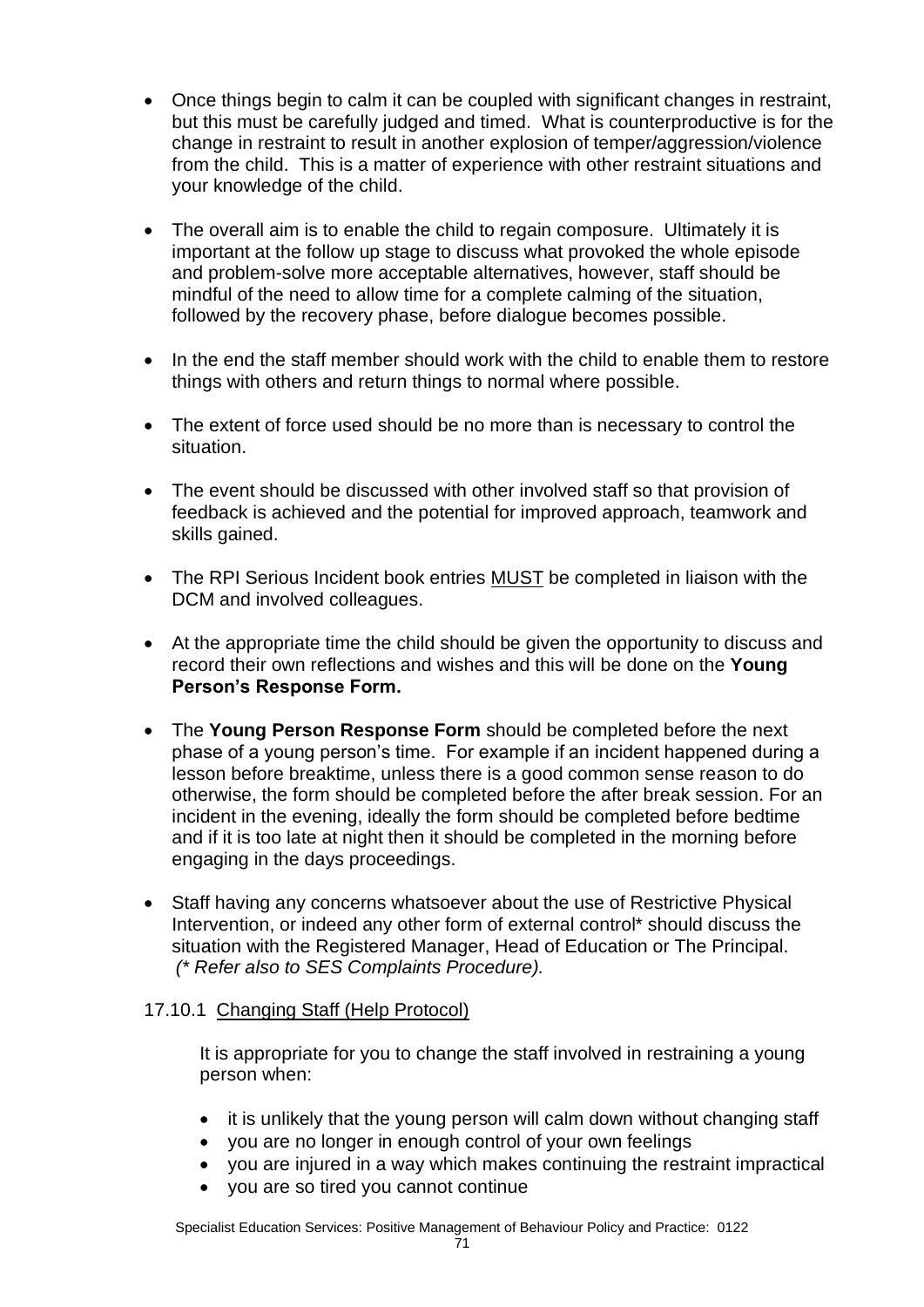• you believe that the young person is deliberately making you continue restraining them, for some form of gratification.

Before deciding to change the adults involved in a restraint, staff should think carefully about the ways in which the change will be understood by the young person. Staff should avoid acting in ways that undermine the authority of the worker who took the lead at first. For example some male workers may feel it necessary to take over from a female colleague, because they are uncomfortable with the situation as a result of her gender. Although well intentioned, these interventions can be unhelpful.

# 17.11 ELEVATED RISKS AND RPI

The whole emphasis of training is that of risk reduction. However it is recognised that there can be risks for both adults and young people in situations where extreme or dangerous behaviour is being exhibited and alternatives to physical restraint are continuously under consideration. Specific elevated risks, in particular positional asphyxia, are considered as part of the Team Teach training package. There is an emphasis on the constant monitoring of the young person's breathing and wellbeing. There are clear protocols for the observation of young people during and after RPI situations.

Under **no circumstances** should an adult:

- deliberately inflict pain or use pain compliance (this is different from the discomfort associated with personal safety responses in release from bites for example)
- put weight on the young person's back or neck
- use 'choke', 'neck' or 'strangle' holds
- restrict airways such that the young person has no control over their breathing

**NB** Team Teach techniques seek to avoid injury to the service user, but it is possible that bruising or scratching may occur accidentally, and these are not to be seen necessarily as a failure of professional technique, but a regrettable and infrequent side effect of ensuring that the service user remains safe.

## 17.12 ENDING AN RPI

The way in which a physical restraint is ended, and the action adults take immediately after it, will have a large influence on its overall effect. The process through which adults give back control to the young person and let go is important in terms of the effect it has on the young person and their relationships with the staff involved. Releasing too soon and having to immediately manage violent or otherwise high-risk behaviour all over again is obviously something to avoid. Equally holding a child for longer than is needed is not only poor practice, but will damage relationships. In between the extremes of much too soon and far too long lies a difficult area that involves skilled and knowledgeable practice.

## 17.12.1 Preparing To Release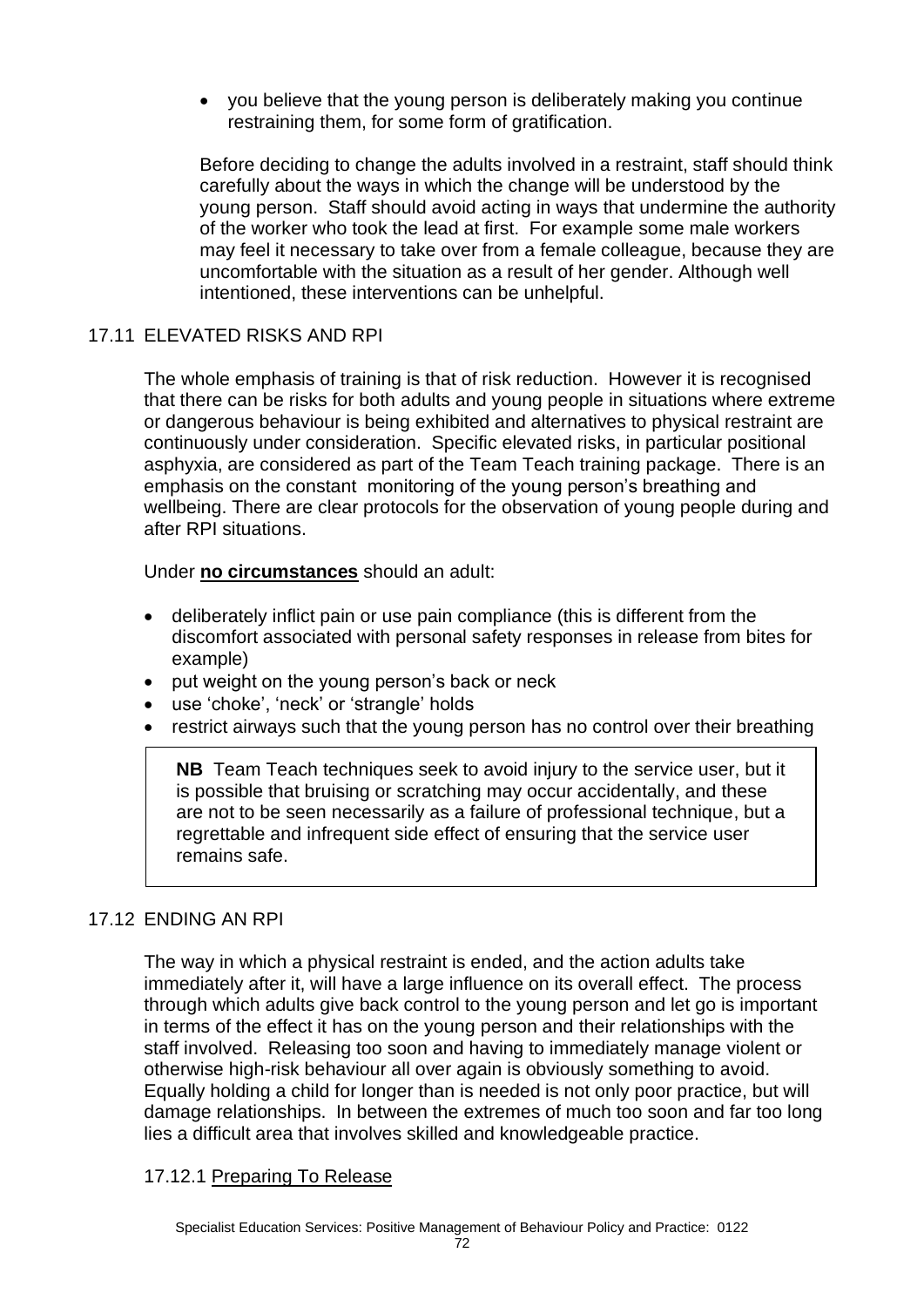- Only one person should lead the process of releasing the young person. This is often the person who has been the lead in the restraint, but there can be exceptions to this if you believe that the young person cannot calm down when spoken to by the lead staff.
- If the young person does not appear ready to start or continue the lettinggo process, don't start or continue.
- While this may seem obvious, at the time it can be difficult to assess. So, tell the young person clearly, and as often as needed, how they can let you know they are ready. Do not confuse the young person by starting to let them go, or continuing to release them, if they have not let you know that they are ready.
- Use a firm, neutral and reassuring tone throughout the process. Avoid statements that further provoke or stimulate the young person, including accusations and demands. At the same time, be firm: mean what you are saying. It may help the young person to be able to calm down when all other staff stay silent.
- Once you see that the young person has calmed down enough, let them know what you want them to do to show you that they are ready to begin the process of releasing.

Tensions are likely to still be high, and having to answer questions while still being held can often feel like a further humiliation. To avoid this, let the young person know what you are looking for in terms of an indication that he or she is ready. Focus on what you are looking for so you know that the young person is ready to start the process of releasing (for example, asking him or her to take two deep breaths). You may want to tell the young person that what you are already seeing shows you that the young person is ready to start the process of letting go. Once a young person is calm, slow deep breaths can be a good place to start. This offers a simple indication that the young person is ready and also helps to calm the body. As the last step of the process, let the young person know what will happen after you release them, before you make the final release (for example, that the young person can take a few moments to get themselves together, and then will be brought something to drink, or they can take some time in their room)

- Releasing should be more of a process than an abrupt event. Take your time and assess throughout whether the young person is showing that they remain ready to regain control and be safe. A gradual release (either of limbs or firmness of hold - depending on the hold used) will give you time to make this assessment.
- Keep your statements short and simple. Long and complicated messages can be difficult to follow.
- You should offer brief words of reassurance throughout the process. You need a firm, neutral and reassuring tone. The process of releasing is also a good time to slow… things… down.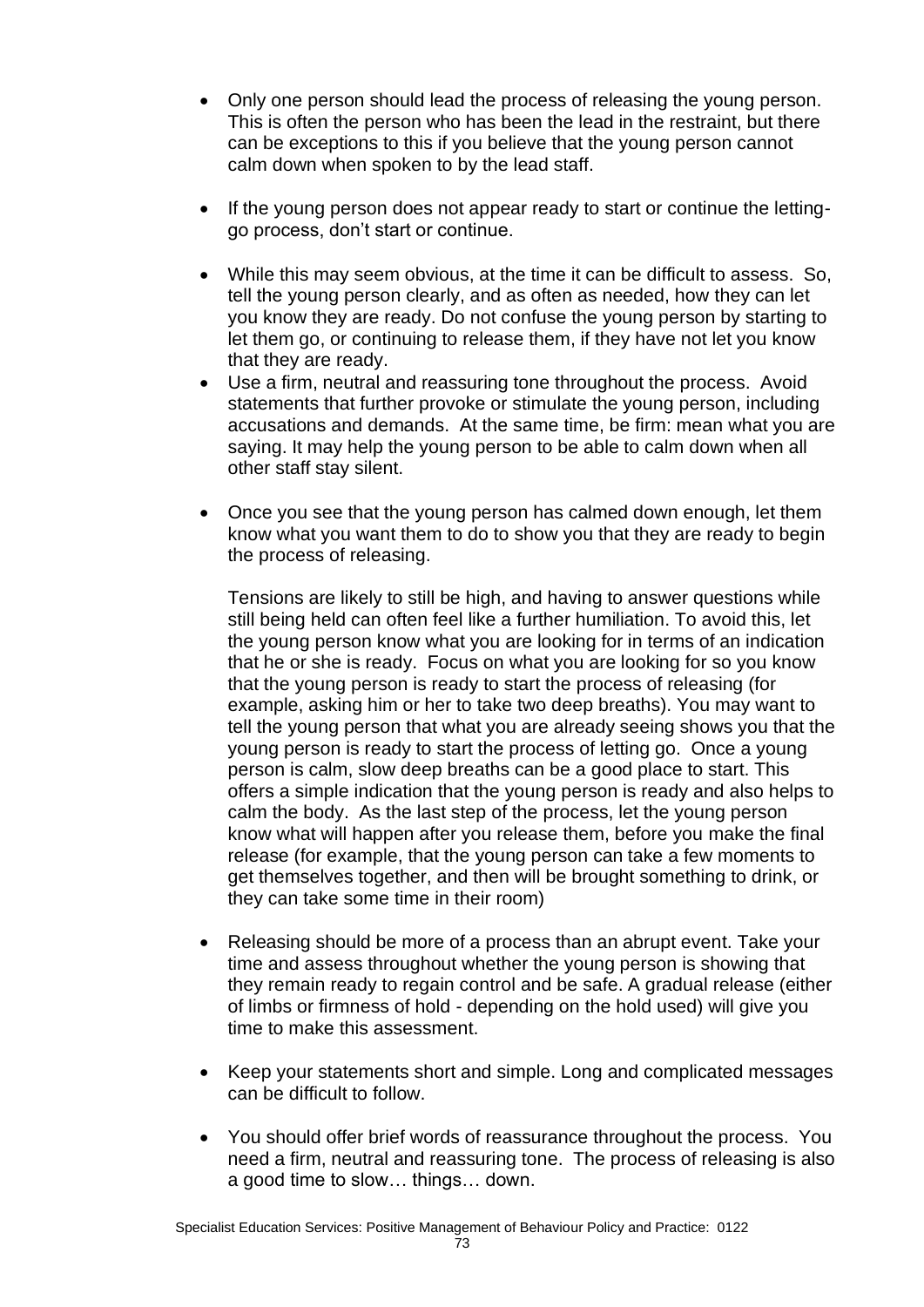• Once the young person has shown that they are ready to start the process of releasing, let them know what your next step will be and what you will look for from them to show they are ready to continue with the process. Deliver your messages in a child-centred way:

*"I'll know you're ready for us to start letting go when you take two deep breaths. That will show me you are ready take control of yourself in a safe way."*

**NOT** 

*"Right, now you have to do exactly what I say before I'm ever going to let you go. Give me two deep breaths, or you are staying right here."*

The process of releasing is not a time for negotiation. You are the person who must assess when it is appropriate to release. Teaching young people to negotiate appropriately, so they can get what they want, is an important part of good practice. However, so is teaching them to deal with those situations that are non-negotiable. The process of releasing is one of these situations.

This may seem to contradict some of the guidance given previously. However, once you have decided that the young person's behaviour is serious enough to call for physical restraint, you must then take full control. It would send an inappropriate message if the young person were in any position to negotiate. You need to be in control as an adult, in a way that lets the child feel cared for, and not abused.

Don't think that this means that the young person doesn't deserve to be negotiated with in general. It is not about what the child deserves in general. It is about securing her or his welfare. Because of the seriousness of the events that led to this point, it is your responsibility to keep control until you assess that the young person is ready to begin to be given that control back, with you supporting and helping all the way through.

## 17.12.2 Power and Control

Usually, the behaviour and events leading up to an RPI feel out of control to the young person, the staff or both, as can the physical intervention itself. The process of releasing can be affected by the young person's or the staff's reaction to losing control and the desire to get it back. It is therefore essential that the releasing process does not become a power play in which you show who's boss.

Sometimes a young person may appear to be in control of themselves but they are still not able to show you they are ready to act safely. In these circumstances they may still be looking to assert power in a dangerous way.

Specialist Education Services: Positive Management of Behaviour Policy and Practice: 0122 A desire to feel in control of what is happening is natural, especially while being held, and in itself this is not the problem. Be clear about the appropriate boundaries of control (who really should be in control of what), and manage that desire to control. This helps to prevent it from becoming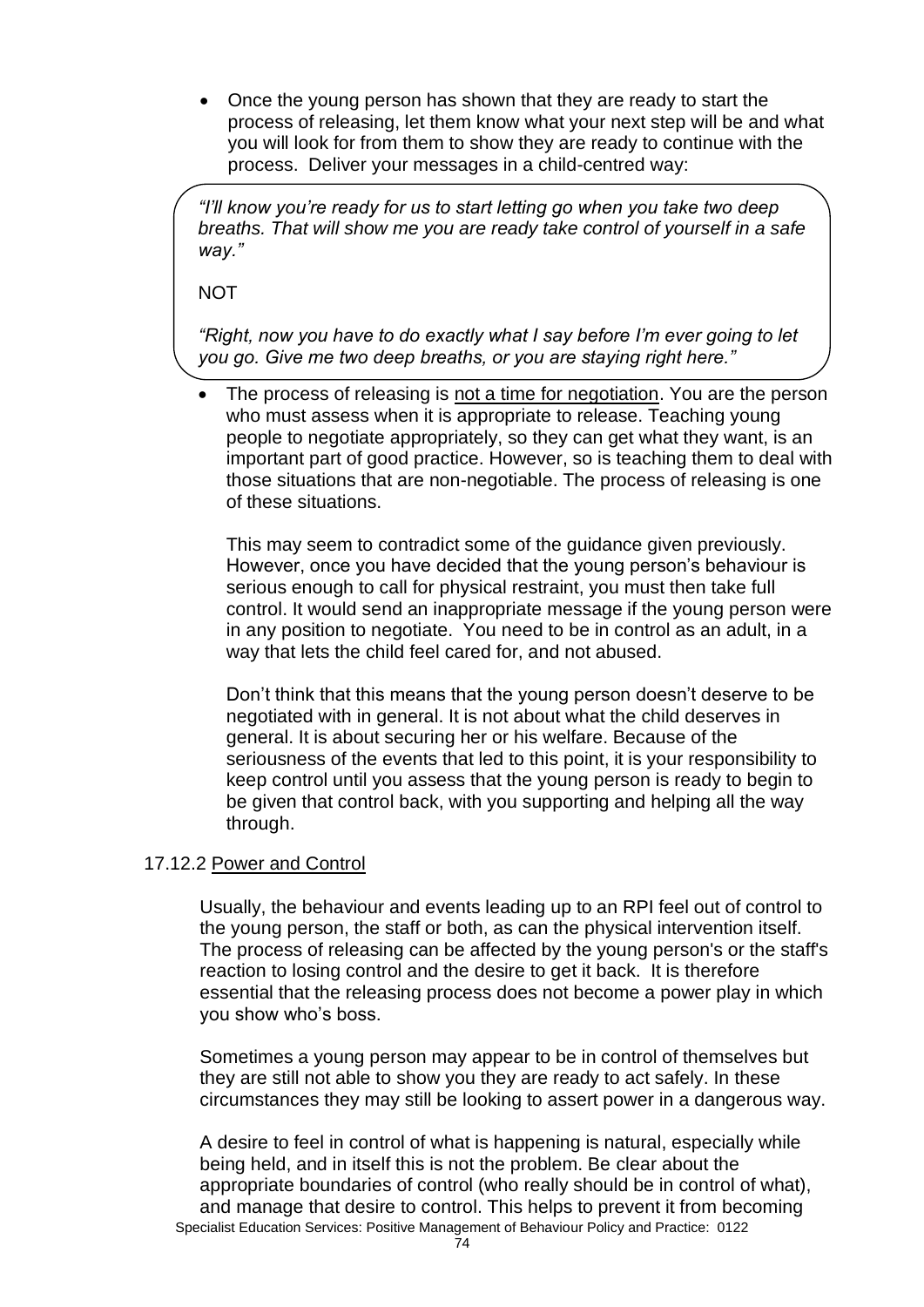counterproductive.

The adult's influence at this time can be huge as the final stages of being held can make some young people drop their defenses. Being careful about the messages you are delivering, and managing your own urges for a powerplay will greatly influence how the young person makes sense of their restraint.

It is sometimes the case that the only thing the child feels he or she has left is control over the point at which you let them go. This can be difficult when the child decides to make a power play of this issue. You should invite an attitude of partnership with the child. When restrained, most young people will feel stripped of all control. This may be necessary in circumstances in which there is no other way to keep a situation safe. It is important to let the child know, as soon as it is safe, your willingness to share control of the situation and help them through the restraint.

This is not the same as negotiating and may be passed on as much through your overall attitude as the words you choose.

## 17.13 PREVENTING YOUNG PEOPLE FROM ABSENTING THEMSELVES WITHOUT CONSENT

## **For detailed information regarding dealing with children missing from care please read "SES Children Missing from Care and Education Policy and Practice".**

The care plan of any child where the risk of running away has been identified should include details of the arrangements that will need to be in place to keep the child safe and minimise the risk of the child going missing from their placement

This document only deals with a summarised version of elements of practice (expanded in the above document) that relate to the decision concerning physical intervention.

When a young person is intent on leaving the building and site without permission staff may have to consider whether or not Restrictive Physical Intervention should be exercised. Even if they consider that RPI criteria are met staff should initially seek to prevent absconding by persuasion and dissuasion.

If staff need to follow a child for reasons of safety then the member of staff should attempt Dialogue particularly pointing out the consequences of the action to the child. If the child does not respond and continues to run off the member of staff should return to the building. The decision to use any other response rests with the senior member of staff involved with the incident.

Restrictive Physical Intervention should only be used as a means of preventing Improper Absence if all other means have failed, or the potential dangers of Improper Absence are so severe as to make impracticable the use of alternative strategies. Physical control should only be used as a means of preventing a young person leaving if: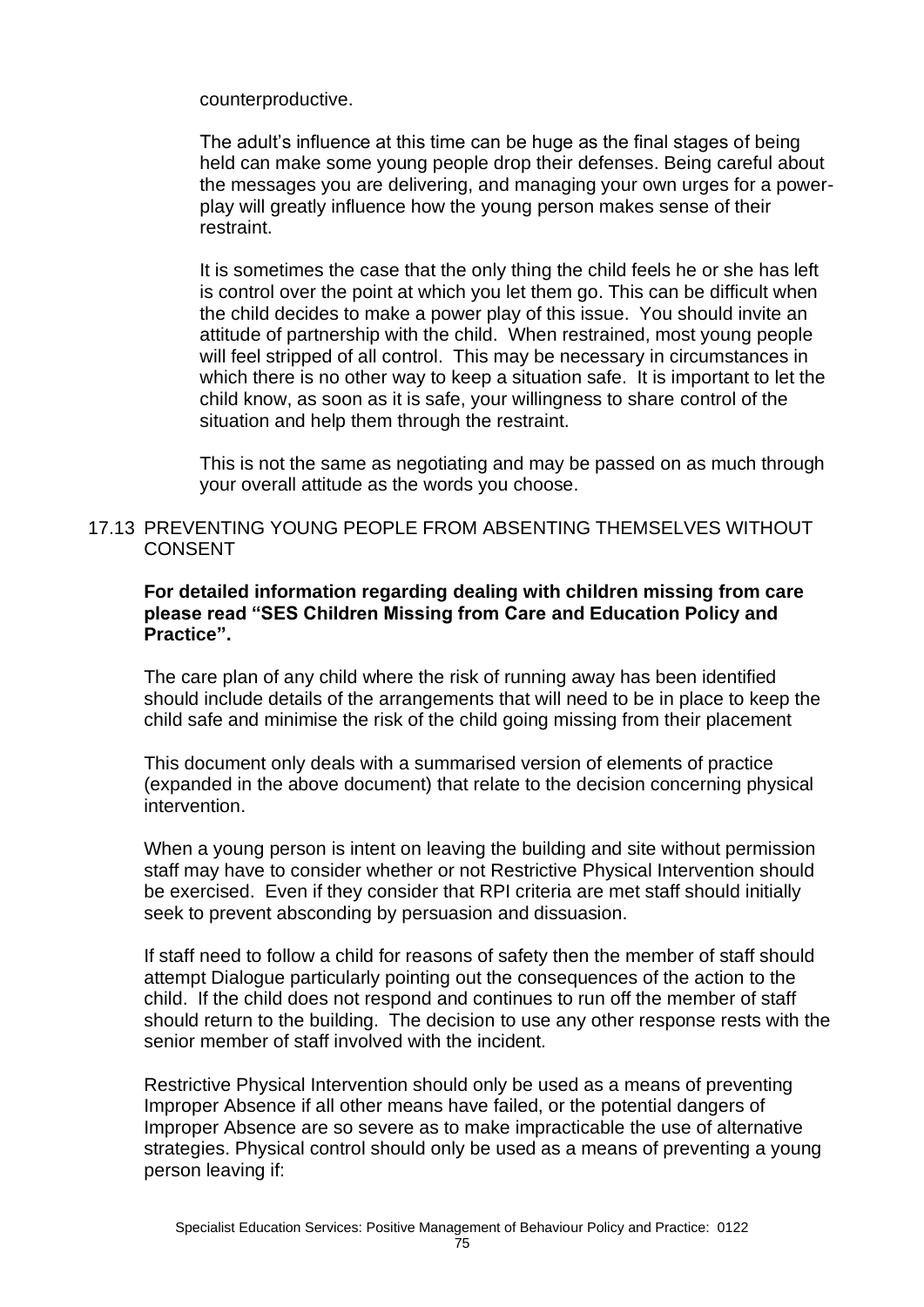- the young person is so acutely and seriously troubled that it is clear he or she is in immediate danger of inflicting self-harm, harming others, or damaging property;
- the young person is young and lesser interventions have either not been understood or successful and the young person would on absconding be potentially in physical or moral danger;
- the young person is older but socially immature and vulnerable and consequently potentially at physical and moral risk;
- its use is intended to return a young person to a less dangerous situation;
- it is described as a course of permitted action in the young person's Placement Plan or Care Plan and Behaviour Risk Assessment.

# *THE USE OF PHYSICAL CONTROLS IS NOT A SUBSTITUTE FOR USING ALTERNATIVE STRATEGIES TO THWART IMPROPER ABSENCE.*

# 17.14 RECORDING RPI SERIOUS INCIDENTS

The criterion for an RPI Serious Incident to be recorded is if the incident involved restrictive physical intervention.

If so the incident must be recorded in two bound books:

- 1. Blue bound book, which records basic summary information regarding date, best description of triggers/motivations, young person's name and staff involved..
- 2. The RPI Book (red hard bound) in which staff must complete specific details and give a full written account.

A photocopy of the full report from the red book goes on the young person's individual file and a copy, plus the corresponding young persons response form, is sent to placing authorities.

The members of staff involved must complete their report within 24hrs, and unless there are exceptional circumstances, before they go off duty from that particular shift. Serious Incident Forms involving physical interventions should be filled in using the descriptions in this document, which defines types of physical intervention, and descriptions should refer to Team Teach descriptors used in training.

Additional procedures following RPI incidents exist around the monitoring checks following any front or side ground recovery holds, and around the Young Person's Response Form, completed at the appropriate follow up stage of the incident. The DCM will take the lead in ensuring these procedures are followed and support and guide any staff involved.

SES procedures require more detailed information and an even more rigorous reporting, recording, monitoring and evaluation process than that described in National Minimum Standards.

A new online recording system (Clearcare) is being implemented on 22 February 2022 A new online recording system (Clearcare) is being implemented on 22 February. On 22 March a one month review will be conducted of the system before all policies are fully updated to reflect the new processes. All electronic forms are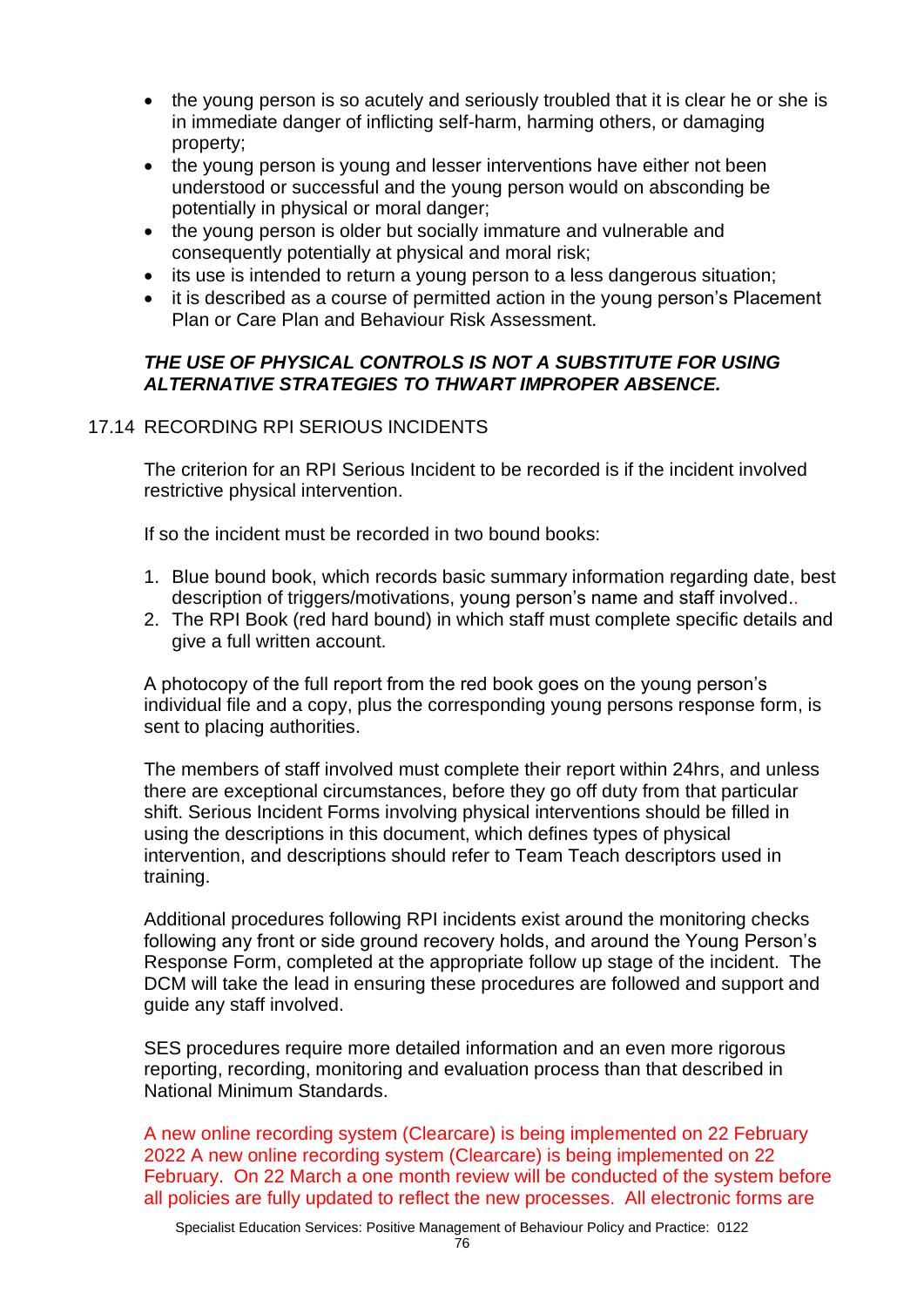based on existing versions, therefore there will be no change to procedures for the staff team.

. On 22 March 2022 a one month review will be conducted of the system before all policies are fully updated to reflect the new processes. All electronic forms are based on existing versions, therefore there will be no change to procedures for the staff team.

# 17.15 MONITORING THE USE OF PHYSICAL INTERVENTION

The Registered Manager should monitor the use of Physical Intervention on a weekly basis by examining:

- the frequency of its use
- the justification for its use
- their nature
- their users
- the views of children concerning them

The Head of Education has the same responsibilities.

The Registered Manager must ensure that:

- the need to use controls is minimised
- Controls are used only in the appropriate circumstances
- only the appropriate degree of Controls are used in particular situations
- parents and placement authorities are informed and involved where the use of Controls with their child repeatedly involves Physical Intervention

The Head of Education has the same responsibilities.

The Registered Manager must also:

- report on the use of Controls to the Principal
- take appropriate action over issues of concern of either a general of specific nature
- report on any ground recovery techniques using the Team Teach Ground Recovery reporting format on an 8 week cycle
- make available on request whatever records are required by the Placement Authorities' Officers
- ensure that the referral and admission process fully informs parents and Placement Authorities of prospective children about the use of Controls.

The Principal should:

- monitor the work of the Registered Manager and sample monitor RPI serious incidents.
- he or she is also responsible for dispatch of the Team Teach Ground Recovery reporting document to Team Teach, and presenting the document to the Positive Handling Strategies Committee
- report on the use of Controls to the Directors.

# The Head of Care and Deputy Care Managers should:

• bring to the attention of the Registered Manager at an early stage any concerns about the frequency or nature of Controls used with particular children and hopefully before a crisis point is reached. The Registered Manager is responsible for liaison with the Principal.

Personal Tutors or Learning Mentors should: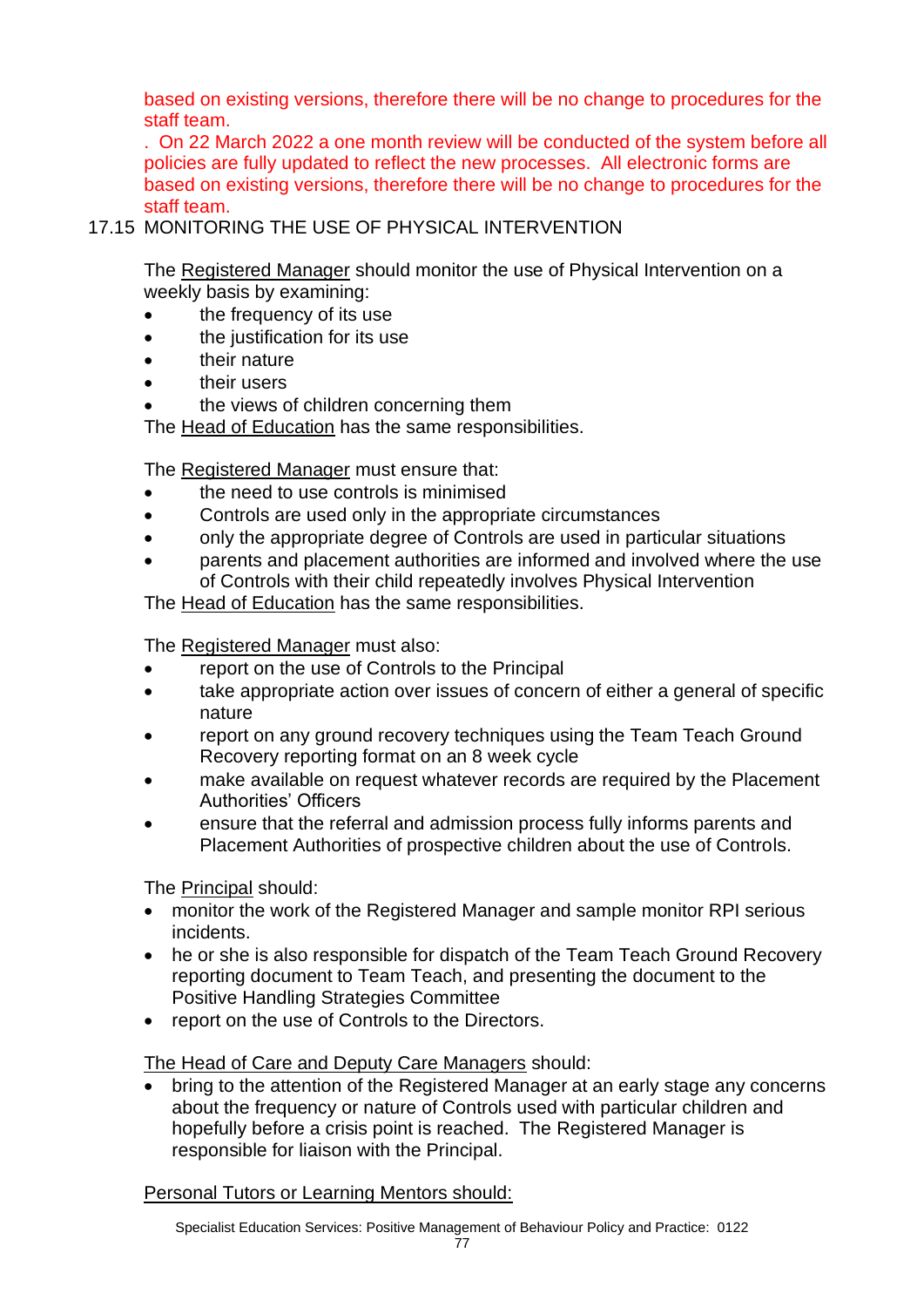• alert their Case Coordinator to any concerns they may have with regard to any individual children in their care where frequent use of Controls is evident.

All Staff should:

• approach any senior member of staff if they have concerns about the frequency of use of Controls with any child.

# **18 STAFF TRAINING FOR POSITIVE HANDLING STRATEGIES**

Training must take place against a background of common values and principles and plays a part in developing and maintaining an agreed way of working.

In training new staff it is useful to have a period of time between an initial induction training that includes dealing with challenging behaviour, and training in the actual techniques of physical intervention. There is a risk that sometimes staff only remember the physical part of the training, and this will have a negative effect on their work. New staff need time to develop relationships with the children before they might have to employ physical intervention. This must be balanced with the natural pressures to bring staff quickly up to full team operation.

Training commences during the full induction period for all new staff. The whole team are regularly updated with positive handling strategies training and the company has adopted the 'Team Teach Approach' as its recognised training package in this respect. Team Teach is a fully accredited and approved Training **Provider** 

All staff receive the 12 hour (Level 2- intermediate) basic Team Teach course and specific Advanced Modules in relation to risk assessment. An internal 'drip feed' programme of refresher training and quality control is maintained from that point on. A detailed SES recording system exists for all staff trained in addition to the standard Team Teach recording structure.

At SES we aim to maintain in-house advanced and intermediate level instructors who in turn form the Positive Handling Strategies Committee. We also try to reflect a balance in respect of gender. The Positive Handling Strategies Committee meets every 8 weeks to discuss ongoing issues relating to incident statistics, training and development.

More specific details in respect of training in gradual and graded responses including RPI is contained within the course and training materials held by each member of the team on completion of their 12 hr basic course. These materials are available for inspection and representatives from any placement authority are welcome to observe staff training sessions.

The Principal of each establishment holds overall responsibility for the coordination, monitoring and evaluation of the Positive Handling Strategies training programme.

The Team Teach Approach is not the sole training vehicle for staff. It is underpinned by a range of staff training in behaviour management, interacting with and understanding young people.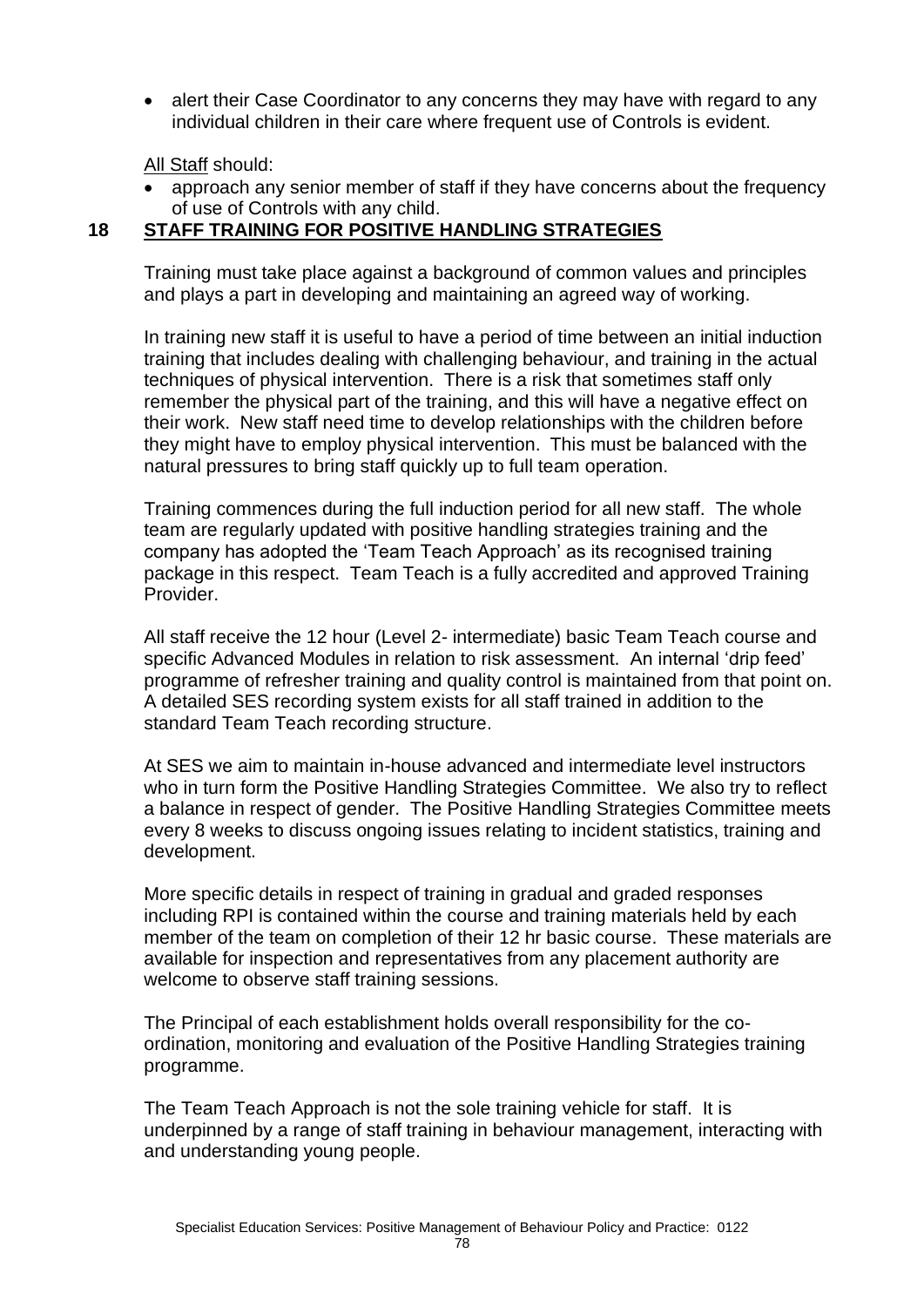## **APPENDIX A**

# **Specialist Education Services**

 **Number**

# **RESTORATIVE APPROACHES RECORD**

| <b>Young Person:</b>                            | Date of<br>Entry:      |  |
|-------------------------------------------------|------------------------|--|
| Lead Staff Member:                              |                        |  |
| Other Staff if applicable:                      |                        |  |
| Name of DCM/manager<br>approach discussed with: | Date of<br>Discussion: |  |

| Short description of incident or transgression<br>Include behaviour that led to use of restorative approach and steps taken to<br>avoid escalation of incident |       |           | <b>Cross ref to incident</b><br>or accident<br>forms/damages |
|----------------------------------------------------------------------------------------------------------------------------------------------------------------|-------|-----------|--------------------------------------------------------------|
|                                                                                                                                                                |       |           |                                                              |
|                                                                                                                                                                |       |           |                                                              |
|                                                                                                                                                                |       |           |                                                              |
| Date:                                                                                                                                                          | Time: | Location: |                                                              |

## **RESPONSE / ACTIONS RESTORATIVE APPROACHES**

*Consider the key themes and questions - What Happened? What were you thinking/feeling? What have been your thoughts since? Who has been affected by what has happened? In what way have you been affected? What needs to happen now? Include views of the young person.*

| There must be evidence of restorative practices recorded in this section |                          |
|--------------------------------------------------------------------------|--------------------------|
| <b>Reparation</b>                                                        | <b>Imposed Sanctions</b> |
| Adult Led<br>Personal ownership                                          |                          |
| 1 2 3 4 5 6 7 8 9 10                                                     |                          |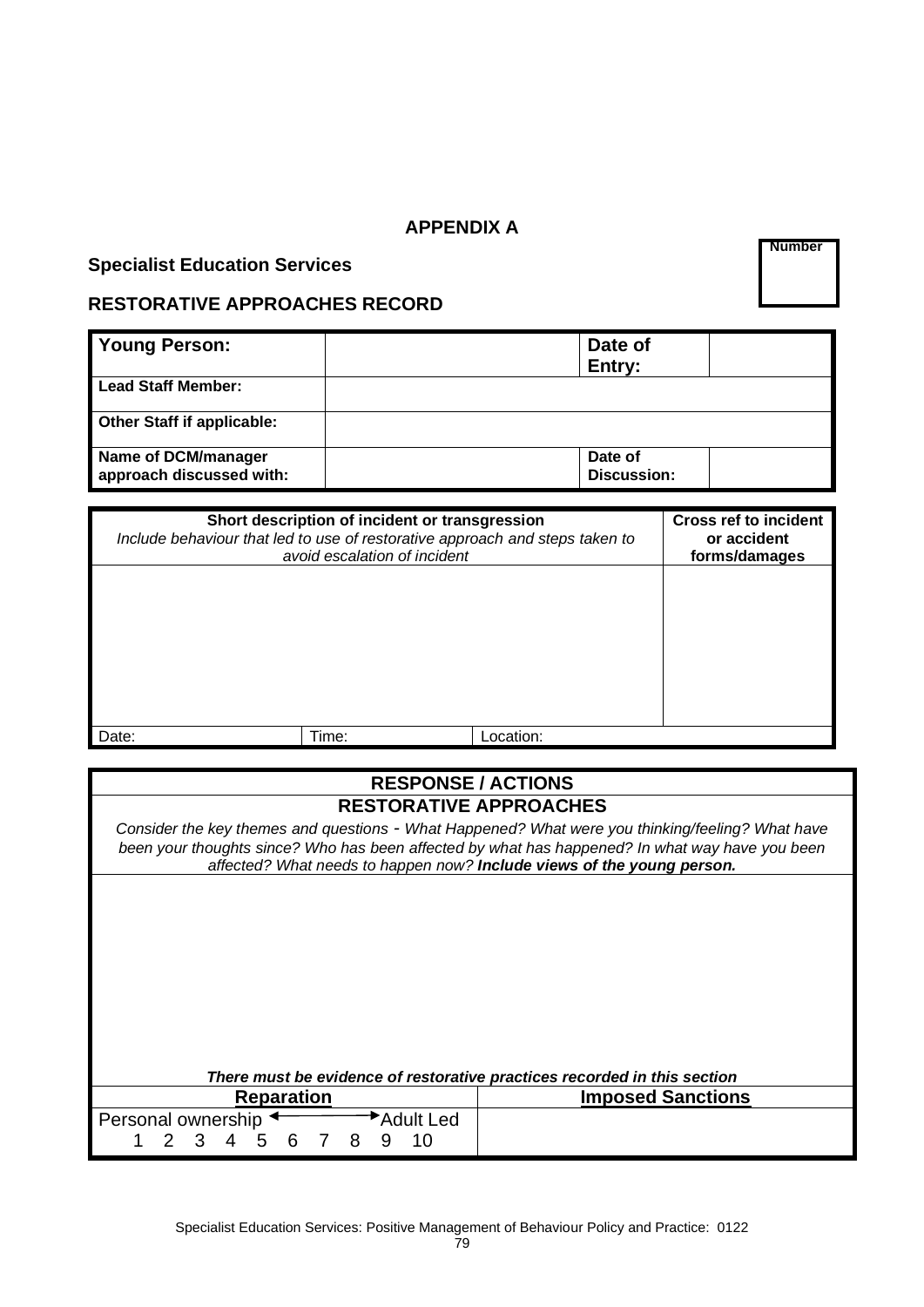| <b>NA</b> | Date to be<br>completed by: | <b>NA</b> | Date to be<br>completed by: |
|-----------|-----------------------------|-----------|-----------------------------|

# **ONGOING ACTIONS**

## **FINAL OUTCOME**

*Include the effectiveness and any subsequent consequences of the approach taken – what was learnt?*

| $\overline{\phantom{a}}$<br>. pv<br>e0<br>____ | $- - - - - -$ |
|------------------------------------------------|---------------|
|                                                |               |
|                                                |               |

| Monitored by:  | Date: |  |
|----------------|-------|--|
| <b>COMMENT</b> |       |  |
|                |       |  |
|                |       |  |
|                |       |  |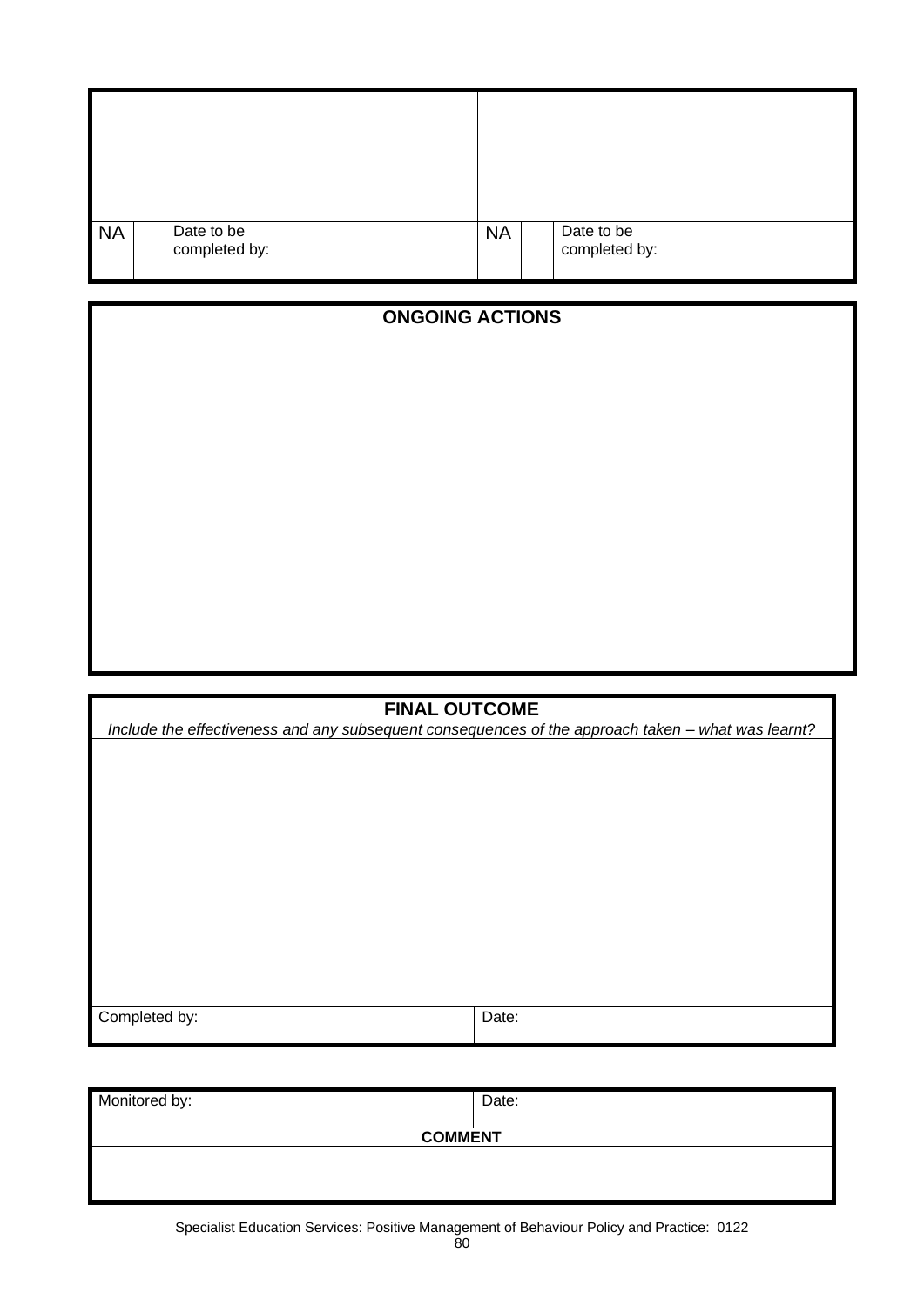| <b>APPENDIX B</b><br><b>SPECIALIST EDUCATION SERVICES</b>                                            |                                                                                                                                             |                                   |             |
|------------------------------------------------------------------------------------------------------|---------------------------------------------------------------------------------------------------------------------------------------------|-----------------------------------|-------------|
| Young Person's Response Form For A Serious<br><b>Incident Involving Positive Handling Strategies</b> |                                                                                                                                             | <b>INCIDENT</b><br><b>NUMBER:</b> |             |
|                                                                                                      |                                                                                                                                             |                                   |             |
|                                                                                                      |                                                                                                                                             |                                   |             |
| What happened from your point of view?                                                               |                                                                                                                                             |                                   |             |
|                                                                                                      | Is there anything you could have done to avoid the situation going as far as it did?                                                        |                                   |             |
| Is there anything anybody else could have done to avoid the situation going as far as it<br>did?     |                                                                                                                                             |                                   |             |
|                                                                                                      | Is there anything you have already done or could still do to help put things right?<br>I am comfortable with the way adults supported me in |                                   | please      |
|                                                                                                      | this situation and consider the matter to be over.                                                                                          |                                   | tick        |
| <b>Young Person:</b>                                                                                 | (Sign)                                                                                                                                      | (Print Name)                      | <b>Date</b> |
| <b>Staff Member:</b>                                                                                 | (Sign)                                                                                                                                      | (Print Name)                      | Date        |

Specialist Education Services: Positive Management of Behaviour Policy and Practice: 0122

*OR*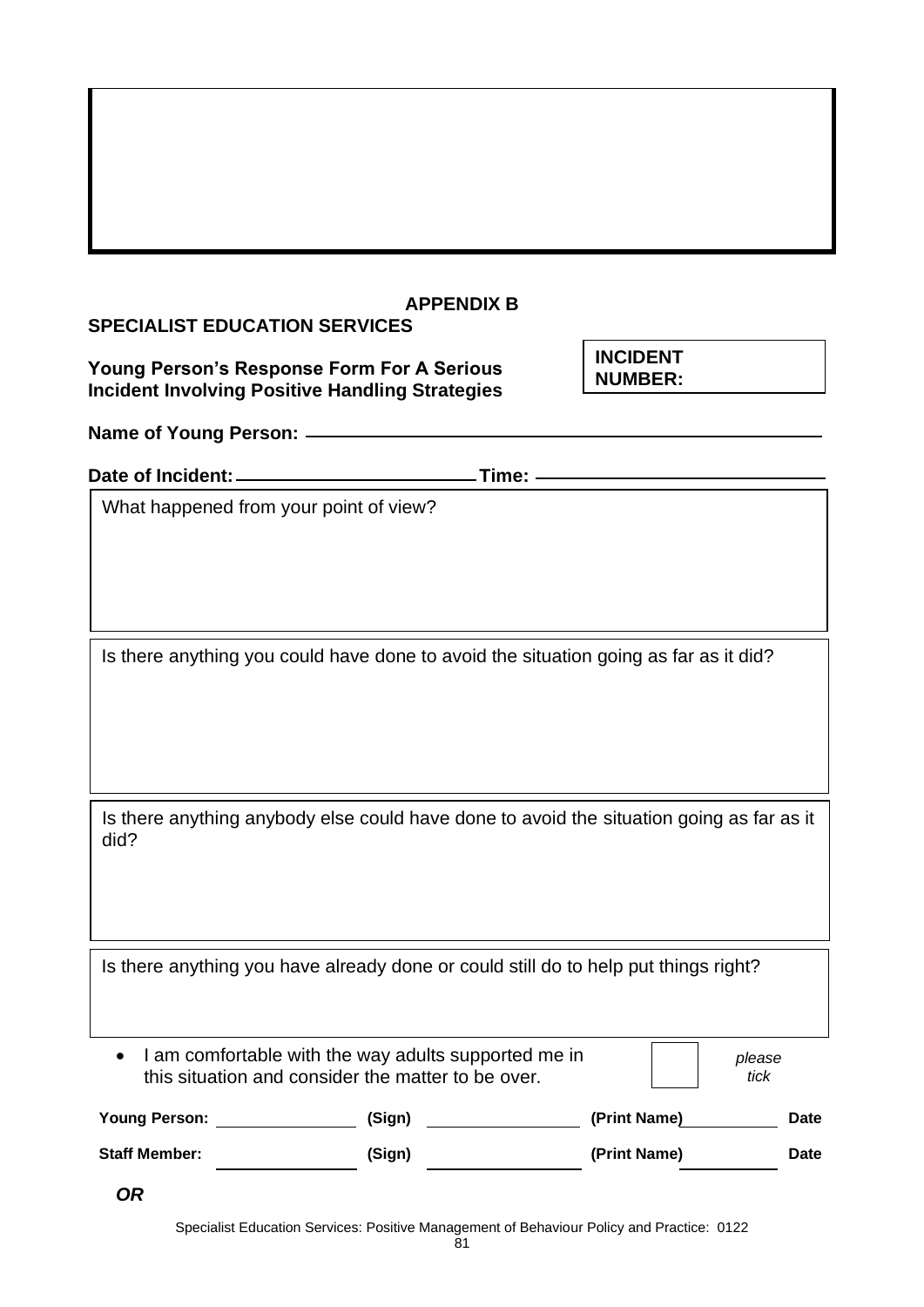## • I would like to meet with somebody regarding this incident and I would like that person to be

| <b>Meeting Comments:</b> |  |
|--------------------------|--|
|                          |  |
|                          |  |
|                          |  |
|                          |  |
|                          |  |

| I am now comfortable with this situation and<br>consider the matter to be over. |                    | please<br>tick                                                    |                          |             |
|---------------------------------------------------------------------------------|--------------------|-------------------------------------------------------------------|--------------------------|-------------|
| <b>Young Person:</b>                                                            |                    | (Sign)                                                            | (Print Name)             | <b>Date</b> |
| <b>Staff Member:</b>                                                            |                    | (Sign)                                                            | (Print Name)             | Date        |
| <b>OR</b>                                                                       | Registered Manager | I require a further meeting with: (Please circle)<br>Head of Care | <b>Head of Education</b> |             |
| <b>Meeting Comments:</b>                                                        |                    |                                                                   |                          |             |

• I am comfortable with this situation and consider the matter to be over.

| <b>Young Person:</b> | (Sign)                                                                                    | (Print Name) | <b>Date</b> |
|----------------------|-------------------------------------------------------------------------------------------|--------------|-------------|
| <b>Staff Member:</b> | (Sign)                                                                                    | (Print Name) | <b>Date</b> |
| OR                   |                                                                                           |              |             |
| $\bullet$            | Matter to be referred to Principal                                                        | Date: —————— |             |
|                      | Specialist Education Services: Positive Management of Behaviour Policy and Practice: 0122 |              |             |